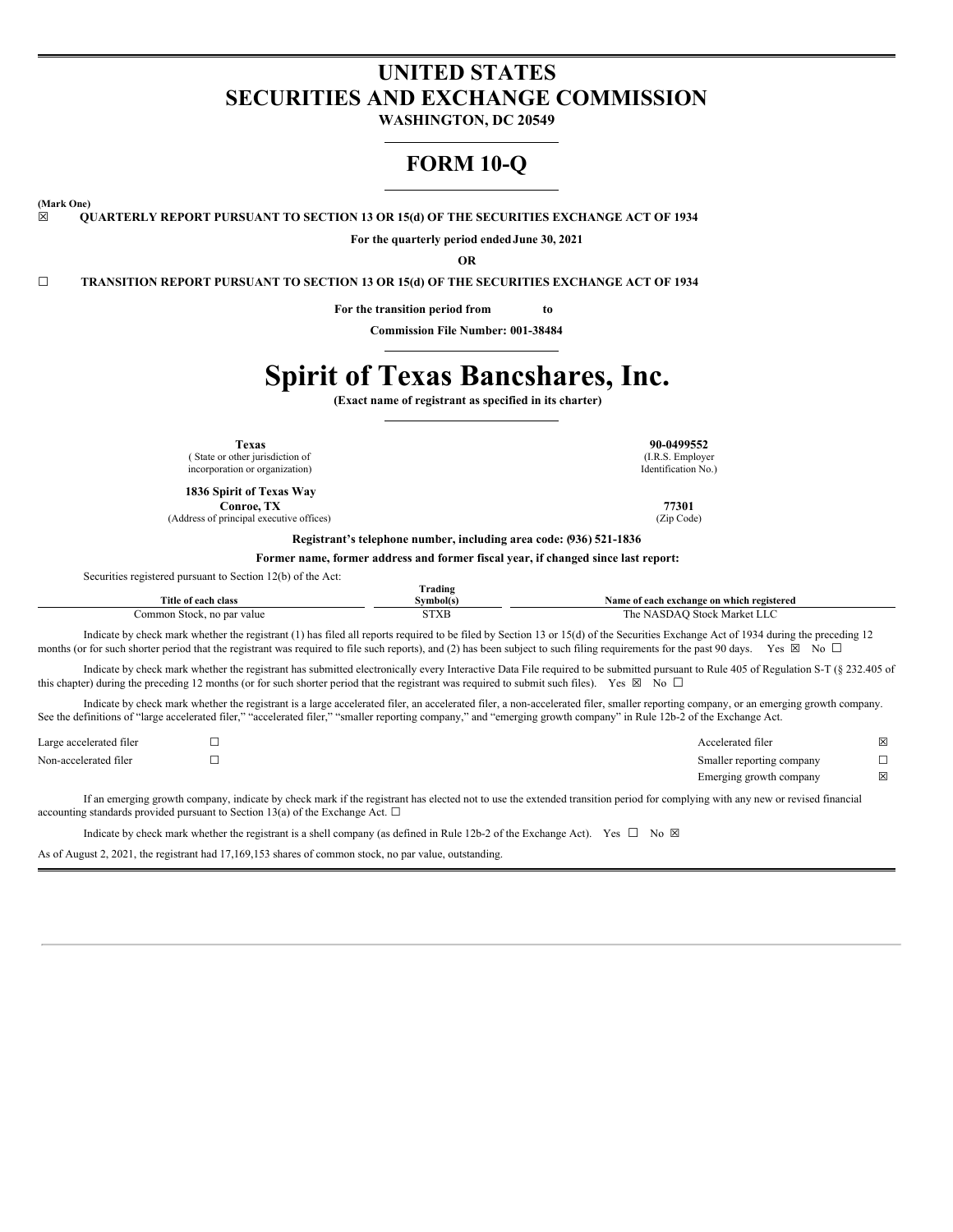# **TABLE OF CONTENTS**

|            |                                                                                       | Page |
|------------|---------------------------------------------------------------------------------------|------|
| PART I.    | <b>FINANCIAL INFORMATION</b>                                                          |      |
| Item 1.    | <b>Consolidated Financial Statements (Unaudited)</b>                                  |      |
|            | <b>Consolidated Balance Sheets</b>                                                    |      |
|            | <b>Consolidated Statements of Income</b>                                              |      |
|            | <b>Consolidated Statements of Comprehensive Income</b>                                |      |
|            | <b>Consolidated Statements of Changes in Stockholders' Equity</b>                     | 6    |
|            | <b>Consolidated Statements of Cash Flows</b>                                          |      |
|            | <b>Notes to Unaudited Consolidated Financial Statements</b>                           | 8    |
| Item 2.    | Management's Discussion and Analysis of Financial Condition and Results of Operations | 32   |
| Item 3.    | Quantitative and Qualitative Disclosures About Market Risk                            | 60   |
| Item 4.    | <b>Controls and Procedures</b>                                                        | 60   |
| PART II.   | <b>OTHER INFORMATION</b>                                                              | 61   |
| Item 1.    | <b>Legal Proceedings</b>                                                              | 61   |
| Item 1A.   | <b>Risk Factors</b>                                                                   | 61   |
| Item 2.    | Unregistered Sales of Equity Securities and Use of Proceeds                           | 61   |
| Item 3.    | <b>Defaults Upon Senior Securities</b>                                                | 61   |
| Item 4.    | <b>Mine Safety Disclosures</b>                                                        | 61   |
| Item 5.    | <b>Other Information</b>                                                              | 61   |
| Item 6.    | <b>Exhibits</b>                                                                       | 62   |
| Signatures |                                                                                       |      |

2

<u> 1980 - Johann Barbara, martxa a</u>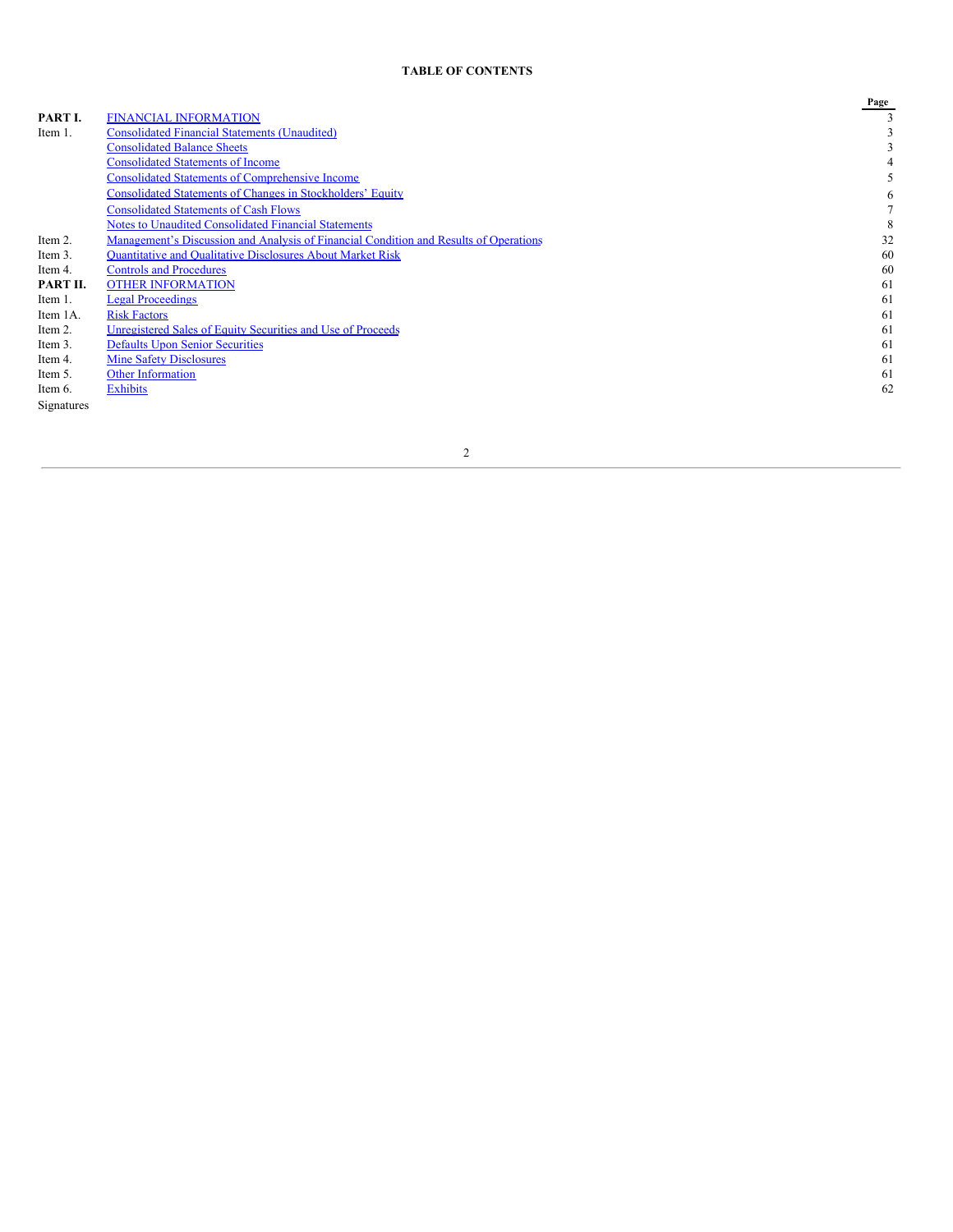<span id="page-2-2"></span><span id="page-2-1"></span><span id="page-2-0"></span>**Item 1. Consolidated Financial Statements (Unaudited)**

# **SPIRIT OF TEXAS BANCSHARES, INC. AND SUBSIDIARY CONSOLIDATED BALANCE SHEETS (Unaudited) (Dollars in thousands, except per share data)**

|                                                                                                                                                    | June 30,<br>2021 |                 |  |  |  |
|----------------------------------------------------------------------------------------------------------------------------------------------------|------------------|-----------------|--|--|--|
| Assets:                                                                                                                                            |                  |                 |  |  |  |
| Cash and due from banks                                                                                                                            | \$<br>57,651     | \$<br>31,396    |  |  |  |
| Interest-bearing deposits in other banks                                                                                                           | 82,448           | 231,638         |  |  |  |
| Total cash and cash equivalents                                                                                                                    | 140.099          | 263,034         |  |  |  |
| Investment securities:                                                                                                                             |                  |                 |  |  |  |
| Available for sale securities, at fair value                                                                                                       | 434,223          | 212,420         |  |  |  |
| Equity investments, at fair value                                                                                                                  | 23,877           | 24,000          |  |  |  |
| Total investment securities                                                                                                                        | 458,100          | 236,420         |  |  |  |
| Loans held for sale                                                                                                                                | 3,220            | 1,470           |  |  |  |
| Loans:                                                                                                                                             |                  |                 |  |  |  |
| Loans held for investment                                                                                                                          | 2,272,089        | 2,388,532       |  |  |  |
| Less: allowance for loan and lease losses                                                                                                          | (16, 527)        | (16,026)        |  |  |  |
| Loans, net                                                                                                                                         | 2,255,562        | 2,372,506       |  |  |  |
| Premises and equipment, net                                                                                                                        | 79,408           | 83,348          |  |  |  |
| Accrued interest receivable                                                                                                                        | 9,071            | 11,199          |  |  |  |
| Other real estate owned and repossessed assets                                                                                                     | 140              | 133             |  |  |  |
| Goodwill                                                                                                                                           | 77,681           | 77,681          |  |  |  |
| Core deposit intangible                                                                                                                            | 6,240            | 7,818           |  |  |  |
| SBA servicing asset                                                                                                                                | 2,567            | 2,953           |  |  |  |
| Deferred tax asset, net                                                                                                                            | 1,962            | 1,085           |  |  |  |
| Bank-owned life insurance                                                                                                                          | 31,161           | 15,969          |  |  |  |
| Federal Home Loan Bank and other bank stock, at cost                                                                                               | 5,734            | 5,718           |  |  |  |
| Right of use asset                                                                                                                                 | 5,569            |                 |  |  |  |
| Other assets                                                                                                                                       | 8,241            | 5,425           |  |  |  |
| <b>Total assets</b>                                                                                                                                | \$<br>3,084,755  | \$<br>3,084,759 |  |  |  |
| Liabilities and Stockholders' Equity                                                                                                               |                  |                 |  |  |  |
| Liabilities:                                                                                                                                       |                  |                 |  |  |  |
| Deposits:                                                                                                                                          |                  |                 |  |  |  |
| Transaction accounts:                                                                                                                              |                  |                 |  |  |  |
| Noninterest-bearing                                                                                                                                | \$<br>772,032    | \$<br>727.543   |  |  |  |
| Interest-bearing                                                                                                                                   | 1,192,067        | 1,092,934       |  |  |  |
| Total transaction accounts                                                                                                                         | 1,964,099        | 1,820,477       |  |  |  |
| Time deposits                                                                                                                                      | 608,073          | 638,658         |  |  |  |
| Total deposits                                                                                                                                     | 2,572,172        | 2,459,135       |  |  |  |
| Accrued interest payable                                                                                                                           | 860              | 1,303           |  |  |  |
| Short-term borrowings                                                                                                                              |                  | 10,000          |  |  |  |
| Long-term borrowings                                                                                                                               | 119,052          | 242,020         |  |  |  |
| Operating lease liability                                                                                                                          | 5,730            |                 |  |  |  |
| Other liabilities                                                                                                                                  | 9,173            | 11,522          |  |  |  |
| <b>Total liabilities</b>                                                                                                                           | 2,706,987        | 2,723,980       |  |  |  |
| Commitments and contingencies (Note 14)                                                                                                            |                  |                 |  |  |  |
| Stockholders' Equity:                                                                                                                              |                  |                 |  |  |  |
|                                                                                                                                                    |                  |                 |  |  |  |
| Common stock, no par value; 50 million shares authorized; 18,470,371 and<br>18,329,593 shares issued; 17,164,103 and 17,081,831 shares outstanding | 301,202          | 298,850         |  |  |  |
| Retained earnings                                                                                                                                  | 96,111           | 76,683          |  |  |  |
| Accumulated other comprehensive income (loss)                                                                                                      | (2,690)          | 1,005           |  |  |  |
| Treasury stock, 1,306,268 and 1,247,762 shares repurchased                                                                                         | (16, 855)        | (15,759)        |  |  |  |
| Total stockholders' equity                                                                                                                         | 377,768          | 360,779         |  |  |  |
| Total liabilities and stockholders' equity                                                                                                         | \$<br>3,084,755  | \$<br>3,084,759 |  |  |  |
|                                                                                                                                                    |                  |                 |  |  |  |

The accompanying notes are an integral part of these unaudited, consolidated financial statements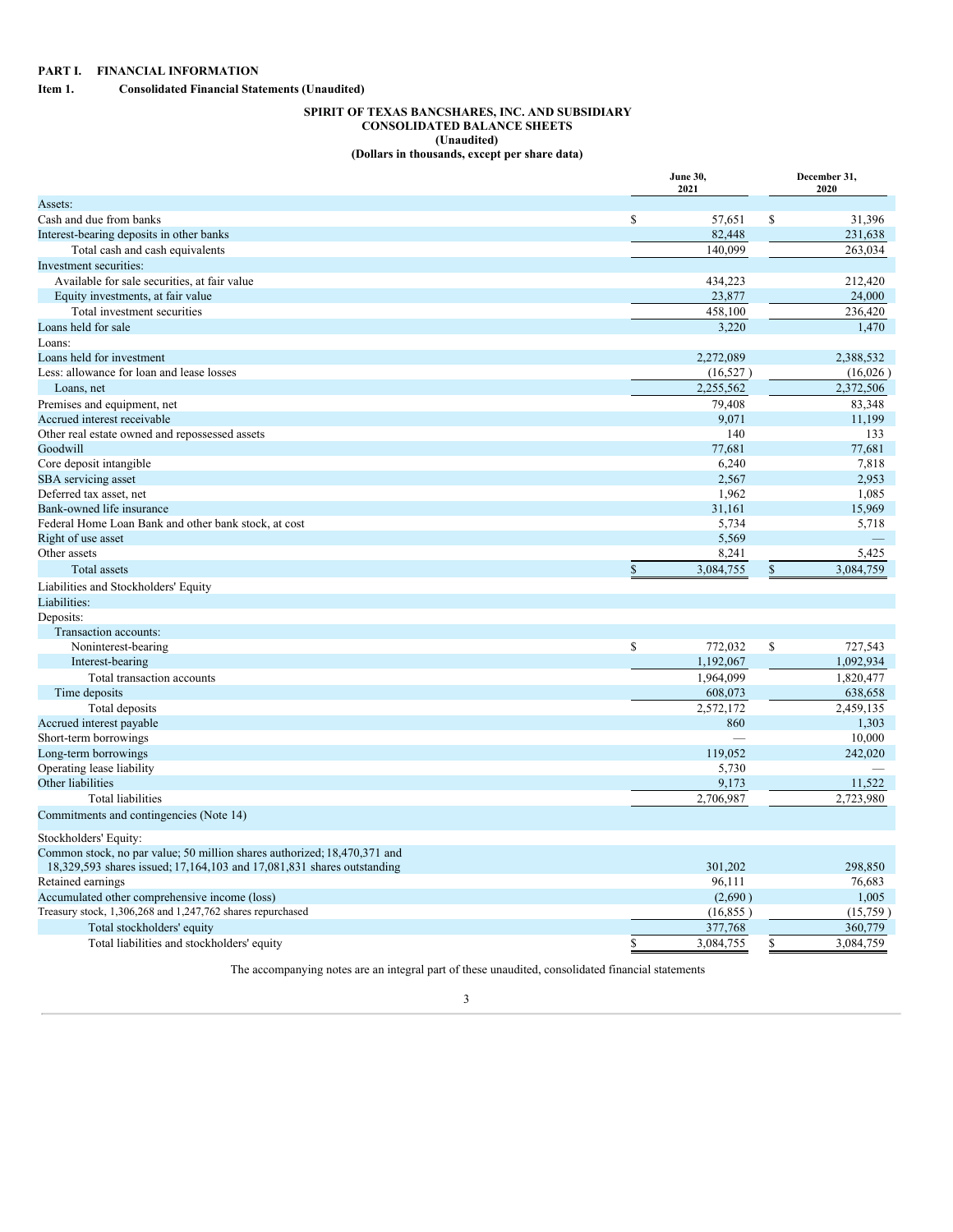# **SPIRIT OF TEXAS BANCSHARES, INC. AND SUBSIDIARY CONSOLIDATED STATEMENTS OF INCOME (Unaudited) (Dollars in thousands, except per share data)**

<span id="page-3-0"></span>

|                                                     |              | Three Months Ended June 30, |             |            | Six Months Ended June 30, |            |             |            |
|-----------------------------------------------------|--------------|-----------------------------|-------------|------------|---------------------------|------------|-------------|------------|
|                                                     |              | 2021                        |             | 2020       |                           | 2021       |             | 2020       |
| Interest income:                                    |              |                             |             |            |                           |            |             |            |
| Interest and fees on loans                          | \$           | 30,995                      | S.          | 29,912     | <sup>\$</sup>             | 60,824     | \$          | 57,321     |
| Interest and dividends on investment securities     |              | 1,641                       |             | 457        |                           | 2,756      |             | 961        |
| Other interest income                               |              | 118                         |             | 185        |                           | 343        |             | 1,085      |
| Total interest income                               |              | 32,754                      |             | 30,554     |                           | 63,923     |             | 59,367     |
| Interest expense:                                   |              |                             |             |            |                           |            |             |            |
| Interest on deposits                                |              | 2,081                       |             | 3,945      |                           | 4,408      |             | 8,452      |
| Interest on FHLB advances and other borrowings      |              | 972                         |             | 558        |                           | 1,975      |             | 1,066      |
| Total interest expense                              |              | 3,053                       |             | 4,503      |                           | 6,383      |             | 9,518      |
| Net interest income                                 |              | 29,701                      |             | 26,051     |                           | 57,540     |             | 49,849     |
| Provision for loan losses                           |              | 1,349                       |             | 2,838      |                           | 2,435      |             | 4,009      |
| Net interest income after provision for loan losses |              | 28,352                      |             | 23,213     |                           | 55,105     |             | 45,840     |
| Noninterest income:                                 |              |                             |             |            |                           |            |             |            |
| Service charges and fees                            |              | 1,539                       |             | 1,270      |                           | 2,973      |             | 2,581      |
| SBA loan servicing fees                             |              | 203                         |             | 256        |                           | 527        |             | 266        |
| Mortgage referral fees                              |              | 384                         |             | 357        |                           | 658        |             | 559        |
| Swap referral fees                                  |              | 127                         |             | 262        |                           | 557        |             | 842        |
| Gain on sales of loans, net                         |              | $\overline{\phantom{a}}$    |             | 326        |                           | 254        |             | 790        |
| Gain on sales of investment securities              |              |                             |             |            |                           | 5          |             |            |
| Swap fees                                           |              | 1,411                       |             |            |                           | 1,532      |             |            |
| Other noninterest income                            |              | 194                         |             | 94         |                           | (29)       |             | 239        |
| Total noninterest income                            |              | 3,858                       |             | 2,565      |                           | 6,477      |             | 5,277      |
| Noninterest expense:                                |              |                             |             |            |                           |            |             |            |
| Salaries and employee benefits                      |              | 9,603                       |             | 7,946      |                           | 18,823     |             | 19,735     |
| Occupancy and equipment expenses                    |              | 2,354                       |             | 2,761      |                           | 5,016      |             | 5,076      |
| Professional services                               |              | 457                         |             | 716        |                           | 981        |             | 1,611      |
| Data processing and network                         |              | 931                         |             | 849        |                           | 2,160      |             | 1,592      |
| Regulatory assessments and insurance                |              | 483                         |             | 379        |                           | 1,018      |             | 781        |
| Amortization of intangibles                         |              | 755                         |             | 919        |                           | 1,578      |             | 1,865      |
| Advertising                                         |              | 47                          |             | 119        |                           | 125        |             | 272        |
| Marketing                                           |              | 70                          |             | 38         |                           | 163        |             | 198        |
| Telephone expense                                   |              | 599                         |             | 483        |                           | 1,098      |             | 890        |
| Conversion expense                                  |              |                             |             | 69         |                           |            |             | 1,546      |
| Other operating expenses                            |              | 1,486                       |             | 1,825      |                           | 2,457      |             | 3,498      |
| Total noninterest expense                           |              | 16,785                      |             | 16,104     |                           | 33,419     |             | 37,064     |
| Income before income tax expense                    |              | 15,425                      |             | 9,674      |                           | 28,163     |             | 14,053     |
| Income tax expense                                  |              | 3,015                       |             | 1,980      |                           | 5,667      |             | 2,285      |
| Net income                                          | \$           | 12,410                      | \$          | 7,694      | \$                        | 22,496     | \$          | 11,768     |
| Earnings per common share:                          |              |                             |             |            |                           |            |             |            |
| Basic                                               | \$           | 0.72                        | \$          | 0.44       | \$                        | 1.31       | \$          | 0.66       |
| Diluted                                             | $\mathbf{s}$ | 0.70                        | $\mathbf S$ | 0.44       | $\mathbf S$               | 1.28       | $\mathbf S$ | 0.65       |
| Weighted average common shares outstanding:         |              |                             |             |            |                           |            |             |            |
| <b>Basic</b>                                        |              | 17,152,217                  |             | 17,581,959 |                           | 17,128,233 |             | 17,883,034 |
| Diluted                                             |              | 17,627,958                  |             | 17,612,919 |                           | 17,572,066 |             | 17,999,206 |
|                                                     |              |                             |             |            |                           |            |             |            |

The accompanying notes are an integral part of these unaudited, consolidated financial statements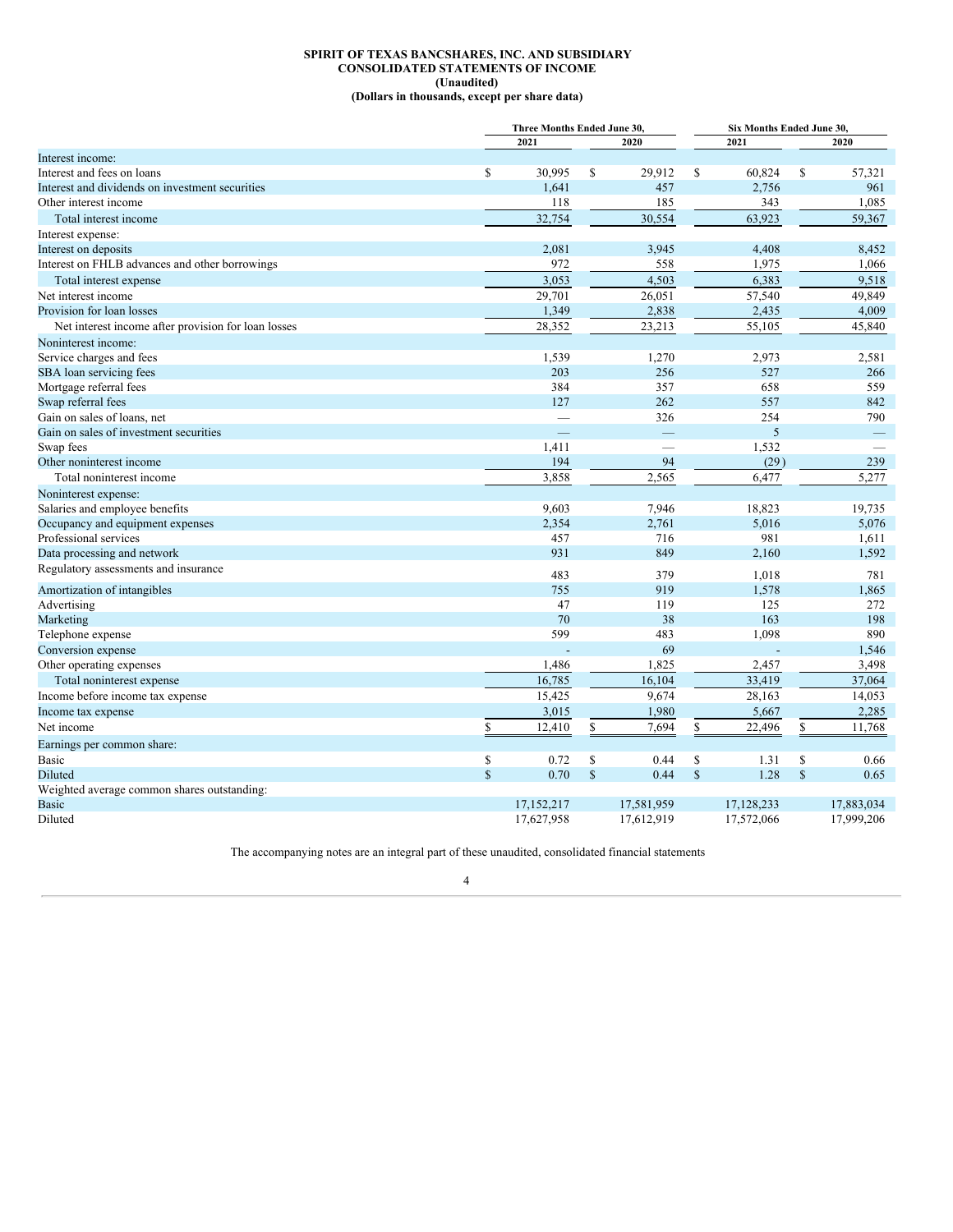# **SPIRIT OF TEXAS BANCSHARES, INC. AND SUBSIDIARY CONSOLIDATED STATEMENTS OF COMPREHENSIVE INCOME (Unaudited) (Dollars in thousands)**

<span id="page-4-0"></span>

|                                                                                          | Three Months Ended June 30. |        |  |       | Six Months Ended June 30. |         |  |        |
|------------------------------------------------------------------------------------------|-----------------------------|--------|--|-------|---------------------------|---------|--|--------|
|                                                                                          |                             | 2021   |  | 2020  |                           | 2021    |  | 2020   |
| Net income                                                                               |                             | 12.410 |  | 7,694 |                           | 22,496  |  | 11.768 |
| Other comprehensive income (loss):                                                       |                             |        |  |       |                           |         |  |        |
| Unrealized net holding gain (loss) on investment securities available for sale, net of   |                             |        |  |       |                           |         |  |        |
| (tax) and benefit of $\S(253)$ , $\S(143)$ , $\S1,163$ and $\S(160)$ , respectively      |                             | 976    |  | 540   |                           | (4,513) |  | 605    |
| Reclassification adjustment for realized gains on investment securities available        |                             |        |  |       |                           |         |  |        |
| for sale included in net income, net of taxes of \$0, \$0, \$1 and \$0, respectively     |                             |        |  |       |                           | (4)     |  |        |
| Change in accumulated gain (loss) on effective cash flow hedge derivatives, net of (tax) |                             |        |  |       |                           |         |  |        |
| and benefit of $$125$ and $$(212)$ , respectively                                        |                             | (442)  |  |       |                           | 822     |  |        |
| Total other comprehensive income (loss)                                                  |                             | 534    |  | 540   |                           | (3,695) |  | 605    |
| Total comprehensive income                                                               |                             | 12.944 |  | 8,234 |                           | 18,801  |  | 12,373 |

The accompanying notes are an integral part of these unaudited, consolidated financial statements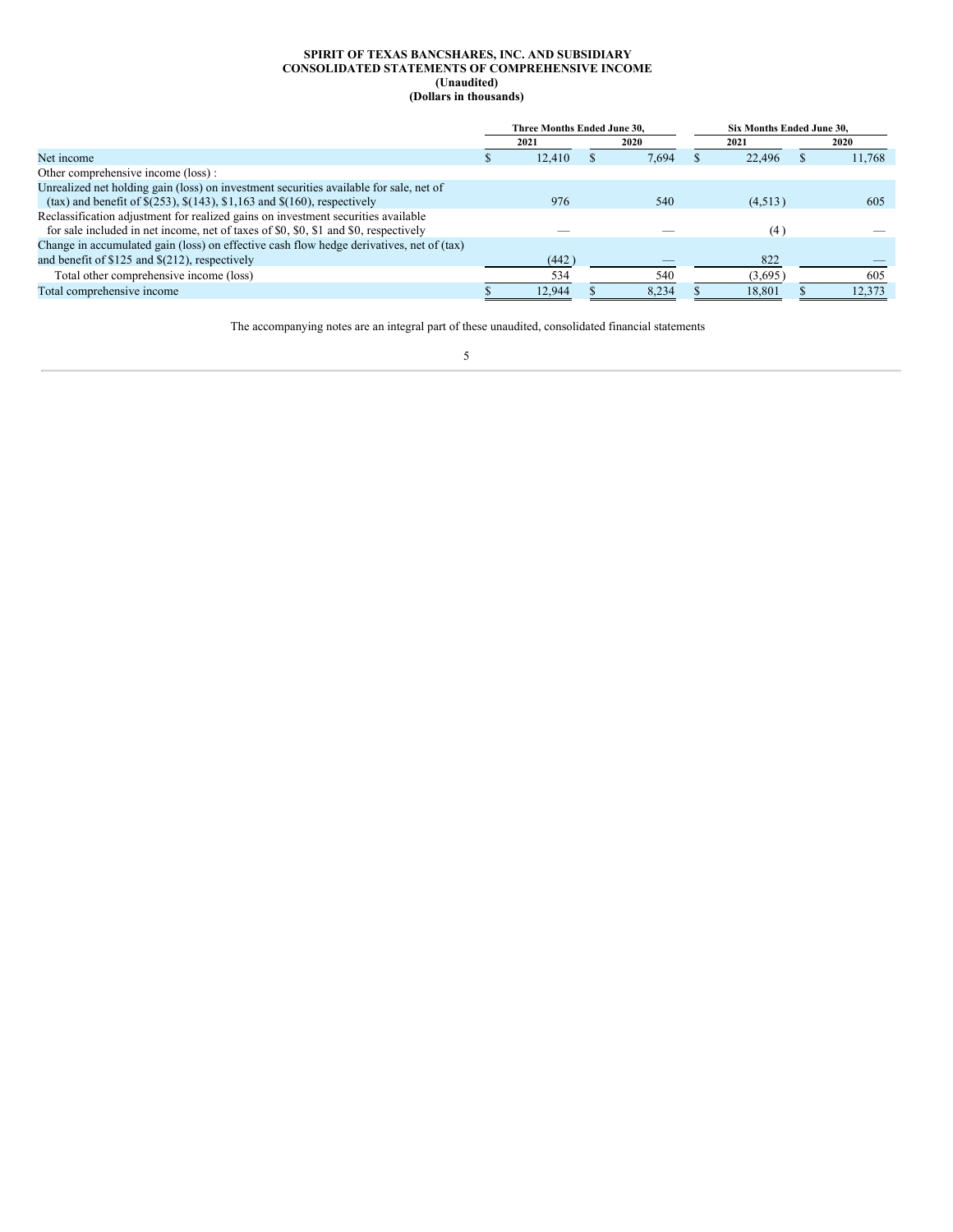# **SPIRIT OF TEXAS BANCSHARES, INC. AND SUBSIDIARY CONSOLIDATED STATEMENTS OF CHANGES IN STOCKHOLDERS' EQUITY (Unaudited) (Dollars in thousands)**

<span id="page-5-0"></span>

|                                                                            | <b>Shares</b> of<br>Common<br>Stock |              | Common<br><b>Stock</b>   |              | Retained<br><b>Earnings</b> |               | <b>Treasury</b><br><b>Stock</b> |               | Accumulated<br>Other<br>Comprehensive<br>Income |               | Total<br>Stockholders'<br>Equity |  |
|----------------------------------------------------------------------------|-------------------------------------|--------------|--------------------------|--------------|-----------------------------|---------------|---------------------------------|---------------|-------------------------------------------------|---------------|----------------------------------|--|
| Three Months Ended June 30,                                                |                                     |              |                          |              |                             |               |                                 |               |                                                 |               |                                  |  |
| Balance as of April 1, 2020                                                | 17,969,012                          | \$           | 297,966                  | \$           | 52,213                      | \$            | (5,094)                         | - \$          | 732                                             | $\mathbb{S}$  | 345,817                          |  |
| Net income                                                                 |                                     |              |                          |              | 7.694                       |               |                                 |               |                                                 |               | 7,694                            |  |
| Exercise of stock options and warrants                                     | 2,500                               |              | 29                       |              | $\overline{\phantom{0}}$    |               |                                 |               |                                                 |               | 29                               |  |
| Stock-based compensation                                                   |                                     |              | 181                      |              |                             |               |                                 |               |                                                 |               | 181                              |  |
| Treasury stock purchases                                                   | (602, 939)                          |              |                          |              |                             |               | (6,684)                         |               |                                                 |               | (6,684)                          |  |
| Other comprehensive income                                                 |                                     |              |                          |              |                             |               |                                 |               | 540                                             |               | 540                              |  |
| Balance as of June 30, 2020                                                | 17,368,573                          |              | 298,176                  |              | 59,907                      |               | (11, 778)                       |               | 1,272                                           | \$            | 347,577                          |  |
| Balance as of April 1, 2021                                                | 17,136,553                          | \$           | 300,591                  | \$           | 85,246                      | \$            | (16, 855)                       | -S            | (3,224)                                         | -S            | 365,758                          |  |
| Net income                                                                 |                                     |              |                          |              | 12,410                      |               |                                 |               |                                                 |               | 12,410                           |  |
| Common stock dividends declared<br>$(\$0.09$ per share)                    |                                     |              |                          |              | (1, 545)                    |               |                                 |               |                                                 |               | (1, 545)                         |  |
| Exercise of stock options and warrants                                     | 27,550                              |              | 333                      |              |                             |               |                                 |               |                                                 |               | 333                              |  |
| Stock-based compensation                                                   |                                     |              | 278                      |              |                             |               |                                 |               |                                                 |               | 278                              |  |
| Treasury stock purchases                                                   |                                     |              |                          |              |                             |               |                                 |               |                                                 |               |                                  |  |
| Other comprehensive loss                                                   |                                     |              |                          |              |                             |               |                                 |               | 534                                             |               | 534                              |  |
| Balance as of June 30, 2021                                                | 17,164,103                          | \$           | 301,202                  | $\$$         | 96,111                      | \$            | (16, 855)                       | \$            | (2,690)                                         | $\$$          | 377,768                          |  |
| <b>Six Months Ended June 30.</b>                                           |                                     |              |                          |              |                             |               |                                 |               |                                                 |               |                                  |  |
| Balance as of January 1, 2020                                              | 18,258,222                          | $\mathbb{S}$ | 297,188                  | \$           | 48,139                      | $\mathsf{\$}$ | (289)                           | $\mathbb{S}$  | 667                                             | \$            | 345,705                          |  |
| Net income                                                                 |                                     |              |                          |              | 11,768                      |               |                                 |               |                                                 |               | 11,768                           |  |
| Exercise of stock options and warrants                                     | 34,500                              |              | 430                      |              |                             |               |                                 |               |                                                 |               | 430                              |  |
| Stock-based compensation                                                   |                                     |              | 558                      |              | -                           |               |                                 |               |                                                 |               | 558                              |  |
| Treasury stock purchases                                                   | (924.149)                           |              | $\overline{\phantom{0}}$ |              | $\qquad \qquad -$           |               | (11, 489)                       |               |                                                 |               | (11, 489)                        |  |
| Other comprehensive income                                                 |                                     |              |                          |              |                             |               |                                 |               | 605                                             |               | 605                              |  |
| Balance as of June 30, 2020                                                | 17,368,573                          |              | 298,176                  |              | 59,907                      |               | (11,778)                        |               | 1.272                                           |               | 347,577                          |  |
| Balance as of January 1, 2021                                              | 17,081,831                          | $\mathbb{S}$ | 298.850                  | $\mathbb{S}$ | 76,683                      | <sup>\$</sup> | (15,759)                        | $\mathcal{S}$ | 1,005                                           | \$            | 360,779                          |  |
| Net income                                                                 |                                     |              |                          |              | 22,496                      |               |                                 |               |                                                 |               | 22,496                           |  |
| Common stock dividends declared (\$0.09 per share)<br>$(\$0.07$ per share) |                                     |              |                          |              | (3,068)                     |               |                                 |               |                                                 |               | (3,068)                          |  |
| Exercise of stock options and warrants                                     | 140,778                             |              | 1,867                    |              | $\overline{\phantom{0}}$    |               |                                 |               |                                                 |               | 1,867                            |  |
| Stock-based compensation                                                   |                                     |              | 485                      |              | $\equiv$                    |               |                                 |               | $\overline{\phantom{0}}$                        |               | 485                              |  |
| Treasury stock purchases                                                   | (58, 506)                           |              |                          |              |                             |               | (1,096)                         |               | $\overbrace{\phantom{12333}}$                   |               | (1,096)                          |  |
| Other comprehensive income                                                 |                                     |              |                          |              |                             |               |                                 |               | (3,695)                                         |               | (3,695)                          |  |
| Balance as of June 30, 2021                                                | 17,164,103                          | \$           | 301,202                  | \$           | 96,111                      | \$            | (16, 855)                       | \$            | (2,690)                                         | <sup>\$</sup> | 377,768                          |  |

The accompanying notes are an integral part of these unaudited, consolidated financial statements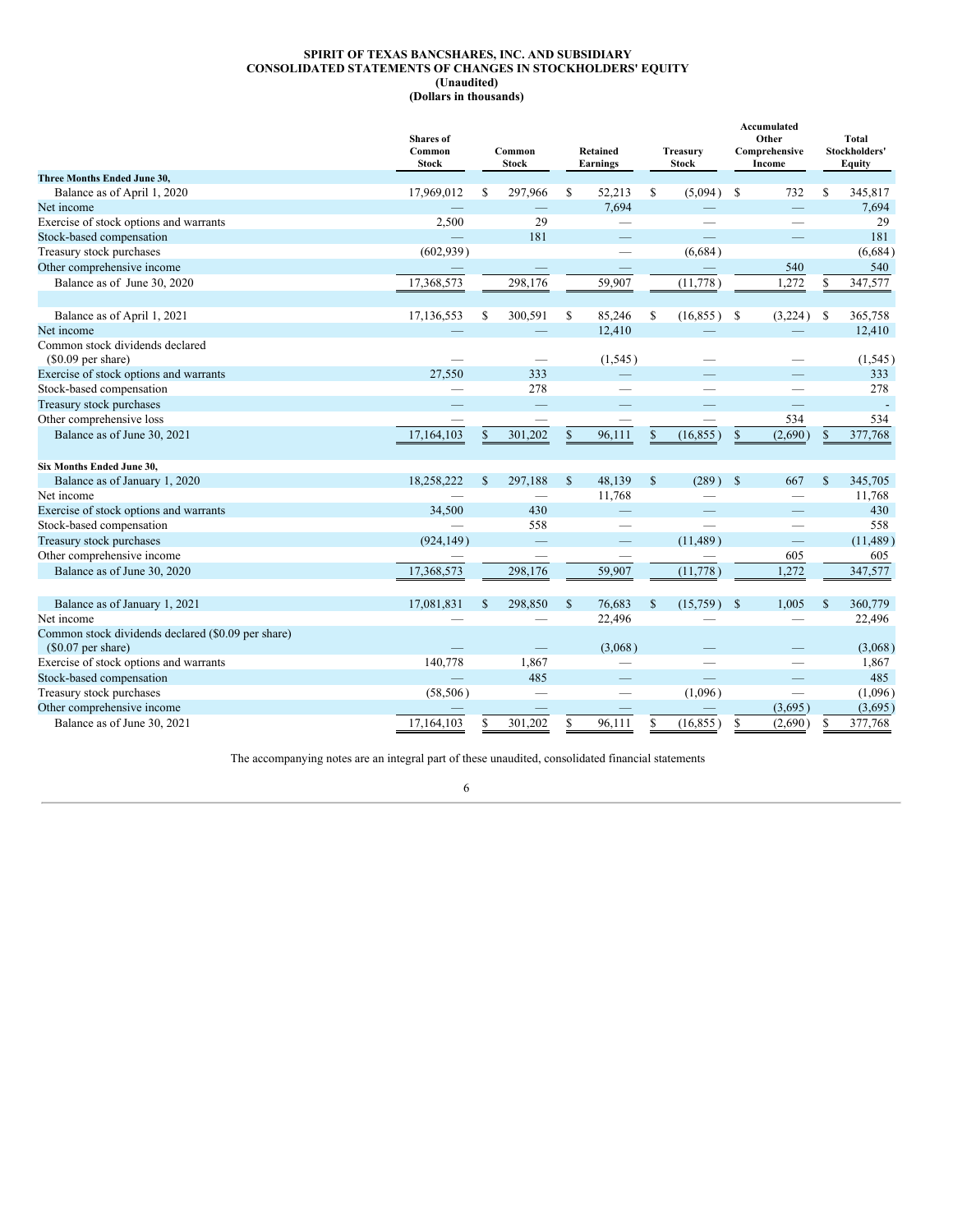# **SPIRIT OF TEXAS BANCSHARES, INC. AND SUBSIDIARY CONSOLIDATED STATEMENTS OF CASH FLOWS (Unaudited) (Dollars in thousands)**

<span id="page-6-0"></span>

|                                                                                                 |                          |              | Six Months Ended June 30. |  |  |  |
|-------------------------------------------------------------------------------------------------|--------------------------|--------------|---------------------------|--|--|--|
|                                                                                                 | 2021                     |              | 2020                      |  |  |  |
| Cash Flows From Operating Activities:                                                           | \$                       |              |                           |  |  |  |
| Net income<br>Adjustments to reconcile net income to net cash provided by operating activities: | 22,496                   | \$           | 11,768                    |  |  |  |
| Provision for loan losses                                                                       | 2,435                    |              | 4,009                     |  |  |  |
| Depreciation and amortization                                                                   | 2,199                    |              | 2,232                     |  |  |  |
| Net amortization (accretion) of premium (discount) on investment securities                     | 1,122                    |              | (146)                     |  |  |  |
| Amortization of core deposit intangible                                                         | 1,578                    |              | 1,865                     |  |  |  |
| Accretion of discount on retained SBA loans                                                     | (506)                    |              | (565)                     |  |  |  |
| Deferred tax expense                                                                            | 204                      |              | 620                       |  |  |  |
| Originations of loans held for sale                                                             | (3,796)                  |              | (13,828)                  |  |  |  |
| Proceeds from loans held for sale                                                               | 2,209                    |              | 10,945                    |  |  |  |
| Net gains on sale of loans held for sale                                                        | (155)                    |              | (790)                     |  |  |  |
| Gain on sale of investment securities                                                           | (5)                      |              |                           |  |  |  |
| Loss on sale of other real estate owned                                                         | 3                        |              | 1                         |  |  |  |
| Gain on sale of premises and equipment                                                          | (124)                    |              |                           |  |  |  |
| Fair value adjustment on SBA servicing asset                                                    | 424                      |              | 429                       |  |  |  |
| Stock-based compensation                                                                        | 485                      |              | 558                       |  |  |  |
| Increase in cash surrender value of BOLI                                                        | (192)                    |              | (177)                     |  |  |  |
| Net change in operating assets and liabilities:                                                 |                          |              |                           |  |  |  |
| Net change in accrued interest receivable                                                       | 2,112                    |              | (4,968)                   |  |  |  |
| Net change in accrued interest payable                                                          | (440)                    |              | (233)                     |  |  |  |
| Net change in other assets                                                                      | (7,351)                  |              | 73                        |  |  |  |
| Net change in other liabilities                                                                 | 3,381                    |              | 484                       |  |  |  |
| Net cash provided by operating activities                                                       | 26,079                   |              | 12,277                    |  |  |  |
| Cash Flows From Investing Activities:                                                           |                          |              |                           |  |  |  |
| Purchases of investment securities available for sale                                           | (755, 341)               |              | (33,995)                  |  |  |  |
| Sales of investment securities available for sale                                               | 6,914                    |              |                           |  |  |  |
| Paydown and maturities of investment securities available for sale                              | 519,820                  |              | 41,451                    |  |  |  |
| Purchase of FHLB and other bank stock                                                           | (16)                     |              | (82)                      |  |  |  |
| Sale of FHLB and other bank stock                                                               |                          |              | 2,696                     |  |  |  |
| Proceeds from the sale of loans held for investment                                             | 45,193                   |              | 50,208                    |  |  |  |
| Net change in loans                                                                             | 66,135                   |              | (453,767)                 |  |  |  |
| Proceeds from the sale of other real estate owned                                               | 130                      |              | 34                        |  |  |  |
| Purchase of premises and equipment                                                              | (730)                    |              | (4,043)                   |  |  |  |
| Proceeds from the sale of premises and equipment                                                | 1,092                    |              |                           |  |  |  |
| Net cash received from branch sale                                                              | 60                       |              |                           |  |  |  |
| Net cash (paid) in business combination                                                         |                          |              | (129, 461)                |  |  |  |
| Purchase of BOLI                                                                                | (15,000)                 |              |                           |  |  |  |
| Net cash used in investing activities                                                           | (131, 743)               |              | (526, 959)                |  |  |  |
| Cash Flows From Financing Activities:                                                           |                          |              |                           |  |  |  |
| Net change in deposits                                                                          | 117,994                  |              | 347,192                   |  |  |  |
| Proceeds from long-term borrowings                                                              | 51,000                   |              | 105,780                   |  |  |  |
| Repayment of long-term borrowings                                                               | (172, 136)               |              | (26, 429)                 |  |  |  |
| Proceeds from short-term borrowings                                                             |                          |              | 23,753                    |  |  |  |
| Repayment of short-term borrowings                                                              | (10,000)                 |              | (13,753)                  |  |  |  |
| Net change in secured borrowings                                                                | (1,832)                  |              | (1, 415)                  |  |  |  |
| Common stock dividends                                                                          | (3,068)                  |              |                           |  |  |  |
| Purchase of treasury stock                                                                      | (1,096)                  |              | (11, 489)<br>430          |  |  |  |
| Exercise of stock options and warrants                                                          | 1,867                    |              |                           |  |  |  |
| Net cash (used in) provided by financing activities                                             | (17,271)                 |              | 424,069                   |  |  |  |
| Net Change in Cash and Cash Equivalents                                                         | (122, 935)               |              | (90, 613)                 |  |  |  |
| Cash and Cash Equivalents at Beginning of Period                                                | 263,034                  |              | 325,957                   |  |  |  |
| Cash and Cash Equivalents at End of Period                                                      | 140,099<br>\$            | $\mathbb{S}$ | 235,344                   |  |  |  |
| Supplemental Disclosures of Cash Flow Information:                                              |                          |              |                           |  |  |  |
| Interest paid                                                                                   | $\mathbb{S}$<br>6,826    | \$           | 9,712                     |  |  |  |
| Income taxes paid                                                                               | 7,300                    |              | 2,000                     |  |  |  |
| Supplemental disclosure of noncash investing and financing activities:                          |                          |              |                           |  |  |  |
| Transfer of loans to other real estate owned and repossessed assets                             | \$<br>140                | \$           | 125                       |  |  |  |
| Fair value of assets acquired in business combination, excluding cash                           |                          |              | 259,416                   |  |  |  |
| Goodwill recorded                                                                               | ÷,                       |              | 11,456                    |  |  |  |
| Liabilities assumed in business combination                                                     | $\overline{\phantom{a}}$ |              | 141,412                   |  |  |  |

The accompanying notes are an integral part of these unaudited, consolidated financial statements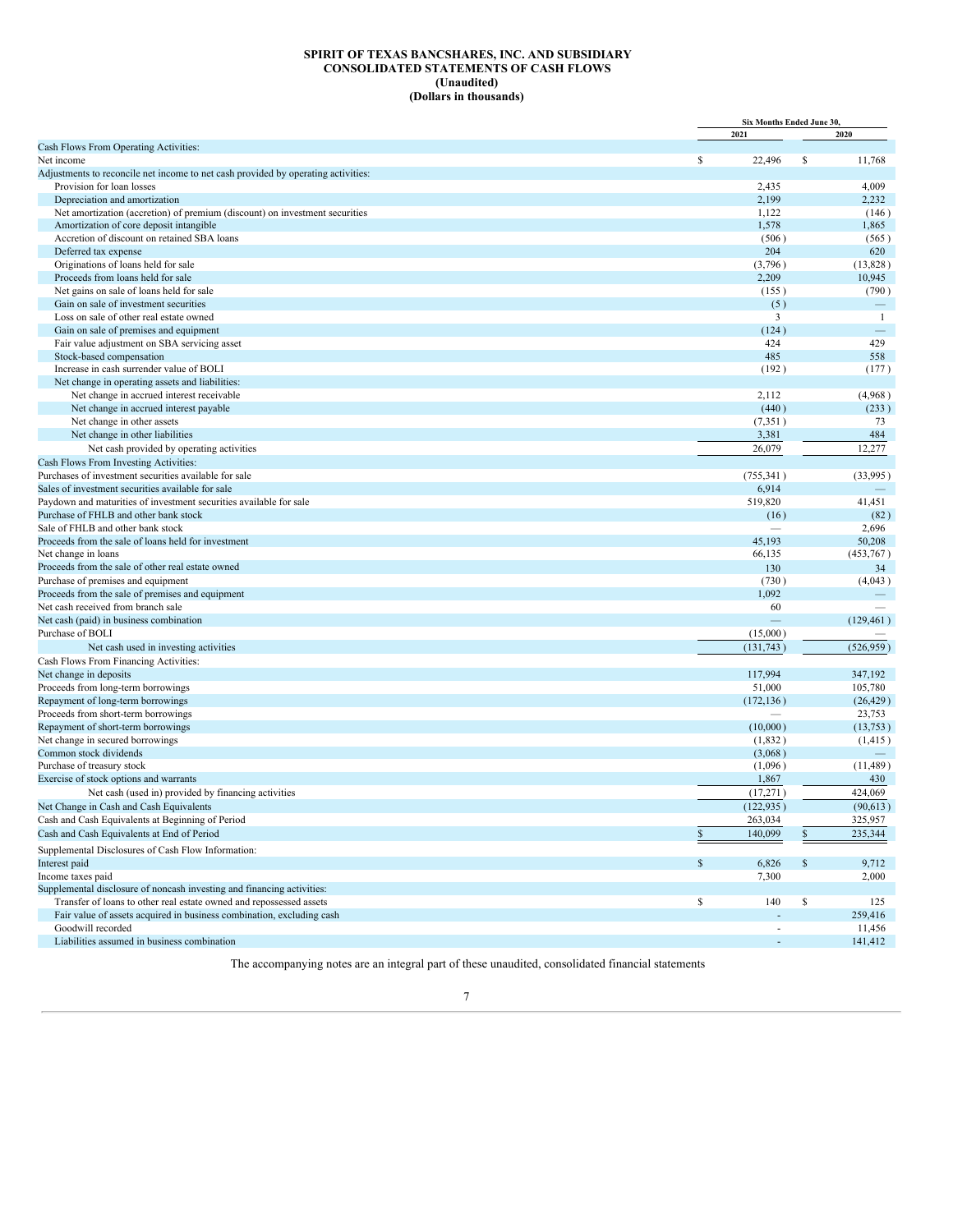# **SPIRIT OF TEXAS BANCSHARES, INC. NOTES TO CONSOLIDATED FINANCIAL STATEMENTS (Unaudited)**

<span id="page-7-0"></span>**NOTE 1. SUMMARY OF SIGNIFICANT ACCOUNTING POLICIES**

## *Nature of Operations*

Spirit of Texas Bancshares, Inc. ("Spirit" or the "Company") is a Texas corporation and registered bank holding company headquartered in Conroe, Texas that provides, through its bank subsidiary, Spirit of Texas Bank SSB (the "Bank"), a variety of financial services to individuals and corporate customers that are largely located or conducting business in Texas, and which operate in primarily agricultural, light industrial and commercial areas.

# *Risks and Uncertainties*

# COVID-19 Pandemic

In December 2019, a novel strain of coronavirus ("COVID-19") was reported to have surfaced in Wuhan, China, and has since spread worldwide. In March 2020, the World Health Organization declared COVID-19 a global pandemic and the United States declared a National Public Health Emergency. In addition, a new Delta variant of COVID-19, which appears to be the most transmissible variant to date, has begun to spread in the United States in 2021. The impact of the Delta variant cannot be predicted at this time, and could depend on numerous factors, including vaccination rates among the population, the effectiveness of COVID-19 vaccines against the Delta variant, and the response by governmental bodies and regulators. The ongoing COVID-19 pandemic has severely impacted the level of economic activity in the local, national and global economies and financial markets. During the first and second quarters of 2020, many businesses in Texas and throughout the United States were temporarily closed due to social economies and financial markets. During the fir distancing and/or shelter in place orders. As of June 30, 2021, businesses in Texas have been allowed to re-open; however, the Company and its customers continue to be adversely affected by the ongoing COVID-19 pandemic. The extent to which the COVID-19 pandemic negatively impacts the Company's business, results of operations, and financial condition, as well as its regulatory capital and liquidity ratios, is unknown at this time and will depend on future developments, including the scope and duration of the pandemic and actions taken by governmental authorities and other third parties in response to the pandemic. If the pandemic is sustained for a prolonged period of time, it may further adversely impact the Company and impair the ability of the Company's customers to fulfill their contractual obligations to the Company. This could materially and adversely affect the Company's business operations, asset valuations, financial condition, and results of operations. For additional risks related to the ongoing COVID-19 pandemic, see "Risk Factors" in our Annual Report on Form 10-K for the year ended December 31, 2020, filed with the Securities and Exchange Commission (the "SEC") on March 5, 2021, and the Company's other filings with the SEC.

In response to the pandemic, the President of the United States signed into law the Coronavirus Aid, Relief and Economic Security Act ("CARES Act"). This legislation aims to provide relief for individuals and businesses that have been negatively impacted by the coronavirus pandemic. Section 4013 of the CARES Act provides financial institutions the opportunity to opt out of applying the "troubled debt restructuring" ("TDR") accounting guidance in the Financial Accounting Standards Board's ("FASB") Accounting Standard Codification ("ASC") 310-40 for certain loan modifications. Loan modifications made between March 1, 2020 and the earlier of (i) 60 days after the end of the national emergency proclamation or (ii) December 31, 2020. Section 541 of the Consolidated Appropriations Act, 2021, amended Section 4013 of the CARES Act to extend this relief to the earlier of (i) 60 days after the end of the national emergency proclamation or (ii) January 1, 2022. A financial institution may elect to suspend U.S. generally accepted accounting principles ("GAAP") only for a loan that was not more than 30 days past due as of December 31, 2019. The Bank adopted this provision of the CARES Act.

Additionally, the CARES Act contained provisions that impact federal income taxes including but not limited to an extension to pay and file federal tax returns, bonus depreciation on qualified improvement property and the ability to carry back certain net operating losses to a prior year. The Bank utilized the filing and payment extension and net operating loss carryback provisions of the CARES Act.

# *Basis of Presentation*

The consolidated financial statements include the accounts of the Company and the Bank. All significant intercompany balances and transactions have been eliminated in consolidation. The accounting and financial reporting policies the Company follows conform, in all material respects, to GAAP and to general practices with the financial services industry.

The Company has evaluated subsequent events for potential recognition and/or disclosure through the date these consolidated financial statements were issued.

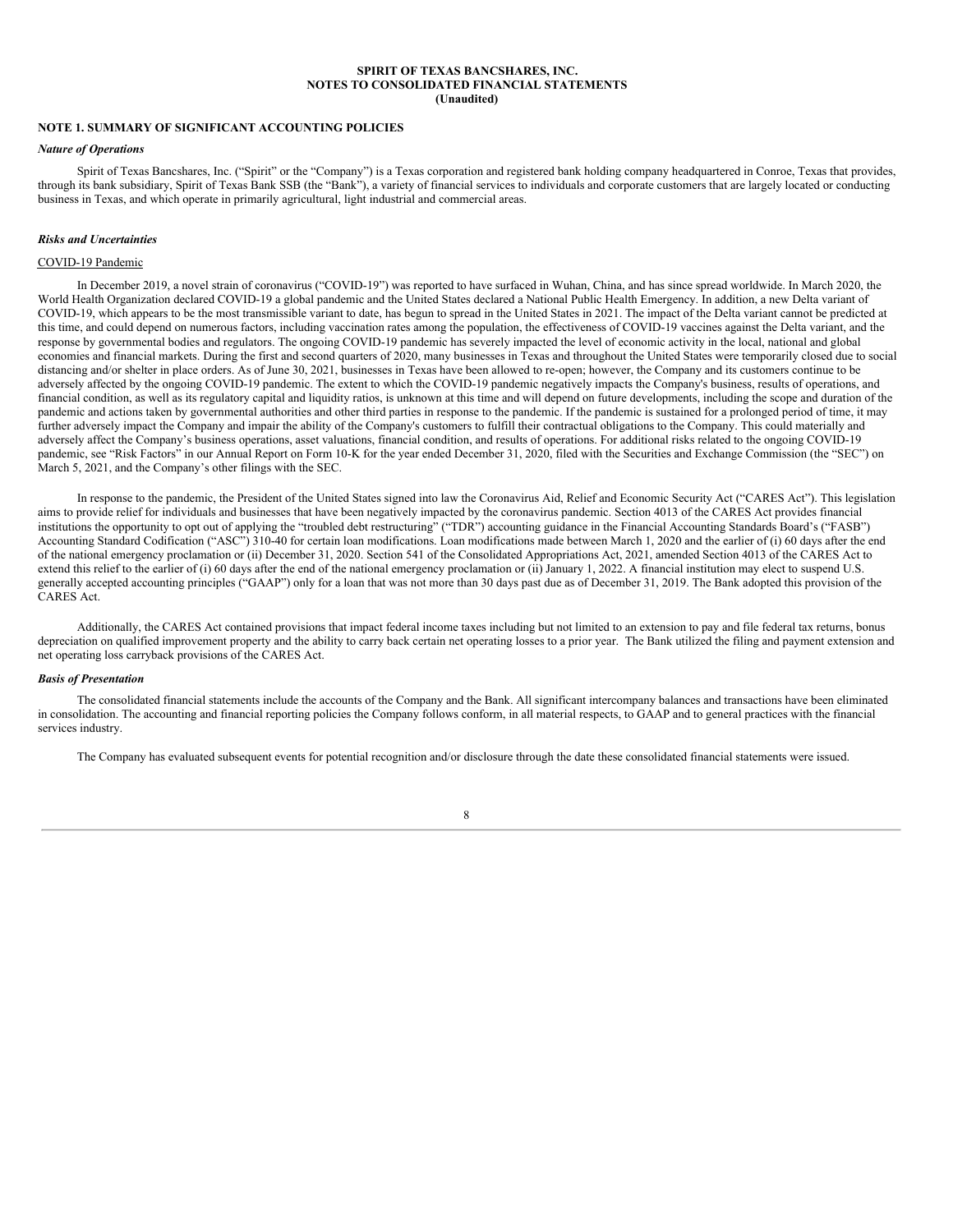#### *Recently Issued Accounting Pronouncements*

ASU 2020-06, "Debt - Debt with Conversion and Other Options (Subtopic 470-20) and Derivatives and Hedging - Contracts in Entity's Own Equity (Subtopic 815-*40)" –* Issued in August 2020, Accounting Standards Update ("ASU") No. 2020-06 addresses accounting complexities regarding convertible debt instruments and the derivatives scope exception for contracts in an entity's own equity. The ASU reduces the number of available accounting models for convertible debt instruments in an attempt to reduce complexity and variation in practice. Additionally, the ASU improves the applicability of the derivatives scope exception for contracts in an entity's own equity by clarifying settlement guidance and balance sheet classification. ASU 2020-06 is effective for public entities for fiscal years beginning after December 15, 2021 and for and for all other entities in fiscal years beginning after December 15, 2023. Management does not believe adoption of this ASU will have a material impact on the consolidated financial statements given that the Company does not currently hold any convertible debt instruments or any in-scope derivative contracts.

*ASU 2019-11, "Financial Instruments-Credit Losses: Codification Improvements Topic 326" –* Issued in November 2019, ASU No. 2019-11 clarifies and addresses specific issues about certain aspects of the amendments in ASU 2016-13. For the Company, the provisions of this ASU are effective for fiscal years beginning after December 15, 2022 including interim periods within those fiscal years. See the discussions regarding the adoption of ASU 2016-13 below.

ASU 2019-10, "Financial Instruments-Credit Losses (Topic 326), Derivatives and Hedging (Topic 815), and Leases (Topic 842)" -Issued in November 2019, ASU No. 2019-10 addresses the change in philosophy to the effective dates including amendments issued after the issuance of the original ASUs. See the discussions regarding the adoption of ASU 2016-13 and ASU 2016-02 below.

ASU 2019-04, "Codification Improvements to Topic 326, Financial Instruments-Credit Losses, Topic 815, Derivatives and Hedging, and Topic 825, Financial *Instruments" –* Issued in April 2019, ASU No. 2019-04 clarifies a number of issues discussed at the June 2018 and November 2018 Credit Losses Transition Resource Group meetings. The clarifications address a variety of identified issues including but not limited to the treatment of accrued interest receivable as it relates to the allowance for credit losses, transfers between loan classifications and categories, recoveries, and using projections of future interest rate environments in expected cash flow calculations. Management is evaluating these clarifications concurrently with our assessment of ASU 2016-13.

ASU 2016-13, "Financial Instruments-Credit Losses (Topic 326): Measurement of Credit Losses on Financial Instruments."Issued in June 2016, ASU 2016-13 will add FASB ASC Topic 326, "Financial Instruments-Credit Losses," and finalizes amendments to FASB ASC Subtopic 825-15, "Financial Instruments-Credit Losses." The amendments of ASU 2016-13 are intended to provide financial statement users with more decision-useful information related to expected credit losses on financial instruments and other commitments to extend credit by replacing the current incurred loss impairment methodology with a methodology that reflects expected credit losses and requires consideration of a broader range of reasonable and supportable information to determine credit loss estimates. The amendments of ASU 2016-13 eliminate the probable initial recognition threshold and, in turn, reflect an entity's current estimate of all expected credit losses. ASU 2016-13 does not specify the method for measuring expected credit losses, and an entity is allowed to apply methods that reasonably reflect its expectations of the credit loss estimate. Additionally, the amendments of ASU 2016-13 require that credit losses on available for sale debt securities be presented as an allowance rather than as a write-down. The amendments of ASU 2016-13 were originally effective for public entities for interim and annual periods beginning after December 15, 2019 and for all other entities for periods beginning after December 15, 2020. Issued in November 2019, ASU 2019-10, "*Financial Instruments-Credit Losses, Derivatives and Hedging, and Leases*" alters the effective date of ASU 2016-13 for private companies. Under the provisions of ASU 2019-10, ASU 2016-13 is now effective for fiscal years beginning after December 15, 2022 including interim periods within those years for non-public business entities. Earlier application is permitted for interim and annual periods beginning after December 15, 2018. Management has elected to adopt this ASU using the updated private company effective date and is currently evaluating the impact this ASU will have on the consolidated financial statements and that evaluation will depend on economic conditions and the composition of the Company's loan and lease portfolio at the time of adoption.

# **NOTE 2. REVENUE RECOGNITION**

Spirit accounts for revenue from contracts with customers in accordance with FASB ASC Topic 606, "Revenue from Contracts with Customers," which provides that revenue be recognized in a manner that depicts the transfer of goods or services to a customer in an amount that reflects the consideration the Company expects to be entitled to in exchange for those goods or services. Revenue from contracts with customers is recognized either over time as performance obligations are fulfilled, or at a point in time when control of the goods or services are transferred to the customer. Spirit's noninterest income, excluding all of U.S. Small Business Administration ("SBA") loan servicing fees, gain on sales of loans, net, and gain on sales of investment securities, are considered within the scope of FASB ASC Topic 606. Each category of in-scope revenue streams is discussed below.

# *Deposit Accounts Core Service Charges*

Core service charges on deposit accounts consist of account analysis fees (i.e., net fees earned on analyzed business and public checking accounts) and monthly service fees. The Company's performance obligation for account analysis fees and monthly service

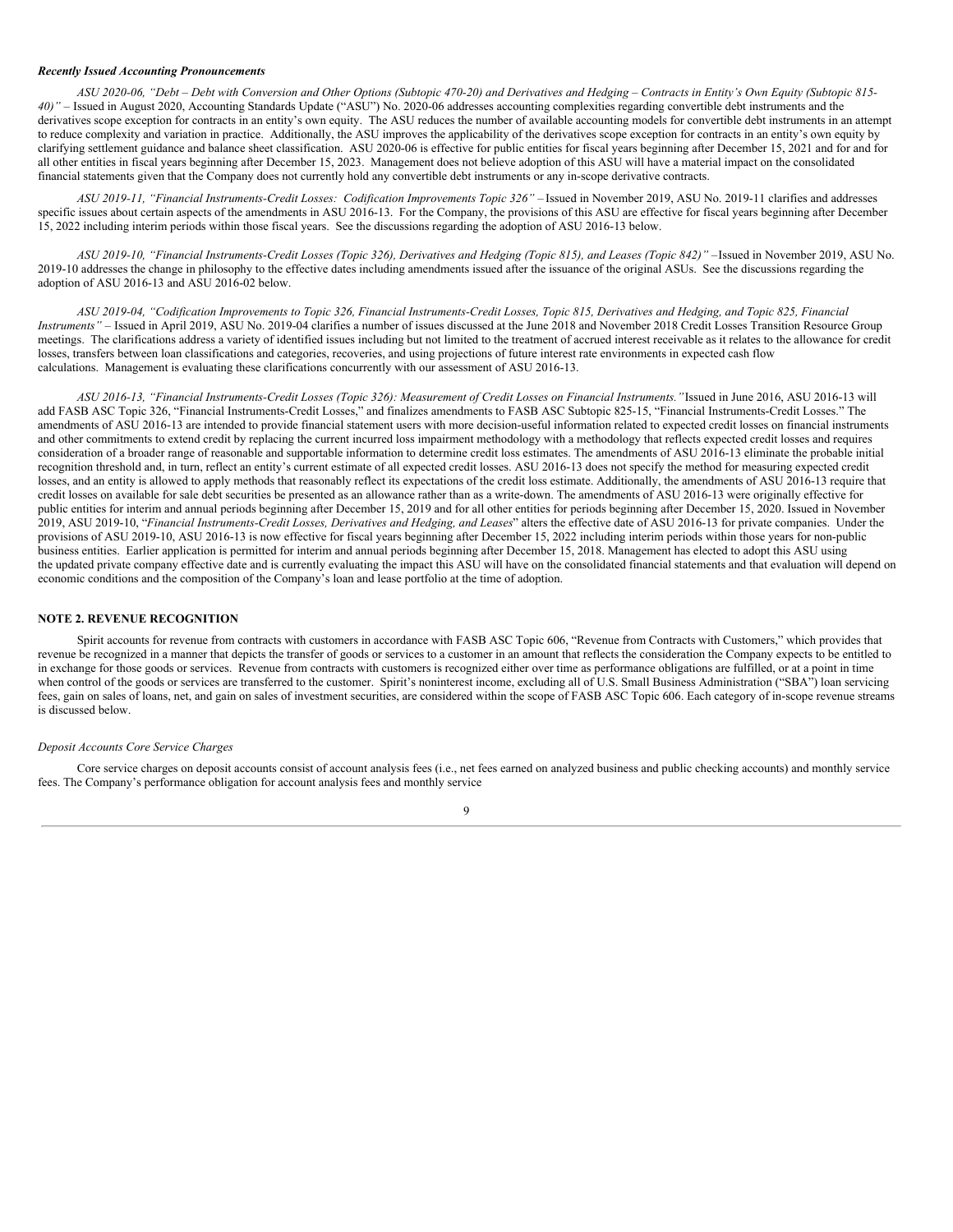fees is generally satisfied, and the related revenue recognized, over the period in which the service is provided. Payment for service charges on deposit accounts is primarily received immediately or in the following month through a direct charge to customers' accounts.

#### *Deposit Account Transaction Based Fee Income*

Transaction based fee income on deposit accounts consists of variable revenue streams associated with activities which a deposit account holder may initiate on a transaction by transaction basis. The majority of transaction based fee income arises from interchange revenue received when deposit customers use a debit card for a point of sale transaction over a third-party card payment network. Interchange revenue is recorded net of related interchange expenses in the month in which the transaction occurs.

Merchant services income is realized through a third party service provider who is contracted by the Bank under a referral arrangement. Such fees represent fees charged to merchants to process their debit card transactions, in addition to account management fees. The third-party service provider also issues credit cards as private label in the Company's name in exchange for a referral fee. Fees are earned and recorded in the same period as the referral occurs and the card is issued.

Other transaction based service charges on deposit accounts include revenue from processing wire transfers, issuing cashier's checks, processing check orders, and renting safe deposit boxes. The Company's performance obligation related to these service charges is largely satisfied, and related revenue recognized, when the services are rendered or upon completion. Payment is typically received immediately or charged to the customers' account in the period the service is provided. Safe deposit box rental fees are charged to the customer on an annual basis and recognized upon receipt of payment. The Company determined that since rentals and renewals occur fairly consistently over time, revenue is recognized on a basis consistent with the duration of the performance obligation.

# *Referral Fees*

Spirit utilizes third-party vendors to provide services to the Company and its customers that are not economically feasible to provide on a stand-alone basis. These services include access to the secondary market for mortgage loans not held for investment and providing interest rate swaps to customers interested in hedging interest rate risk. In exchange for providing these third-party vendors with new customers, Spirit receives a referral fee.

With respect to mortgage referral fees, the Company's performance obligation is satisfied when the referred customer closes a mortgage loan with the third-party vendor and payment of the referral fee is typically received immediately.

Swap referral fees are recognized when an existing or new loan customer enters into a swap agreement with the third-party vendor. Spirit is not a counterparty to the swap, and the performance obligation is satisfied at the time the swap agreement is signed. Payment of the referral fee is received within three days of the signed swap agreement.

The following presents non-interest income, segregated by revenue streams in-scope and out-of-scope of Topic 606, for the three and six months ended June 30, 2021 and 2020:

|                                                 | Three Months Ended June 30, |      |       |      | Six Months Ended June 30, |  |       |  |
|-------------------------------------------------|-----------------------------|------|-------|------|---------------------------|--|-------|--|
|                                                 | 2021                        | 2020 |       | 2021 |                           |  | 2020  |  |
| <b>Non-Interest Income</b>                      |                             |      |       |      |                           |  |       |  |
| In-scope of Topic 606                           |                             |      |       |      |                           |  |       |  |
| Deposit accounts core service charges           | 379                         | S    | 312   |      | 735                       |  | 523   |  |
| Deposit account transaction based fee income    | 1.160                       |      | 958   |      | 2,238                     |  | 2,058 |  |
| Swap referral fees                              | 127                         |      | 262   |      | 557                       |  | 842   |  |
| Mortgage referral fees                          | 384                         |      | 357   |      | 658                       |  | 559   |  |
| Non-Interest Income (in-scope of Topic 606)     | 2.050                       |      | 1.889 |      | 4.188                     |  | 3,982 |  |
| Non-Interest Income (out-of-scope of Topic 606) | 1,808                       |      | 676   |      | 2,289                     |  | 1,295 |  |
| <b>Total Non-Interest Income</b>                | 3.858                       |      | 2.565 |      | 6.477                     |  | 5.277 |  |

# *Contract Balances*

A contract asset balance occurs when an entity performs a service for a customer before the customer pays consideration (resulting in a contract receivable) or before payment is due (resulting in a contract asset). A contract liability balance is an entity's obligation to transfer a service to a customer for which the entity has already received payment (or payment is due) from the customer. The Company's non-interest revenue streams are largely based on transactional activity, or standard month-end revenue accruals. Consideration is often received immediately or shortly after the Company satisfies its performance obligation and revenue is recognized. The Company does not typically enter into long-term revenue contracts with customers, and therefore, does not

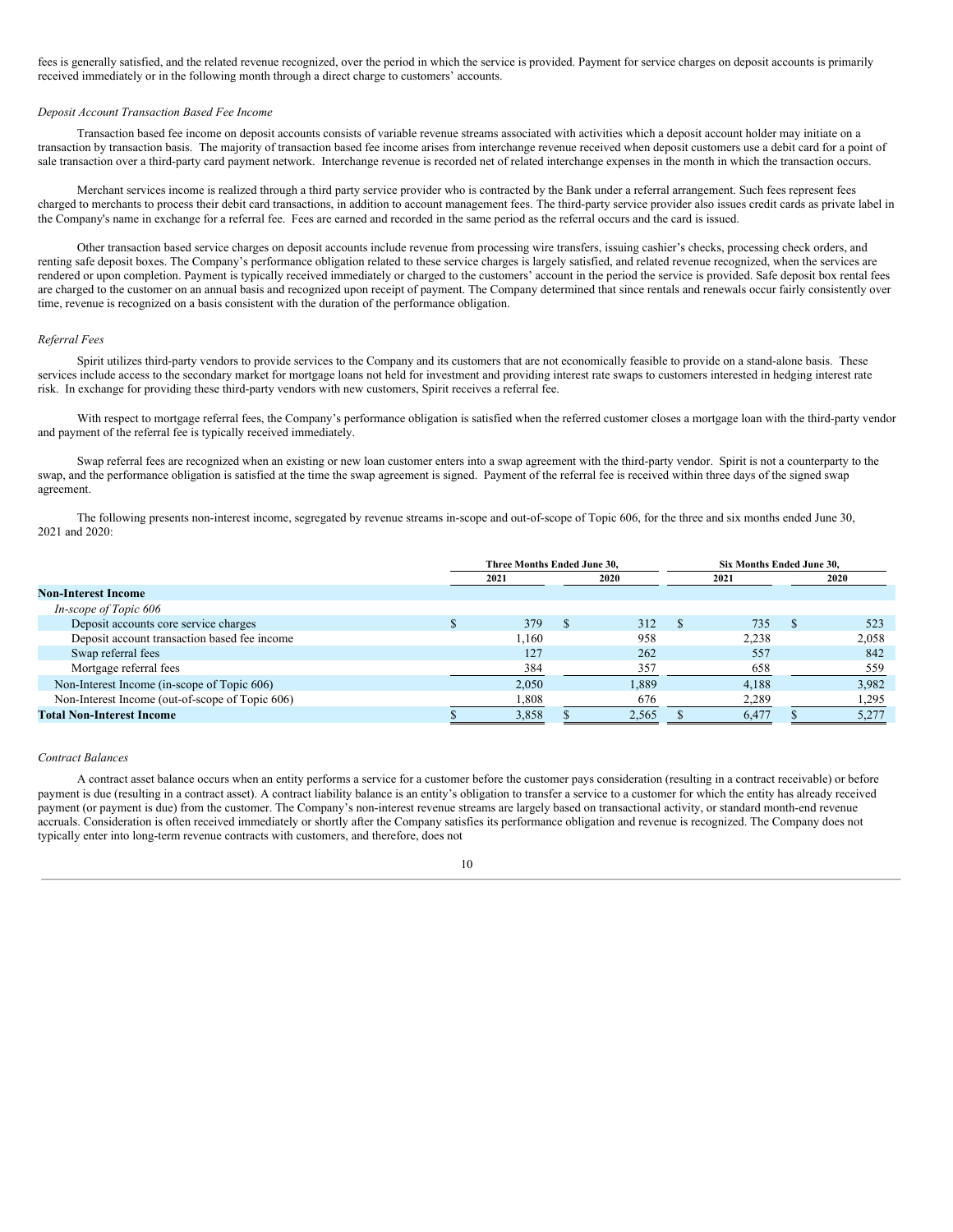experience significant contract balances. The Company did not have any significant contract balances atJune 30, 2021 or December 31, 2020.

# *Contract Acquisition Costs*

In connection with the adoption of FASB ASC Topic 606, an entity is required to capitalize, and subsequently amortize into expense, certain incremental costs of obtaining a contract with a customer if these costs are expected to be recovered. The incremental costs of obtaining a contract are those costs that an entity incurs to obtain a contract with a customer that it would not have incurred if the contract had not been obtained (for example, sales commission). The Company utilizes the practical expedient which allows entities to immediately expense contract acquisition costs when the asset that would have resulted from capitalizing these costs would have been amortized in one year or less. The Company has not capitalized any contract acquisition costs for the three or six months ending June 30, 2021 or 2020.

# **NOTE 3. INVESTMENT SECURITIES**

The amortized cost, gross unrealized gains and losses and approximate fair values of securities available for sale are as follows:

|                        |         |                                                                         |       |     |                                        |                                         | Fair    |
|------------------------|---------|-------------------------------------------------------------------------|-------|-----|----------------------------------------|-----------------------------------------|---------|
|                        |         |                                                                         | Gains |     | Losses                                 |                                         | Value   |
|                        |         |                                                                         |       |     |                                        |                                         |         |
|                        |         |                                                                         |       |     |                                        |                                         |         |
|                        | 35,583  |                                                                         | 226   |     | 125                                    |                                         | 35,684  |
|                        |         |                                                                         |       |     | 5,682                                  |                                         | 354,654 |
|                        | 42,723  |                                                                         | 1,242 |     | 80                                     |                                         | 43,885  |
|                        |         |                                                                         | 1,469 |     | 5,887                                  |                                         | 434,223 |
|                        |         |                                                                         |       |     |                                        |                                         |         |
|                        |         |                                                                         |       |     |                                        |                                         | Fair    |
|                        |         |                                                                         | Gains |     |                                        |                                         | Value   |
| (Dollars in thousands) |         |                                                                         |       |     |                                        |                                         |         |
|                        |         |                                                                         |       |     |                                        |                                         |         |
| S                      | 36,258  | \$                                                                      | 927   | \$. | $\overline{\phantom{a}}$               | S                                       | 37,185  |
|                        | 132,130 |                                                                         | 278   |     | 267                                    |                                         | 132,142 |
|                        | 42,768  |                                                                         | 433   |     | 109                                    |                                         | 43,093  |
|                        |         |                                                                         | 1,638 |     | 376                                    |                                         | 212,420 |
|                        |         | Amortized<br>Cost<br>360,336<br>438,642<br>Amortized<br>Cost<br>211,156 |       |     | <b>Unrealized</b><br><b>Unrealized</b> | (Dollars in thousands)<br><b>Losses</b> |         |

Taxable interest and dividends on investment securities were \$1.5 million and \$419 thousand for the three months ended June 30, 2021 and 2020, respectively. Taxexempt interest and dividends on investment securities were \$156 thousand and \$38 thousand for the three months ended June 30, 2021 and 2020, respectively.

Taxable interest and dividends on investment securities were \$2.4 million and \$884 thousand for the six months ended June 30, 2021 and 2020, respectively. Taxexempt interest and dividends on investment securities were \$313 thousand and \$77 thousand for the six months ended June 30, 2021 and 2020, respectively.

There were \$248.1 million and \$91.5 million of securities pledged to collateralize public funds at June 30, 2021and December 31, 2020, respectively.

The amortized cost and estimated fair value of securities available for sale, by contractual maturity, are as follows for the period presented:

| June 30, 2021                          | Amortized<br>Cost | Fair<br>Value          |         |  |
|----------------------------------------|-------------------|------------------------|---------|--|
|                                        |                   | (Dollars in thousands) |         |  |
| Available for sale:                    |                   |                        |         |  |
| Due in one year or less                | 318               | ۰.                     | 318     |  |
| Due after one year through five years  | 9,476             |                        | 9,590   |  |
| Due after five years through ten years | 31.014            |                        | 32,109  |  |
| Due after ten years                    | 37,498            |                        | 37,552  |  |
| Residential mortgage-backed securities | 360,336           |                        | 354,654 |  |
| Total available for sale               | 438,642           |                        | 434,223 |  |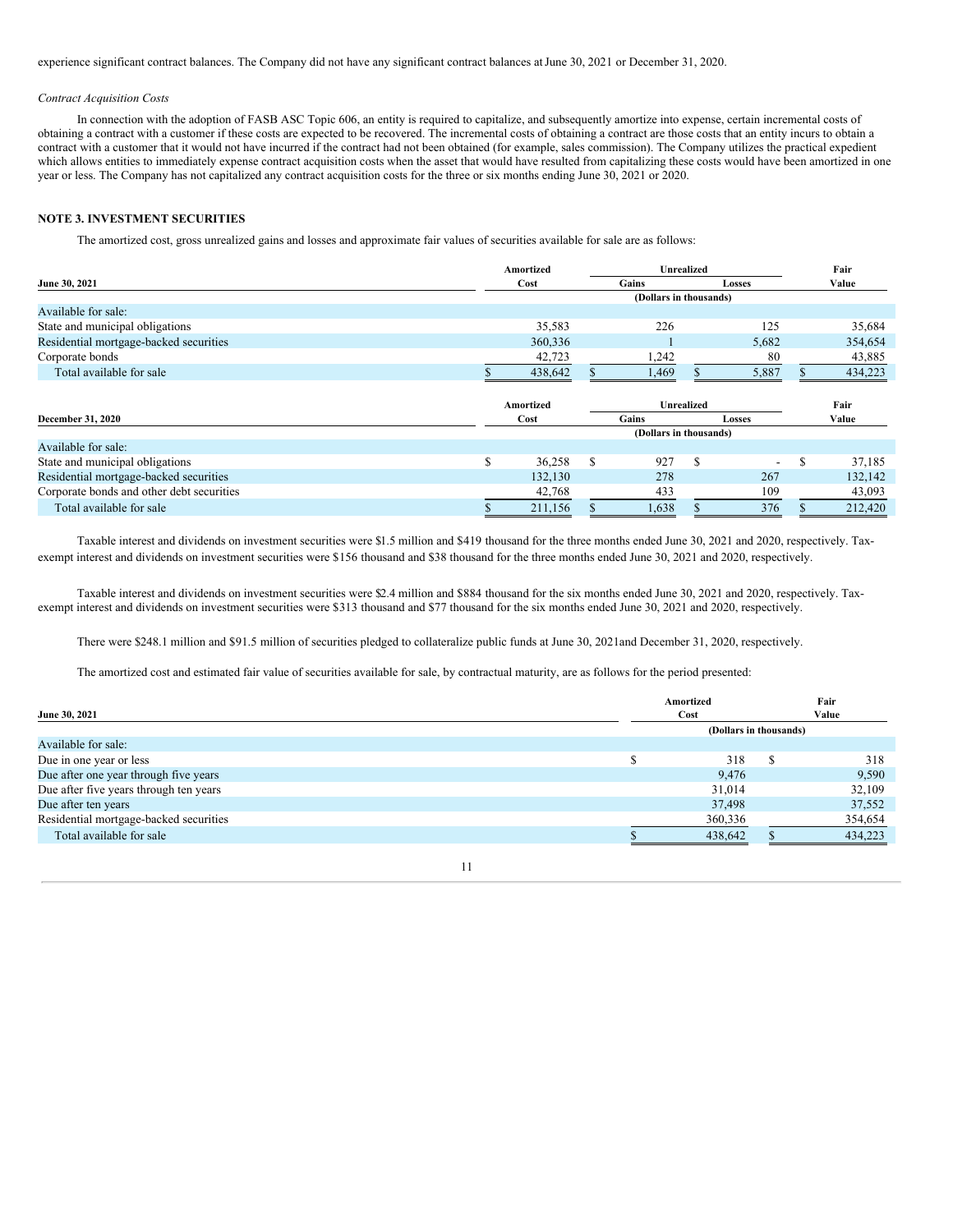For purposes of the maturity table, residential mortgage-backed securities, the principal of which are repaid periodically, are presented as a single amount. The expected lives of these securities will differ from contractual maturities because borrowers may have the right to prepay the underlying loans with or without prepayment penalties.

The following tables present the estimated fair values and gross unrealized losses on investment securities available for sale, aggregated by investment category and length of time individual securities have been in a continuous unrealized loss position as of the periods presented:

|                                        |   | <b>Less than 12 Months</b>      |  |                           |  | <b>12 Months or More</b> |  |                           | Total |               |  |                    |
|----------------------------------------|---|---------------------------------|--|---------------------------|--|--------------------------|--|---------------------------|-------|---------------|--|--------------------|
| June 30, 2021                          |   | Fair<br>Value                   |  | <b>Unrealized</b><br>Loss |  | Fair<br>Value            |  | <b>Unrealized</b><br>Loss |       | Fair<br>Value |  | Unrealized<br>Loss |
|                                        |   | (Dollars in thousands)          |  |                           |  |                          |  |                           |       |               |  |                    |
| Available for sale:                    |   |                                 |  |                           |  |                          |  |                           |       |               |  |                    |
| U.S. Treasury securities               | S | $\hspace{0.1mm}-\hspace{0.1mm}$ |  | $\overline{\phantom{m}}$  |  | $\hspace{0.05cm}$        |  | $\hspace{0.05cm}$         |       |               |  |                    |
| State and municipal obligations        |   | 14                              |  |                           |  | 12.995                   |  | 125                       |       | 13,009        |  | 125                |
| Residential mortgage-backed securities |   | $\overline{\phantom{a}}$        |  | -                         |  | 354,553                  |  | 5,682                     |       | 354,553       |  | 5,682              |
| Corporate bonds                        |   | $\overline{\phantom{a}}$        |  | $\qquad \qquad$           |  | 1,011                    |  | 80                        |       | 1,011         |  | 80                 |
| Total available for sale               |   | 14                              |  | -                         |  | 368,559                  |  | 5,887                     |       | 368,573       |  | 5,887              |

|                                           |  | <b>Less than 12 Months</b> |  |                           | 12 Months or More              |                           | Total |                          |  |                           |  |
|-------------------------------------------|--|----------------------------|--|---------------------------|--------------------------------|---------------------------|-------|--------------------------|--|---------------------------|--|
| <b>December 31, 2020</b>                  |  | Fair<br>Value              |  | <b>Unrealized</b><br>Loss | Fair<br>Value                  | <b>Unrealized</b><br>Loss |       | Fair<br>Value            |  | <b>Unrealized</b><br>Loss |  |
|                                           |  |                            |  |                           |                                |                           |       |                          |  |                           |  |
| Available for sale:                       |  |                            |  |                           |                                |                           |       |                          |  |                           |  |
| U.S. Treasury securities                  |  |                            |  | —                         | _                              | _                         |       | $\overline{\phantom{a}}$ |  |                           |  |
| State and municipal obligations           |  |                            |  |                           |                                |                           |       |                          |  |                           |  |
| Residential mortgage-backed securities    |  | 53.598                     |  | 267                       | __                             | -                         |       | 53.598                   |  | 267                       |  |
| Corporate bonds and other debt securities |  | 17,087                     |  | 109                       | $\overbrace{\hspace{25mm}}^{}$ | $\overline{\phantom{a}}$  |       | 17,087                   |  | 109                       |  |
| Total available for sale                  |  | 70.685                     |  | 376                       | $\overline{\phantom{a}}$       | $\overline{\phantom{a}}$  |       | 70.685                   |  | 376                       |  |

At June 30, 2021, the Company's securities portfolio consisted of109 securities, 73 of which were in an unrealized loss position.

The Company monitors its investment securities for other-than-temporary-impairment ("OTTI"). Impairment is evaluated on an individual security basis considering numerous factors, and its relative significance. The Company has evaluated the nature of unrealized losses in the investment securities portfolio to determine if OTTI exists. The unrealized losses relate to changes in market interest rates and specific market conditions that do not represent credit-related impairments. Furthermore, the Company does not intend to sell nor is it more likely than not that it will be required to sell these investments before the recovery of their amortized cost basis. Management has completed an assessment of each security in an unrealized loss position for credit impairment and has determined that no individual security was other-than-temporarily impaired at June 30, 2021. The following describes the basis under which the Company has evaluated OTTI:

# *Municipal, Residential Mortgage-Backed Securities ("MBS"), and Corporate Debt:*

The unrealized losses associated with state and municipal obligations, residential mortgage-backed securities, and corporate bonds and other debt securities are primarily driven by changes in interest rates. At June 30, 2021, the unrealized losses for these securities resulted primarily from changes in interest rates and spreads.

There were no sales of investment securities for the three months ended June 30, 2021 or 2020. Sales proceeds from the sale of available for sale securities for the six months ended June 30, 2021 were \$6.9 million, which resulted in gross realized gains of \$5 thousand. There were no securities sold for the six months ended June 30, 2020.

#### *Equity Investments:*

Equity investments at fair value consist of an investment in the CCM Community Impact Bond Fund. At June 30, 2021 and December 31, 2020, the fair value of equity securities totaled \$23.9 million and \$24.0 million, respectively. Subsequent changes in fair value are recognized in other noninterest income. For the three months ended June 30, 2021 a loss of \$67 thousand was included in other noninterest income. For the six months ended June 30, 2021, a loss of \$33 thousand was included in other noninterest income. The Company did not hold any equity securities for the three or six months ended June 30, 2020. As such, there wereno fair value changes for the three or six months ended June 30, 2020.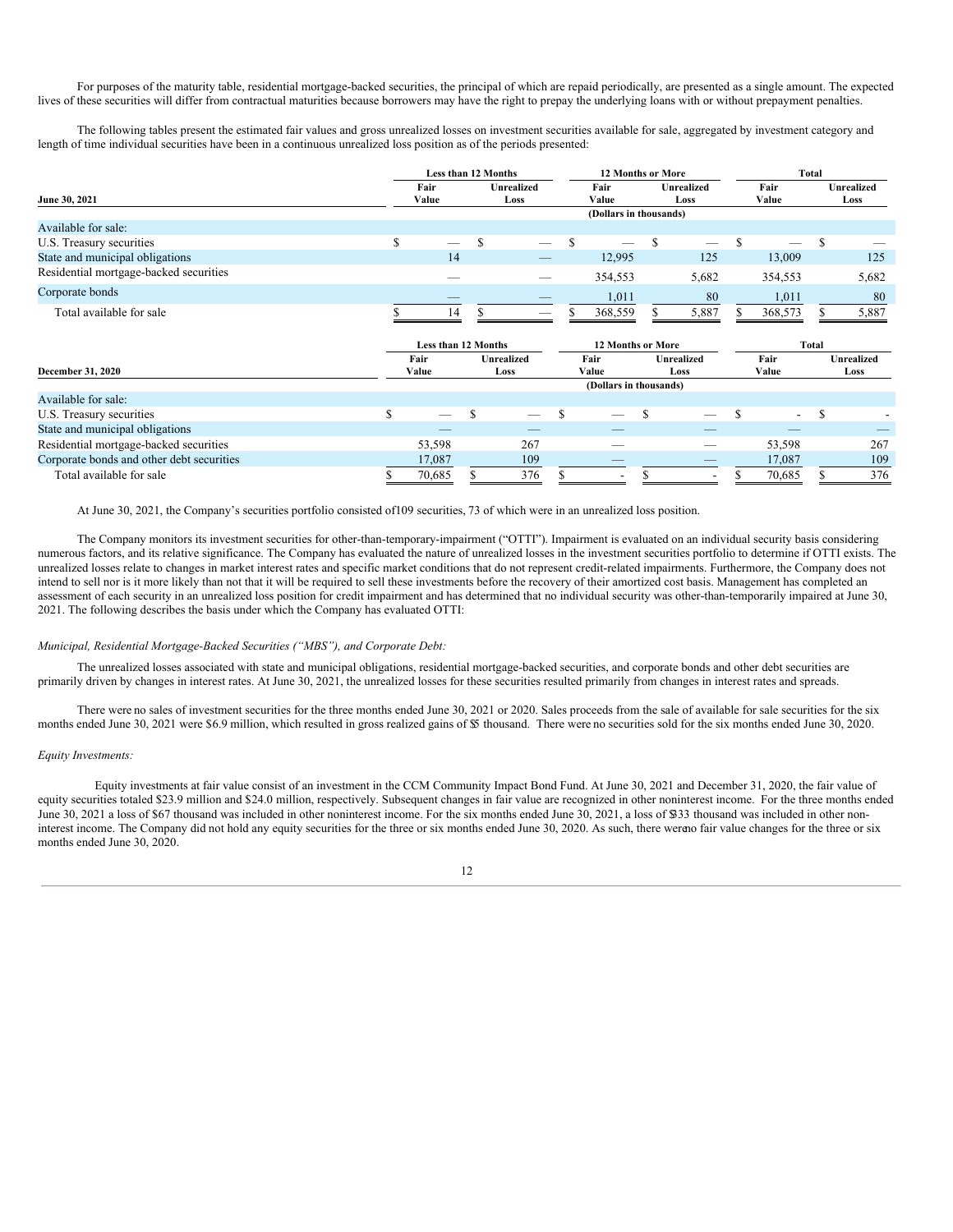# **NOTE 4. LOANS**

Total loans held in portfolio consisted of the following at June 30, 2021 and December 31, 2020:

|                                                      |     |                         | June 30, 2021          |               |                    |
|------------------------------------------------------|-----|-------------------------|------------------------|---------------|--------------------|
|                                                      |     | Acquired<br>Loans $(1)$ | <b>Organic Loans</b>   |               | <b>Total Loans</b> |
|                                                      |     |                         | (Dollars in thousands) |               |                    |
| Commercial and industrial loans (2)                  | \$. | 39,073                  | 496,535                | <sup>\$</sup> | 535,608            |
| Real estate:                                         |     |                         |                        |               |                    |
| 1-4 single family residential loans                  |     | 76,023                  | 280,480                |               | 356,503            |
| Construction, land and development                   |     | 51.718                  | 293,702                |               | 345,420            |
| Commercial real estate loans (including multifamily) |     | 300,039                 | 664,526                |               | 964,565            |
| Consumer loans and leases                            |     | 1,854                   | 6,590                  |               | 8,444              |
| Municipal and other loans                            |     | 4,850                   | 56,699                 |               | 61,549             |
| Total loans held in portfolio (3)                    |     | 473,557                 | 1,798,532              |               | 2,272,089          |

|                                                      |                         |   | <b>December 31, 2020</b> |     |                    |
|------------------------------------------------------|-------------------------|---|--------------------------|-----|--------------------|
|                                                      | Acquired<br>Loans $(1)$ |   | <b>Organic Loans</b>     |     | <b>Total Loans</b> |
|                                                      |                         |   | (Dollars in thousands)   |     |                    |
| Commercial and industrial loans (2)                  | \$<br>53.857            | ъ | 521,129                  | \$. | 574,986            |
| Real estate:                                         |                         |   |                          |     |                    |
| 1-4 single family residential loans                  | 93,840                  |   | 270,299                  |     | 364,139            |
| Construction, land and development                   | 131.734                 |   | 283,754                  |     | 415,488            |
| Commercial real estate loans (including multifamily) | 333,489                 |   | 623,254                  |     | 956,743            |
| Consumer loans and leases                            | 3,088                   |   | 8,650                    |     | 11,738             |
| Municipal and other loans                            | 6,103                   |   | 59,335                   |     | 65,438             |
| Total loans held in portfolio (3)                    | 622,111                 |   | 1,766,421                |     | 2,388,532          |

(1) Acquired loans include loans acquired in the acquisitions of Comanche, National Corporation, First Beeville Financial Corporation, and Chandler Bancorp, Inc. and its subsidiary, Citizens State Bank (together, "Citizens"), and the Simmons Bank branch acquisition. All loans originated after acquisition close date are included in organic loans.

(2) Organic loans balance includes \$64.9 million and \$70.8 million of the unguaranteed portion of SBA loans as of June 30, 2021 and December 31, 2020, respectively. (3) Organic loans balance includes \$(10.2) million and \$(8.2) million of deferred fees, cost, premium and discount as of June 30, 2021 and December 31, 2020,

respectively.

At June 30, 2021 and December 31, 2020, the Company had pledged loans as collateral for Federal Home Loan Bank ("FHLB") advances of \$969.6 million and \$927.3 million, respectively. Additionally, at June 30, 2021 and December 31, 2020, the Company had pledged loans as collateral associated with the Paycheck Protection Program Liquidity Facility ("PPPLF") of \$37.2 million and \$149.8 million, respectively. There were no recorded investments of consumer mortgage loans secured by residential real estate properties for which formal foreclosure proceedings were in process as of June 30, 2021 and December 31, 2020.

The Company originates and sells loans secured by the SBA. The Company retains the unguaranteed portion of the loan and servicing on the loans sold and receives a fee based upon the principal balance outstanding. During the three months ended June 30, 2021, the Company did not have any loan sales. During the three months ended June 30, 2020, the Company sold approximately \$4.5 million in SBA loans to third parties. The loan sales resulted in realized gains of\$326 thousand for the three months ended June 30, 2020. During the six months ended June 30, 2021, the Company sold approximately \$2.0 million in SBA loans to third parties. The loan sales resulted in realized gains of \$155 thousand for the six months ended June 30, 2021. During the six months ended June 30, 2020, the Company sold approximately \$10.1 million in SBA loans to third parties. The loan sales resulted in realized gains of \$790 thousand for the six months ended June 30, 2020.

During the fourth quarter of 2020 and continuing into the first quarter of 2021, we originated loans to qualified mid-sized businesses under the Main Street Lending Program administered by the Federal Reserve Bank of Boston special purpose vehicle. Under the terms of the program 95 percent of the loan balance is purchased by the Federal Reserve Bank of Boston special purpose vehicle one day following origination. During the three months ended June 30, 2021, the Company did not have any Main Street loan sales. At June 30, 2021 and December 31, 2020, the unpaid principal balance of loans serviced for others related to the Main Street Lending Program was3\$45.9 million and \$400.3 million, respectively. During the six months ended June 30, 2021, the Company sold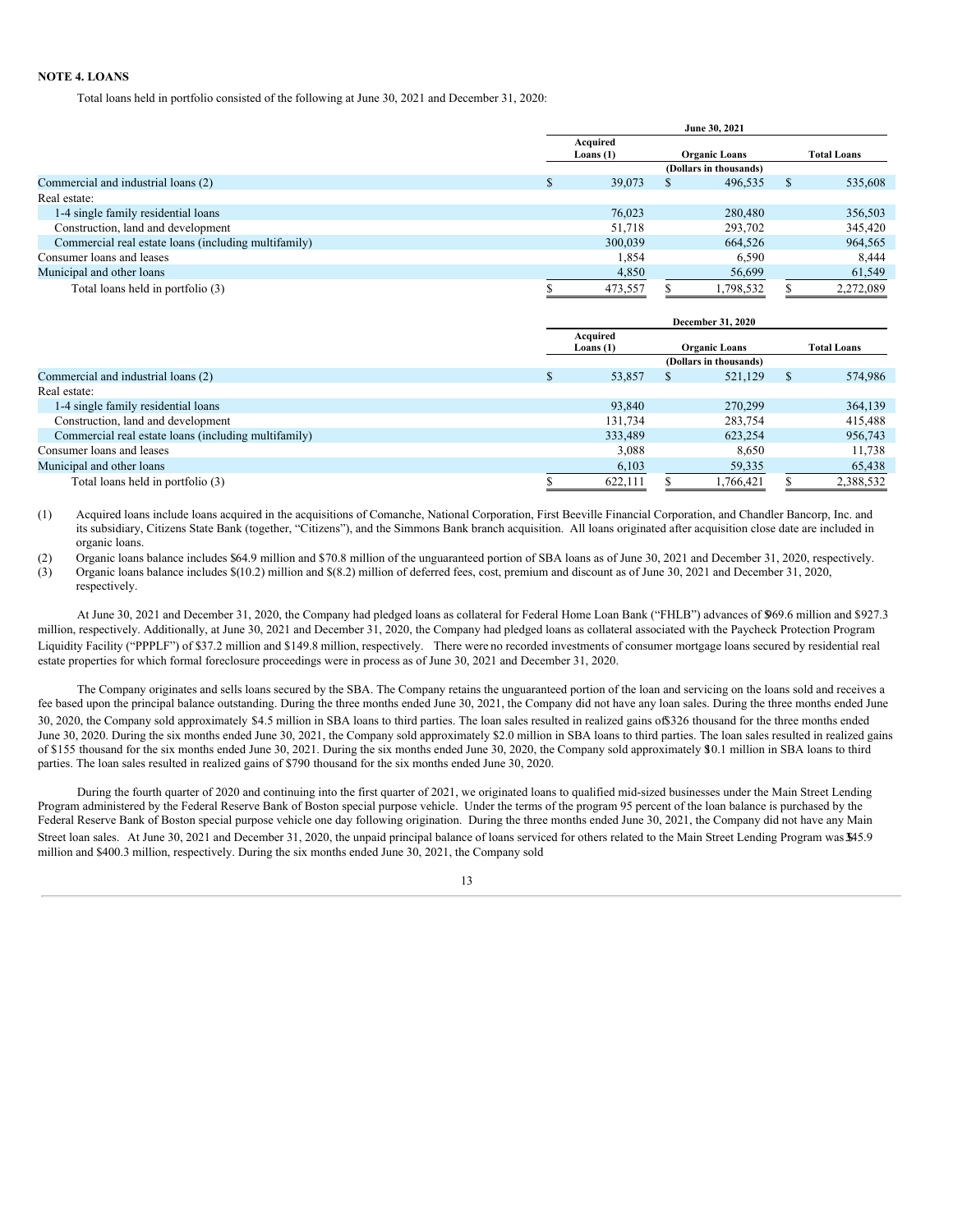# approximately \$10.5 million of loans to the Federal Reserve Bank of Boston special purpose vehicle. The loan sales resulted in realized gains of \$9 thousand for the six months ended June 30, 2021.

In April 2020, we began originating loans to qualified small businesses under the Paycheck Protection Program (the "PPP") administered by the SBA under the provisions of the CARES Act. Total PPP loans originated by the Bank and not forgiven by the SBA as of June 30, 2021 were \$187.7 million and are included in the commercial and industrial segment of our loan portfolio. These loans are fully guaranteed by the SBA, carry a contractual term of two to five years, depending on the date of origination, and an interest rate of 1.00%. In conjunction with originating PPP loans, the Company has \$4.8 million of deferred origination fees, net of costs at June 30, 2021 which will be recognized over the 2.2 year weighted average life of the loans or at the date of forgiveness by the SBA if earlier. In conjunction with the PPP, we are also currently participating in the PPPLF which extends loans to banks who are loaning money to small businesses under the PPP. The amount of borrowings under the PPPLF as of June 30, 2021 was \$37.2 million and is non-recourse and secured by the amount of the PPP loans we originate. The maturity date of a borrowing under the PPPLF is equal to the maturity date of the PPP loan pledged to secure the borrowing and would be accelerated (i) if the underlying PPP loan goes into default and is sold to the SBA to realize on the SBA guarantee or (ii) to the extent that any loan forgiveness reimbursement is received from the SBA. Borrowings under the PPPLF are included in long-term liabilities on the consolidated balance sheet and bear interest at a rate of 0.35%. Additionally, a bank may exclude all PPP loans pledged as collateral to the PPPLF from its average total consolidated assets for the purposes of calculating its leverage ratio, while PPP loans that are not pledged as collateral to the PPPLF will be included.

Due to the rights retained on certain loan participations sold, the Company is deemed to have retained effective control over these loans under ASC 860, "Transfers and Servicing." These loans can no longer be reported as sold, and must be reported on the balance sheet as loans held for investment regardless of whether the Company intends to exercise its rights. These loans are reported as loans held for investment with the offsetting liability recorded as long-term borrowings. The amount of secured borrowings included in loans held for investment and long-term borrowings at June 30, 2021 and December 31, 2020 was \$2.2 million and \$4.0 million, respectively.

Loans serviced for others are not included in the accompanying balance sheets. The unpaid principal balances of loans serviced for others, including SBA loans, were \$173.3 million and \$193.3 million at June 30, 2021 and December 31, 2020, respectively.

In the ordinary course of business, the Company makes loans to executive officers and directors. Loans to these related parties, including companies in which they are principal owners, are as follows for the periods presented:

|                                          | Three Months Ended June 30, |         | Six Months Ended June 30. |  |         |  |
|------------------------------------------|-----------------------------|---------|---------------------------|--|---------|--|
|                                          | 2021                        | 2020    | 2021                      |  | 2020    |  |
|                                          | (Dollars in thousands)      |         |                           |  |         |  |
| Principal outstanding, beginning of year | 6.778                       | 7,447   | 7.581                     |  | 6,005   |  |
| Additions (reductions) of affiliations   | ___                         |         | $\overline{\phantom{a}}$  |  |         |  |
| New loans made in current year           | 80                          | 1,130   | 1.052                     |  | 2,849   |  |
| Repayments                               | (787)                       | (1,649) | (2, 562)                  |  | (1,926) |  |
| Principal outstanding, end of year       | 6.071                       | 6.928   | 6,071                     |  | 6.928   |  |

There were \$2.0 million in unfunded commitments to related parties at June 30, 2021. There were \$1.8 million in unfunded commitments to related parties at December 31, 2020.

# **NOTE 5. ALLOWANCE FOR LOAN AND LEASE LOSSES**

The allowance for loan and lease losses is a reserve established through a provision for loan losses charged to expense, which represents management's best estimate of probable losses that have been incurred within the existing portfolio of loans. The allowance, in the judgment of management, is necessary to reserve for estimated loan losses and risks inherent in the loan portfolio. The methodology is based on historical loss experience by type of credit and internal risk grade, changes in the composition and volume of the portfolio, and specific loss allocations, with adjustments for current events and conditions. The Company's process for determining the appropriate level of the allowance for loan and lease losses is designated to account for credit deterioration as it occurs.

At June 30, 2021, purchased credit impaired loans totalled \$547 thousand and the Company believes that all contractual principal and interest will be received. Purchased credit impaired loans are not included in the impaired loans disclosure within this Note.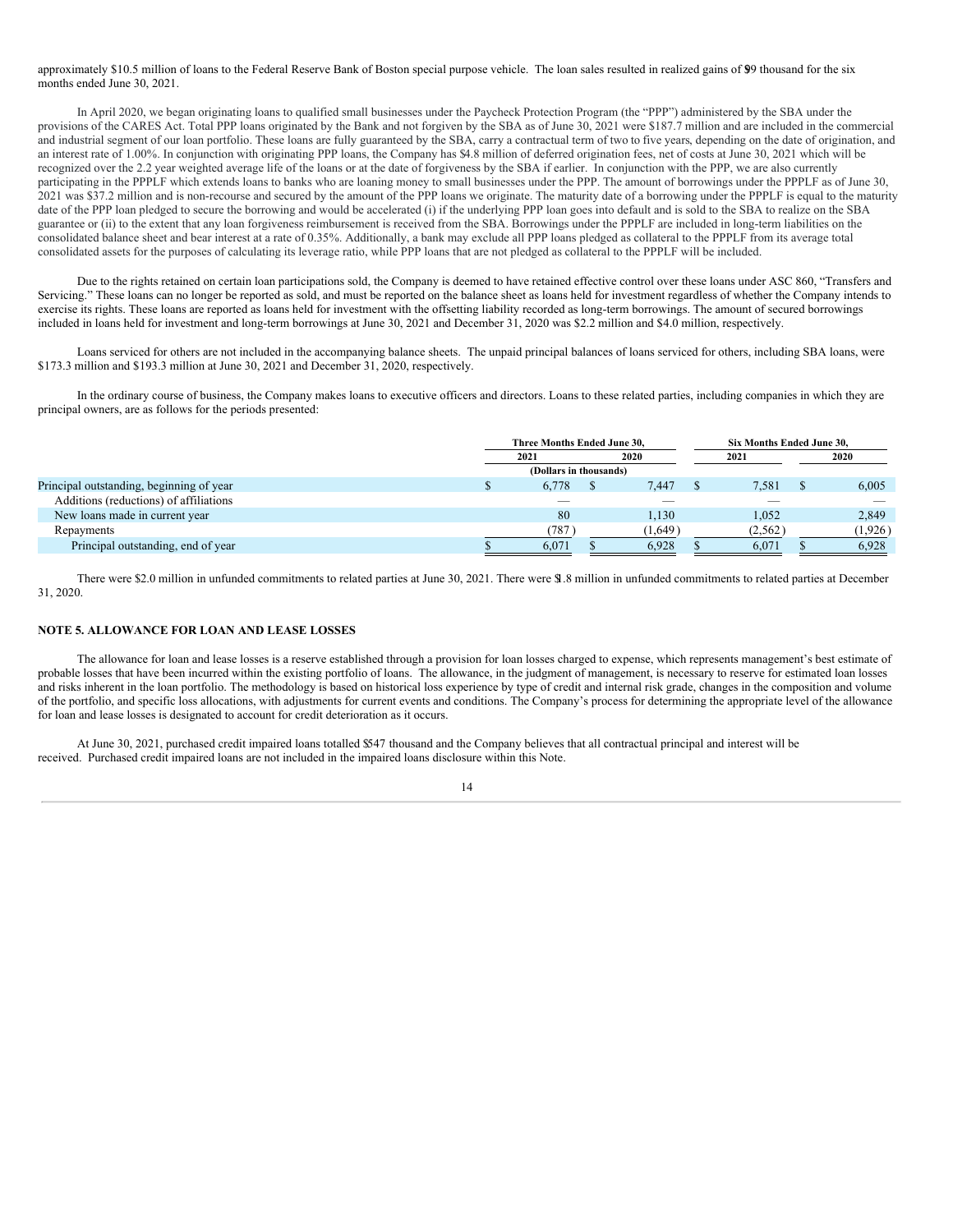At June 30, 2021 no provision for loan losses has been recorded for PPP loans. PPP loans are fully guaranteed by the SBA and therefore carry azero percent reserve. PPP loans also carry a put-back provision in the event that a PPP loan is fraudulently originated and the Bank is at fault. Management does not deem a put-back reserve necessary at this time.

The following tables present information related to allowance for loan and lease losses for the periods presented:

|                                                      |                |                    | <b>Allowance Rollforward</b> |                  |               |                |
|------------------------------------------------------|----------------|--------------------|------------------------------|------------------|---------------|----------------|
|                                                      | Beginning      |                    |                              |                  |               | Ending         |
| Three Months Ended June 30, 2021                     | <b>Balance</b> | <b>Charge-offs</b> | <b>Recoveries</b>            | <b>Provision</b> |               | <b>Balance</b> |
|                                                      |                |                    | (Dollars in thousands)       |                  |               |                |
| Commercial and industrial loans                      | 9,682          | $(1,136)$ \$       | 17                           | 1,183            | <sup>\$</sup> | 9,746          |
| Real estate:                                         |                |                    |                              |                  |               |                |
| 1-4 single family residential loans                  | 84             | (12)               |                              | 66               |               | 139            |
| Construction, land and development loans             | .886           |                    |                              | (589)            |               | 1,297          |
| Commercial real estate loans (including multifamily) | 4.456          |                    |                              | 683              |               | 5,139          |
| Consumer loans and leases                            | 113            | (14)               | 6                            | (11)             |               | 94             |
| Municipal and other loans                            | 93             | _                  |                              |                  |               | 112            |
| Ending allowance balance                             | 16,314         | (1, 162)           | 26                           | 1,349            |               | 16,527         |

|                                                      | <b>Allowance Rollforward</b> |                             |  |                    |                        |            |   |           |               |                          |  |  |  |
|------------------------------------------------------|------------------------------|-----------------------------|--|--------------------|------------------------|------------|---|-----------|---------------|--------------------------|--|--|--|
| Three Months Ended June 30, 2020                     |                              | Beginning<br><b>Balance</b> |  | <b>Charge-offs</b> | <b>Recoveries</b>      |            |   | Provision |               | Ending<br><b>Balance</b> |  |  |  |
|                                                      |                              |                             |  |                    | (Dollars in thousands) |            |   |           |               |                          |  |  |  |
| Commercial and industrial loans                      | \$                           | 4,484                       |  | (455)              |                        | J          | D | 2,279     | <sup>\$</sup> | 6,313                    |  |  |  |
| Real estate:                                         |                              |                             |  |                    |                        |            |   |           |               |                          |  |  |  |
| 1-4 single family residential loans                  |                              | 35                          |  |                    |                        |            |   | 72        |               | 107                      |  |  |  |
| Construction, land and development loans             |                              | .293                        |  |                    |                        |            |   | (35)      |               | 1,258                    |  |  |  |
| Commercial real estate loans (including multifamily) |                              | 1,749                       |  |                    |                        | _          |   | 414       |               | 2,163                    |  |  |  |
| Consumer loans and leases                            |                              | 51                          |  | (107)              |                        | $\sqrt{2}$ |   | 103       |               | 49                       |  |  |  |
| Municipal and other loans                            |                              |                             |  | _                  |                        |            |   |           |               |                          |  |  |  |
| Ending allowance balance                             |                              | 7.620                       |  | (562)              |                        | 9          |   | 2.838     |               | 9,905                    |  |  |  |

|                                                      | <b>Allowance Rollforward</b> |                             |  |                    |  |                        |              |           |    |                          |  |  |  |
|------------------------------------------------------|------------------------------|-----------------------------|--|--------------------|--|------------------------|--------------|-----------|----|--------------------------|--|--|--|
| Six Months Ended June 30, 2021                       |                              | Beginning<br><b>Balance</b> |  | <b>Charge-offs</b> |  | <b>Recoveries</b>      |              | Provision |    | Ending<br><b>Balance</b> |  |  |  |
|                                                      |                              |                             |  |                    |  | (Dollars in thousands) |              |           |    |                          |  |  |  |
| Commercial and industrial loans                      | \$.                          | 9,086                       |  | $(1,946)$ \$       |  | 34                     | <sup>S</sup> | 2,572     | -S | 9,746                    |  |  |  |
| Real estate:                                         |                              |                             |  |                    |  |                        |              |           |    |                          |  |  |  |
| 1-4 single family residential loans                  |                              | 147                         |  | (13)               |  |                        |              | 4         |    | 139                      |  |  |  |
| Construction, land and development loans             |                              | 1.744                       |  | __                 |  |                        |              | (447)     |    | 1,297                    |  |  |  |
| Commercial real estate loans (including multifamily) |                              | 4,843                       |  |                    |  |                        |              | 296       |    | 5,139                    |  |  |  |
| Consumer loans and leases                            |                              | 145                         |  | (33)               |  | 20                     |              | (38)      |    | 94                       |  |  |  |
| Municipal and other loans                            |                              | 61                          |  | _                  |  |                        |              | 48        |    | 112                      |  |  |  |
| Ending allowance balance                             |                              | 16,026                      |  | (1,992)            |  | 58                     |              | 2,435     |    | 16,527                   |  |  |  |

|                                                      | <b>Allowance Rollforward</b> |                                    |    |                    |      |                        |    |           |              |                          |  |  |  |
|------------------------------------------------------|------------------------------|------------------------------------|----|--------------------|------|------------------------|----|-----------|--------------|--------------------------|--|--|--|
| Six Months Ended June 30, 2020                       |                              | <b>Beginning</b><br><b>Balance</b> |    | <b>Charge-offs</b> |      | <b>Recoveries</b>      |    | Provision |              | Ending<br><b>Balance</b> |  |  |  |
|                                                      |                              |                                    |    |                    |      | (Dollars in thousands) |    |           |              |                          |  |  |  |
| Commercial and industrial loans                      |                              | 4,078                              | -8 | (709)              | - \$ | 9                      | .D | 2,935     | <sup>S</sup> | 6,313                    |  |  |  |
| Real estate:                                         |                              |                                    |    |                    |      |                        |    |           |              |                          |  |  |  |
| 1-4 single family residential loans                  |                              | 31                                 |    |                    |      |                        |    | 76        |              | 107                      |  |  |  |
| Construction, land and development loans             |                              | 1,055                              |    | _                  |      | __                     |    | 203       |              | 1,258                    |  |  |  |
| Commercial real estate loans (including multifamily) |                              | 1,451                              |    | _                  |      |                        |    | 712       |              | 2,163                    |  |  |  |
| Consumer loans and leases                            |                              | 68                                 |    | (159)              |      | 14                     |    | 126       |              | 49                       |  |  |  |
| Municipal and other loans                            |                              | 54                                 |    | _                  |      |                        |    | (43)      |              | 15                       |  |  |  |
| Ending allowance balance                             |                              | 6,737                              |    | (868)              |      | 27                     |    | 4,009     |              | 9,905                    |  |  |  |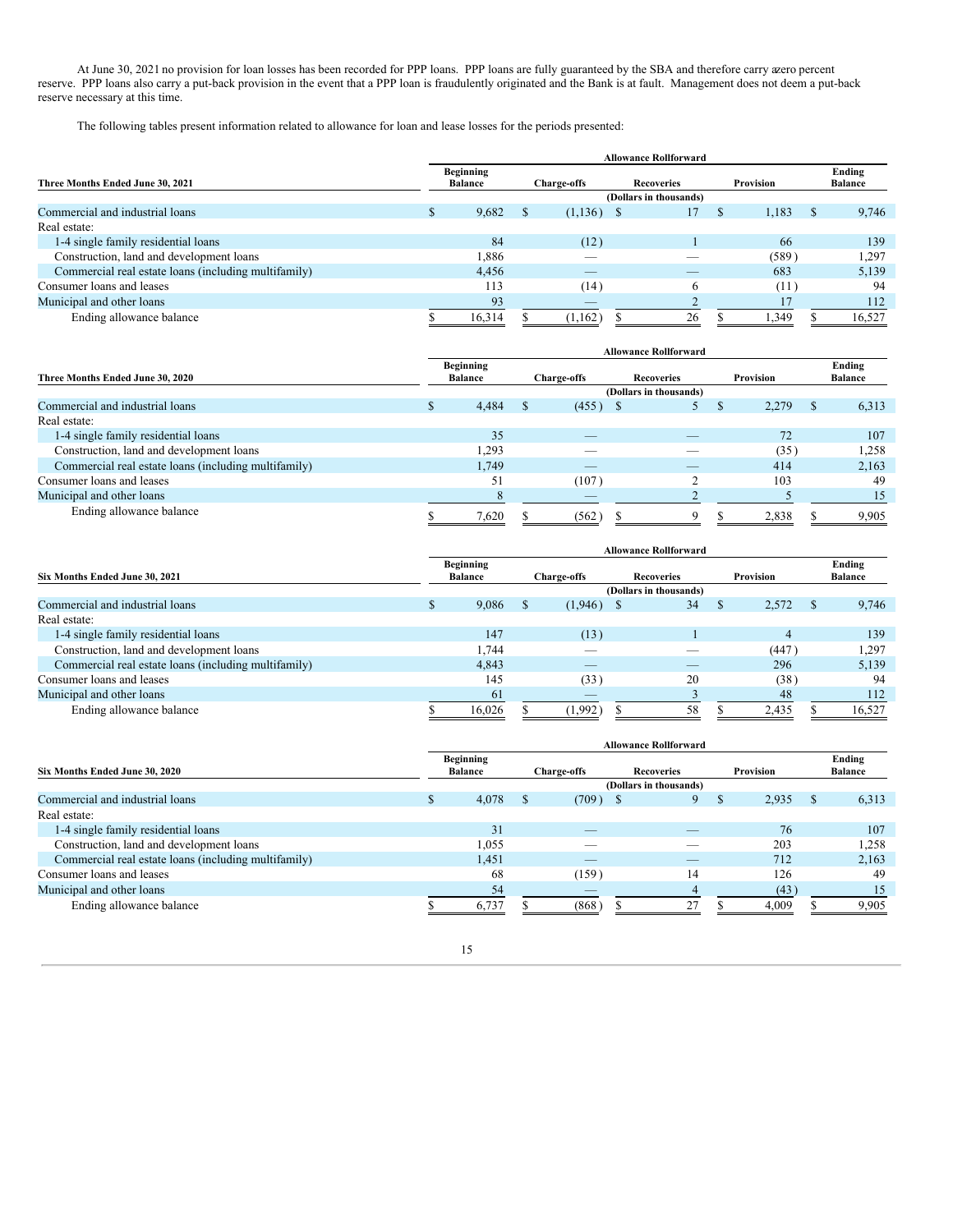# *Credit Quality Indicators*

In evaluating credit risk, the Company looks at multiple factors; however, management considers delinquency status to be the most meaningful indicator of the credit quality of 1-4 single family residential, home equity loans and lines of credit and consumer loans. Delinquency statistics are updated at least monthly. Internal risk ratings are considered the most meaningful indicator of credit quality for commercial, construction, land and development and commercial real estate loans. Internal risk ratings are updated on a continuous basis.

The following tables present an aging analysis of the recorded investment for delinquent loans by portfolio and segment for the periods presented:

| June 30, 2021                                        | Current     |   | 30 to 59<br>Days Past<br>Due |          | 60 to 89<br>Days Past<br>Due |     | 90 Days or<br><b>More Past</b><br>Due |     | Non-<br>Accrual |   | Total     |
|------------------------------------------------------|-------------|---|------------------------------|----------|------------------------------|-----|---------------------------------------|-----|-----------------|---|-----------|
|                                                      |             |   |                              |          | (Dollars in thousands)       |     |                                       |     |                 |   |           |
| Commercial and industrial loans                      | 530,361     | S | 70                           | <b>S</b> | 278                          | - S | $\overline{\phantom{m}}$              | \$. | 4,899           | S | 535,608   |
| Real estate:                                         |             |   |                              |          |                              |     |                                       |     |                 |   |           |
| 1-4 single family residential loans                  | 355,733     |   | 411                          |          | 112                          |     | $\overline{\phantom{a}}$              |     | 247             |   | 356,503   |
| Construction, land and development                   | 342,852     |   | 2,568                        |          | __                           |     |                                       |     | _               |   | 345,420   |
| Commercial real estate loans (including multifamily) | 961,510     |   | 761                          |          | _                            |     | $\overline{\phantom{a}}$              |     | 2,294           |   | 964,565   |
| Consumer loans and leases                            | 8,357       |   | 21                           |          |                              |     |                                       |     | 66              |   | 8,444     |
| Municipal and other loans                            | 61,509      |   | 24                           |          | _                            |     | $\overline{\phantom{a}}$              |     | 16              |   | 61,549    |
| Total loans                                          | \$2,260,322 |   | 3,855                        |          | 390                          |     |                                       |     | 1.522           |   | 2.272.089 |

|                                                      |           | Accruing                            |          |                                     |                                       |     |                                 |    |           |
|------------------------------------------------------|-----------|-------------------------------------|----------|-------------------------------------|---------------------------------------|-----|---------------------------------|----|-----------|
| <b>December 31, 2020</b>                             | Current   | 30 to 59<br><b>Davs Past</b><br>Due |          | 60 to 89<br><b>Davs Past</b><br>Due | 90 Days or<br><b>More Past</b><br>Due |     | Non-<br>Accrual                 |    | Total     |
|                                                      |           |                                     |          | (Dollars in thousands)              |                                       |     |                                 |    |           |
| Commercial and industrial loans                      | 567,491   | 2,295                               | <b>S</b> | 271                                 | $\overline{\phantom{a}}$              | \$. | 4.929                           | S. | 574,986   |
| Real estate:                                         |           |                                     |          |                                     |                                       |     |                                 |    |           |
| 1-4 single family residential loans                  | 362,505   | 99                                  |          | 28                                  | _                                     |     | 1.507                           |    | 364,139   |
| Construction, land and development                   | 415,135   | 136                                 |          |                                     |                                       |     | 217                             |    | 415,488   |
| Commercial real estate loans (including multifamily) | 953,823   | 1,084                               |          | _                                   | _                                     |     | 1,836                           |    | 956,743   |
| Consumer loans and leases                            | 11,618    | 8                                   |          | 4                                   | _                                     |     | 108                             |    | 11,738    |
| Municipal and other loans                            | 65,416    | _                                   |          | 22                                  | _                                     |     | $\hspace{0.1mm}-\hspace{0.1mm}$ |    | 65,438    |
| Total loans                                          | 2,375,988 | 3,622                               |          | 325                                 |                                       |     | 8,597                           |    | 2,388,532 |

There were no loans 90 days or more past due and still accruing at June 30, 2021. There wereno loans 90 days or more past due and still accruing at December 31, 2020. All loans with active deferral periods related to the COVID-19 pandemic are excluded from non-accrual and days past due reporting.

At June 30, 2021, non-accrual loans that were 30 to 59 days past due equaled \$1.3 million, non-accrual loans that were 60 to 89 days past due equaled \$871 thousand and non-accrual loans that were 90 days or more past due equaled \$2.3 million. At December 31, 2020, non-accrual loans that were 30 to 59 days past due were \$930 thousand, non-accrual loans that were 60 to 89 days past due equaled \$545 thousand, and non-accrual loans that were 90 days or more past due equaled \$2.2 million.

Loans exhibiting potential credit weaknesses that deserve management's close attention and that if left uncorrected may result in deterioration of the repayment capacity of the borrower are categorized as special mention. Loans with well-defined credit weaknesses including payment defaults, declining collateral values, frequent overdrafts, operating losses, increasing balance sheet leverage, inadequate cash flow, project cost overruns, unreasonable construction delays, past due real estate taxes or exhausted interest reserves are assigned an internal risk rating of substandard. Loans classified as substandard can be on an accrual or non-accrual basis, as determined by its unique characteristics. A loan with a weakness so severe that collection in full is highly questionable or improbable will be assigned an internal risk rating of doubtful.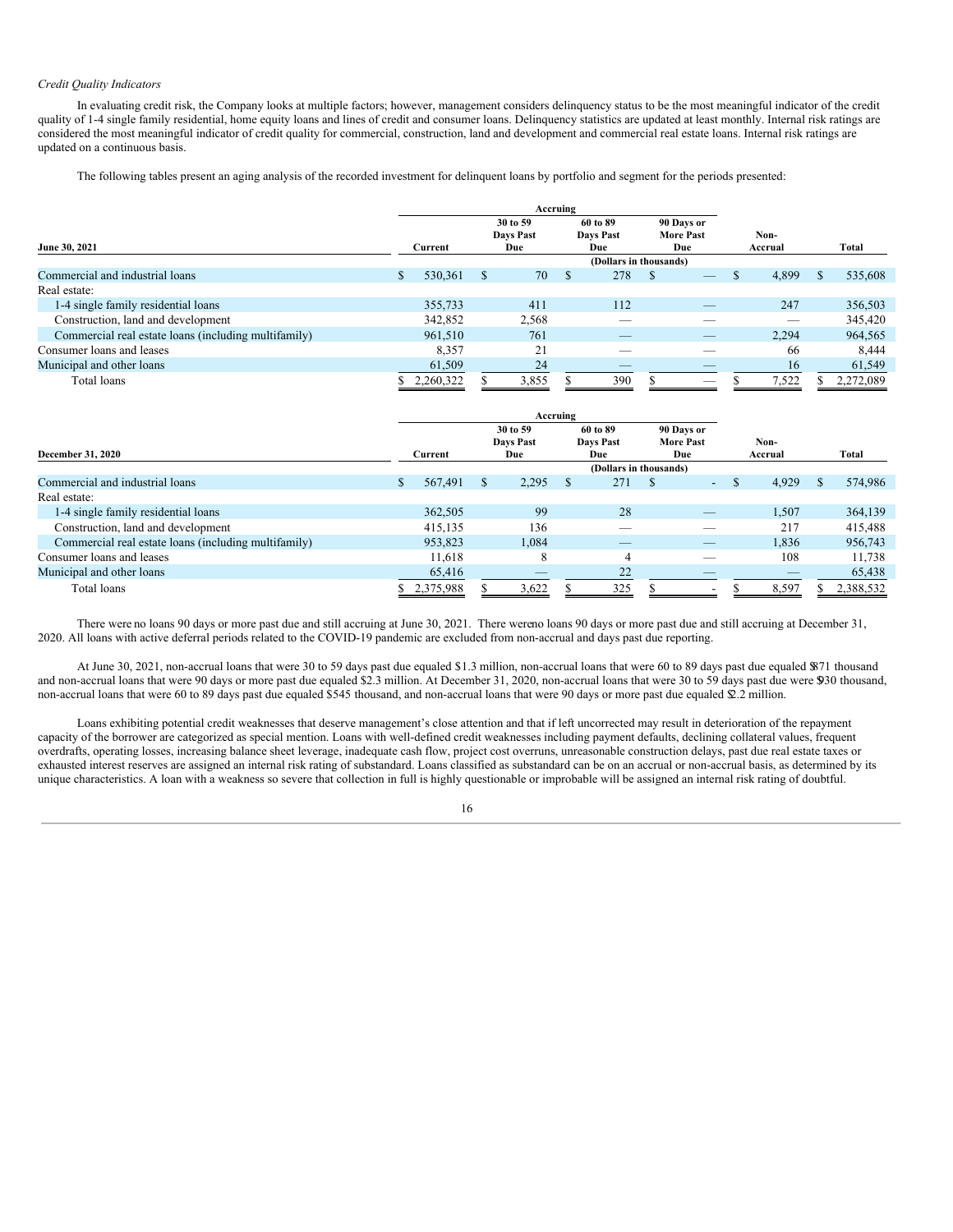The following tables summarize the Company's loans by key indicators of credit quality for the periods presented:

|                                                      |           | <b>Special</b>           |  |             |          |          |
|------------------------------------------------------|-----------|--------------------------|--|-------------|----------|----------|
| June 30, 2021                                        | Pass      | Mention                  |  | Substandard |          | Doubtful |
|                                                      |           | (Dollars in thousands)   |  |             |          |          |
| Commercial and industrial loans                      | 517,304   | 1,985                    |  | 16,303      | <b>S</b> | 16       |
| Real estate:                                         |           |                          |  |             |          |          |
| 1-4 single family residential loans                  | 355,789   | $\overline{\phantom{a}}$ |  | 714         |          |          |
| Construction, land and development                   | 342,851   | 2,569                    |  | $-$         |          |          |
| Commercial real estate loans (including multifamily) | 908,374   | 42,672                   |  | 13,519      |          |          |
| Consumer loans and leases                            | 8,378     | $\sim$                   |  | 61          |          |          |
| Municipal and other loans                            | 57,445    | 4,012                    |  | 92          |          |          |
| Total loans                                          | 2,190,141 | 51,238                   |  | 30.689      |          | 21       |

|                                                      |           | <b>Special</b>           |             |          |     |
|------------------------------------------------------|-----------|--------------------------|-------------|----------|-----|
| <b>December 31, 2020</b>                             | Pass      | <b>Mention</b>           | Substandard | Doubtful |     |
|                                                      |           | (Dollars in thousands)   |             |          |     |
| Commercial and industrial loans                      | 554,685   | 1.332                    | 18.723      | <b>S</b> | 246 |
| Real estate:                                         |           |                          |             |          |     |
| 1-4 single family residential loans                  | 360,337   |                          | 3,802       |          |     |
| Construction, land and development                   | 411,151   | 4,120                    | 217         |          |     |
| Commercial real estate loans (including multifamily) | 935,865   | 10.913                   | 9,965       |          |     |
| Consumer loans and leases                            | 11.626    | $\overline{\phantom{a}}$ | 112         |          |     |
| Municipal and other loans                            | 62,273    | 3,085                    | 80          |          | $-$ |
| Total loans                                          | 2,335,937 | 19,450                   | 32,899      |          | 246 |

Internal risk ratings and other credit metrics are key factors in identifying loans to be individually evaluated for impairment and impact management's estimates of loss factors used in determining the amount of the allowance for loan and lease losses.

The following tables show the Company's investment in loans disaggregated based on the method of evaluating impairment for the periods presented:

|                                                      |               | <b>Loans - Recorded Investment</b>                 |   |                                                    | <b>Allowance for Credit Loss</b>                   |       |              |                                                    |  |
|------------------------------------------------------|---------------|----------------------------------------------------|---|----------------------------------------------------|----------------------------------------------------|-------|--------------|----------------------------------------------------|--|
| June 30, 2021                                        |               | Individually<br><b>Evaluated for</b><br>Impairment |   | Collectively<br><b>Evaluated for</b><br>Impairment | Individually<br><b>Evaluated for</b><br>Impairment |       |              | Collectively<br><b>Evaluated for</b><br>Impairment |  |
|                                                      |               |                                                    |   | (Dollars in thousands)                             |                                                    |       |              |                                                    |  |
| Commercial and industrial loans                      | <sup>\$</sup> | 4,942                                              | S | 530,666                                            | <sup>\$</sup>                                      | 3,376 | <sup>S</sup> | 6,370                                              |  |
| Real estate:                                         |               |                                                    |   |                                                    |                                                    |       |              |                                                    |  |
| 1-4 single family residential loans                  |               | 372                                                |   | 356,131                                            |                                                    |       |              | 138                                                |  |
| Construction, land and development                   |               |                                                    |   | 345,420                                            |                                                    |       |              | 1,297                                              |  |
| Commercial real estate loans (including multifamily) |               | 2,294                                              |   | 962,271                                            |                                                    | 508   |              | 4,631                                              |  |
| Consumer loans and leases                            |               | 66                                                 |   | 8,378                                              |                                                    | -66   |              | 28                                                 |  |
| Municipal and other loans                            |               | 69                                                 |   | 61,480                                             |                                                    | 53    |              | 59                                                 |  |
| Total loans                                          |               | 7,743                                              |   | 2,264,346                                          |                                                    | 4,004 |              | 12,523                                             |  |

|                                                      | <b>Allowance for Credit Loss</b><br><b>Loans - Recorded Investment</b> |                                                    |    |                        |               |                                                    |    |                                                    |  |
|------------------------------------------------------|------------------------------------------------------------------------|----------------------------------------------------|----|------------------------|---------------|----------------------------------------------------|----|----------------------------------------------------|--|
| December 31, 2020                                    |                                                                        | Individually<br><b>Evaluated for</b><br>Impairment |    |                        |               | Individually<br><b>Evaluated for</b><br>Impairment |    | Collectively<br><b>Evaluated for</b><br>Impairment |  |
|                                                      |                                                                        |                                                    |    | (Dollars in thousands) |               |                                                    |    |                                                    |  |
| Commercial and industrial loans                      | \$                                                                     | 4,978                                              | \$ | 570,008                | <sup>\$</sup> | 3,488                                              | -S | 5,598                                              |  |
| Real estate:                                         |                                                                        |                                                    |    |                        |               |                                                    |    |                                                    |  |
| 1-4 single family residential loans                  |                                                                        | 1,637                                              |    | 362,502                |               |                                                    |    | 146                                                |  |
| Construction, land and development                   |                                                                        | 217                                                |    | 415,271                |               |                                                    |    | 1,744                                              |  |
| Commercial real estate loans (including multifamily) |                                                                        | 1,837                                              |    | 954,906                |               | 500                                                |    | 4,343                                              |  |
| Consumer loans and leases                            |                                                                        | 108                                                |    | 11,630                 |               | 90                                                 |    | 55                                                 |  |
| Municipal and other loans                            |                                                                        | 52                                                 |    | 65,386                 |               |                                                    |    | 61                                                 |  |
| Total loans                                          |                                                                        | 8,829                                              |    | 2,379,703              |               | 4,079                                              |    | 11,947                                             |  |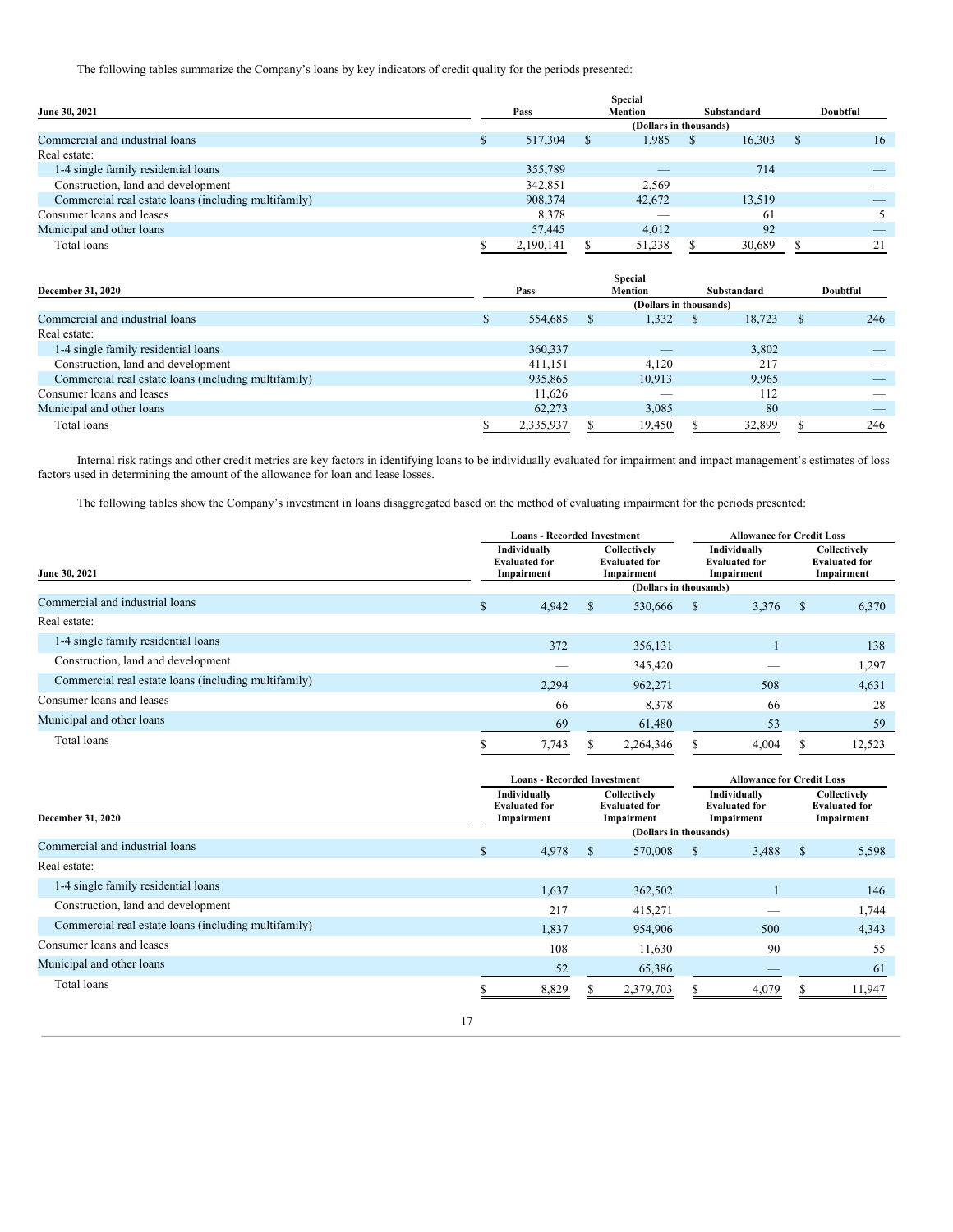The following tables set forth certain information regarding the Company's impaired loans that were evaluated for specific reserves for the periods presented:

|                                                      |                                                                                         |                          |   | <b>Impaired Loans - With Allowance</b> |                        |       |                        | <b>Impaired Loans - With no</b> | Allowance    |                                       |
|------------------------------------------------------|-----------------------------------------------------------------------------------------|--------------------------|---|----------------------------------------|------------------------|-------|------------------------|---------------------------------|--------------|---------------------------------------|
| June 30, 2021                                        | Unpaid<br>Principal<br>Related<br>Recorded<br><b>Balance</b><br>Investment<br>Allowance |                          |   |                                        |                        |       | Recorded<br>Investment |                                 |              | Unpaid<br>Principal<br><b>Balance</b> |
|                                                      |                                                                                         |                          |   |                                        | (Dollars in thousands) |       |                        |                                 |              |                                       |
| Commercial and industrial loans                      | \$.                                                                                     | 3,781                    | S | 3,825                                  | <b>S</b>               | 3,376 | <sup>\$</sup>          | 1,161                           | <sup>S</sup> | 1,164                                 |
| Real estate:                                         |                                                                                         |                          |   |                                        |                        |       |                        |                                 |              |                                       |
| 1-4 single family residential loans                  |                                                                                         | 4                        |   |                                        |                        |       |                        | 368                             |              | 369                                   |
| Construction, land and development                   |                                                                                         | $\overline{\phantom{a}}$ |   |                                        |                        |       |                        | __                              |              | -                                     |
| Commercial real estate loans (including multifamily) |                                                                                         | 847                      |   | 853                                    |                        | 508   |                        | 1,447                           |              | 1,446                                 |
| Consumer loans and leases                            |                                                                                         | 66                       |   | 66                                     |                        | -66   |                        |                                 |              |                                       |
| Municipal and other loans                            |                                                                                         | 69                       |   | 70                                     |                        | 53    |                        | _                               |              |                                       |
| Total loans                                          |                                                                                         | 4,767                    |   | 4,817                                  |                        | 4,004 |                        | 2,976                           |              | 2,979                                 |

|                                                      |                        |              | <b>Impaired Loans - With Allowance</b> |   |                        |              | <b>Impaired Loans - With no</b><br>Allowance |    |                                       |  |  |  |  |
|------------------------------------------------------|------------------------|--------------|----------------------------------------|---|------------------------|--------------|----------------------------------------------|----|---------------------------------------|--|--|--|--|
| December 31, 2020                                    | Recorded<br>Investment |              | Unpaid<br>Principal<br><b>Balance</b>  |   | Related<br>Allowance   |              | Recorded<br>Investment                       |    | Unpaid<br>Principal<br><b>Balance</b> |  |  |  |  |
|                                                      |                        |              |                                        |   | (Dollars in thousands) |              |                                              |    |                                       |  |  |  |  |
| Commercial and industrial loans                      | \$<br>4,407            | $\mathbf{r}$ | 4,453                                  | S | 3,488                  | <sup>S</sup> | 566                                          | -S | 571                                   |  |  |  |  |
| Real estate:                                         |                        |              |                                        |   |                        |              |                                              |    |                                       |  |  |  |  |
| 1-4 single family residential loans                  |                        |              |                                        |   |                        |              | 1,632                                        |    | 1,612                                 |  |  |  |  |
| Construction, land and development                   |                        |              |                                        |   |                        |              | 217                                          |    | 215                                   |  |  |  |  |
| Commercial real estate loans (including multifamily) | 1,308                  |              | 1.281                                  |   | 500                    |              | 528                                          |    | 528                                   |  |  |  |  |
| Consumer loans and leases                            | 90                     |              | 90                                     |   | 90                     |              | 24                                           |    | 28                                    |  |  |  |  |
| Municipal and other loans                            |                        |              |                                        |   | _                      |              | 52                                           |    | 52                                    |  |  |  |  |
| Total loans                                          | 5,810                  |              | 5,829                                  |   | 4,079                  |              | 3,019                                        |    | 3,006                                 |  |  |  |  |

|                                                      |     | Three Months Ended June 30, |                           |                        |            |               |                           |  |  |  |  |
|------------------------------------------------------|-----|-----------------------------|---------------------------|------------------------|------------|---------------|---------------------------|--|--|--|--|
|                                                      |     | 2021                        |                           | 2020                   |            |               |                           |  |  |  |  |
|                                                      |     | Average<br>Recorded         | <b>Interest</b><br>Income | Average<br>Recorded    |            |               | <b>Interest</b><br>Income |  |  |  |  |
|                                                      |     | Investment                  | Recognized                |                        | Investment |               | Recognized                |  |  |  |  |
|                                                      |     |                             |                           | (Dollars in thousands) |            |               |                           |  |  |  |  |
| Commercial and industrial loans                      | \$. | 5,497                       |                           | ъ                      | 3,590      | <sup>\$</sup> |                           |  |  |  |  |
| Real estate:                                         |     |                             |                           |                        |            |               |                           |  |  |  |  |
| 1-4 single family residential loans                  |     | 671                         | _                         |                        | 1,547      |               |                           |  |  |  |  |
| Construction, land and development                   |     | _                           |                           |                        | 216        |               |                           |  |  |  |  |
| Commercial real estate loans (including multifamily) |     | 1,375                       |                           |                        | 2,232      |               |                           |  |  |  |  |
| Consumer loans and leases                            |     | 57                          | _                         |                        | 11         |               |                           |  |  |  |  |
| Municipal and other loans                            |     | 66                          | _                         |                        | $-$        |               |                           |  |  |  |  |
| Total loans                                          |     | 7,666                       | _                         |                        | 7,596      |               | $\overline{\phantom{a}}$  |  |  |  |  |
|                                                      |     |                             |                           |                        |            |               |                           |  |  |  |  |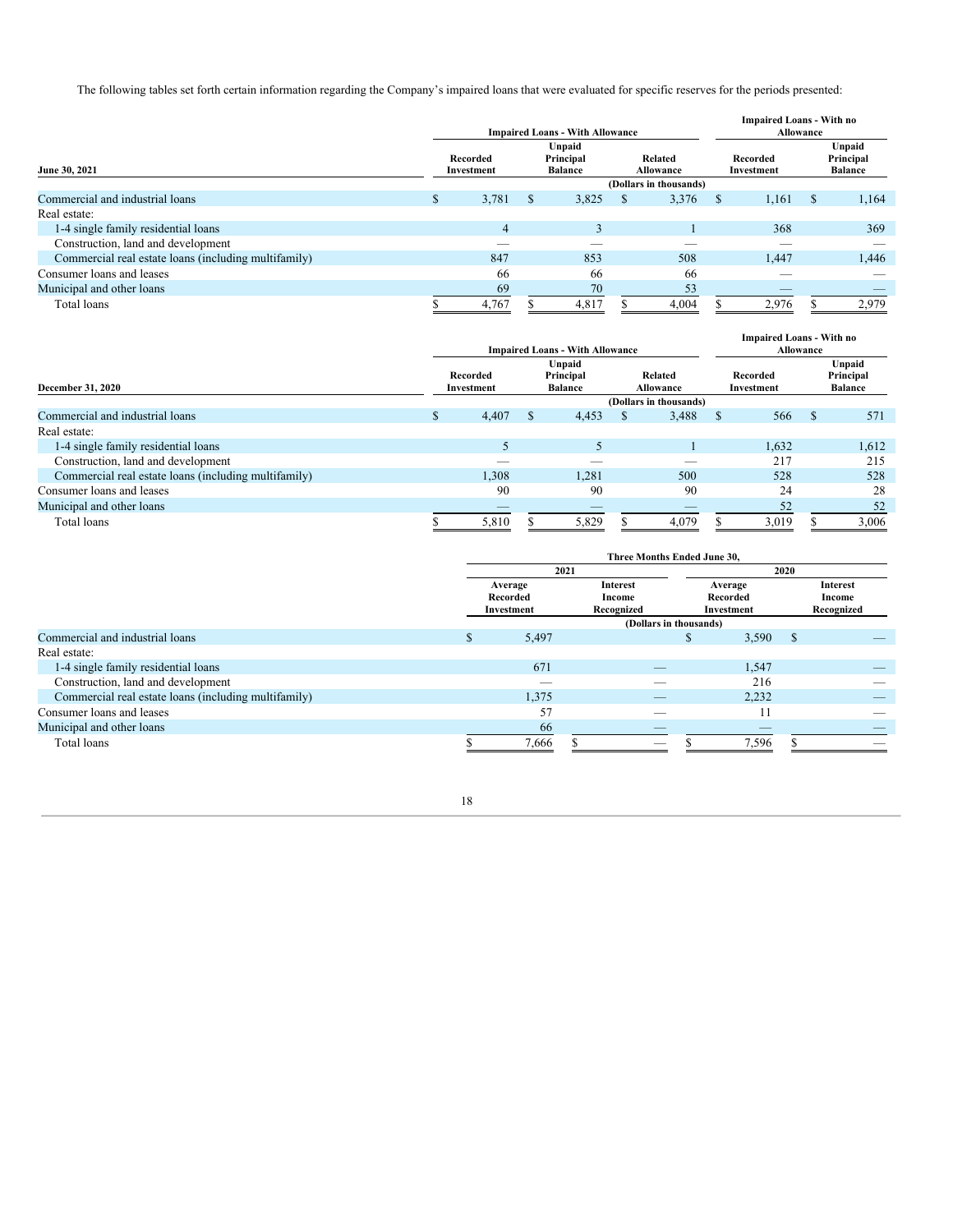# *Troubled Debt Restructurings:*

The following table provides a summary of troubled debt restructurings ("TDRs") based upon delinquency status, all of which are considered impaired, for the periods presented:

|                                                      | June 30, 2021            |                        |                        | December 31, 2020      |   |                        |
|------------------------------------------------------|--------------------------|------------------------|------------------------|------------------------|---|------------------------|
|                                                      | Number of<br>contracts   |                        | Recorded<br>Investment | Number of<br>contracts |   | Recorded<br>Investment |
|                                                      |                          | (Dollars in thousands) |                        |                        |   |                        |
| Performing TDRs:                                     |                          |                        |                        |                        |   |                        |
| Commercial and industrial loans                      | $\overline{2}$           | <sup>\$</sup>          | 43                     |                        | S | 49                     |
| Real estate:                                         |                          |                        |                        |                        |   |                        |
| 1-4 single family residential loans                  | $\mathcal{L}$            |                        | 124                    | 3                      |   | 130                    |
| Construction, land and development                   |                          |                        |                        |                        |   |                        |
| Commercial real estate loans (including multifamily) |                          |                        |                        |                        |   |                        |
| Consumer loans and leases                            | $\overline{\phantom{a}}$ |                        |                        | _                      |   |                        |
| Municipal and other loans                            |                          |                        | 53                     |                        |   | 52                     |
| Total performing TDRs                                |                          |                        | 220                    | 6                      |   | 231                    |
| Nonperforming TDRs                                   | 14                       |                        | 870                    | 14                     |   | 652                    |
| <b>Total TDRs</b>                                    | 19                       |                        | 1,090                  | 20                     |   | 883                    |
| Allowance attributable to TDRs                       |                          |                        | 408                    |                        |   | 421                    |

The following table summarizes TDRs, and includes newly designated TDRs as well as modifications made to existing TDRs, for the periods presented. Modifications may include, but are not limited to, granting a material extension of time, entering into a forbearance agreement, adjusting the interest rate, accepting interest only payments for an extended period of time, a change in the amortization period or a combination of any of these. Post-modification balances represent the recorded investment at the end of Day 2 in which the modification was made.

The CARES Act includes a provision for the Company to opt out of applying the TDR accounting guidance in ASC 310-40 for certain loan modificationsLoan modifications made between March 1, 2020 and the earlier of (i) January 1, 2022 or (ii) 60 days after the termination of the COVID-19 national emergency are eligible for this relief if the related loans were not more than 30 days past due as of December 31, 2019. Loans with an unpaid principal balance of \$2.6 million remained in active deferral periods at June 30,2021.

|                                                          |                                                                                                                                                           |               |                      | Three Months Ended June 30, |                                                               |                                                                |                      |                      |  |  |  |
|----------------------------------------------------------|-----------------------------------------------------------------------------------------------------------------------------------------------------------|---------------|----------------------|-----------------------------|---------------------------------------------------------------|----------------------------------------------------------------|----------------------|----------------------|--|--|--|
|                                                          |                                                                                                                                                           |               | 2021                 |                             |                                                               | 2020                                                           |                      |                      |  |  |  |
|                                                          | Pre-<br>Post-<br>Modification<br>Modification<br>Outstanding<br>Outstanding<br>Number of<br>Recorded<br>Recorded<br>Contracts<br>Investment<br>Investment |               | Related<br>Allowance | Number<br>of<br>Contracts   | Pre-<br>Modification<br>Outstanding<br>Recorded<br>Investment | Post-<br>Modification<br>Outstanding<br>Recorded<br>Investment | Related<br>Allowance |                      |  |  |  |
|                                                          |                                                                                                                                                           |               |                      | (Dollars in thousands)      |                                                               |                                                                |                      |                      |  |  |  |
| Commercial and industrial loans                          | $\overline{\phantom{m}}$                                                                                                                                  | <sup>\$</sup> |                      |                             |                                                               | 276<br>S.                                                      | 276<br><sup>\$</sup> | 276<br><sup>\$</sup> |  |  |  |
| Real estate:                                             |                                                                                                                                                           |               |                      |                             |                                                               |                                                                |                      |                      |  |  |  |
| 1-4 single family residential loans                      | $-$                                                                                                                                                       | __            |                      |                             |                                                               |                                                                |                      |                      |  |  |  |
| Construction, land and development                       |                                                                                                                                                           |               |                      |                             |                                                               |                                                                |                      |                      |  |  |  |
| Commercial real estate loans (including)<br>multifamily) |                                                                                                                                                           |               |                      | _                           | _                                                             |                                                                | _                    |                      |  |  |  |
| Consumer loans and leases                                |                                                                                                                                                           |               |                      |                             |                                                               |                                                                |                      |                      |  |  |  |
| Municipal and other loans                                | --                                                                                                                                                        |               |                      | _                           | _                                                             |                                                                |                      |                      |  |  |  |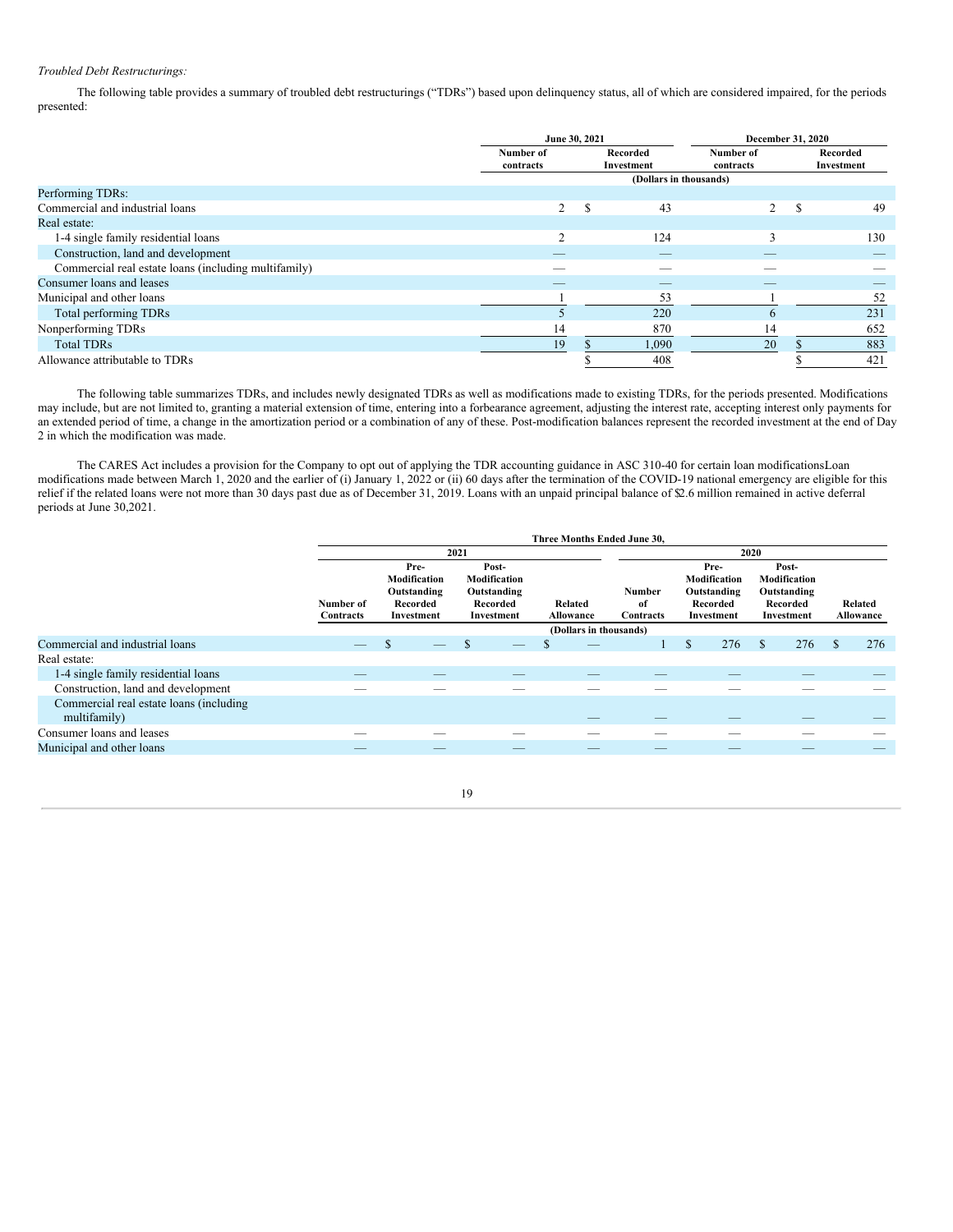|                | Pre-                     | Post-                                 |                                               |                             | Pre-                                                | Post-                                                                             |                                                                                      |
|----------------|--------------------------|---------------------------------------|-----------------------------------------------|-----------------------------|-----------------------------------------------------|-----------------------------------------------------------------------------------|--------------------------------------------------------------------------------------|
|                | Modification             | Modification                          |                                               |                             | Modification                                        |                                                                                   |                                                                                      |
|                |                          |                                       |                                               |                             |                                                     |                                                                                   |                                                                                      |
|                |                          |                                       |                                               |                             |                                                     |                                                                                   | Related<br>Allowance                                                                 |
|                |                          |                                       |                                               |                             |                                                     |                                                                                   |                                                                                      |
|                |                          |                                       |                                               |                             |                                                     |                                                                                   |                                                                                      |
|                | _                        | ъ                                     |                                               | 5                           | \$.                                                 |                                                                                   | 332                                                                                  |
|                |                          |                                       |                                               |                             |                                                     |                                                                                   |                                                                                      |
|                |                          |                                       |                                               |                             |                                                     |                                                                                   |                                                                                      |
|                |                          |                                       |                                               |                             |                                                     |                                                                                   |                                                                                      |
|                |                          |                                       |                                               |                             |                                                     |                                                                                   |                                                                                      |
| $\overline{2}$ | 321                      | 321                                   | $\overline{\phantom{a}}$                      |                             |                                                     |                                                                                   |                                                                                      |
|                |                          |                                       |                                               |                             |                                                     |                                                                                   |                                                                                      |
| _              | $\overline{\phantom{a}}$ | __                                    | _                                             | __                          |                                                     | __                                                                                |                                                                                      |
|                | Number of<br>Contracts   | Outstanding<br>Recorded<br>Investment | 2021<br>Outstanding<br>Recorded<br>Investment | Related<br><b>Allowance</b> | Number<br>of<br>Contracts<br>(Dollars in thousands) | For the Six Months Ended June 30,<br>Outstanding<br>Recorded<br>Investment<br>444 | 2020<br>Modification<br>Outstanding<br>Recorded<br>Investment<br>$\mathbf{s}$<br>444 |

There have been no defaults of TDRs that took place within the three or six months ended June 30, 2021 and 2020.

# **NOTE 6. GOODWILL AND INTANGIBLES**

Goodwill and other intangible assets, which consist of core deposit intangibles, are summarized as follows:

|                                   | <b>Six Months</b><br>Ended June 30,<br>2021 |                                                                                                | <b>Year Ended</b><br>2020 |  |  |
|-----------------------------------|---------------------------------------------|------------------------------------------------------------------------------------------------|---------------------------|--|--|
|                                   |                                             | December 31,<br>(Dollars in thousands)<br>68,503<br>S<br>11,456<br>(2,278)<br>77,681<br>19,722 |                           |  |  |
| Beginning goodwill                | 77.681                                      |                                                                                                |                           |  |  |
| Arising from business combination |                                             |                                                                                                |                           |  |  |
| Measurement Period Adjustments    | _                                           |                                                                                                |                           |  |  |
| Ending goodwill                   | 77,681                                      |                                                                                                |                           |  |  |
| Core deposit intangible           | 19,722                                      |                                                                                                |                           |  |  |
| Arising from business combination | _                                           |                                                                                                |                           |  |  |
| Less: Accumulated amortization    | (13, 482)                                   |                                                                                                | (11,904)                  |  |  |
| Core deposit intangible, net      | 6,240                                       |                                                                                                | 7,818                     |  |  |

Amortization expense for core deposit intangibles for the three months ended June 30, 2021 and 2020 totaled \$755 thousand and \$919 thousand, respectively. Amortization expense for core deposit intangibles for the six months ended June 30, 2021 and 2020 totaled \$1.6 million and \$1.9 million, respectively.

The estimated amount of amortization expense for core deposit intangibles to be recognized over the next five fiscal years is as follows:

| Type of intangibles     | <b>Remainder of 2021</b> |      | 2022  | 2023 |                        | 2024 | 2025 | 2026 |
|-------------------------|--------------------------|------|-------|------|------------------------|------|------|------|
|                         |                          |      |       |      | (Dollars in thousands) |      |      |      |
| Core deposit intangible |                          | .450 | 2.219 |      | . 575                  | 745  | 200  | ◡    |

# **NOTE 7. SBA SERVICING ASSET**

SBA servicing assets are recognized separately when rights are acquired through the sale of the guaranteed portion of SBA loans. These servicing rights are initially measured at fair value at the date of sale and included in the gain on sale. Updated fair values are obtained from an independent third party on a quarterly basis and adjustments are presented in SBA loan servicing fees on the consolidated statements of income. To determine the fair value of SBA servicing rights, the Company uses market prices for comparable servicing contracts, when available, or alternatively, uses a valuation model that calculates the present value of estimated future net servicing income.

Loans serviced for others are not included in the accompanying balance sheets. The unpaid principal balances of SBA loans serviced for others were \$173.3 million and \$193.3 million at June 30, 2021 and December 31, 2020, respectively. SBA loan servicing

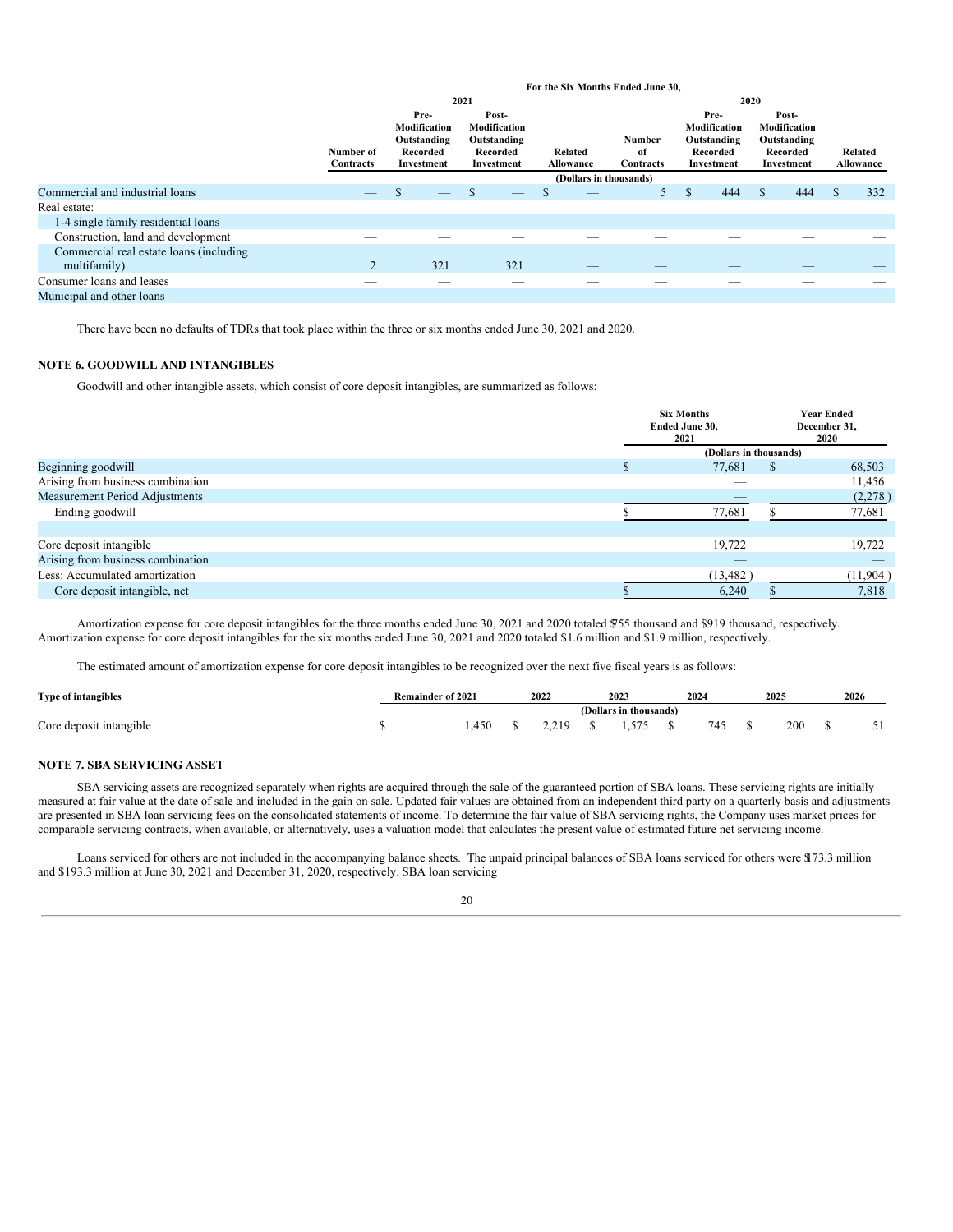fees were \$203 thousand and \$256 thousand for the three months ended June 30, 2021 and 2020, respectively. SBA loan servicing fees were \$527 thousand and \$266 thousand for the six months ended June 30, 2021 and 2020, respectively.

The risks inherent in the SBA servicing asset relate primarily to changes in prepayments that result from shifts in interest rates.The following summarizes the activity pertaining to SBA servicing rights, which are in the consolidated balance sheets, for the three and six months ended June 30, 2021 and 2020:

|                                 | Three Months Ended June 30, |  |                        | Six Months Ended June 30, |  |       |  |  |
|---------------------------------|-----------------------------|--|------------------------|---------------------------|--|-------|--|--|
|                                 | 2021                        |  | 2020                   | 2021                      |  |       |  |  |
|                                 |                             |  | (Dollars in thousands) |                           |  |       |  |  |
| Beginning balance               | 2.821                       |  | 3,055                  | 2,953                     |  | 3,355 |  |  |
| Origination of servicing assets |                             |  | 84                     | 38                        |  | 189   |  |  |
| Change in fair value:           |                             |  |                        |                           |  |       |  |  |
| Due to run-off                  | (135)                       |  | (135)                  | (270)                     |  | (275) |  |  |
| Due to market changes           | (119)                       |  | 111                    | (154)                     |  | (154) |  |  |
| Ending balance                  | 2,567                       |  | 3,115                  | 2,567                     |  | 3,115 |  |  |

# **NOTE 8. LEASES**

ASU 2016-02, "Leases (Topic 842)," became effective for the Company on January 1, 2021. The Company adopted FASB ASC Topic 842 utilizing the modified retrospective transition approach prescribed by ASU 2018-11, "*Leases (Topic 842): Targeted Improvements."*The Company did not elect the package of practical expedients, which includes reassessing whether any expired or existing contracts are or contain leases, reassessing the lease classification and reassessing initial direct costs. Also, the Company did not elect to adopt the hindsight practical expedient therefore maintaining the lease terms previously determined under FASB ASC Topic 840, "Leases." The Company accounts for lease and non-lease components separately where applicable as such amounts are readily determinable.

Once the Company identifies and determines certain contracts are leases according to FASB ASC Topic 842, the Company classifies it as an operating or a finance lease and recognizes a right-of-use ("ROU") asset and a lease liability at the lease commencement date. The lease liability represents the present value of the lease payments that remain unpaid as of the commencement date and ROU is the initial lease liability recognized for the lease plus any lease payments made to the lessor at or before the commencement date as well as any initial direct costs less any lease incentives received.

The Company does not have any finance leases at June 30, 2021. The Company has operating leases for its office branches, operations offices, and certain equipment utilized at those properties. Property leases typically have original lease terms ranging from 1 to 10 years, some of which may also include an option to extend the lease beyond the original lease term. The Company includes renewal and termination options within the lease term if deemed reasonably certain of exercise. The remainder of the lease portfolio is comprised of equipment leases that have remaining lease terms of 1 year to 3 years. Operating leases may vary in term and, from time to time, include incentives and/or rent escalations. Examples of these type of incentives may include periods of "free" rent and leasehold improvement incentives. The Company recognizes incentives on a straightline basis over the lease term as a reduction or increase to rent expense, as applicable, within occupancy and equipment expenses in the consolidated statements of income. As of June 30, 2021, the Company's operating lease ROU asset and operating lease liability totaled \$5.6 million and \$5.7 million, respectively. The Company's leases typically have one or more renewal options included in the lease contract. Due to the nature of the Company's leases, for leases with renewal options available, the Company evaluates each lease to determine if exercise of the renewal option is reasonably certain.

In order to calculate its ROU assets and lease liabilities, FASB ASC Topic 842 requires the Company to use the rate of interest implicit in the lease when readily determinable. If the rate implicit in the lease is not readily determinable, the Company is required to use its incremental borrowing rate, which is the rate of interest the Company would have to pay to borrow on a collateralized basis over a similar term in a similar economic environment. The Company was unable to determine the implicit interest rate in any of the leases and therefore used its incremental borrowing rate.

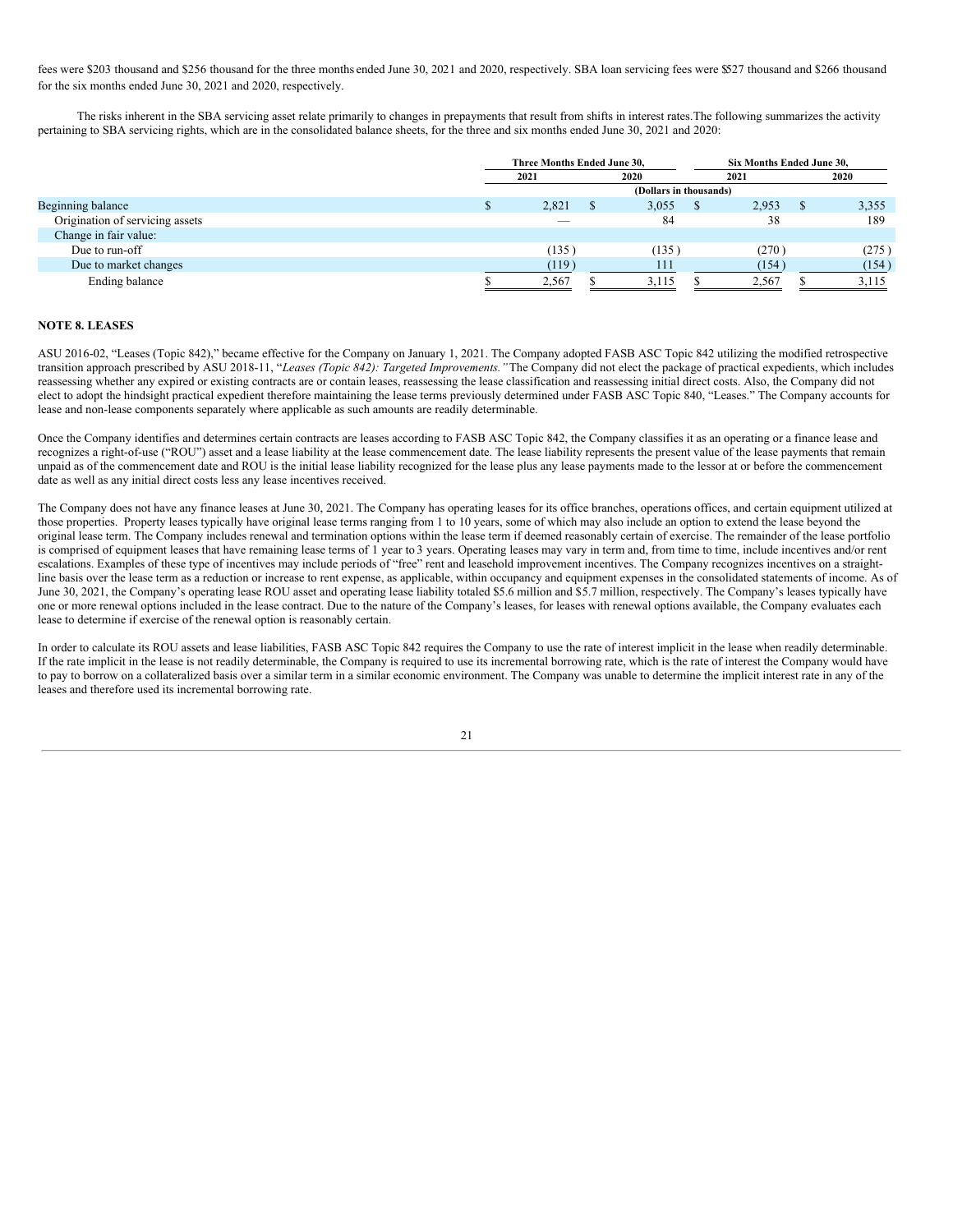|                                                                                                                                                | <b>June 30,</b><br>2021 |
|------------------------------------------------------------------------------------------------------------------------------------------------|-------------------------|
| Weighted-average remaining term (in years) - operating leases                                                                                  | 4.30                    |
| Weighted-average discount rate - operating leases (1)                                                                                          | 4.00 $%$                |
| (1) The incremental borrowing rate used to calculate the lease liability was determined based on facts and circumstances of the economic       |                         |
| environment and the Company's credit standing as of the effective date of ASC 842. Additionally, the total lease term and total lease payments |                         |
| were also considered in determining the rate.                                                                                                  |                         |

The Company's leases have remaining lease terms of 1 to 10 years, with a weighted average lease term of4.30 years at June 30, 2021.

The following is a schedule of the Company's operating lease liabilities by contractual maturity as of June 30, 2021:

|                                               | (Dollars in thousands) |
|-----------------------------------------------|------------------------|
|                                               |                        |
| 2021 (excluding 6 months ended June 30, 2021) | 1,113                  |
| 2022                                          | 1,784                  |
| 2023                                          | 1,009                  |
| 2024                                          | 812                    |
| 2025                                          | 625                    |
| Thereafter                                    | 883                    |
| <b>Total Lease Payments</b>                   | 6,226                  |
| Less: Imputed Interest                        | 496                    |
| Total present value of lease liabilities      | 5,730                  |

Total operating lease costs of \$513 thousand were included as part of occupancy and equipment expense for the three months ended June 30, 2021. Total operating lease costs of \$1.3 million were included as part of occupancy and equipment expense for the six months ended June 30, 2021.

The below table shows the supplemental cash flow information related to the Company's operating leases for the three and six months ended June 30, 2021:

|                                                                                         | <b>Three Months Ended</b> |                         | <b>Six Months Ended</b> |                         |  |
|-----------------------------------------------------------------------------------------|---------------------------|-------------------------|-------------------------|-------------------------|--|
|                                                                                         |                           | <b>June 30,</b><br>2021 |                         | <b>June 30,</b><br>2021 |  |
|                                                                                         |                           |                         |                         |                         |  |
| Operating cash flows (fixed payments) included in occupancy and equipment expenses      |                           | 559                     |                         | 1.130                   |  |
| Operating cash flows (liability reduction) included in occupancy and equipment expenses |                           | 501                     |                         | 839                     |  |

# **NOTE 9. DEPOSITS**

The following table sets forth the Company's deposits by category for the periods presented:

|                                                           | <b>June 30.</b><br>2021 |              | December 31,<br>2020 |
|-----------------------------------------------------------|-------------------------|--------------|----------------------|
|                                                           | (Dollars in thousands)  |              |                      |
| Noninterest-bearing demand deposits                       | 772,032                 | <sup>S</sup> | 727,543              |
| Interest-bearing demand deposits                          | 529,513                 |              | 472,075              |
| Interest-bearing NOW accounts                             | 10.763                  |              | 10.288               |
| Savings and money market accounts                         | 651,791                 |              | 610,571              |
| Time deposits                                             | 608,073                 |              | 638,658              |
| Total deposits                                            | 2,572,172               |              | 2,459,135            |
| Time deposits \$100,000 and greater                       | 496,588                 | S.           | 515,738              |
| Time deposits \$250,000 and greater                       | 195,533                 |              | 190.236              |
| Related party deposits (executive officers and directors) | 14,763                  |              | 18,767               |
|                                                           |                         |              |                      |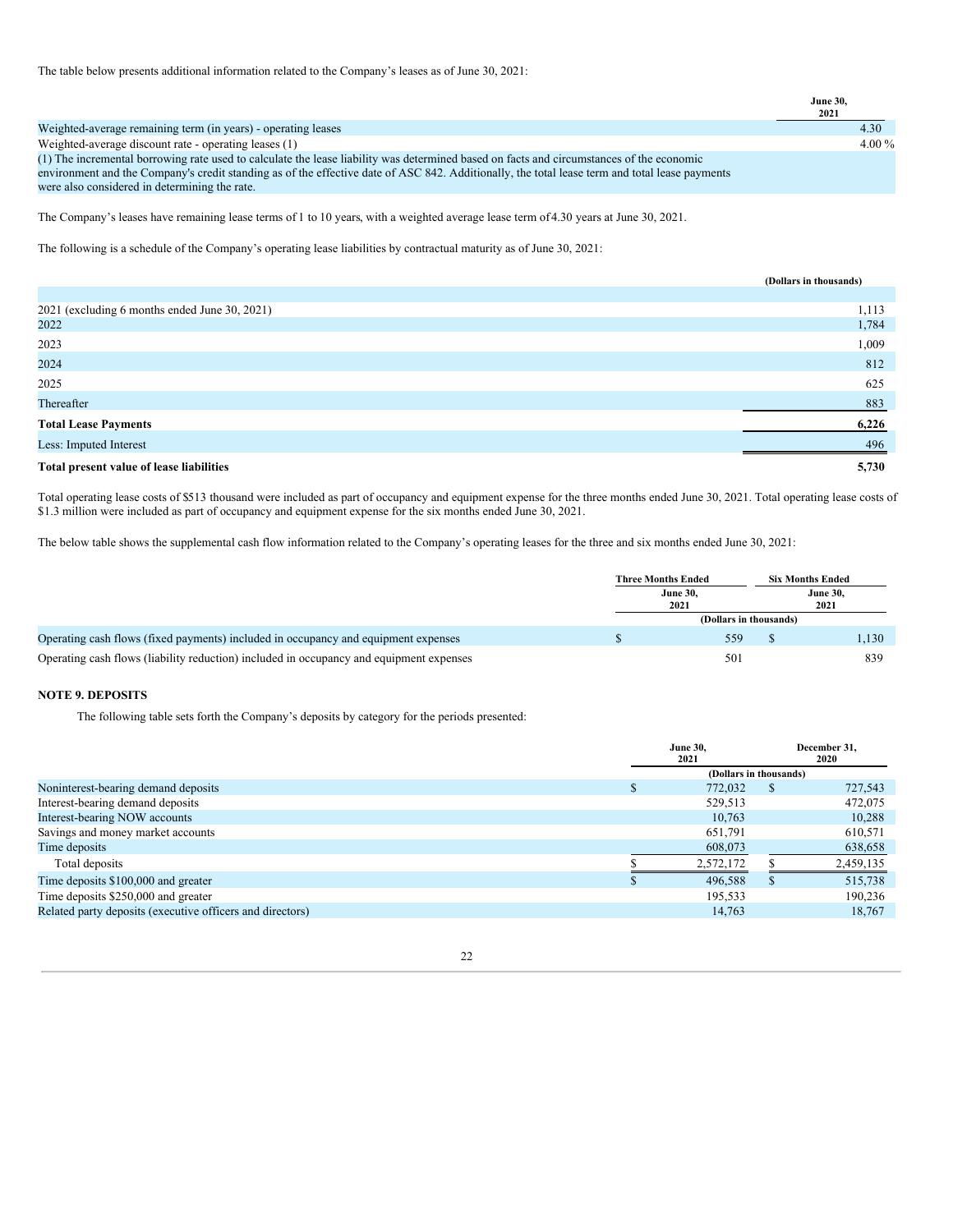The aggregate amount of overdraft demand deposits reclassified to loans was \$138 thousand and \$88 thousand at June 30, 2021 and December 31, 2020, respectively. The aggregate amount of maturities for time deposits for each of the five years following the latest balance sheet date totaled \$504.5 million, \$78.1 million, \$9.8 million, \$9.8 million, \$6.8 million and \$8.8 million, respectively. The Company held no brokered certificates of deposit as of June 30, 2021 and December 31, 2020.

# **NOTE 10. FHLB AND OTHER BORROWINGS**

The FHLB allows us to borrow, both short and long-term, on a blanket floating lien status collateralized by certain securities and loans. At June 30, 2021 and December 31, 2020, the Company had pledged loans as collateral for FHLB advances of \$969.6 million and \$927.3 million, respectively. At June 30, 2021, the Company had additional capacity to borrow from the FHLB of \$778.2 million.

# *Short-term borrowings*

*Short-term FHLB borrowings*: At June 30, 2021, the Company had no short-term FHLB borrowings. As of December 31, 2020, the Company had \$10 million of short term FHLB borrowings with an average interest rate of 0.70%. All short-term FHLB borrowings outstanding at December 31, 2020 had fixed interest rates.

#### *Long-term borrowings*

*Line of Credit*: The Company entered into an unsecured line of credit with a third party lender in May 2017 which allowed it to borrow up to \$20.0 million. The interest rate on the facility is LIBOR plus 4.00% per annum, and unpaid principal and interest is due at the stated maturity onMay 12, 2022. The line of credit may be prepaid at any time without penalty, so long as such prepayment includes the payment of all interest accrued through the date of the repayments, and, in the case of prepayment of the entire loan, the amount of attorneys' fees and disbursements of the lender. During 2019, the line of credit was increased to a total borrowing capacity of \$50.0 million. There were no outstanding advances at June 30, 2021 or December 30, 2020.

# *Long-term FHLB borrowings*:

Long-term borrowings from the FHLB outstanding for the periods presented are as follows:

|                                                   | <b>June 30.</b><br>2021 | Range of<br>Contractual<br><b>Interest Rates</b> | Weighted<br>Average<br><b>Interest Rate</b> | December 31.<br>2020 | Range of<br>Contractual<br><b>Interest Rates</b> | Weighted<br>Average<br><b>Interest Rate</b> |
|---------------------------------------------------|-------------------------|--------------------------------------------------|---------------------------------------------|----------------------|--------------------------------------------------|---------------------------------------------|
|                                                   |                         |                                                  | (Dollars in thousands)                      |                      |                                                  |                                             |
| Repayable during the years<br>ending December 31, |                         |                                                  |                                             |                      |                                                  |                                             |
| 2021                                              | 4.010                   | $1.48\% - 2.99\%$                                | $0.36\%$                                    | 8.636                | $1.48\% - 2.99\%$                                | 1.73 %                                      |
| 2022                                              | 1.405                   | 1.86% - 2.99%                                    | $0.95\%$                                    | 4.584                | $1.86\% - 2.99\%$                                | $2.23\%$                                    |
| 2023                                              | 6.141                   | $1.86\% - 2.99\%$                                | 1.29%                                       | 6.489                | $1.86\%$ - 2.99%                                 | $2.44\%$                                    |
| 2024                                              | 10.496                  | $1.86\% - 2.99\%$                                | $1.84\%$                                    | 10.723               | $1.86\% - 2.99\%$                                | $2.62\%$                                    |
| 2025                                              | 2,578                   | $1.86\% - 2.99\%$                                | $0.74\%$                                    | 2,649                | 1.86% - 2.99%                                    | $2.26\%$                                    |
| 2026-2032                                         | 18,678                  | $2.10\% - 2.99\%$                                | $1.51\%$                                    | 18,809               | $2.10\% - 2.99\%$                                | $2.26\%$                                    |
| Total long-term FHLB borrowings                   | 43,308                  |                                                  |                                             | 51,890               |                                                  |                                             |

For the three months ended June 30, 2021 and the year ended December 31, 2020, the Company maintained long-term borrowings with the FHLB averaging 60.9 million and \$65.0 million, respectively, with an average cost of approximately2.29%. Substantially all long-term FHLB borrowings outstanding at June 30, 2021 and December 31, 2020 had fixed interest rates. At both June 30, 2021 and December 31, 2020, \$16 million of FHLB borrowings outstanding were callable.

The Company maintained five, unsecured Federal Funds lines of credit with commercial banks which provide for extensions of credit with an availability to borrow up to an aggregate \$115.0 million as of June 30, 2021. There wereno advances under these lines of credit outstanding as of June 30, 2021.

*Paycheck Protection Program Liquidity Facility:* In conjunction with the PPP, we are also currently participating in the PPPLF which extends loans to banks that are loaning money to small businesses under the PPP. The amount outstanding at June 30, 2021 and December 31, 2020 was \$37.2 million and \$149.8 million, respectively, and is non-recourse and secured by the amount of the PPP loans we originated. The maturity date of a borrowing under the PPPLF is equal to the maturity date of the PPP loan pledged to secure the borrowing and would be accelerated (i) if the underlying PPP loan goes into default and is sold to the SBA to realize on the SBA guarantee or (ii) to the extent that any loan forgiveness reimbursement is received from the SBA. Borrowings under the PPPLF are included in long-term liabilities on the Company's consolidated balance sheet and bear interest at a rate of 0.35%.

*Subordinated Notes:* On July 24, 2020, the Company issued \$37 million aggregate principal amount of 6.00% fixed-to-floating rate subordinated notes due 2030 (the "Notes"). The Notes initially bear interest at a fixed annual rate of 6.00%, payable quarterly, in

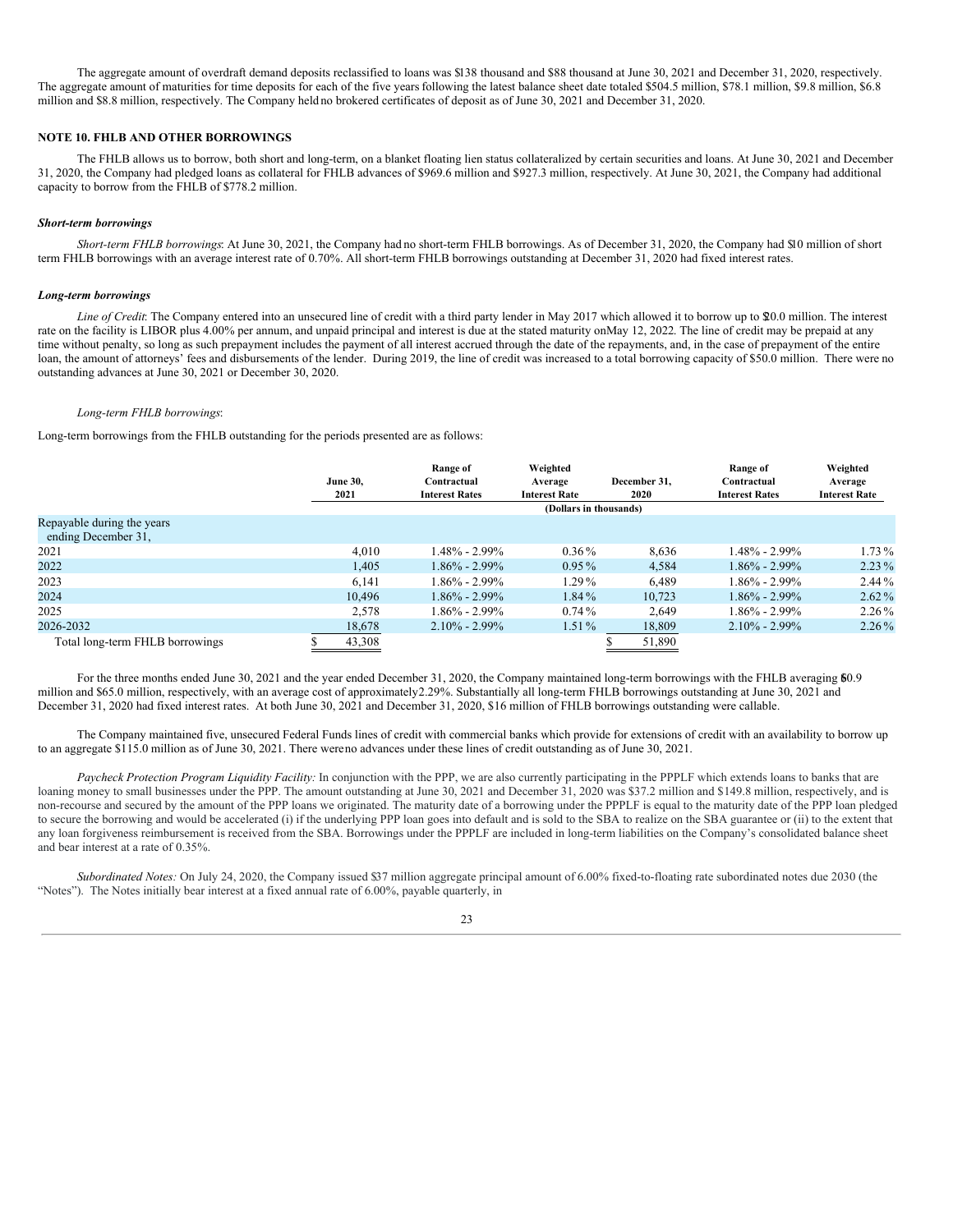arrears, to, but excluding, July 31, 2025. From and including July 31, 2025, to, but excluding, the maturity date or earlier redemption date, the interest rate will reset quarterly to an interest rate per annum equal to a benchmark rate, which is expected to be the then-current three-month Secured Overnight Financing Rate, as published by the Federal Reserve Bank of New York (provided, that in the event the benchmark rate is less than zero, the benchmark rate will be deemed to be zero) plus 592 basis points, payable quarterly, in arrears. The amount outstanding ateach of June 30, 2021 and December 31, 2020was \$37.0 million.

*Secured borrowings*: Due to the rights retained on certain loan participations sold, the Company is deemed to have retained effective control over these loans under FASB ASC Topic 860, "Transfers and Servicing", and therefore these participations sold must be accounted for as a secured borrowing. At June 30, 2021, total secured borrowings were \$2.2 million which are included in loans held for investment and long-term borrowings. At December 31, 2020, total secured borrowings were \$4.0 million which are included in loans held for investment and long-term borrowings. None of the secured borrowings mature in the next five years following the latest balance sheet date*.*

# **NOTE 11. STOCK-BASED COMPENSATION AND OTHER BENEFIT PLANS**

*Spirit of Texas Bancshares, Inc. 2008 Stock Plan (the "2008 Stock Plan")*

Option activity for the period indicated is summarized as follows:

|                                         | 2008 Stock Plan |          |                                                 |                                                   |                                                                 |
|-----------------------------------------|-----------------|----------|-------------------------------------------------|---------------------------------------------------|-----------------------------------------------------------------|
|                                         | <b>Options</b>  |          | Weighted<br>Average<br><b>Exercise</b><br>Price | Aggregate<br>Intrinsic<br>Value<br>(in thousands) | Weighted<br>Average<br>Remaining<br>Contractual<br>Life (Years) |
| Outstanding at January 1, 2021          | 840,872         | S        | $\overline{\phantom{a}}$                        |                                                   |                                                                 |
| Granted                                 |                 |          |                                                 |                                                   |                                                                 |
| Exercised                               | (130,700)       | - \$     | 13.61                                           | 1,206                                             |                                                                 |
| Forfeited                               | $(260)$ \$      |          | 14.15                                           |                                                   |                                                                 |
| Expired                                 | __              |          | $\overline{\phantom{a}}$                        |                                                   |                                                                 |
| Outstanding at June 30, 2021            | 709,912         | \$.      | 13.45                                           | 6,666                                             | 3.06                                                            |
| Vested and exercisable at June 30, 2021 | 701,122         | <b>S</b> | 13.46                                           | 6,577                                             | 3.03                                                            |

The total unrecognized compensation cost of \$7 thousand related to the 2008 Stock Plan for the share awards outstanding at June 30, 2021 will be recognized over a weighted average remaining period of 0.30 years.

# *Spirit of Texas Bancshares, Inc. 2017 Stock Plan (the "2017 Stock Plan")*

Option activity for the period indicated is summarized as follows:

|                                         |                | 2017 Stock Plan |                                                 |                                                   |                                                                 |  |
|-----------------------------------------|----------------|-----------------|-------------------------------------------------|---------------------------------------------------|-----------------------------------------------------------------|--|
|                                         | <b>Options</b> |                 | Weighted<br>Average<br><b>Exercise</b><br>Price | Aggregate<br>Intrinsic<br>Value<br>(in thousands) | Weighted<br>Average<br>Remaining<br>Contractual<br>Life (Years) |  |
| Outstanding at January 1, 2021          | 197,714        | <b>S</b>        |                                                 |                                                   |                                                                 |  |
| Granted                                 | _              |                 | $\overline{\phantom{a}}$                        | _                                                 |                                                                 |  |
| Exercised                               | (2,250)        | $\sqrt{s}$      | 15.00                                           | 18                                                |                                                                 |  |
| Forfeited                               | (250)          | - S             | $\overline{\phantom{a}}$                        |                                                   |                                                                 |  |
| Expired                                 | (5,958)        | -S              | $\overline{\phantom{a}}$                        |                                                   |                                                                 |  |
| Outstanding at June 30, 2021            | 189,256        | \$              | 17.48                                           | 1,014                                             | 6.19                                                            |  |
| Vested and exercisable at June 30, 2021 | 131,988        | S               | 17.01                                           | 769                                               | 6.09                                                            |  |

The total unrecognized compensation cost of \$240 thousand related to the 2017 Stock Plan for the share awards outstanding at June 30, 2021 will be recognized over a weighted average remaining period of 1.65 years.

# *2017 Stock Plan – Restricted Stock Unit Awards*

During the six month period ending June 30, 2021, the Company granted a total of81,807 restricted stock units to employees and directors that vest in full (i.e., cliff vesting) on the five year anniversary of the grant date. The aggregate fair value of the restricted

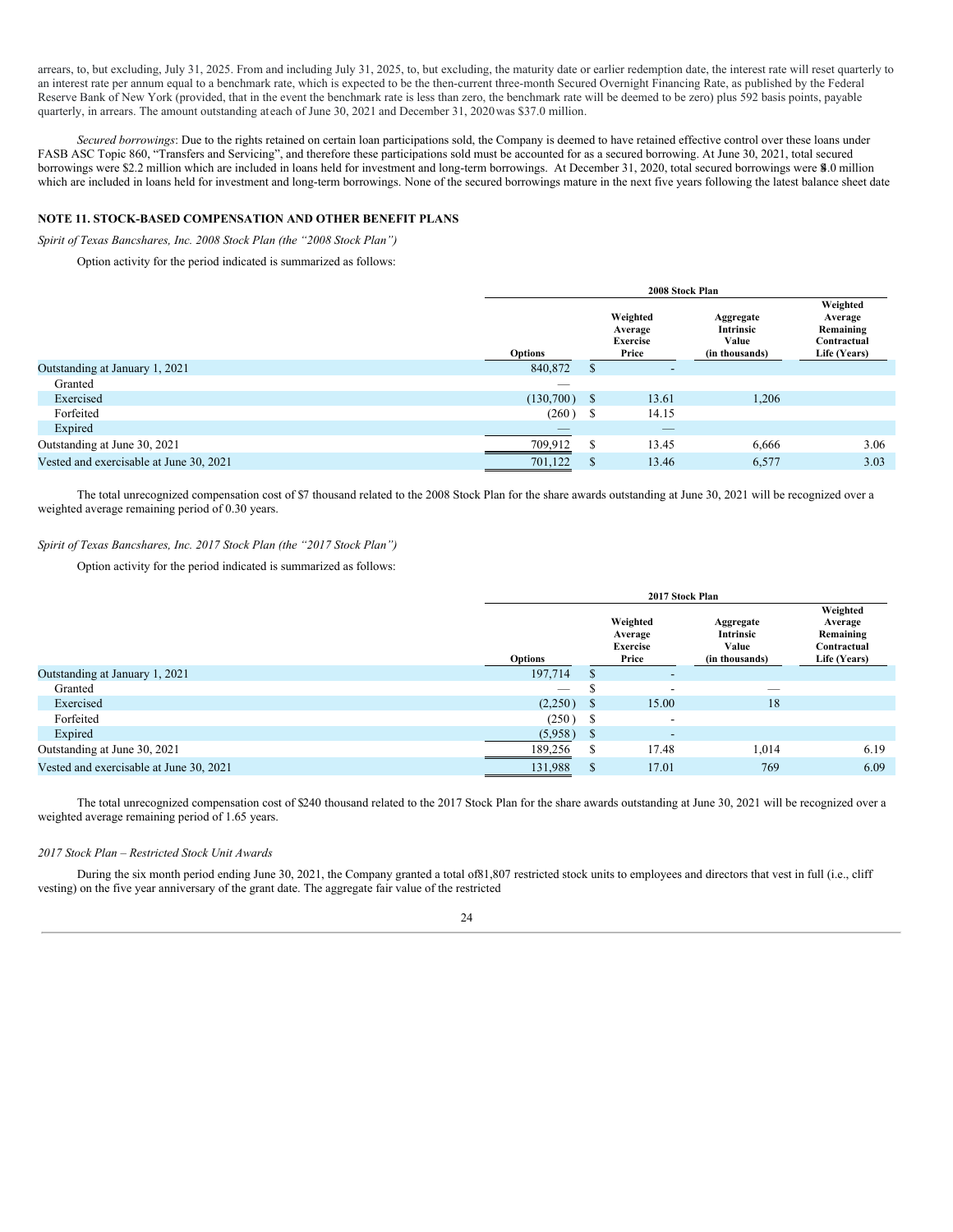stock units on the respective grant dates was \$1.8 million and will be recognized as compensation expense over the requisite vesting period ending on the respective five year anniversary of the restricted stock unit award's grant date.

The following table presents the activity during the period indicated related to restricted stock units from the 2017 Stock Plan:

|                                | 2017 Stock Plan                     |   |                                                               |  |
|--------------------------------|-------------------------------------|---|---------------------------------------------------------------|--|
|                                | <b>Restricted Stock Unit Awards</b> |   |                                                               |  |
|                                | <b>Shares</b>                       |   | Weighted<br>Average<br><b>Grant Date</b><br><b>Fair Value</b> |  |
| Outstanding at January 1, 2021 | 200,239                             | ъ | 13.31                                                         |  |
| Granted                        | 81,807                              |   |                                                               |  |
| Vested                         | (25,691)                            |   |                                                               |  |
| Forfeited                      | (8,981)                             |   |                                                               |  |
| Outstanding at June 30, 2021   | 247,374                             | ъ | 16.50                                                         |  |

A summary of selected data related to stock-based compensation expense for the three months ended June 30, 2021 and 2020 are as follows:

|                                                                               | <b>Restricted Stock Unit Awards</b> |      |       |  |  |
|-------------------------------------------------------------------------------|-------------------------------------|------|-------|--|--|
|                                                                               | <b>June 30.</b>                     |      |       |  |  |
|                                                                               | 2021                                | 2020 |       |  |  |
|                                                                               | (Dollars in thousands)              |      |       |  |  |
| Stock-based compensation expense                                              | 369                                 |      | 473   |  |  |
| Unrecognized compensation expense related to stock-based compensation         | 3.750                               |      | 1,611 |  |  |
| Weighted-average life over which expense is expected to be recognized (years) | 4.08                                |      | 4.46  |  |  |

# *Warrants*

In connection with the acquisition of Oasis Bank in 2012, the Company issued warrants for19,140 shares of stock (the "Oasis Bank Warrants"). The Oasis Bank Warrants are exercisable at \$12.84 per share and expire in November 2022. Activity for the Oasis Bank Warrants for the period indicated is summarized as follows:

|                                         | <b>Oasis Warrants</b> |    |                                                 |               |                                                |                                                                 |
|-----------------------------------------|-----------------------|----|-------------------------------------------------|---------------|------------------------------------------------|-----------------------------------------------------------------|
|                                         | Warrants              |    | Weighted<br>Average<br><b>Exercise</b><br>Price |               | Aggregate<br>Intrinsic<br>Value<br>(thousands) | Weighted<br>Average<br>Remaining<br>Contractual<br>Life (Years) |
| Outstanding at January 1, 2021          | 19,140                | \$ | 12.84                                           |               |                                                |                                                                 |
| Granted                                 |                       |    |                                                 |               |                                                |                                                                 |
| Exercised                               | (3,828)               |    | 12.84                                           | <sup>\$</sup> | 38                                             |                                                                 |
| Forfeited                               |                       |    |                                                 |               |                                                |                                                                 |
| Expired                                 | $-$                   |    | $\overline{\phantom{a}}$                        |               |                                                |                                                                 |
| Outstanding at June 30, 2021            | 15,312                | \$ | 12.84                                           | <sup>\$</sup> | 153                                            | 1.67                                                            |
| Vested and exercisable at June 30, 2021 | 15,312                | \$ | 12.84                                           | \$            | 153                                            | 1.67                                                            |

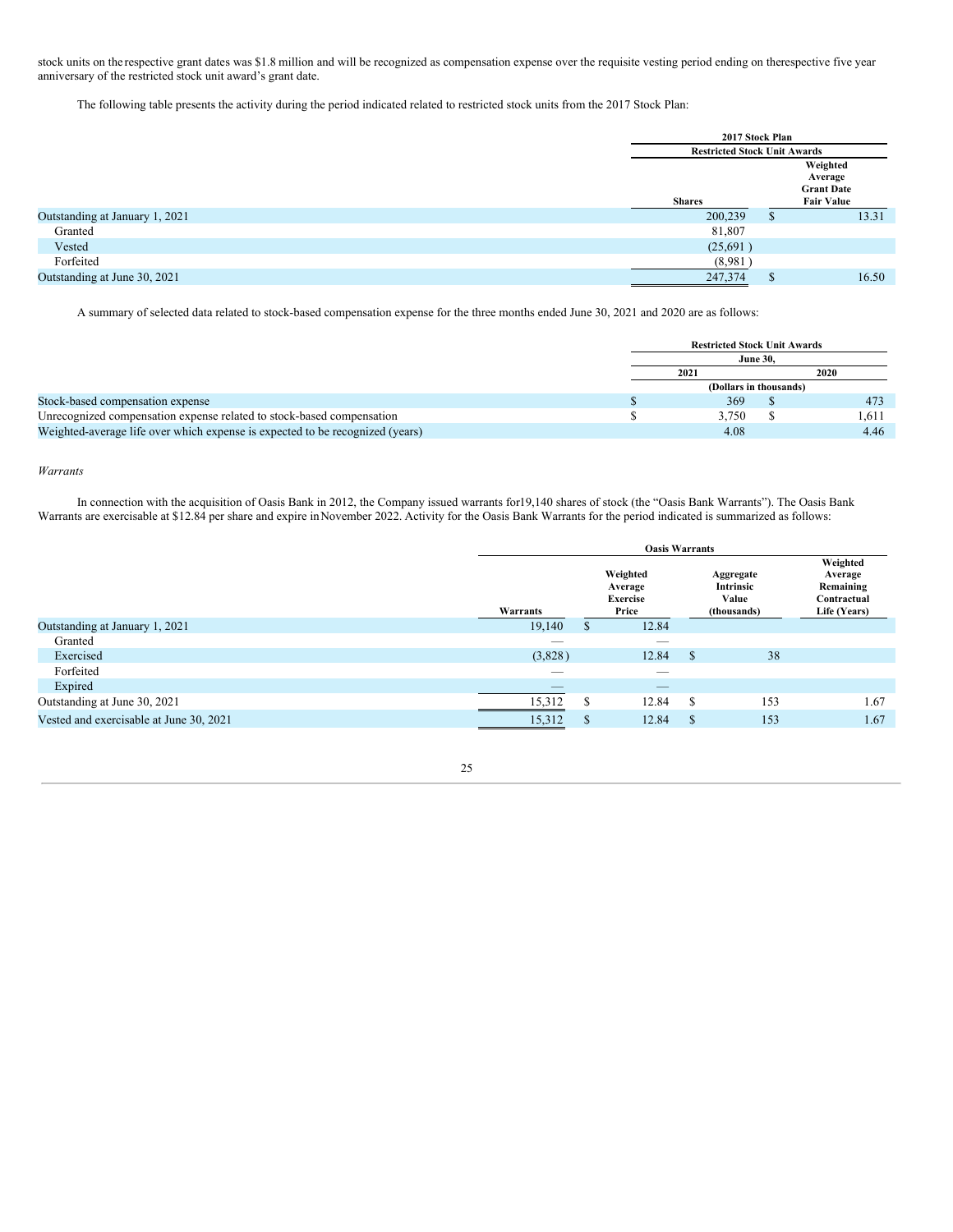# **NOTE 12. BASIC AND DILUTED EARNINGS PER COMMON SHARE**

The following table presents the computation of basic and diluted earnings per share for the periods presented:

|                                                       | Three Months Ended June 30. |  | Six Months Ended June 30,                     |  |              |  |            |
|-------------------------------------------------------|-----------------------------|--|-----------------------------------------------|--|--------------|--|------------|
|                                                       | 2021                        |  | 2020                                          |  | 2021         |  | 2020       |
|                                                       |                             |  | (Dollars in thousands, except per share data) |  |              |  |            |
| Net income available to common stockholders           | 12,410                      |  | 7,694                                         |  | 22,496       |  | 11,768     |
| Weighted average number of common shares - basic      | 17,152,217                  |  | 17,581,959                                    |  | 17, 128, 233 |  | 17,883,034 |
| Effect of dilutive securities:                        |                             |  |                                               |  |              |  |            |
| Employee stock-based compensation awards and warrants | 475,741                     |  | 30,960                                        |  | 443,832      |  | 116,172    |
| Weighted average number of common shares - diluted    | 17,627,958                  |  | 17,612,919                                    |  | 17,572,066   |  | 17,999,206 |
| Basic earnings per common share                       | 0.72                        |  | 0.44                                          |  | 1.31         |  | 0.66       |
| Diluted earnings per common share                     | 0.70                        |  | 0.44                                          |  | 1.28         |  | 0.65       |
| Anti-dilutive warrants and stock options              |                             |  |                                               |  |              |  |            |

# **NOTE 13. INCOME TAXES**

The effective tax rates for the three months ended June 30, 2021 and 2020 were19.6% and 20.5%, respectively. The effective tax rate for the three months ended June 30, 2021 was favorably impacted by tax benefits received related to the exercise of non-qualified stock options. The effective tax rates for the six months ended June 30, 2021 and 2020 were 20.1% and  $16.3\%$ , respectively. The effective tax rate for the six months ended June 30, 2020 was favorably impacted by a discrete income tax benefit in the amount of \$575 thousand driven by the Company's decision to carry back certain net operating losses as allowed by the CARES Act, which was enacted on March27, 2020.

# **NOTE 14. COMMITMENTS AND CONTINGENCIES**

The Company issues off-balance sheet financial instruments in connection with its lending activities and to meet the financing needs of its customers. These financial instruments include commitments to fund loans and lines of credit as well as commercial and standby letters of credit. These commitments expose the Company to varying degrees of credit and market risk which are essentially the same as those involved in extending loans to customers. The Company follows the same credit policies in making commitments as it does for instruments recorded on the Company's consolidated balance sheet. Collateral is obtained based on management's assessment of the customer's credit risk.

The Company's exposure to credit loss is represented by the contractual amount of these commitments. As of and for both periods ending June 30, 2021 and December 31, 2020, the Company's reserve for unfunded commitments totaled \$90 thousand.

Fees collected on off-balance sheet financial instruments represent the fair value of those commitments and are deferred and amortized over their term.

# **Financial Instruments Commitments**

Unfunded commitments are as follows for the periods presented:

|                                          | <b>June 30,</b> |                        | December 31, |  |  |
|------------------------------------------|-----------------|------------------------|--------------|--|--|
|                                          | 2021            |                        | 2020         |  |  |
|                                          |                 | (Dollars in thousands) |              |  |  |
| Unfunded loan commitments                | 365,344         |                        | 309.411      |  |  |
| Commercial and standby letters of credit |                 | 4.018                  | 3.272        |  |  |
| Total                                    | 369,362         |                        | 312.683      |  |  |

### *Unfunded loan commitments:*

Commitments to extend credit are agreements to lend to a customer as long as there is no violation of any condition established in the contract. Commitments generally have fixed expiration dates or other termination clauses and may require payment of a fee. Since many of the commitments are expected to expire without being drawn upon, the total commitment amounts do not necessarily represent future cash requirements. The Company evaluates each customer's creditworthiness on a case-by-case basis. The amount of collateral obtained, if it is deemed necessary by the Company upon extension of credit, is based upon management's credit evaluation of the counterparty. Collateral held varies but may include accounts receivable, inventory, property, plant and equipment, and income-producing commercial properties.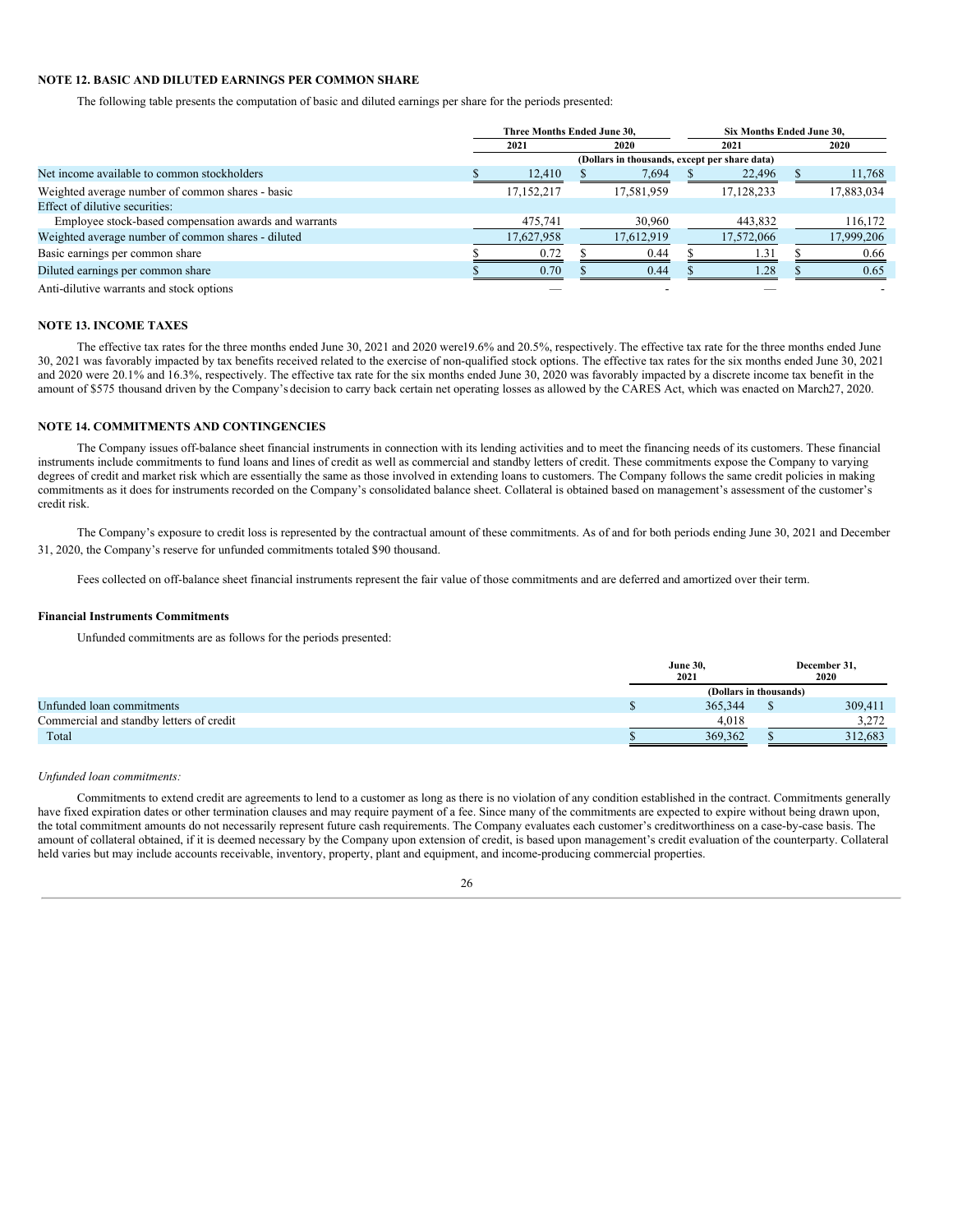#### *Commercial and standby letters of credit:*

Letters of credit are conditional commitments issued by the Company to guarantee the performance of a customer to a third party. Letters of credit are primarily issued to support trade transactions or guarantee arrangements. The credit risk involved in issuing letters of credit is essentially the same as that involved in extending loan facilities to customers. The Company generally holds collateral supporting those commitments if deemed necessary.

# **Other Commitments and Contingencies**

## *Legal Proceedings*

The Company, from time to time, is involved as plaintiff or defendant in various legal actions arising in the normal course of business. While the ultimate outcome of any such proceedings cannot be predicted with certainty, it is the opinion of management, based upon advice of legal counsel, that no proceedings exist, either individually or in the aggregate, which, if determined adversely to the Company, would have a material effect on the Company's consolidated balance sheet, results of operations or cash flows.

#### **NOTE 15. FAIR VALUE MEASUREMENTS**

When determining the fair value measurements for assets and liabilities and the related fair value hierarchy, the Company considers the principal or most advantageous market in which it would transact and the assumptions that market participants would use when pricing the asset or liability. When possible, the Company looks to active and observable markets to price identical assets or liabilities. When identical assets and liabilities are not traded in active markets, the Company looks to market observable data for similar assets and liabilities. It is the Company's policy to maximize the use of observable inputs, minimize the use of unobservable inputs and use unobservable inputs to measure fair value to the extent that observable inputs are not available. The need to use unobservable inputs generally results from the lack of market liquidity, resulting in diminished observability of both actual trades and assumptions that would otherwise be available to value these instruments, or the value of the underlying collateral is not market observable. Although third party price indications may be available for an asset or liability, limited trading activity would make it difficult to support the observability of these quotations.

# *Financial Instruments Carried at Fair Value on a Recurring Basis*

The following is a description of the valuation methodologies used for financial instruments measured at fair value on a recurring basis, as well as the general classification of each instrument under the valuation hierarchy.

Investment Securities—Investment securities available for sale are carried at fair value on a recurring basis. When available, fair value is based on quoted prices for the identical security in an active market and as such, would be classified as Level 1. If quoted market prices are not available, fair values are estimated using quoted prices of securities with similar characteristics, discounted cash flows or matrix pricing models. Investment securities available for sale for which Level 1 valuations are not available are classified as Level 2, and include U.S. government agencies and sponsored enterprises obligations and agency mortgage-backed securities; state and municipal obligations; asset-backed securities; and corporate debt and other securities. Pricing of these securities is generally spread driven.

Observable inputs that may impact the valuation of these securities include benchmark yield curves, credit spreads, reported trades, dealer quotes, bids, issuer spreads, current rating, historical constant prepayment rates, historical voluntary prepayment rates, structural and waterfall features of individual securities, published collateral data, and for certain securities, historical constant default rates and default severities.

SBA Servicing Asset—The SBA servicing asset is carried at fair value on a recurring basis. To determine the fair value of SBA servicing rights, the Company uses market prices for comparable servicing contracts, when available, or alternatively, uses a valuation model that calculates the present value of estimated future net servicing income. In using this valuation method, the Company incorporates assumptions that market participants would use in estimating future net servicing income, which includes estimates of the cost to service, the discount rate, custodial earnings rate, an inflation rate, ancillary income, prepayment speeds, default rates, late fees and losses. The SBA servicing asset is classified as Level 3.

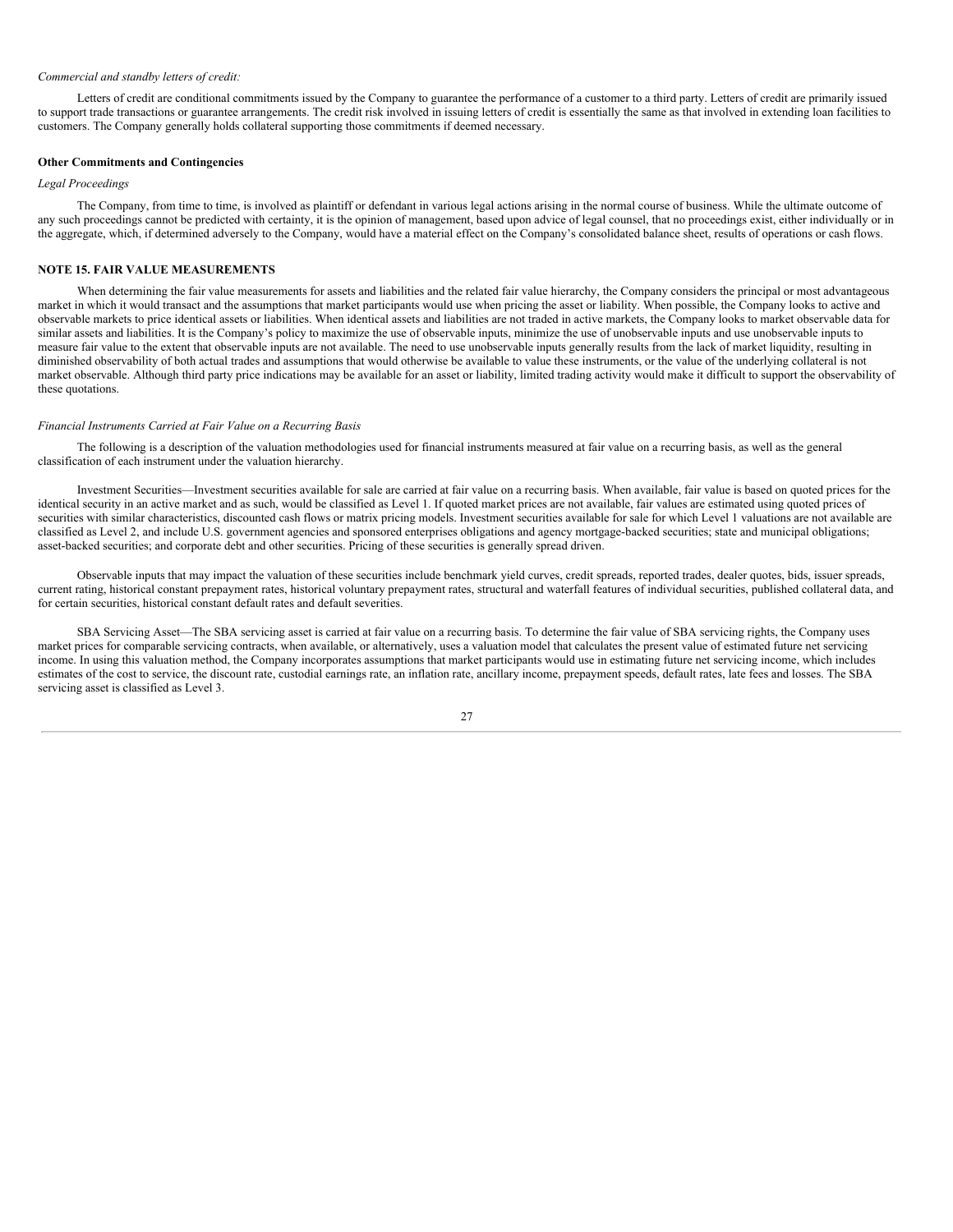The following tables present the assets and liabilities measured at fair value on a recurring basis for the periods presented:

|                                        | June 30, 2021 |         |                          |         |  |  |  |  |  |
|----------------------------------------|---------------|---------|--------------------------|---------|--|--|--|--|--|
|                                        | Level 1       | Level 2 | Level 3                  | Total   |  |  |  |  |  |
|                                        |               |         | (Dollars in thousands)   |         |  |  |  |  |  |
| Assets:                                |               |         |                          |         |  |  |  |  |  |
| State and municipal obligations        |               | 35,684  | _                        | 35,684  |  |  |  |  |  |
| Residential mortgage-backed securities | $-$           | 354,654 | $\overline{\phantom{a}}$ | 354,654 |  |  |  |  |  |
| SBA servicing rights                   |               |         | 2,567                    | 2,567   |  |  |  |  |  |
| Equity securities at fair value        | 23,877        |         |                          | 23,877  |  |  |  |  |  |
| Corporate bonds                        |               | 43,885  |                          | 43,885  |  |  |  |  |  |
| Customer interest rate swaps           | $-$           | 3,107   | $-$                      | 3,107   |  |  |  |  |  |
| Cash flow hedge derivative             |               | 1,034   |                          | 1,034   |  |  |  |  |  |
| Liabilities:                           |               |         |                          |         |  |  |  |  |  |
| Correspondent interest rate swaps      |               | 3,107   | $\overline{\phantom{a}}$ | 3,107   |  |  |  |  |  |
| Total                                  | 23,877        | 441,471 | 2,567                    | 467,915 |  |  |  |  |  |

|                                        | <b>December 31, 2020</b> |                        |         |         |  |  |  |  |  |
|----------------------------------------|--------------------------|------------------------|---------|---------|--|--|--|--|--|
|                                        | Level 1                  | Level 2                | Level 3 | Total   |  |  |  |  |  |
|                                        |                          | (Dollars in thousands) |         |         |  |  |  |  |  |
| Assets:                                |                          |                        |         |         |  |  |  |  |  |
| State and municipal obligations        |                          | 37,185                 |         | 37,185  |  |  |  |  |  |
| Residential mortgage-backed securities |                          | 132,142                | _       | 132,142 |  |  |  |  |  |
| SBA servicing rights                   | __                       |                        | 2,953   | 2,953   |  |  |  |  |  |
| Equity securities at fair value        | 24,000                   |                        |         | 24,000  |  |  |  |  |  |
| Corporate bonds                        |                          | 43,093                 |         | 43,093  |  |  |  |  |  |
| Customer interest rate swaps           |                          | 3,009                  |         | 3,009   |  |  |  |  |  |
| Liabilities:                           |                          |                        |         |         |  |  |  |  |  |
| Correspondent interest rate swaps      |                          | 3,009                  |         | 3,009   |  |  |  |  |  |
| Total                                  | 24,000                   | 218,438                | 2,953   | 245,391 |  |  |  |  |  |

There were no transfers of financial assets between levels of the fair value hierarchy during the three or six months ended June 30, 2021.

# *Financial Instruments Measured at Fair Value on a Non-Recurring Basis*

The following is a description of the methodologies used to estimate the fair values of assets and liabilities measured at fair value on a non-recurring basis, and the level within the fair value hierarchy in which those measurements are typically classified.

Impaired loans and other real estate owned ("OREO")—The carrying amount of collateral dependent impaired loans is typically based on the fair value of the underlying collateral, which may be real estate or other business assets, less estimated costs to sell. The carrying value of OREO is initially measured based on the fair value, less estimated cost to sell, of the real estate acquired in foreclosure and subsequently adjusted to the lower of cost or estimated fair value, less estimated cost to sell. Fair values of real estate collateral are typically based on real estate appraisals which utilize market and income valuation techniques incorporating both observable and unobservable inputs. When current appraisals are not available, the Company may use brokers' price opinions, home price indices, or other available information about changes in real estate market conditions to adjust the latest appraised value available. These adjustments to appraised values may be subjective and involve significant management judgment. The fair value of collateral consisting of other business assets is generally based on appraisals that use market approaches to valuation, incorporating primarily unobservable inputs. Fair value measurements related to collateral dependent impaired loans and OREO are classified within Level 3 of the fair value hierarchy.

The following tables provide information about certain assets measured at fair value on a non-recurring basis:

|                                          |    | <b>Estimated Fair Value</b>             |  |       |  |  |  |  |
|------------------------------------------|----|-----------------------------------------|--|-------|--|--|--|--|
|                                          |    | December 31,<br><b>June 30,</b><br>2021 |  |       |  |  |  |  |
|                                          |    | (Dollars in thousands)                  |  |       |  |  |  |  |
| Assets (classified in Level 3):          |    |                                         |  |       |  |  |  |  |
| Impaired loans                           |    | 5,146                                   |  | 4,948 |  |  |  |  |
| Other real estate and repossessed assets |    | 140                                     |  | 133   |  |  |  |  |
|                                          |    |                                         |  |       |  |  |  |  |
|                                          | 28 |                                         |  |       |  |  |  |  |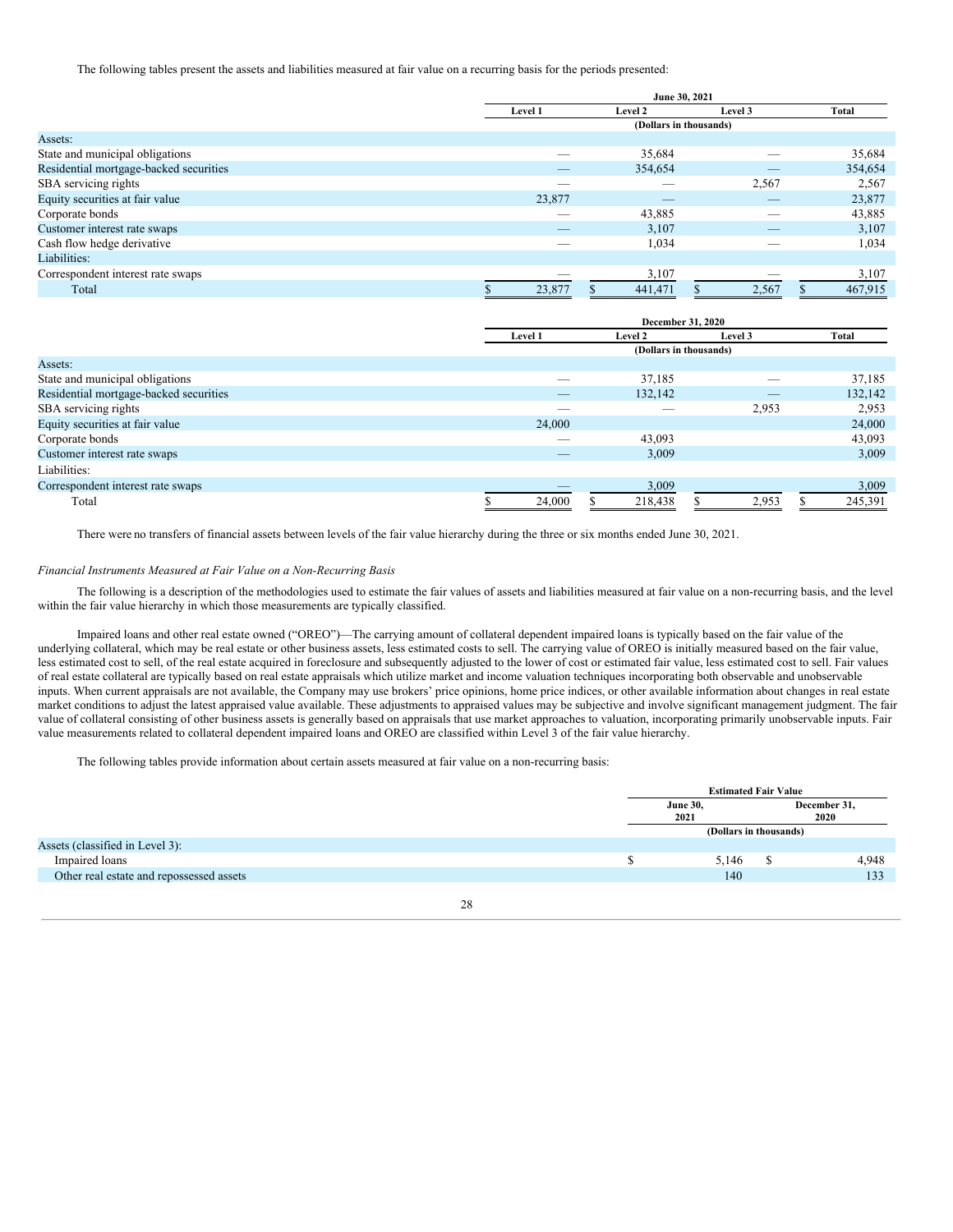Impairment charges resulting from the non-recurring changes in fair value of underlying collateral of impaired loans are included in the provision for loan losses in the consolidated statement of income. Impairment charges resulting from the non-recurring changes in fair value of OREO are included in other real estate and acquired assets resolution expenses in the consolidated statement of income.

The following tables show significant unobservable inputs used in the recurring and non-recurring fair value measurements of Level 3 assets as of the dates indicated:

| <b>Level 3 Asset</b><br><b>Fair Value</b> |    | <b>Valuation Technique</b> |                        | <b>Unobservable Inputs</b>                      | Range/Weighted<br>Average |
|-------------------------------------------|----|----------------------------|------------------------|-------------------------------------------------|---------------------------|
| <b>June 30, 2021</b>                      |    |                            |                        |                                                 |                           |
| Non-recurring:                            |    |                            |                        |                                                 |                           |
| <b>Impaired</b> loans                     | S. | 5,146                      | Third party appraisals | Collateral discounts                            | $0.0\% - 100.0\%$ (33.7%) |
| Other real estate owned                   |    | 140                        | Third party appraisals | Collateral discounts and estimated cost to sell | $10.0\%$                  |
| Recurring:                                |    |                            |                        |                                                 |                           |
| SBA servicing assets                      |    | 2,567                      | Discounted cash flows  | Conditional prepayment rate                     | $12.9\%$                  |
|                                           |    |                            |                        | Discount rate                                   | $10.0\%$                  |
| December 31, 2020                         |    |                            |                        |                                                 |                           |
| Non-recurring:                            |    |                            |                        |                                                 |                           |
| Impaired loans                            | S. | 4,948                      | Third party appraisals | Collateral discounts                            | $0.0\% - 100.0\%$ (34.1%) |
| Other real estate owned                   |    | 133                        | Third party appraisals | Collateral discounts and estimated cost to sell | $10.0\%$                  |
| Recurring:                                |    |                            |                        |                                                 |                           |
| SBA servicing assets                      |    | 2,953                      | Discounted cash flows  | Conditional prepayment rate                     | $12.5\%$                  |
|                                           |    |                            |                        | Discount rate                                   | $10.0\%$                  |

The carrying amounts and estimated fair values, as well as the level within the fair value hierarchy, of the Company's financial instruments are as follows for the periods presented:

|                                   |    | Carrying  | Fair          |   |                        |         |           |               |           |
|-----------------------------------|----|-----------|---------------|---|------------------------|---------|-----------|---------------|-----------|
| June 30, 2021                     |    | Value     | Value         |   | <b>Level 1</b>         | Level 2 |           |               | Level 3   |
|                                   |    |           |               |   | (Dollars in thousands) |         |           |               |           |
| <b>Financial Assets:</b>          |    |           |               |   |                        |         |           |               |           |
| Cash and cash equivalents         | \$ | 140,099   | \$<br>140,099 | S | 140,099                | S       |           | S             |           |
| Equity investments at fair value  |    | 23,877    | 23,877        |   | 23,877                 |         |           |               |           |
| Available for sale securities     |    | 434,223   | 434,223       |   |                        |         | 434,223   |               |           |
| FHLB and other bank stock         |    | 5,734     | 5,734         |   |                        |         | 5,734     |               |           |
| Loans, net                        |    | 2,255,562 | 2,248,890     |   | _                      |         |           |               | 2,248,890 |
| Loans held for sale               |    | 3,220     | 3,455         |   |                        |         | 3,455     |               |           |
| Accrued interest receivable       |    | 9,071     | 9,071         |   |                        |         | 9,071     |               |           |
| Bank-owned life insurance         |    | 31,161    | 31,161        |   |                        |         | 31,161    |               |           |
| SBA servicing rights              |    | 2,567     | 2,567         |   |                        |         |           |               | 2,567     |
| Customer interest rate swaps      |    | 3,107     | 3,107         |   |                        |         | 3,107     |               |           |
| Cash flow hedge derivative        |    | 1,034     | 1,034         |   |                        |         | 1,034     |               |           |
| <b>Financial Liabilities:</b>     |    |           |               |   |                        |         |           |               |           |
| Deposits                          | S. | 2,572,172 | 2,528,210     | S | $\hspace{0.05cm}$      | S       | 2,528,210 | <sup>\$</sup> |           |
| Accrued interest payable          |    | 860       | 860           |   |                        |         | 860       |               |           |
| Long-term borrowings              |    | 119,052   | 124,469       |   | -                      |         | 124,469   |               |           |
| Correspondent interest rate swaps |    | 3,107     | 3,107         |   |                        |         | 3,107     |               |           |
|                                   |    | 29        |               |   |                        |         |           |               |           |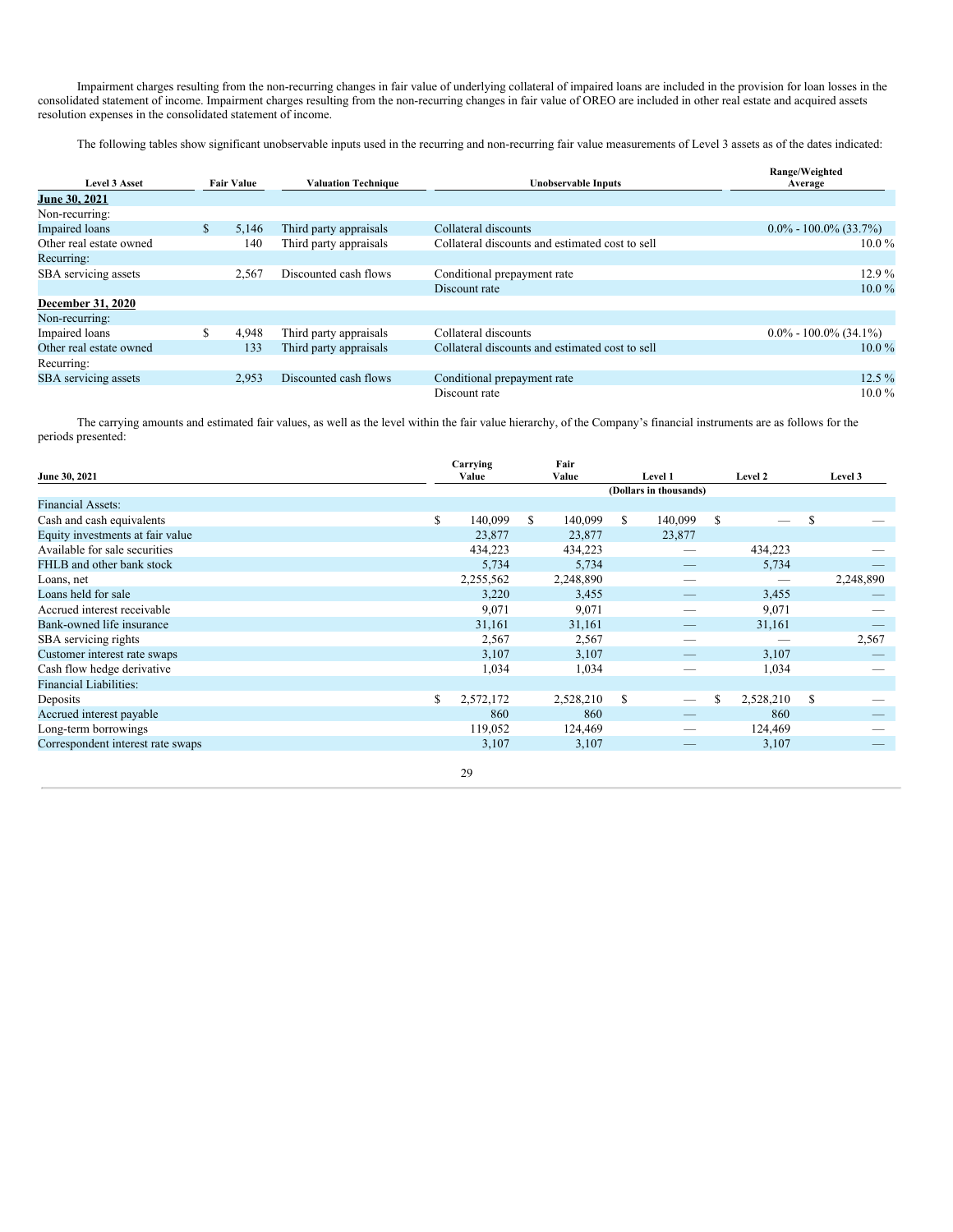|                                   | Carrying     |           |    | Fair      |     |                          |              |           |              |           |  |
|-----------------------------------|--------------|-----------|----|-----------|-----|--------------------------|--------------|-----------|--------------|-----------|--|
| December 31, 2020                 |              | Value     |    | Value     |     | Level 1                  |              | Level 2   |              | Level 3   |  |
|                                   |              |           |    |           |     | (Dollars in thousands)   |              |           |              |           |  |
| <b>Financial Assets:</b>          |              |           |    |           |     |                          |              |           |              |           |  |
| Cash and cash equivalents         | \$           | 263,034   | S  | 263,034   | S   | 263,034                  | S            |           | S            |           |  |
| Equity investments at fair value  |              | 24,000    |    | 24,000    | \$. | 24,000                   | $\mathbf{s}$ |           | \$           |           |  |
| Available for sale securities     |              | 212,420   |    | 212,420   |     | -                        |              | 212,420   |              |           |  |
| FHLB and other bank stock         |              | 5,718     |    | 5,718     |     |                          |              | 5,718     |              |           |  |
| Loans, net                        |              | 2,372,506 |    | 2,364,646 |     |                          |              | _         |              | 2,364,646 |  |
| Loans held for sale               |              | 1,470     |    | 1,598     |     |                          |              | 1,598     |              |           |  |
| Accrued interest receivable       |              | 11,199    |    | 11,199    |     |                          |              | 11,199    |              |           |  |
| Bank-owned life insurance         |              | 15,969    |    | 15,969    |     |                          |              | 15,969    |              |           |  |
| SBA servicing rights              |              | 2,953     |    | 2,953     |     |                          |              | _         |              | 2,953     |  |
| Customer interest rate swaps      |              | 3,009     |    | 3,009     |     | $\overline{\phantom{a}}$ |              | 3,009     |              |           |  |
| Financial Liabilities:            |              |           |    |           |     |                          |              |           |              |           |  |
| Deposits                          | $\mathbb{S}$ | 2,459,135 | S. | 2,427,412 | \$  |                          | $\mathbb{S}$ | 2,427,412 | $\mathbb{S}$ |           |  |
| Accrued interest payable          |              | 1,303     |    | 1,303     |     |                          |              | 1,303     |              |           |  |
| Short-term borrowings             |              | 10,000    |    | 10,136    |     |                          |              | 10,136    |              |           |  |
| Long-term borrowings              |              | 242,020   |    | 245,311   |     |                          |              | 245,311   |              |           |  |
| Correspondent interest rate swaps |              | 3,009     |    | 3,009     |     |                          |              | 3,009     |              |           |  |

Certain financial instruments are carried at amounts that approximate fair value due to their short-term nature and generally negligible credit risk. Financial instruments for which fair value approximates the carrying amount at June 30, 2021 and December 31, 2020, include cash and cash equivalents and accrued interest receivable and payable.

# **NOTE 16. DERIVATIVE FINANCIAL INSTRUMENTS**

The Company offers a loan hedging program to certain loan customers. Through this program, the Company originates a variable rate loan with the customer. The Company and the customer will then enter into a fixed interest rate swap. Lastly, an identical offsetting swap is entered into by the Company with a correspondent bank. These "back-to-back" swap arrangements are intended to offset each other and allow the Company to book a variable rate loan, while providing the customer with a contract for fixed interest payments. In these arrangements, the Company's net cash flow is equal to the interest income received from the variable rate loan originated with the customer. These customer swaps are not designated as hedging instruments and are recorded at fair value in other assets and other liabilities. The changes in fair value is recognized in the income statement in other income and fees. The Company is required to hold cash as collateral for the swaps. Total cash held as collateral for swaps was \$3.4 million and \$2.6 million at June 30, 2021 and December 31, 2020, respectively.

At June 30, 2021 and December 31, 2020 interest rate swaps related to the Company's loan hedging program that were outstanding are presented in the following table:

|                                                  |    |    | June 30, 2021          | December 31, 2020 |  |  |
|--------------------------------------------------|----|----|------------------------|-------------------|--|--|
|                                                  |    |    | (Dollars in thousands) |                   |  |  |
| Interest rate swaps on loans with customers      |    |    |                        |                   |  |  |
| Notional amount                                  |    | \$ | 197,315<br>S           | 85,696            |  |  |
| Weighted average remaining term (years)          |    |    | 4.27                   | 4.58              |  |  |
| Receive fixed rate (weighted average)            |    |    | $3.23\%$               | 4.23 $%$          |  |  |
| Pay variable rate (weighted average)             |    |    | 4.45 $%$               | 4.52 $%$          |  |  |
| Estimated fair value                             |    | S  | 3,107<br>S             | 3,009             |  |  |
|                                                  |    |    |                        |                   |  |  |
|                                                  |    |    | June 30, 2021          | December 31, 2020 |  |  |
|                                                  |    |    | (Dollars in thousands) |                   |  |  |
| Interest rate swaps on loans with correspondents |    |    |                        |                   |  |  |
| Notional amount                                  |    | S  | S<br>197,315           | 85,696            |  |  |
| Weighted average remaining term (years)          |    |    | 4.27                   | 4.58              |  |  |
| Pay fixed rate (weighted average)                |    |    | 4.45 $%$               | 4.52 %            |  |  |
| Receive variable rate (weighted average)         |    |    | $3.23\%$               | 4.23 $%$          |  |  |
| Estimated fair value                             |    | S  | 3,107<br>S             | 3,009             |  |  |
|                                                  |    |    |                        |                   |  |  |
|                                                  | 30 |    |                        |                   |  |  |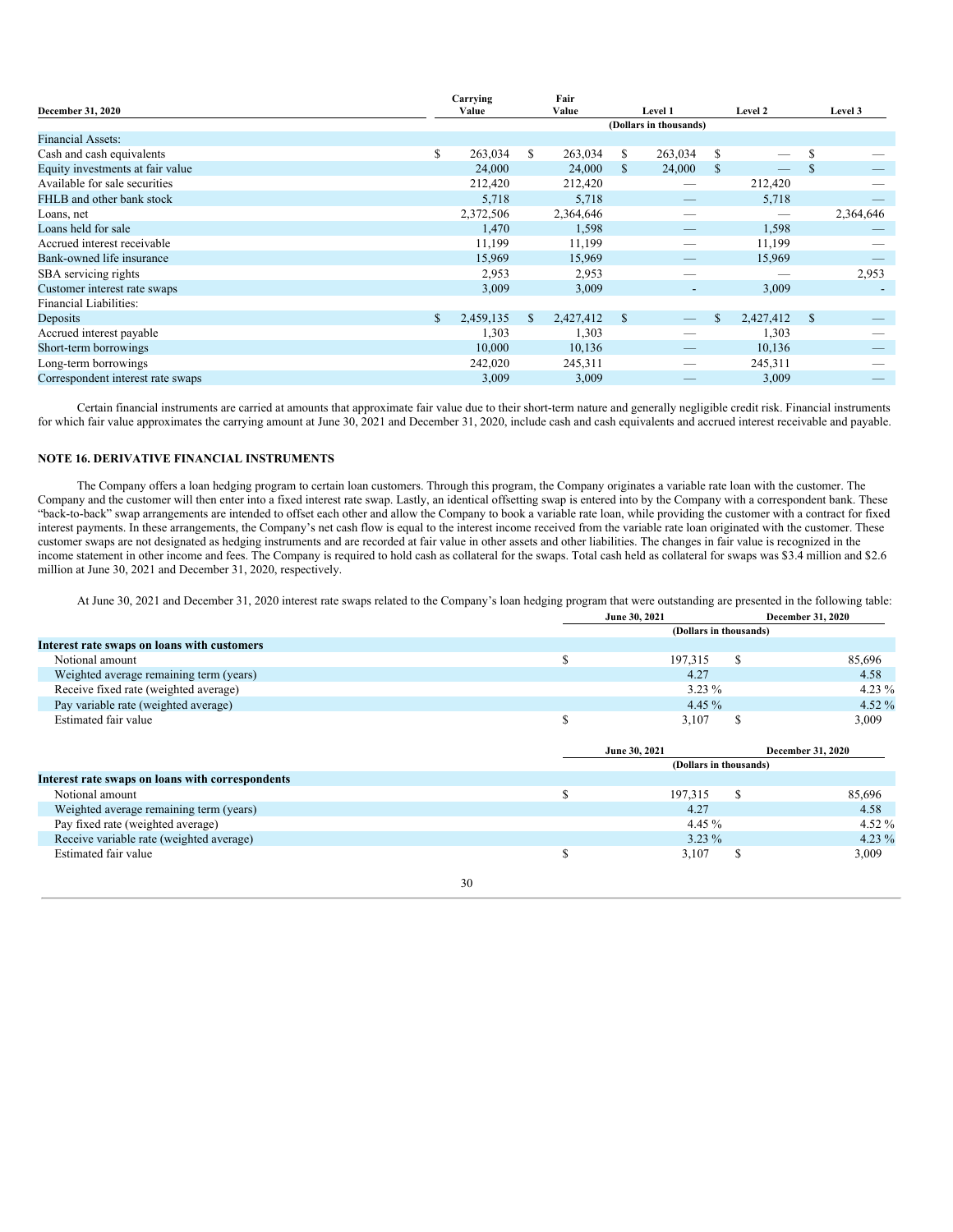Interest rate swaps with correspondents are subject to a master netting agreement. The Company has elected to net interest rate swap positions on the consolidated balance sheet.

On January 6, 2021, we entered into an \$80.0 million 0.5515% pay-fixed receive-float forward starting interest rate swap in order to hedge ourrisk of variability in cash flows (future interest payments) attributable to changes in the 1-month Federal Funds benchmark interest rate from January 6, 2021 through January 6, 2026. Theinterest rate swap (the hedging instrument) was designated and qualifies under hedge accounting as a cash flow hedge. The hedge is highly effective, and any future changes in value will be recorded in Other Comprehensive Income until the time that the underlying cash flows (future interest payments) are recorded in the income statement. The hedge is expected to remain highly effective and effectiveness will be assessed periodically throughout the term of the hedge relationship. At June 30, 2021, the Company recorded \$442 thousand in Other Comprehensive Loss related to the interest rate swap.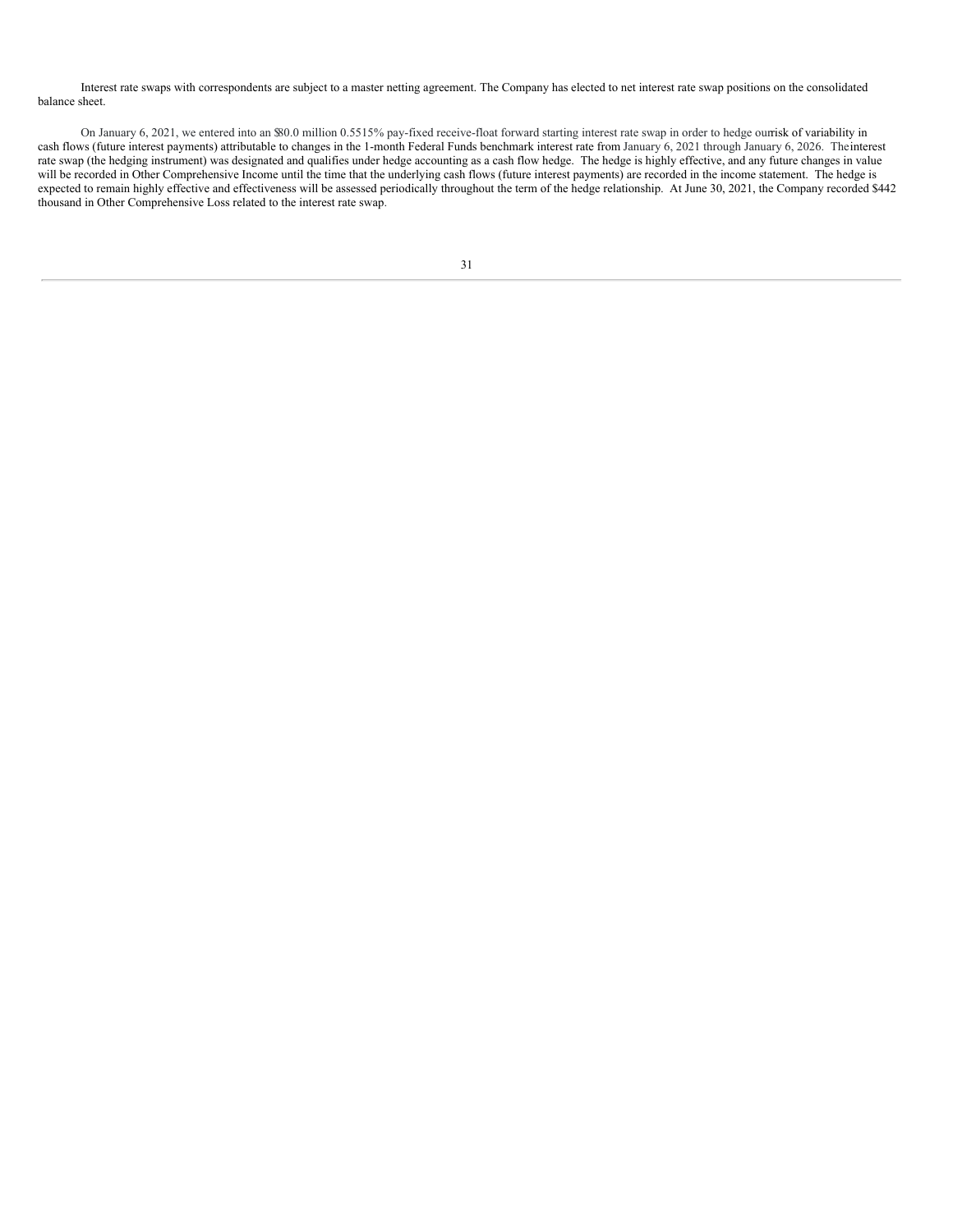# <span id="page-31-0"></span>**Item 2. Management's Discussion and Analysis of Financial Condition and Results of Operations**

The following discussion and analysis is intended to assist readers in understanding our financial condition as of and results of operations for the three and six months ended June 30, 2021 and should be read in conjunction with our consolidated financial statements and the accompanying notes thereto included in this Quarterly Report on Form 10-Q (this "Form 10-Q") and in our Annual Report on Form 10-K for the year ended December 31, 2020 filed with the Securities and Exchange Commission (the "SEC") on March 5, 2021 (the "2020 Form 10-K"). Unless we state otherwise or the context otherwise requires, references in this Form 10-O to "Company," "we," "our," and "us" refer to Spirit of Texas Bancshares, Inc., a Texas corporation, and our wholly-owned banking subsidiary, Spirit of Texas Bank SSB, a Texas state savings bank. References in this Form 10-Q to "Bank" refer to Spirit of Texas Bank SSB. References in this Form 10-Q to "Houston metropolitan area," "Dallas/Fort Worth metropolitan area," "Bryan/College Station metropolitan area," "San Antonio/New Braunfels metropolitan area," "Corpus Christi metropolitan area" "Tyler metropolitan area" and the "Austin metropolitan area" refer to the Houston-The Woodlands-Sugar Land Metropolitan Statistical Area, the Dallas-Fort Worth- Arlington Metropolitan Statistical Area, the College Station-Bryan Metropolitan Statistical Area, the San Antonio/New Braunfels Statistical Area, the Corpus Christ Statistical Area, the Tyler Statistical Area and the Austin Metropolitan Statistical Area, respectively. Unless otherwise indicated, the reported results are for the three and six months ended June 30, 2021 with the "same period," the "comparable period," and "prior period" being the respective three and six months ended June 30, 2020.

# C**autionary Notice Regarding Forward-Looking Statements**

Statements and financial discussion and analysis contained in this Form 10-Q that are not historical facts are forward-looking statements made pursuant to the safe harbor provisions of the Private Securities Litigation Reform Act of 1995. We also may make forward-looking statements in our other documents filed with or furnished to the SEC. In addition, our senior management may make forward-looking statements orally to investors, analysts, representatives of the media and others. These statements are often, but not always, preceded by, followed by or otherwise include the words "believes," "expects," "anticipates," "intends," "projects," "estimates," "plans" and similar expressions or future or conditional verbs such as "will," "should," "may" and "could" or the negative version of those words or other comparable words or phrases of a future or forward-looking nature. These forward-looking statements are not historical facts and are based on current expectations, estimates and projections about our industry, management's beliefs and certain assumptions made by management, many of which, by their nature, are inherently uncertain and beyond our control. Accordingly, we caution you that any such forward-looking statements are not guarantees of future performance and are subject to risks, assumptions and uncertainties that are difficult to predict. Although we believe that the expectations reflected in these forward-looking statements are reasonable as of the date made, actual results may prove to be materially different from the results expressed or implied by the forward-looking statements.

We have made the forward-looking statements in this Form 10-Q based on assumptions and estimates that we believe to be reasonable in light of the information available to us at this time. However, these forward-looking statements are subject to significant risks and uncertainties, and could be affected by many factors. These factors include, but are not limited to, the following:

- 1. risks related to the concentration of our business in Texas, and in the Houston and Dallas/Fort Worth metropolitan areas in particular, including risks associated with any downturn in the real estate sector and risks associated with a decline in the values of single family homes in our Texas markets;
- 2. general market conditions and economic trends nationally, regionally and particularly in our Texas markets, including a decrease in or the volatility of oil and gas prices;
- 3. the impact, duration and severity of the ongoing COVID-19 pandemic, and the emerging Delta variant, the response of governmental authorities to the COVID-19 pandemic and our participation in COVID-19-related government programs such as the Paycheck Protection Program ("PPP"), the Paycheck Protection Program Liquidity Facility (the "PPPLF"), and Main Street Lending Program;
- 4. risks related to our concentration in our primary markets, which are susceptible to severe weather events that could negatively impact the economies of our markets, our operations or our customers, any of which could have a material adverse effect on our business, financial condition and results of operations;
- 5. our ability to implement our growth strategy, including identifying and consummating suitable acquisitions, raising additional capital to finance such transactions, entering new markets, possible failures in realizing the anticipated benefits from such acquisitions and an inability of our personnel, systems and infrastructure to keep pace with such growth;
- 6. risks related to the integration of any acquired businesses, including exposure to potential asset quality and credit quality risks and unknown or contingent liabilities, the time and costs associated with integrating systems, technology platforms, procedures and personnel, the need for additional capital to finance such transactions, and possible failures in realizing the anticipated benefits from acquisitions;
- 7. changes in Small Business Administration ("SBA") loan products, including specifically the Section 7(a) program and Section 504 loans, or changes in SBA standard operating procedures;

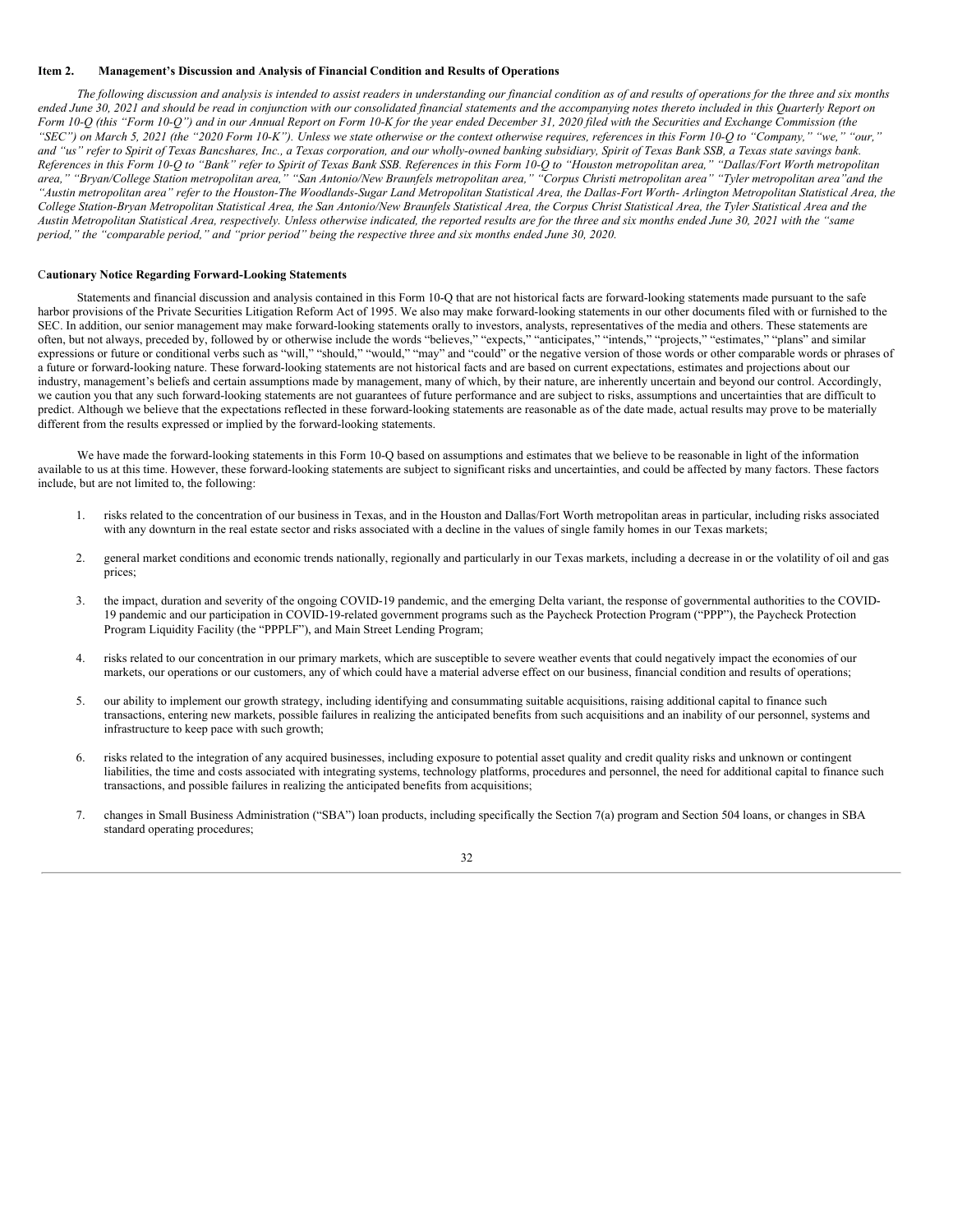- 8. risks associated with our ability to diligence ourloans to and deposit accounts from foreign nationals;
- 9. risks associated with the relatively unseasoned nature of a significant portion of our loan portfolio;
- 10. the accuracy and sufficiency of the assumptions and estimates we make in establishing reserves for potential loan losses and other estimates;
- 11. the risk of deteriorating asset quality and higher loan charge-offs;
- 12. risks related to the significant amount of credit that we have extended to a limited number of borrowers and in a limited geographic area;
- 13. our ability to maintain adequate liquidity and to raise necessary capital to fund our acquisition strategy and operations or to meet increased minimum regulatory capital levels;
- 14. material decreases in the amount of deposits we hold, or a failure to grow our deposit base as necessary to help fund our growth and operations;
- 15. changes in market interest rates that affect the pricing of our loans and deposits and our net interest income;
- 16. potential fluctuations in the market value and liquidity of our investment securities;
- 17. the effects of competition from a wide variety of local, regional, national and other providers of financial, investment and insurance services;
- 18. our ability to maintain an effective system of disclosure controls and procedures and internal controls over financial reporting;
- 19. risks associated with fraudulent, negligent, or other acts by our customers, employees or vendors;
- 20. our ability to keep pace with technological change or difficulties when implementing new technologies;
- 21. risks associated with system failures or failures to protect against cybersecurity threats, such as breaches of our network security;
- 22. risks associated with data processing system failures and errors;
- 23. potential impairment on the goodwill we have recorded or may record in connection with business acquisitions;
- 24. the initiation and outcome of litigation and other legal proceedings against us or to which we become subject;
- 25. our ability to comply with various governmental and regulatory requirements applicable to financial institutions, including regulatory requirements to maintain minimum capital levels;
- 26. the impact of recent and future legislative and regulatory changes, including changes in banking, securities and tax laws and regulations and their application by our regulators, such as the implementation of the Economic Growth, Regulatory Relief and Consumer Protection Act (the "EGRRCPA");
- 27. changes in tariffs and trade barriers;
- 28. governmental monetary and fiscal policies, including the policies of the Board of Governors of the Federal Reserve System (the "Federal Reserve");
- 29. our ability to comply with supervisory actions by federal and state banking agencies;
- 30. changes in the scope and cost of Federal Deposit Insurance Corporation ("FDIC"), insurance and other coverage;
- 31. systemic risks associated with the soundness of other financial institutions;
- 32. the cost savings from our recent acquisitions and branch divestitures may not be fully realized or may take longer to realize than expected;
- 33. operating costs, customer loss and business disruption following the acquisitions, including adverse effects on relationships with employees, may be greater than expected; and

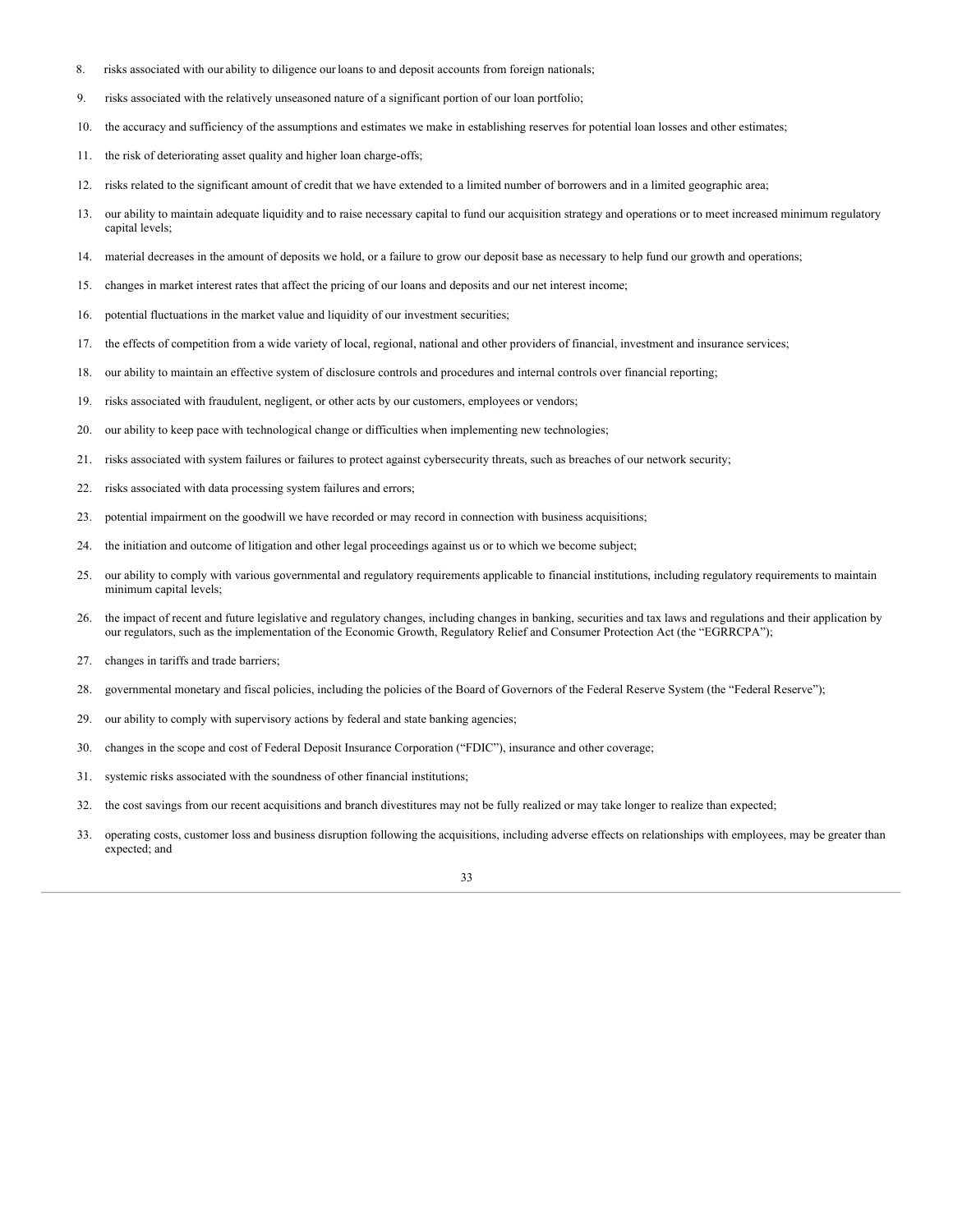# 34. competition from other financial services companies in the Company's markets.

Other factors not identified above, including those described under the heading "Risk Factors" in the 2020 Form 10-K and "Management's Discussion and Analysis of Financial Condition and Results of Operations" in this Form 10-Q may also cause our results to differ materially from the anticipated or estimated results described in our forward-looking statements. The foregoing factors should not be construed as exhaustive, and you should consider these factors in connection with considering any forwardlooking statements that may be made by us. If one or more events related to these or other risks or uncertainties materialize, or if our underlying assumptions prove to be incorrect, actual results may differ materially from what we anticipate. Accordingly, you should not place undue reliance on any such forward-looking statements. Any forwardlooking statements speaks only as of the date on which it is made, and we undertake no obligation to release publicly any revisions to any forward-looking statement, to report events or to report the occurrence of unanticipated events unless we are required to do so by law.

# **Ongoing COVID-19 Pandemic**

Our business has been, and continues to be, impacted by the recent and ongoing outbreak of COVID-19. In March 2020, COVID-19 was declared a pandemic by the World Health Organization and a national emergency by the President of the United States. Efforts to limit the spread of COVID-19 led to shelter-in-place orders, the closure of non-essential businesses, travel restrictions, supply chain disruptions and prohibitions on public gatherings, among other things, throughout the United States and, in particular, the markets in which we operate. Although many of these restrictions have been lifted and society has begun to re-open, the COVID-19 pandemic is ongoing and additional uncertainties exist which may continue to impact our customers, employees and vendors; the financial services and banking industry; and the Texas and U.S. economies as a whole. These uncertainties include, among other things, the extent and severity of the spread of COVID-19, the length of the pandemic, and future actions taken by governmental authorities to contain the pandemic or to mitigate its impact. In addition, a new Delta variant of COVID-19, which appears to be the most transmissible variant to date, has begun to spread in the United States. The impact of the Delta variant cannot be predicted at this time, and could depend on numerous factors, including vaccination rates among the population, the effectiveness of COVID-19 vaccines against the Delta variant, and the response by governmental bodies and regulators. The COVID-19 pandemic has negatively affected, and is expected to continue to negatively affect, our business, financial position and operating results. In light of the uncertainties and continuing developments discussed herein, we are currently unable to fully assess or predict the extent of the effects of the COVID-19 pandemic on our operations as the ultimate impact will depend on factors that are currently unknown and/or beyond our control. Please refer to Part I, Item 1A, "Risk Factors" of our 2020 Form 10-K.

In the State of Texas, economic disruption as a result of the COVID-19 pandemic continues to impact our operations, as well as the operations of our customers. In order to facilitate the continued delivery of essential services while prioritizing the safety of our customers and employees, we implemented the following measures:

- Activated our communications plans to ensure our employees, customers and critical vendors are kept informed of new developments affecting our operations.
- Recommended masks to be worn by all customers and employees in all of our lobbies and other corporate facilities.
- Expanded remote-access availability to ensure employees have the capability to work from home or other remote locations.

# **Actions by the Federal Reserve**

Recent actions taken by the federal government and the Federal Reserve and other bank regulatory agencies to mitigate the economic effects of the COVID-19 pandemic will also have an impact on our financial position and results of operations. Certain of these actions are further discussed below.

In an emergency measure aimed at blunting the economic impact of the COVID-19 pandemic, the Federal Reserve lowered the target for the federal funds rate to a range of between zero to 0.25% on March 15, 2020. This action by the Federal Reserve followed a prior reduction of the targeted federal funds rates to a range of 1.0% to 1.25% on March 3, 2020. Our earnings and cash flows are largely dependent upon our net interest income. As our balance sheet is more asset sensitive, our earnings are more adversely affected by decreases in market interest rates as the interest rates received on loans and other investments fall more quickly and to a larger degree than the interest rates paid on deposits and other borrowings. The decline in interest rates has already led to new all-time low yields across the U.S. Treasury maturity curve. If the Federal Reserve decreases the targeted federal funds rates even further in response to the economic effects of the COVID-19 pandemic, overall interest rates will decline further, which will negatively impact our net interest income and further compress our net interest margin. Alternatively, if the COVID-19 pandemic abates and general economic conditions improve, the Federal Reserve may determine to increase the targeted federal funds rates and overall interest rates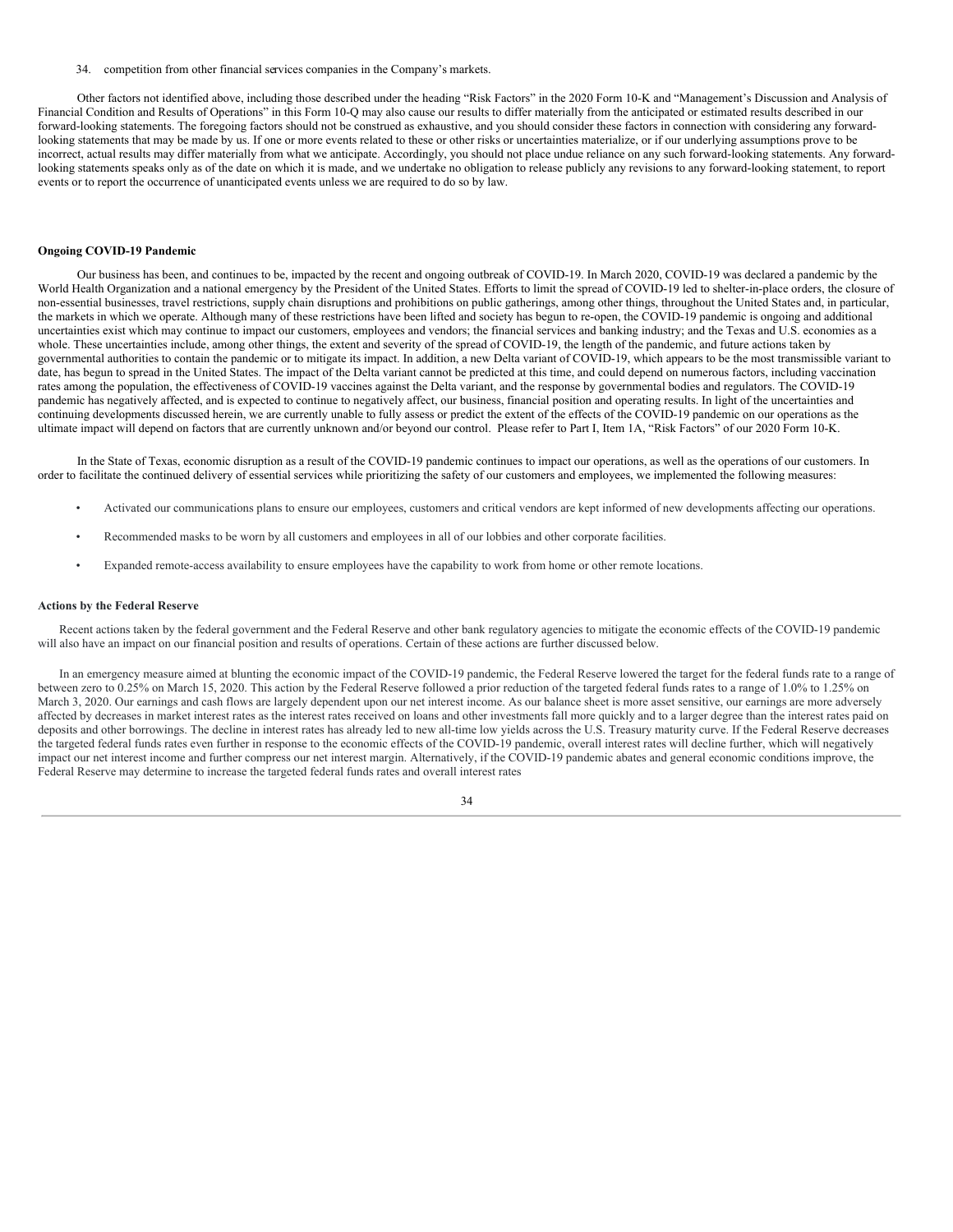will likely rise, which may positively impact our net interest income, but may negatively impact commercial lending activity and the U.S. economy.

The PPP was established by the Coronavirus Aid, Relief and Economic Security Act ("CARES Act") and implemented by the SBA with support from the Department of the Treasury. The PPP is a federally-guaranteed, low-interest rate loan program that is designed to provide a direct incentive for small businesses to keep workers on the payroll. Businesses may use PPP loan funds to pay up to eight weeks of payroll costs as well as to cover other eligible business expenses. PPP loans may be partially or fully forgiven by the SBA if the funds are used for eligible expenses during the relevant forgiveness period and the borrower meets the employee retention criteria. Any PPP loans that are not fully forgiven will carry an interest rate of 1% with a maturity of either two or five years, depending on the date of origination. PPP loans that the SBA approved on or after June 5, 2020 will have a maturity date of five years. Payments for PPP loans are deferred until the SBA issues a forgiveness decision or ten months after the end of the forgiveness period if the borrower fails to apply for forgiveness. All PPP loans are fully guaranteed by the SBA and are included in total loans outstanding. The results of our participation in the PPP are discussed below.

The Federal Reserve has created various additional lending facilities and expanded existing facilities to help provide up to \$2.6 trillion in financing in response to the financial disruptions caused by COVID-19. The programs include, among other things, (i) the PPPLF, which is intended to extend loans to banks making PPP loans, (ii) the Municipal Liquidity Facility, which is intended to facilitate the purchase of eligible notes from states, and certain counties and cities around the country, and (iii) the Main Street Lending Program, which is intended to facilitate credit flows to businesses affected by the COVID-19 pandemic with up to 10,000 employees or up to \$2.5 billion in 2019 annual revenues. In addition to the PPPLF, we may participate in some or all of these facilities or programs, including as a lender, agent or intermediary on behalf of customers or in an advisory capacity in the future.

#### **Overview**

We are a Texas corporation and a registered bank holding company located in the Houston metropolitan area with headquarters in Conroe, Texas. We offer a broad range of commercial and retail banking services through our wholly-owned bank subsidiary, Spirit of Texas Bank, SSB. We operate through 37 full-service branches located primarily in the Houston, Dallas/Fort Worth, San Antonio/New Braunfels, Corpus Christi, Austin, and Tyler metropolitan areas. As of June 30, 2021, we had total assets of \$3.08 billion, loans held for investment of \$2.27 billion, total deposits of \$2.57 billion and total stockholders' equity of \$377.8 million.

As a bank holding company, we generate most of our revenues from interest income on loans, gains on sale of the guaranteed portion of SBA loans, customer service and loan fees, brokerage fees derived from secondary mortgage originations and interest income from investments in securities. We incur interest expense on deposits and other borrowed funds and noninterest expenses, such as salaries and employee benefits and occupancy expenses. Our goal is to maximize income generated from interest-earning assets, while also minimizing interest expense associated with our funding base to widen net interest spread and drive net interest margin expansion. Net interest margin is a ratio calculated as net interest income divided by average interest-earning assets. Net interest income is the difference between interest income on interest-earning assets, such as loans and securities, and interest expense on interest-bearing liabilities, such as deposits and borrowings that are used to fund those assets. Net interest spread is the difference between rates earned on interest-earning assets and rates paid on interest-bearing liabilities.

Changes in market interest rates and the interest rates we earn on interest-earning assets or pay on interest-bearing liabilities, as well as the volume and types of interestearning assets, interest-bearing and noninterest-bearing liabilities and stockholders' equity, are usually the largest drivers of periodic changes in net interest spread, net interest margin and net interest income. Fluctuations in market interest rates are driven by many factors, including governmental monetary policies, inflation, deflation, macroeconomic developments, changes in unemployment, the money supply, political and international conditions and conditions in domestic and foreign financial markets. Periodic changes in the volume and types of loans in our loan portfolio are affected by, among other factors, economic and competitive conditions in Texas, as well as developments affecting the real estate, technology, financial services, insurance, transportation, manufacturing and energy sectors within our target markets and throughout Texas.

#### **Results of Operations**

Our results of operations depend substantially on net interest income and noninterest income. Other factors contributing to our results of operations include our level of our noninterest expenses, such as salaries and employee benefits, occupancy and equipment and other miscellaneous operating expenses.

# *Net Interest Income*

Net interest income represents interest income less interest expense. We generate interest income from interest, dividends and fees received on interest-earning assets, including loans and investment securities we own. We incur interest expense from interest paid on interest-bearing liabilities, including interest-bearing deposits and borrowings. To evaluate net interest income, we measure and monitor (1) yields on our loans and other interest-earning assets, (2) the costs of our deposits and other funding sources, (3) our net interest spread, (4) our net interest margin and (5) our provisions for loan losses. Net interest spread is the difference between rates earned on interestearning assets and rates paid on interest-bearing liabilities. Net interest margin is calculated as the annualized net

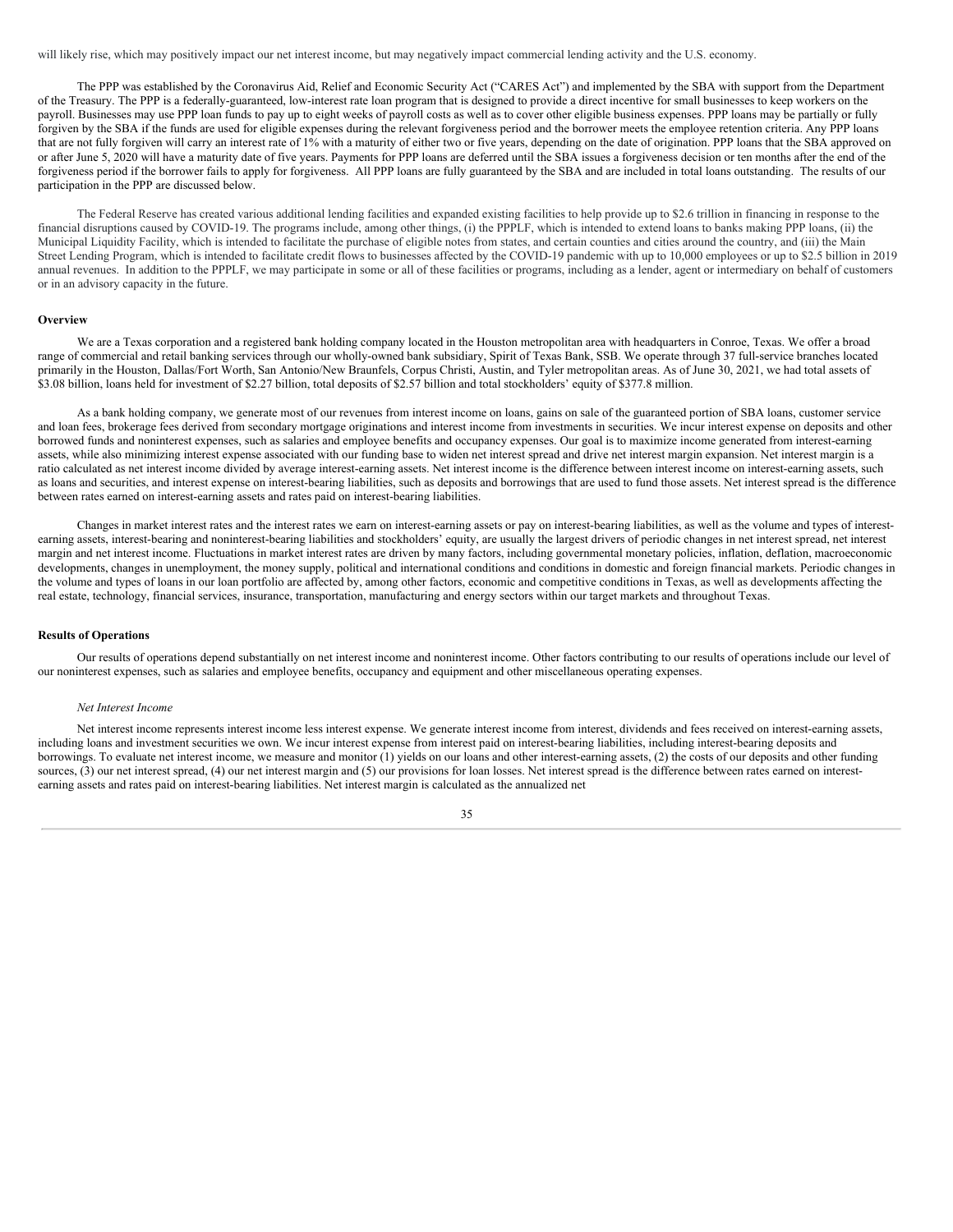interest income divided by average interest-earning assets. Because noninterest-bearing sources of funds, such as noninterest-bearing deposits and stockholders' equity, also fund interest-earning assets, net interest margin includes the benefit of these noninterest-bearing sources.

Changes in market interest rates and the interest rates we earn on interest-earning assets or pay on interest-bearing liabilities, as well as the volume and types of interestearning assets, interest-bearing and noninterest-bearing deposits and stockholders' equity, are usually the largest drivers of periodic changes in net interest spread, net interest margin and net interest income. We measure net interest income before and after provision for loan losses required to maintain our allowance for loan and lease losses at acceptable levels.

#### *Noninterest Income*

Our noninterest income includes the following: (1) service charges and fees; (2) swap fees; (3) SBA loan servicing fees; (4) mortgage referral fees; (5) swap referral fees; (6) gain on the sales of loans, net; (7) gain (loss) on sales of investment securities; and (8) other.

# *Noninterest Expense*

Our noninterest expense includes the following: (1) salaries and employee benefits; (2) occupancy and equipment expenses; (3) professional services; (4) data processing and network; (5) regulatory assessments and insurance; (6) amortization of core deposit intangibles; (7) advertising; (8) marketing; (9) telephone expenses; (10) conversion expenses; and (11) other.

# **Financial Condition**

The primary factors we use to evaluate and manage our financial condition include liquidity, asset quality and capital.

# *Liquidity*

We manage liquidity based upon factors that include the amount of core deposits as a percentage of total deposits, the level of diversification of our funding sources, the allocation and amount of our deposits among deposit types, the short-term funding sources used to fund assets, the amount of non-deposit funding used to fund assets, the availability of unused funding sources, off-balance sheet obligations, the availability of assets to be readily converted into cash without undue loss, the amount of cash and liquid securities we hold, and the repricing characteristics and maturities of our assets when compared to the repricing characteristics of our liabilities, the ability to securitize and sell certain pools of assets and other factors.

# *Asset Quality*

We manage the diversification and quality of our assets based upon factors that include the level, distribution, severity and trend of problem, classified, delinquent, nonaccrual, nonperforming and restructured assets, the adequacy of our allowance for loan and lease losses, discounts and reserves for unfunded loan commitments, the diversification and quality of loan and investment portfolios and credit risk concentrations.

#### *Capital*

We manage capital based upon factors that include the level and quality of capital and our overall financial condition, the trend and volume of problem assets, the adequacy of discounts and reserves, the level and quality of earnings, the risk exposures in our balance sheet, the levels of Tier 1 (core), risk-based and tangible equity capital, the ratios of tier 1 (core), risk-based and tangible equity capital to total assets and risk-weighted assets and other factors.

#### **Performance Highlights**

Operating and financial highlights for the three months ended June 30, 2021 include the following:

- Net income for the second quarter of 2021 was \$12.4 million.
- Diluted earnings per share were \$0.70 for the second quarter of 2021.
- Net interest margin and tax equivalent net interest margin were 4.06% and 4.14%, respectively.
- Return on average assets was 1.57%, annualized.
- Book value per share was \$22.01 and tangible book value per share was \$17.12.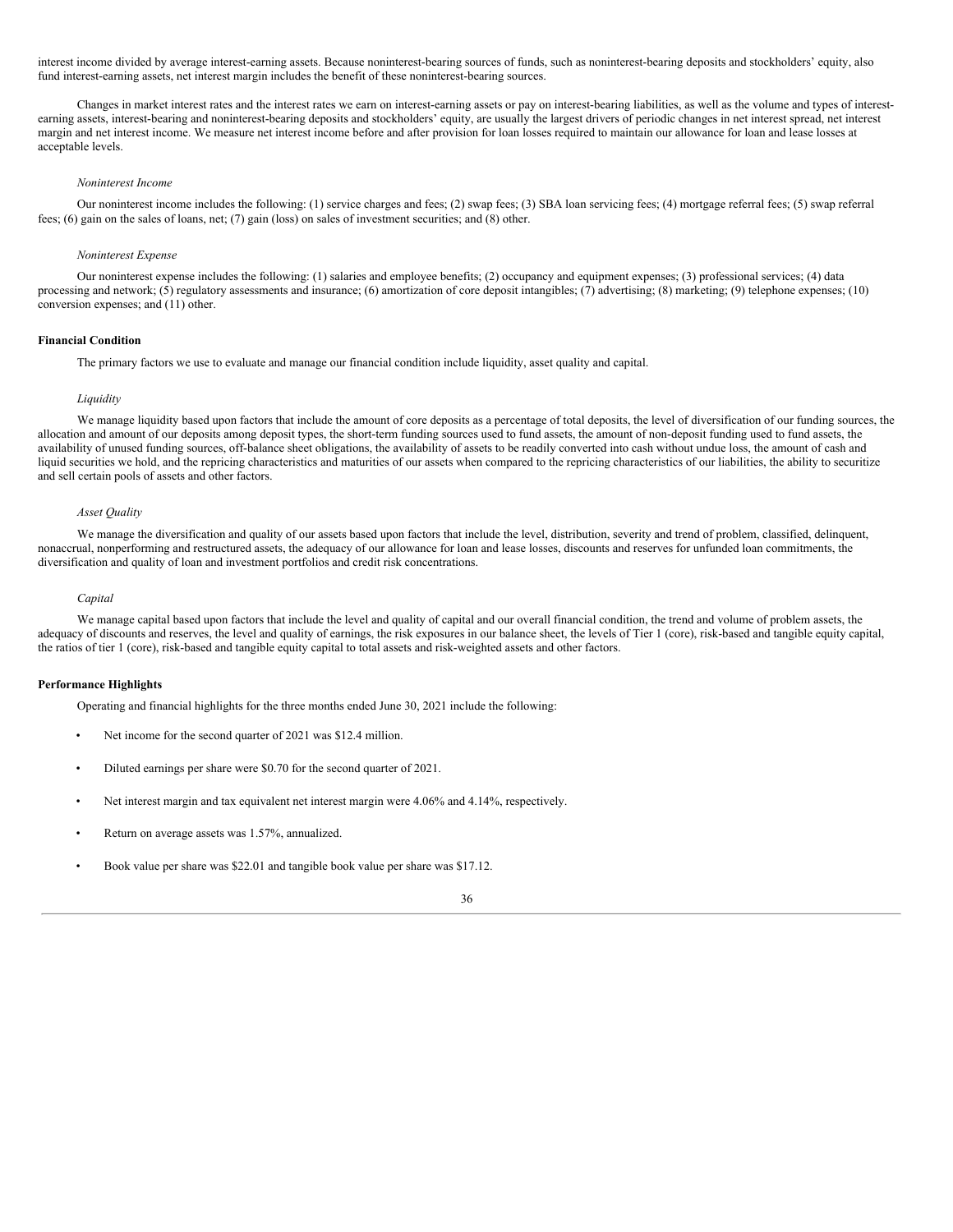Tax equivalent net interest margin, adjusted net income, adjusted basic and diluted earnings per share and tangible book value per share are financial measures not in accordance with U.S. generally accepted accounting principles ("GAAP"). See our reconciliation of non-GAAP financial measures to their most directly comparable GAAP financial measures under the caption "Management's Discussion and Analysis of Financial Condition and Results of Operations—Non-GAAP Financial Measures."

# **Analysis of Results of Operations**

Net income for the three months ended June 30, 2021 totaled \$12.4 million, which generated diluted earnings per common share of \$0.70 for the three months ended June 30, 2021. Net income for the three months ended June 30, 2020 totaled \$7.7 million, which generated diluted earnings per common share of \$0.44 for the three months ended June 30, 2020. The increase in net income during the three months ended June 30, 2021 compared to the prior year period was driven by an increase in net interest income of \$3.7 million that was primarily attributable to accretion of net loan origination fees on PPP loans. Noninterest expense during the three months ended June 30, 2021 was mostly consistent with noninterest expense during the three months ended June 30, 2020. Income tax expense during the three months ended June 30, 2021 increased \$1.0 million compared to the three months ended June 30, 2020 as a result of higher pre-tax earnings. Our results of operations for the three months ended June 30, 2021 produced an annualized return on average assets of 1.57% compared to an annualized return on average assets of 1.07% for the three months ended June 30, 2020. We had an annualized return on average stockholders' equity of 12.83% for the three months ended June 30, 2021, compared to an annualized return on average stockholders' equity of 8.93% for the three months ended June 30, 2020.

Net income for the six months ended June 30, 2021 totaled \$22.5 million, which generated diluted earnings per common share of \$1.28 for the six months ended June 30, 2021. Net income for the six months ended June 30, 2020 totaled \$11.8 million, which generated diluted earnings per common share of \$0.65 for the six months ended June 30, 2020. The increase in net income during the six months ended June 30, 2021 compared to the prior year period was driven by an increase in net interest income of \$7.7 million that was primarily attributable to accretion of net loan origination fees on PPP loans. Noninterest expense during the six months ended June 30, 2021 also declined \$3.6 million compared to the six months ended June 30, 2020, which was primarily due to deferred costs on newly originated PPP loans and the lack of merger related expenses during the first half of 2021 compared to \$1.5 million of merger related expenses for the first half of 2020. Income tax expense during the six months ended June 30, 2021 increased \$3.4 million compared to the six months ended June 30, 2020 as a result of higher pre-tax earnings and a nonrecurring carryback claim recorded in the first quarter of 2020 which reduced income tax expense by \$575 thousand. Our results of operations for the six months ended June 30, 2021 produced an annualized return on average assets of 1.45% compared to an annualized return on average assets of 0.90% for the six months ended June 30, 2020. We had an annualized return on average stockholders' equity of 12.39% for the six months ended June 30, 2021, compared to an annualized return on average stockholders' equity of 6.83% for the six months ended June 30, 2020.

#### *Net Interest Income and Net Interest Margin*

The following table presents, for the periods indicated, information about (1) average balances, the total dollar amount of interest income from interest-earning assets and the resultant average yields; (2) average balances, the total dollar amount of interest expense on interest-bearing liabilities and the resultant average rates; (3) the interest rate spread; (4) net interest income and margin; and (5) net interest income and margin (tax equivalent). Interest earned on loans that are classified as nonaccrual is not recognized in income, however the balances are reflected in average outstanding balances for that period. Any nonaccrual loans have been included in the table as loans carrying a zero yield.

|                                                              |     |                        |                             |        | Three Months Ended June 30,     |                        |                             |        |                                 |
|--------------------------------------------------------------|-----|------------------------|-----------------------------|--------|---------------------------------|------------------------|-----------------------------|--------|---------------------------------|
|                                                              |     |                        |                             | 2021   |                                 |                        |                             | 2020   |                                 |
|                                                              |     | Average<br>Balance (1) | Interest/<br><b>Expense</b> |        | Annualized<br><b>Yield/Rate</b> | Average<br>Balance (1) | Interest/<br><b>Expense</b> |        | Annualized<br><b>Yield/Rate</b> |
|                                                              |     |                        |                             |        | (Dollars in thousands)          |                        |                             |        |                                 |
| Interest-earning assets:                                     |     |                        |                             |        |                                 |                        |                             |        |                                 |
| Interest-earning deposits in other banks                     | \$  | 115,322                | S                           | 40     | $0.14\%$ \$                     | 220,940                | S                           | 148    | $0.27\%$                        |
| Loans, including loans held for sale (2)                     |     | 2,347,636              |                             | 30,995 | 5.30%                           | 2,332,707              |                             | 29,911 | $5.14\%$                        |
| Investment securities and other                              |     | 469,365                |                             | 1,719  | $1.47\%$                        | 93,256                 |                             | 495    | $2.13\%$                        |
| Total interest-earning assets                                |     | 2,932,323              |                             | 32,754 | 4.48%                           | 2,646,903              |                             | 30,554 | $4.63\%$                        |
| Noninterest-earning assets                                   |     | 241,133                |                             |        |                                 | 228,203                |                             |        |                                 |
| Total assets                                                 |     | 3,173,456              |                             |        |                                 | 2,875,106              |                             |        |                                 |
| Interest-bearing liabilities:                                |     |                        |                             |        |                                 |                        |                             |        |                                 |
| Interest-bearing demand deposits                             | \$. | 518,240                | <sup>S</sup>                | 159    | $0.12\%$ \$                     | 346,220                | S                           | 175    | $0.20\%$                        |
| Interest-bearing NOW accounts                                |     | 10,572                 |                             |        | $0.05\%$                        | 29,087                 |                             | 18     | $0.25\%$                        |
| Savings and money market accounts                            |     | 667,434                |                             | 691    | $0.42\%$                        | 539,533                |                             | 825    | $0.61\%$                        |
| Time deposits                                                |     | 622,390                |                             | 1,230  | $0.79\%$                        | 719,498                |                             | 2,927  | $1.63\%$                        |
| FHLB advances and other borrowings                           |     | 184,472                |                             | 972    | $2.11\%$                        | 150,388                |                             | 558    | $1.49\%$                        |
| Total interest-bearing liabilities                           |     | 2,003,108              |                             | 3,053  | $0.61\%$                        | 1,784,726              |                             | 4,503  | $1.01\%$                        |
| Noninterest-bearing liabilities and<br>shareholders' equity: |     |                        |                             |        |                                 |                        |                             |        |                                 |
| Noninterest-bearing demand deposits                          |     | 782,158                |                             |        |                                 | 742,542                |                             |        |                                 |

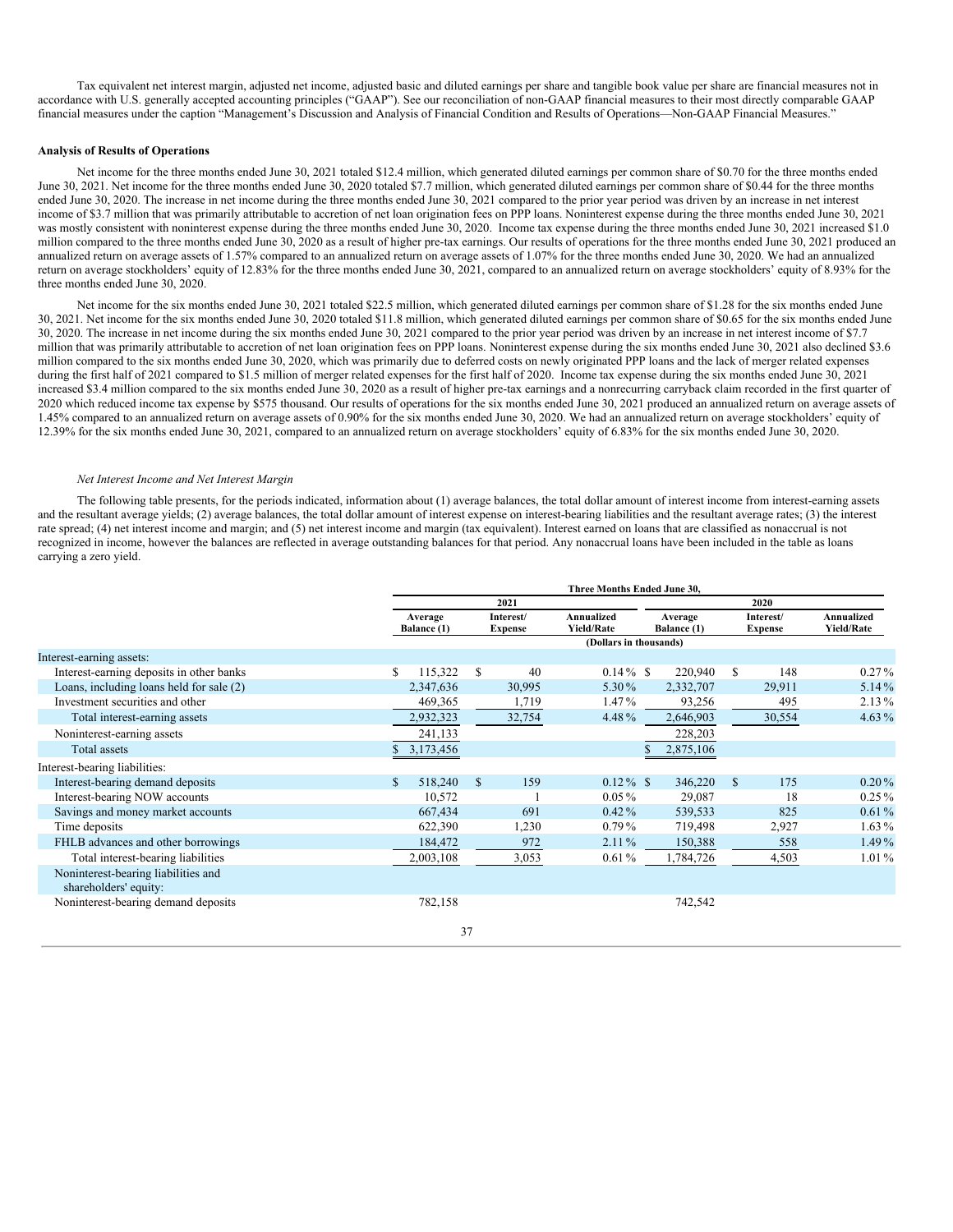| Other liabilities                                           | 281       |        | 2,236     |        |          |
|-------------------------------------------------------------|-----------|--------|-----------|--------|----------|
| Stockholders' equity                                        | 387,909   |        | 345,602   |        |          |
| Total liabilities and stockholders' equity                  | 3,173,456 |        | 2,875,106 |        |          |
| Net interest rate spread                                    |           |        | 3.87%     |        | $3.62\%$ |
| Net interest income and margin                              |           | 29.701 | $4.06\%$  | 26,051 | $3.95\%$ |
| Net interest income and margin $(\text{tax equivalent})(3)$ |           | 30,262 | $4.14\%$  | 26,424 | $4.00\%$ |

|                                                              |                        |              |                             | Six months ended June 30,       |                        |               |                             |                                 |
|--------------------------------------------------------------|------------------------|--------------|-----------------------------|---------------------------------|------------------------|---------------|-----------------------------|---------------------------------|
|                                                              |                        |              | 2021                        |                                 |                        |               |                             |                                 |
|                                                              | Average<br>Balance (1) |              | Interest/<br><b>Expense</b> | Annualized<br><b>Yield/Rate</b> | Average<br>Balance (1) |               | Interest/<br><b>Expense</b> | Annualized<br><b>Yield/Rate</b> |
|                                                              |                        |              |                             | (Dollars in thousands)          |                        |               |                             |                                 |
| Interest-earning assets:                                     |                        |              |                             |                                 |                        |               |                             |                                 |
| Interest-earning deposits in other banks                     | 132.790<br>\$          | S            | 115                         | $0.17\%$ \$                     | 226,278                | S             | 1.001                       | $0.89\%$                        |
| Loans, including loans held for sale (2)                     | 2.362.066              |              | 60.825                      | 5.19%                           | 2,092,293              |               | 57.321                      | 5.49%                           |
| Investment securities and other                              | 404,970                |              | 2,983                       | $1.49\%$                        | 94,631                 |               | 1,045                       | 2.21%                           |
| Total interest-earning assets                                | 2,899,826              |              | 63,923                      | 4.45%                           | 2,413,202              |               | 59,367                      | 4.93%                           |
| Noninterest-earning assets                                   | 237,907                |              |                             |                                 | 222,678                |               |                             |                                 |
| <b>Total assets</b>                                          | 3, 137, 733            |              |                             |                                 | 2,635,880              |               |                             |                                 |
| Interest-bearing liabilities:                                |                        |              |                             |                                 |                        |               |                             |                                 |
| Interest-bearing demand deposits                             | \$.<br>497,506         | $\mathbb{S}$ | 314                         | $0.13\%$ \$                     | 340,945                | $\mathcal{S}$ | 400                         | $0.24\%$                        |
| Interest-bearing NOW accounts                                | 10,403                 |              | 3                           | $0.06\%$                        | 28,360                 |               | 44                          | $0.31\%$                        |
| Savings and money market accounts                            | 647.614                |              | 1,348                       | $0.42\%$                        | 491.491                |               | 1,837                       | $0.75\%$                        |
| Time deposits                                                | 633,088                |              | 2,743                       | $0.87\%$                        | 702,594                |               | 6,171                       | $1.76\%$                        |
| FHLB advances and other borrowings                           | 198,907                |              | 1,975                       | $2.00\%$                        | 118,598                |               | 1,065                       | 1.80%                           |
| Total interest-bearing liabilities                           | 1,987,518              |              | 6,383                       | $0.65\%$                        | 1,681,988              |               | 9,517                       | $1.13\%$                        |
| Noninterest-bearing liabilities and<br>shareholders' equity: |                        |              |                             |                                 |                        |               |                             |                                 |
| Noninterest-bearing demand deposits                          | 783,649                |              |                             |                                 | 600,849                |               |                             |                                 |
| Other liabilities                                            | 525                    |              |                             |                                 | 7,296                  |               |                             |                                 |
| Stockholders' equity                                         | 366,040                |              |                             |                                 | 345,747                |               |                             |                                 |
| Total liabilities and stockholders' equity                   | 3,137,733              |              |                             |                                 | 2,635,880              |               |                             |                                 |
| Net interest rate spread                                     |                        |              |                             | 3.80%                           |                        |               |                             | 3.80%                           |
| Net interest income and margin                               |                        |              | 57,540                      | 4.00%                           |                        |               | 49,850                      | 4.14%                           |
| Net interest income and margin (tax equivalent)(3)           |                        |              | 58,670                      | 4.08%                           |                        |               | 50,703                      | 4.21%                           |

(1) Average balances presented are derived from daily average balances.

(2) Includes loans on nonaccrual status.<br>(3) In order to make pretax income and

In order to make pretax income and resultant yields on tax-exempt loans comparable to those on taxable loans, a tax-equivalent adjustment has been computed using a lax-equivalent adjustment has been computed using a federal tax rate of 21% for the three and six months ended June 30, 2021 and 2020, which is a non-GAAP financial measure. See our reconciliation of non-GAAP financial measures to their most directly comparable GAAP financial measures under the caption "Management's Discussion and Analysis of Financial Condition and Results of Operations—Non-GAAP Financial Measures."

Increases and decreases in interest income and interest expense result from changes in average balances (volume) of interest-earning assets and liabilities, as well as changes in average interest rates. The following table shows the effect that these factors had on the interest earned on our interest-earning assets and the interest incurred on our interest-bearing liabilities for the periods indicated. The effect of changes in volume is determined by multiplying the change in volume by the prior period's average rate. Similarly, the effect of rate changes is calculated by multiplying the change in average rate by the prior period's volume.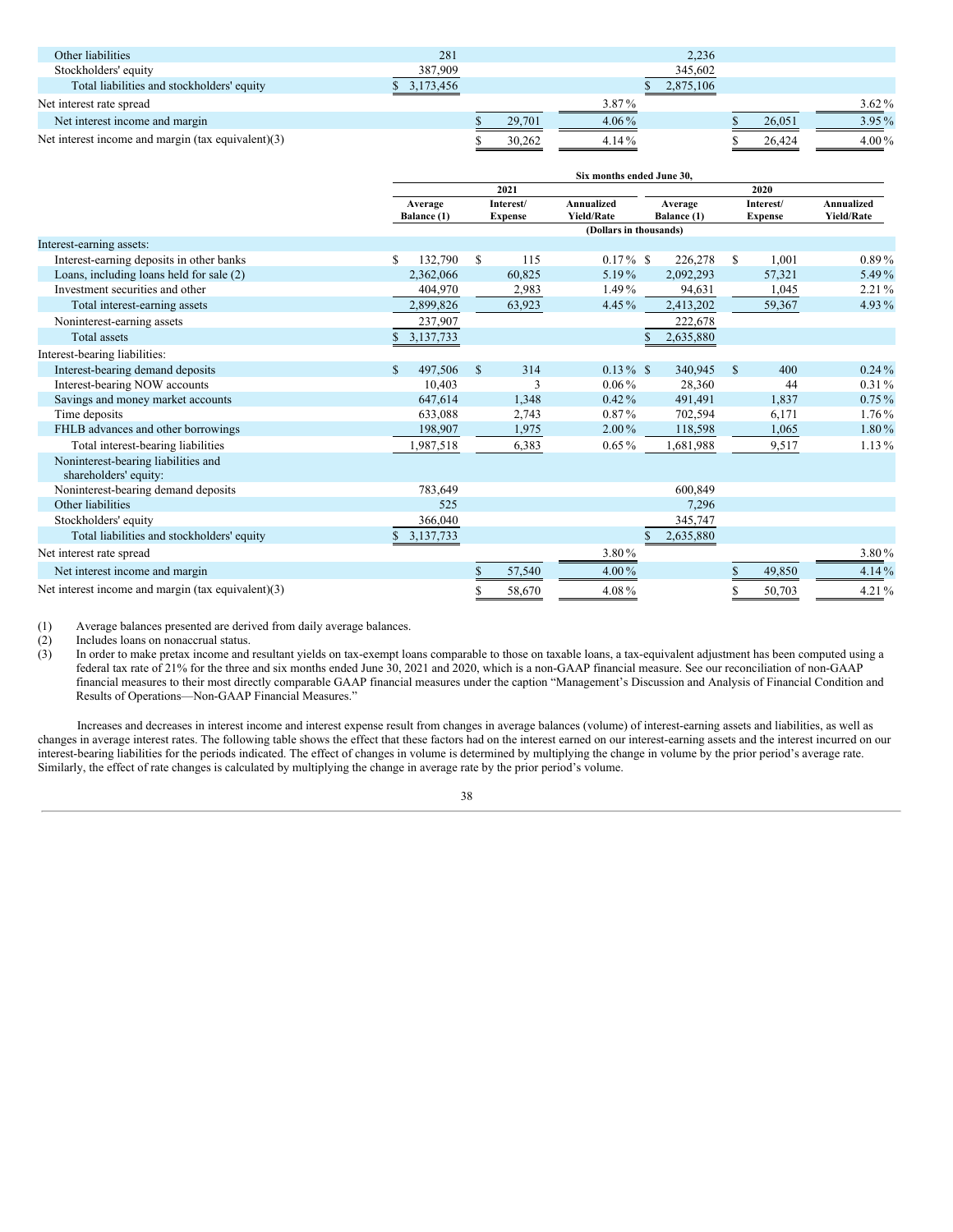A summary of increases and decreases in interest income and interest expense resulting from changes in average balances (volume) and average interest rates follows:

|                                          |               | Three Months Ended June 30,       |    |          |               |         |
|------------------------------------------|---------------|-----------------------------------|----|----------|---------------|---------|
|                                          |               | <b>Increase (Decrease) Due to</b> |    |          |               |         |
|                                          |               | Volume (1)                        |    | Rate(1)  |               | Total   |
|                                          |               |                                   |    |          |               |         |
| Interest-earning assets:                 |               |                                   |    |          |               |         |
| Interest-earning deposits in other banks | \$            | 241                               | S  | (349)    | <sup>\$</sup> | (108)   |
| Loans, including loans held for sale (2) |               | 1,053                             |    | 31       |               | 1,084   |
| Investment securities and other          |               | 2,313                             |    | (1,089)  |               | 1,224   |
| Total change in interest income          |               | 3,607                             |    | (1,407)  |               | 2,200   |
| Interest-bearing liabilities:            |               |                                   |    |          |               |         |
| Interest-bearing demand deposits         | $\mathcal{S}$ | 424                               | \$ | (440)    | -S            | (16)    |
| Interest-bearing NOW accounts            |               | 31                                |    | (48)     |               | (17)    |
| Savings and money market accounts        |               | 1,589                             |    | (1,723)  |               | (134)   |
| Time deposits                            |               | 6,508                             |    | (8,205)  |               | (1,697) |
| FHLB advances and other borrowings       |               | 308                               |    | 106      |               | 414     |
| Total change in interest expenses        |               | 8,860                             |    | (10,310) |               | (1,450) |
| Total change in net interest income      |               | (5,253)                           |    | 8,903    |               | 3,650   |

|                                          |             | Six Months Ended June 30, |                                   |                        |      |          |
|------------------------------------------|-------------|---------------------------|-----------------------------------|------------------------|------|----------|
|                                          |             |                           | <b>Increase (Decrease) Due to</b> |                        |      |          |
|                                          |             | Volume (1)                |                                   | Rate(1)                |      | Total    |
|                                          |             |                           |                                   | (Dollars in thousands) |      |          |
| Interest-earning assets:                 |             |                           |                                   |                        |      |          |
| Interest-earning deposits in other banks | $\mathbf S$ | 987                       | S                                 | (1,873)                | - \$ | (886)    |
| Loans, including loans held for sale (2) |             | 15,372                    |                                   | (11, 868)              |      | 3,504    |
| Investment securities and other          |             | 3,081                     |                                   | (1,143)                |      | 1,938    |
| Total change in interest income          |             | 19,441                    |                                   | (14,885)               |      | 4,556    |
| Interest-bearing liabilities:            |             |                           |                                   |                        |      |          |
| Interest-bearing demand deposits         | \$          | 495                       | <b>S</b>                          | (581)                  | - \$ | (86)     |
| Interest-bearing NOW accounts            |             | 32                        |                                   | (73)                   |      | (41)     |
| Savings and money market accounts        |             | 2,064                     |                                   | (2,553)                |      | (489)    |
| Time deposits                            |             | 5,801                     |                                   | (9,229)                |      | (3,428)  |
| FHLB advances and other borrowings       |             | 852                       |                                   | 57                     |      | 909      |
| Total change in interest expenses        |             | 9,244                     |                                   | (12, 379)              |      | (3, 135) |
| Total change in net interest income      |             | 10,197                    |                                   | (2,505)                |      | 7,691    |

(1) Variances attributable to both volume and rate are allocated on a consistent basis between rate and volume based on the absolute value of the variances in each category.

(2) Includes loans on nonaccrual status.

# *Three months ended June 30, 2021 compared to three months ended June 30, 2020*

Net interest income was \$29.7 million for the three months ended June 30, 2021 compared to \$26.1 million for the three months ended June 30, 2020, representing an increase of \$3.7 million, or 14.0%. The increase in net interest income during the three months ended June 30, 2021 compared to the prior year period was primarily due to an increase in interest income on loans of \$1.1 million and investments of \$1.2 million. The growth in average balances of loans and investments of \$14.9 million and \$376.1 million, respectively, for the three months ended June 30, 2021 was the primary driver of the increase in interest income, partially offset by a decrease in the average rate on investments of 66 basis points over the same period.

Interest expense was \$3.1 million for the three months ended June 30, 2021 compared to \$4.5 million for the three months ended June 30, 2020. The decrease in interest expense for the three months ended June 30, 2021 compared to the three months ended June 30, 2020 was primarily due to lower average rates on time deposits which declined 84 basis points and savings and money market accounts which declined 19 basis points. For the three months ended June 30, 2021, the average rate paid on time deposits was 0.79%

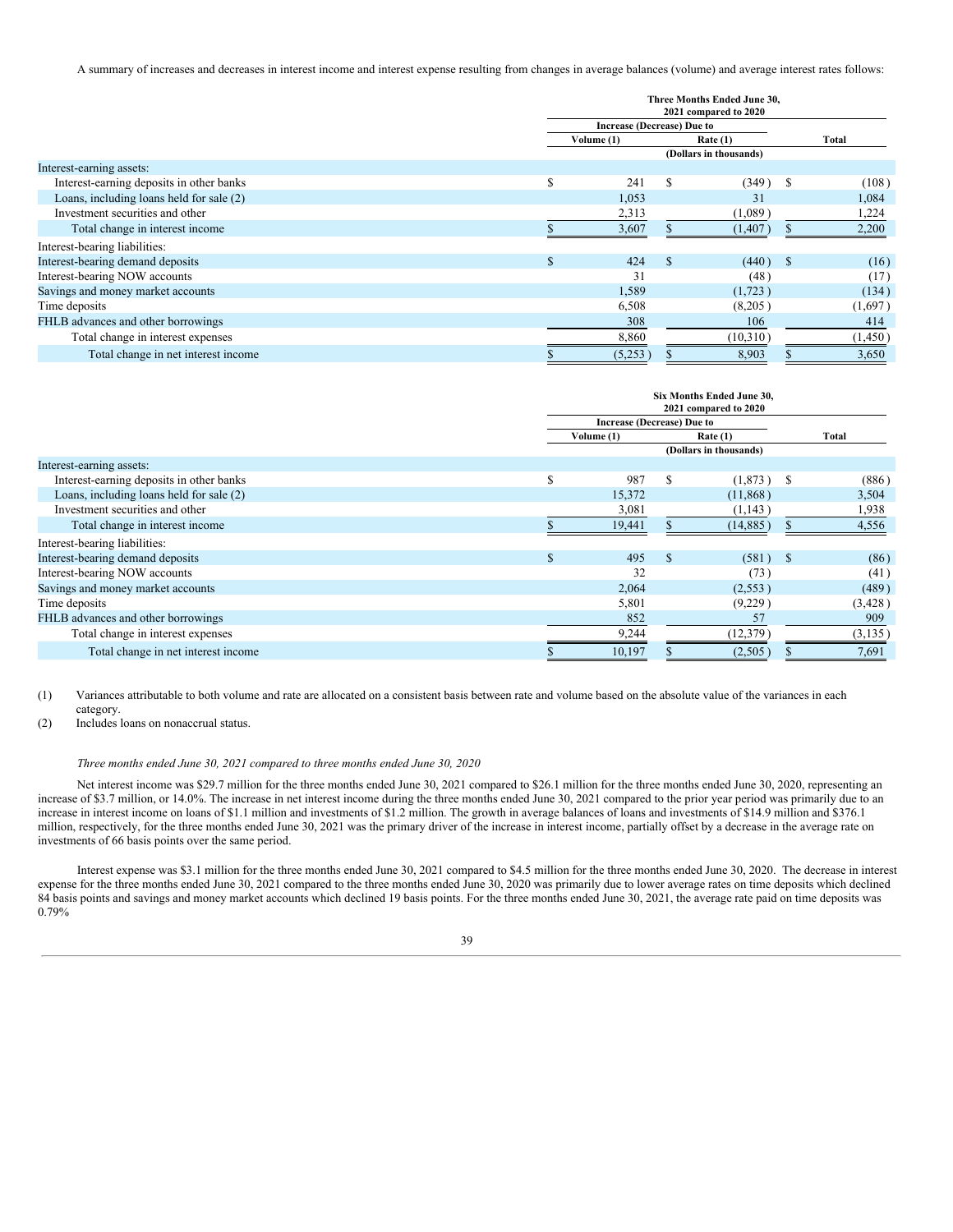compared to 1.63% for the three months ended June 30, 2020. The average cost of total deposits for the three months ended June 30, 2021 was 0.32%. This represents a decrease of 34 basis points compared to the average cost of deposits of 0.66% for the three months ended June 30, 2020. The decrease in the average cost of deposits corresponds with the overall decreases in rates for all deposit categories consistent with declines in market rates.

The net interest margin was 4.06% for the three months ended June 30, 2021, compared to 3.95% for the three months ended June 30, 2020, representing an increase of 11 basis points. The tax equivalent net interest margin was 4.14% for the three months ended June 30, 2021, compared to 4.00% for the three months ended June 30, 2020, representing an increase of 14 basis points. The average yield on interest-earning assets decreased by 15 basis points for the three months ended June 30, 2021, compared to the three months ended June 30, 2020, while the average rate paid on interest-bearing liabilities decreased by 40 basis points, resulting in a 25 basis point increase in the interest rate spread. The increase in both net interest margin and interest rate spread during the three months ended June 30, 2021 compared to the prior year period primarily resulted from a decrease in the loan portfolio mix of PPP loans, which yield 1.0%, partially offset by continuing time deposit rate resets.

We currently expect our net interest income and net interest margin to experience compression given competitive loan yields being offered in our markets.

# *Six months ended June 30, 2021 compared to six months ended June 30, 2020*

Net interest income was \$57.5 million for the six months ended June 30, 2021 compared to \$49.8 million for the six months ended June 30, 2020, representing an increase of \$7.7 million, or 15.4%. The increase in net interest income during the six months ended June 30, 2021 compared to the prior year period was primarily due to an increase in interest income on loans of \$3.5 million and an increase in investments of \$1.8 million. The growth in average loans of \$269.8 million, including loans held for sale, and growth in average investments of \$310.3 million for the six months ended June 30, 2021 was the primary driver of the increase in interest income, partially offset by a decrease in the average rate on loans of 30 basis points and decrease in the average rate on investments of 72 basis points over the same period.

Interest expense was \$6.4 million for the six months ended June 30, 2021 compared to \$9.5 million for the six months ended June 30, 2020. The decrease in interest expense for the six months ended June 30, 2021 compared to the six months ended June 30, 2020 was primarily due to lower average rates on time deposits which declined 89 basis points and savings and money market accounts which declined 33 basis points. For the six months ended June 30, 2021, the average rate paid on time deposits was 0.87% compared to 1.76% for the six months ended June 30, 2020. The average cost of total deposits for the six months ended June 30, 2021 was 0.35%. This represents a decrease of 43 basis points compared to the average cost of deposits of 0.78% for the six months ended June 30, 2020. The decrease in the average cost of deposits corresponds with the overall decreases in rates for all deposit categories consistent with declines in market rates.

The net interest margin was 4.00% for the six months ended June 30, 2021, compared to 4.14% for the six months ended June 30, 2020, representing a decrease of 14 basis points. The tax equivalent net interest margin was 4.08% for the six months ended June 30, 2021, compared to 4.21% for the six months ended June 30, 2020, representing a decrease of 13 basis points. The average yield on interest-earning assets decreased by 48 basis points for the six months ended June 30, 2021, compared to the six months ended June 30, 2020, while the average rate paid on interest-bearing liabilities decreased by 48 basis points, resulting in no change in the interest rate spread. The decrease in the net interest margin primarily resulted from an increase in the loan portfolio mix of PPP loans which yield 1.0% offset by continuing time deposit rate resets.

# *Provision for Loan Losses*

The provision for loan losses represents the amount determined by management to be necessary to maintain the allowance for loan and lease losses at a level capable of absorbing inherent losses in the loan portfolio. See the discussion under "—Critical Accounting Policies—Allowance for Loan and Lease Losses." Our management and board of directors review the adequacy of the allowance for loan and lease losses on a quarterly basis. The allowance for loan and lease losses calculation is segregated by call report code and then further segregated into various segments that include classified loans, loans with specific allocations and pass rated loans. A pass rated loan is generally characterized by a very low to average risk of default and in which management perceives there is a minimal risk of loss. Loans are rated using a nine-point risk grade scale by loan officers that are subject to validation by a third party loan review or our internal credit committee. Risk ratings are categorized as pass, watch, special mention, substandard, doubtful and loss, with some general allocation of reserves based on these grades. Impaired loans are reviewed specifically and separately under the Financial Accounting Standards Board's ("FASB") Accounting Standards Codification ("ASC") 310, "Receivables," to determine the appropriate reserve allocation. Management compares the investment in an impaired loan with the present value of expected future cash flow discounted at the loan's effective interest rate, the loan's observable market price or the fair value of the collateral, if the loan is collateral-dependent, to determine the specific reserve allowance. Reserve percentages assigned to non-impaired loans are based on historical charge-off experience adjusted for other risk factors. To evaluate the overall adequacy of the allowance to absorb losses inherent in our loan portfolio, our management considers historical loss experience based on volume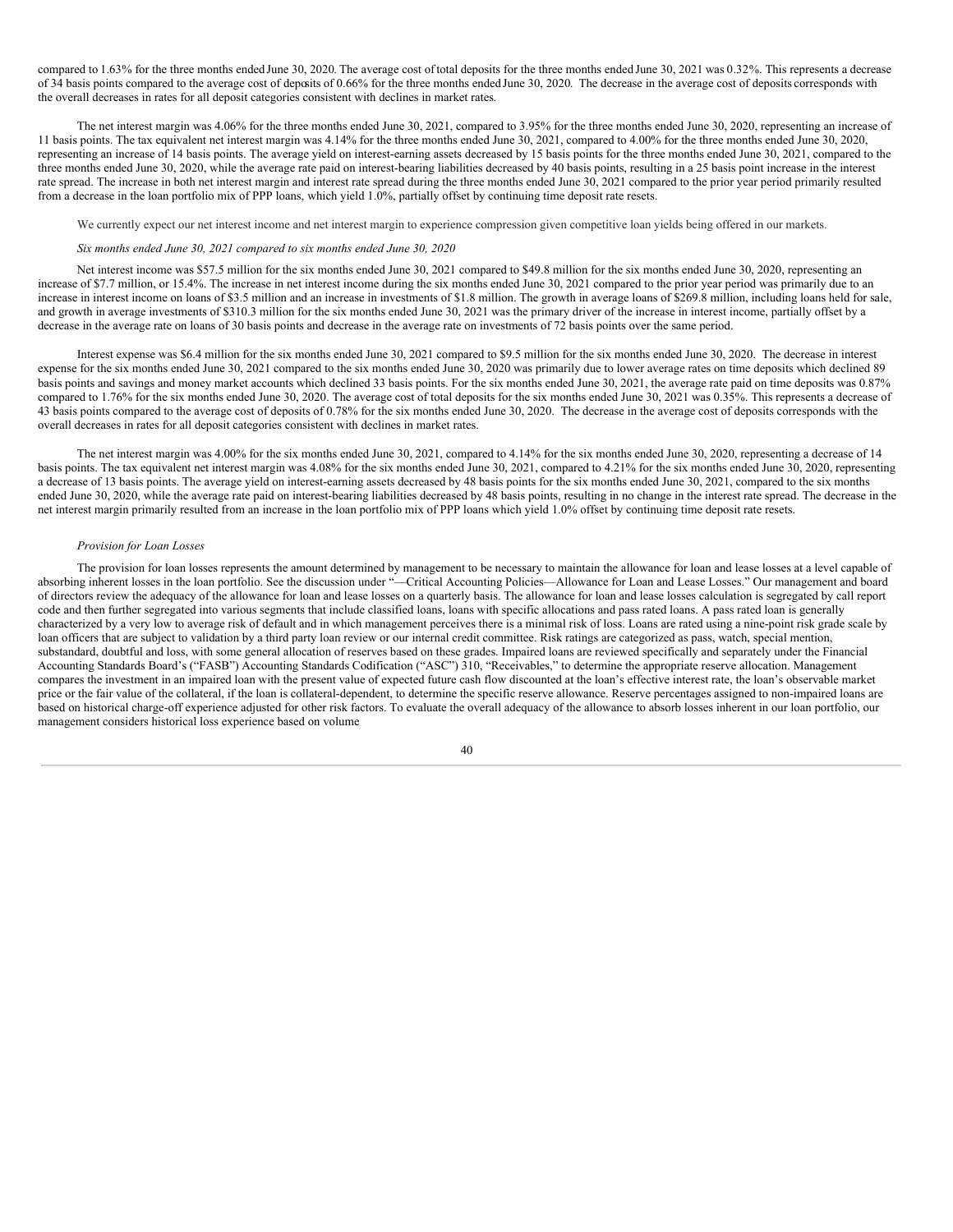and types of loans, trends in classifications, volume and trends in delinquencies and nonaccruals, economic conditions and other pertinent information.Loan segments negatively impact by the COVID-19 pandemic and deferrals granted as a result of the pandemic do not have a direct impact on the provision; however, adjustments to qualitative factors and loan downgrades within these populations have been made which do impact the provision. Based on future evaluations, additional provisions for loan losses may be necessary to maintain the allowance for loan and lease losses at an appropriate level.

# *Three months ended June 30, 2021 compared to three months ended June 30, 2020*

The provision for loan losses was \$1.3 million for the three months ended June 30, 2021 and \$2.8 million for the three months ended June 30, 2020. The majority of the provision for the quarter ended June 30, 2021 related to charge offs on impaired loans and required reserves on loans moving from the acquired portfolios to the organic portfolio at renewal. The ratio of net charged-off loans to average loans (annualized) was 0.19% for the three months ended June 30, 2021 and 0.10% for the three months ended June 30, 2020. Charge-offs taken in the second quarter of 2021 were primarily on impaired loans which had been provided for in a previous period.

Our management maintains a proactive approach in managing nonperforming loans, which were \$7.5 million, or 0.33% of loans held for investment, at June 30, 2021, and \$8.6 million, or 0.36% of loans held for investment, at December 31, 2020. The allowance for loan and lease losses totaled \$16.5 million, or 0.73% of loans held for investment, at June 30, 2021, compared to \$16.0 million, or 0.67% of loans held for investment, at December 31, 2020. The ratio of allowance for loan and lease losses to nonperforming loans was 219.7% at June 30, 2021, compared to 186.4% at December 31, 2020.

#### *Six months ended June 30, 2021 compared to six months ended June 30, 2020*

The provision for loan losses was \$2.4 million for the six months ended June 30, 2021 and \$4.0 million for the six months ended June 30, 2020. The majority of the provision for the six months ended June 30, 2021 related to charge offs on impaired loans, required reserves on newly identified impaired loans, and required reserves on loans moving from the acquired portfolios to the organic portfolio at renewal. The ratio of net charged-off loans to average loans (annualized) was 0.17% for the six months ended June 30, 2021 and 0.08% for the six months ended June 30, 2020. Charge-offs taken in the six months ended June 30, 2021 were primarily on impaired loans which had been provided for in a previous period.

#### *Noninterest Income*

Our noninterest income includes the following: (1) service charges and fees; (2) swap fees; (3) SBA loan servicing fees; (4) mortgage referral fees; (5) swap referral fees; (6) gain on the sales of loans, net; (7) gain (loss) on sales of investment securities; and (8) other.

The following table presents a summary of noninterest income by category, including the percentage change in each category, for the periods indicated:

|                                        |       |      | Three Months Ended June 30. |                                 | Six Months Ended June 30. |   |       |                                        |  |  |  |  |
|----------------------------------------|-------|------|-----------------------------|---------------------------------|---------------------------|---|-------|----------------------------------------|--|--|--|--|
|                                        | 2021  | 2020 |                             | Change from<br>the Prior Period | 2021                      |   | 2020  | <b>Change from</b><br>the Prior Period |  |  |  |  |
| Noninterest income:                    |       |      |                             |                                 |                           |   |       |                                        |  |  |  |  |
| Service charges and fees               | 1,539 | \$.  | 1,270                       | $21.2\%$                        | 2,973                     | S | 2,581 | $15.2\%$                               |  |  |  |  |
| Swap fees                              | 1,411 |      |                             | $100.0\%$                       | 1,532                     |   |       | $100.0\%$                              |  |  |  |  |
| SBA loan servicing fees                | 203   |      | 256                         | $-20.7\%$                       | 527                       |   | 266   | 98.1%                                  |  |  |  |  |
| Mortgage referral fees                 | 384   |      | 357                         | $7.6\%$                         | 658                       |   | 559   | $17.7\%$                               |  |  |  |  |
| Swap referral fees                     | 127   |      | 262                         | $-51.5%$                        | 557                       |   | 842   | $-33.8\%$                              |  |  |  |  |
| Gain on sales of loans, net            | -     |      | 326                         | $-100.0\%$                      | 254                       |   | 790   | $-67.8\%$                              |  |  |  |  |
| Gain on sales of investment securities |       |      |                             | $0.0\%$                         |                           |   |       | $100.0\%$                              |  |  |  |  |
| Other noninterest income               | 194   |      | 94                          | $106.4\%$                       | (29)                      |   | 239   | $-112.1%$                              |  |  |  |  |
| Total noninterest income               | 3,858 |      | 2,565                       | 50.4%                           | 6,477                     |   | 5,277 | $22.7\%$                               |  |  |  |  |

*Three months ended June 30, 2021 compared to three months ended June 30, 2020*

For the three months ended June 30, 2021, noninterest income totaled \$3.9 million, a \$1.3 million, or 50.4%, increase from \$2.6 million for the prior period. This increase was primarily due to swap fees partially offset by lower gain on sale of loans.

There were no loan sales during the second quarter of 2021 compared to loan sales in the three months ending June 30, 2020 resulting in \$326 thousand of gain on sale. SBA lending has been negatively impacted by the COVID-19 pandemic as small business

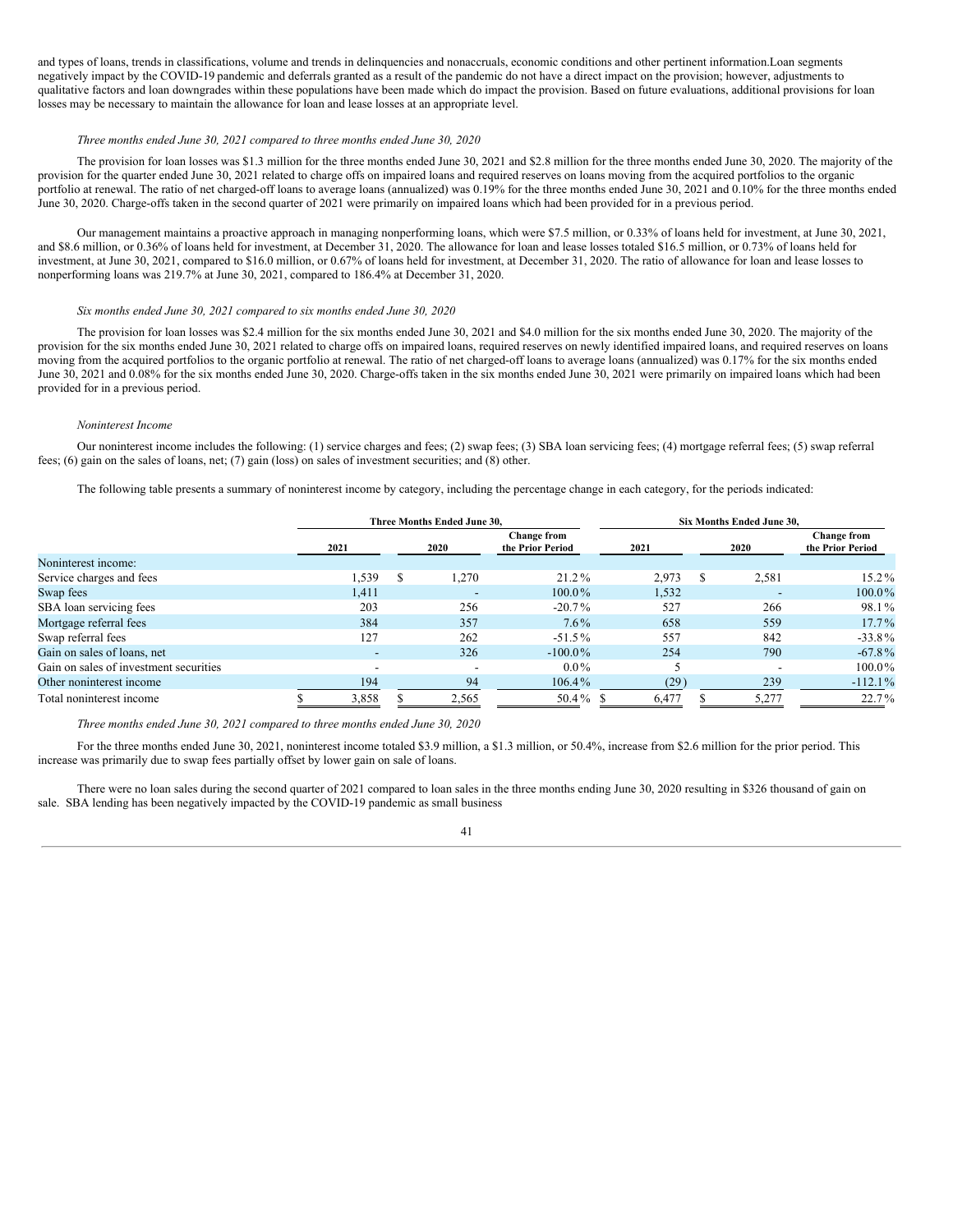borrowers have applied for PPP loans to support existing businesses in lieu of expanding with new small business ventures. We anticipate that demand for traditional small business loans will begin to return in the second half of 2021.

Swap fees were \$1.4 million for the three months ended June 30, 2021. At June 30, 2020, the Company did not offer swap products directly to customers. Swap fees will continue to be a significant portion of noninterest income in the coming quarters as borrowers attempt to lock in low fixed rates.

*Six months ended June 30, 2021 compared to six months ended June 30, 2020*

For the six months ended June 30, 2021, noninterest income totaled \$6.5 million, a \$1.2 million, or 22.7%, increase from \$5.3 million for the prior period. This increase was primarily due to swap fees partially offset by lower gain on sale of loans.

Gain on sale of loans for the six months ended June 30, 2021 was \$254 thousand compared to \$790 thousand for the six months ended June 30, 2020. SBA lending has been negatively impacted by the COVID-19 pandemic as small business borrowers have applied for PPP loans to support existing businesses in lieu of expanding with new small business ventures. We anticipate that demand for traditional small business loans will begin to return in the second half of 2021.

Swap fees were \$1.5 million for the six months ended June 30, 2021. At June 30, 2020, the Company did not offer swap products directly to customers. Swap fees will continue to be a significant portion of noninterest income in the coming quarters as borrowers attempt to lock in low fixed rates.

# *Noninterest Expense*

Our noninterest expense includes the following: (1) salaries and employee benefits; (2) occupancy and equipment expenses; (3) professional services; (4) data processing and network; (5) regulatory assessments and insurance; (6) amortization of core deposit intangibles; (7) advertising; (8) marketing; (9) telephone expense; (10) conversion expense; and (11) other.

The following table presents a summary of noninterest expenses by category, including the percentage change in each category, for the periods indicated:

|                                      | Three Months Ended June 30. |    |        |                                        | <b>Six Months Ended June 30.</b> |  |             |                                        |  |  |  |
|--------------------------------------|-----------------------------|----|--------|----------------------------------------|----------------------------------|--|-------------|----------------------------------------|--|--|--|
|                                      | 2021                        |    | 2020   | <b>Change from</b><br>the Prior Period | 2021                             |  | 2020        | <b>Change from</b><br>the Prior Period |  |  |  |
| Noninterest expense:                 |                             |    |        |                                        |                                  |  |             |                                        |  |  |  |
| Salaries and employee benefits       | 9,603                       | \$ | 7,946  | 20.9%                                  | 18,823                           |  | 19,735<br>S | $-4.6\%$                               |  |  |  |
| Occupancy and equipment expenses     | 2,354                       |    | 2,761  | $-14.7\%$                              | 5,016                            |  | 5,076       | $-1.2\%$                               |  |  |  |
| Professional services                | 457                         |    | 716    | $-36.2\%$                              | 981                              |  | 1,611       | $-39.1%$                               |  |  |  |
| Data processing and network          | 931                         |    | 849    | $9.7\%$                                | 2,160                            |  | 1,592       | 35.7%                                  |  |  |  |
| Regulatory assessments and insurance | 483                         |    | 379    | $27.4\%$                               | 1,018                            |  | 781         | $30.3\%$                               |  |  |  |
| Amortization of intangibles          | 755                         |    | 919    | $-17.8\%$                              | 1,578                            |  | 1,865       | $-15.4\%$                              |  |  |  |
| Advertising                          | 47                          |    | 119    | $-60.5\%$                              | 125                              |  | 272         | $-54.0%$                               |  |  |  |
| Marketing                            | 70                          |    | 38     | 84.2%                                  | 163                              |  | 198         | $-17.7\%$                              |  |  |  |
| Telephone expense                    | 599                         |    | 483    | 24.0%                                  | 1,098                            |  | 890         | 23.4%                                  |  |  |  |
| Conversion expense                   |                             |    | 69     | $-100.0\%$                             | _                                |  | 1,546       | $-100.0\%$                             |  |  |  |
| Other operating expenses             | 1,486                       |    | 1,825  | $-18.6\%$                              | 2,457                            |  | 3,498       | $-29.8%$                               |  |  |  |
| Total noninterest expense            | 16,785                      |    | 16,104 | $4.2\%$                                | 33,419                           |  | 37,064      | $-9.8\%$                               |  |  |  |

# *Three months ended June 30, 2021 compared to three months ended June 30, 2020*

For the three months ended June 30, 2021, noninterest expense totaled \$16.8 million, an increase of \$681 thousand, or 4.2% from \$16.1 million for the prior period. While overall noninterest expenses were relatively flat, salaries and benefits increased \$1.7 million partially offset by a decrease in occupancy and equipment expenses of \$407 thousand and other operating expenses of \$339 thousand.

Salaries and benefits totaled \$9.6 million for the three months ended June 30, 2021 compared to \$8.0 million for the three months ended June 30, 2020. The increase is primarily due to salaries associated with restructuring the SBA department and the accrual of approximately \$575 thousand in employee bonuses. During the current year, the Company moved to a semi-annual review process and began accruing for the semi-annual bonus payments.

Occupancy and equipment expenses totaled \$2.4 million for the three months ended June 30, 2021 compared to \$2.8 million for the three months ended June 30, 2020. The decrease is primarily the result of branch optimization efforts which occurred during 2020 to reduce the overall number of branches within the branch network.

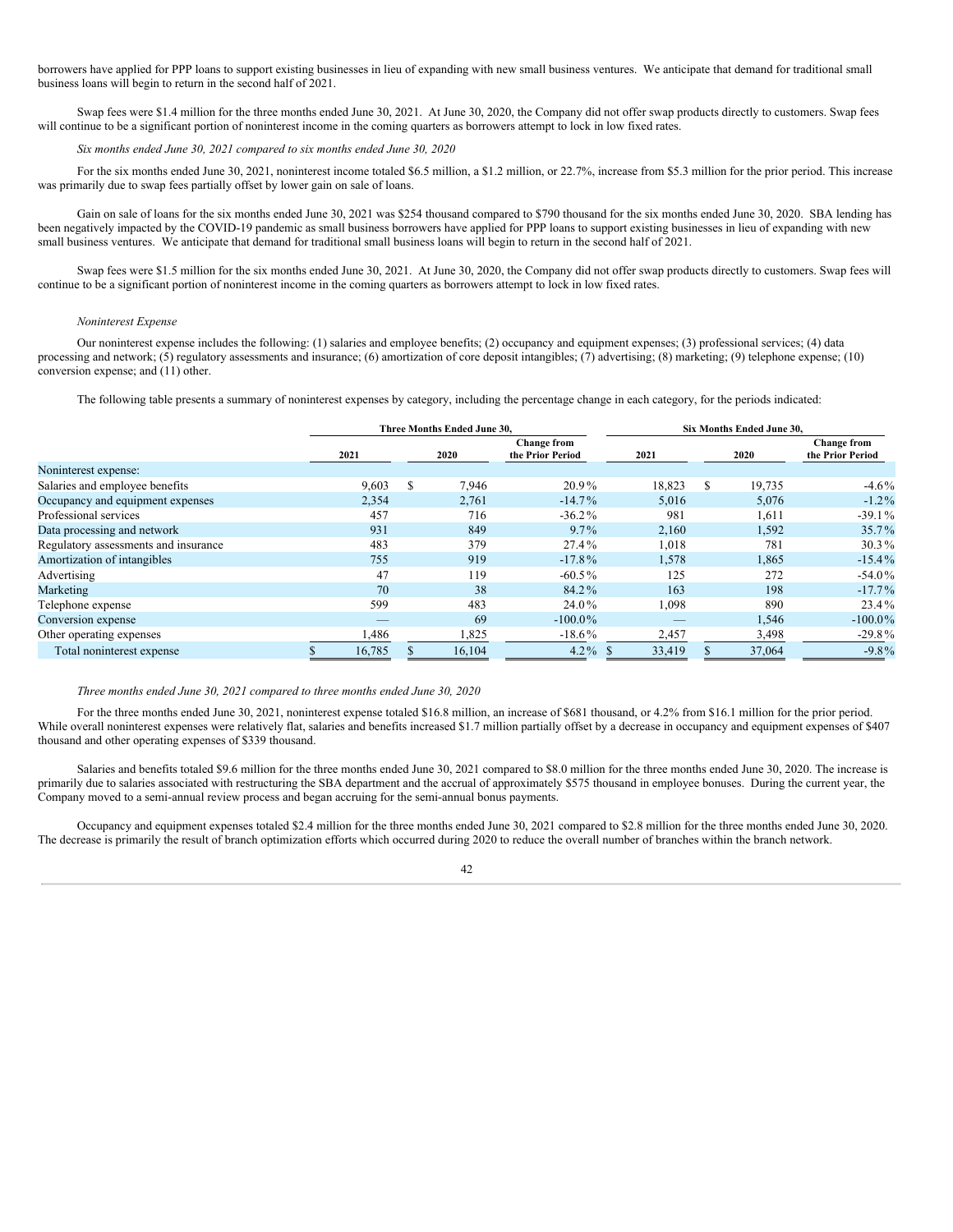Other operating expenses totaled \$1.5 million for the three months ended June 30, 2021 compared to \$1.8 million for the three months endedJune 30, 2020. This decrease is primarily the result of gain on sale of other assets \$218 thousand.

# *Six months ended June 30, 2021 compared to six months ended June 30, 2020*

For the six months ended June 30, 2021, noninterest expense totaled \$33.4 million, a \$3.6 million, or 9.8%, decrease from \$37.1 million for the prior period. This decrease was primarily due to decreases in salaries and benefits, professional services and other operating expenses, partially offset by an increase in data processing and network expenses.

Salaries and benefits totaled \$18.8 million for the six months ended June 30, 2021 compared to \$19.7 million for the six months ended June 30, 2020. The decrease is primarily due to cost savings achieved after the Citizens conversion which occurred in July 2020.

Professional services expense decreased \$630 thousand for the six months ended June 30, 2021 compared to June 30, 2020 due legal and consulting costs associated with branch optimization efforts during the first six months of 2020 and the Simmons Bank branch acquisition which closed in February of 2020.

Other operating expenses totaled \$2.5 million for the six months ended June 30, 2021 compared to \$3.5 million for the six months ended June 30, 2020. This decrease is primarily the result of gain on sale of other assets of \$218 thousand recorded during the second quarter of 2021 and prepayment penalties on long term FHLB advances paid during the first quarter of 2020 of approximately \$189 thousand and stay bonuses paid in conjunction with the Simmons Bank branch acquisition of \$87 thousand.

#### *Income Tax Expense*

The provision for income taxes includes both federal and state taxes. Fluctuations in effective tax rates reflect the differences in the inclusion or deductibility of certain income and expenses for income tax purposes. Our future effective income tax rate will fluctuate based on the mix of taxable and tax-free investments we make, periodic increases in surrender value of bank-owned life insurance policies for certain former executive officers and our overall taxable income.

# *Three months ended June 30, 2021 compared to three months ended June 30, 2020*

Income tax expense was \$3.0 million for the three months ended June 30, 2021, an increase of \$1.0 million compared to income tax expense of \$2.0 million for the three months ended June 30, 2020. Our effective tax rates for the three months ended June 30, 2021 and 2020 were 19.6% and 20.5%, respectively. The effective tax rate for the three months ended June 30, 2021 was favorably impacted by tax benefits received related to the exercise of non-qualified stock options.

#### *Six months ended June 30, 2021 compared to six months ended June30, 2020*

Income tax expense was \$5.7 million for the six months ended June 30, 2021, an increase of \$3.4 million compared to income tax expense of \$2.3 million for the six months ended June 30, 2020. Our effective tax rates for the six months ended June 30, 2021 and 2020 were 20.1% and 16.3%, respectively. The effective tax rate for the six months ended June 30, 2020 was favorably impacted by a discrete income tax benefit in the amount of \$575 thousand driven by the Company'sdecision to carry back certain net operating losses as allowed by the CARES Act, which was enacted on March 27, 2020.

# **Financial Condition**

Total assets were consistent between June 30, 2021 and December 31, 2020 at \$3.08 billion. The Company is currently working through PPP loan forgiveness applications which reduces the overall balance in loans and repaying the PPPLF borrowings which reduces long-term borrowings. Any excess liquidity from this process is reinvested in higher yielding interest earning assets such as loans and investments. We would expect the overall asset size to show signs of growth in the coming quarters as loan demand increases and remaining PPP loan applications are processed.

# *Investment Securities*

We use our investment securities portfolio to provide a source of liquidity, provide an appropriate return on funds invested, manage interest rate risk, and meet collateral requirements and meet regulatory capital requirements. The average balance of the securities portfolio, including FHLB and The Independent Bankers Bank ("TIB") bank stock, for the three months ended June 30, 2021 and 2020 was \$469.4 million and \$93.3 million, respectively, with a pre-tax yield of 1.47% and 2.13%, respectively. We held 109 securities classified as available for sale with an amortized cost of \$438.6 million as of June 30, 2021.

Management evaluates securities for other-than-temporary impairment ("OTTI"), at least on a quarterly basis, and more frequently when economic or market conditions warrant such an evaluation. No securities were determined to be impaired as of June 30, 2021 or December 31, 2020.

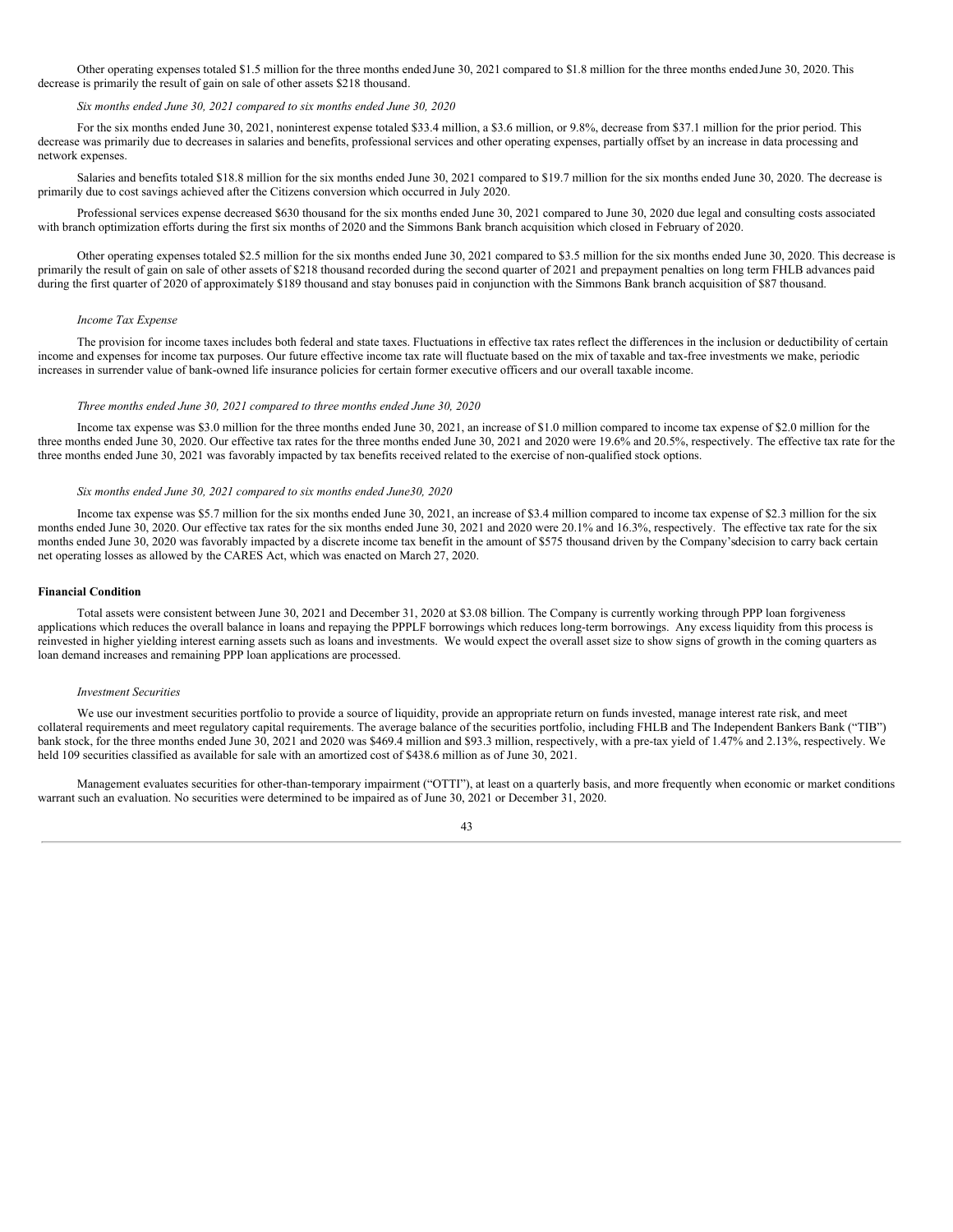The following table shows contractual maturities and the weighted average yields on our investment securities as of the dates presented. Expected maturities may differ from contractual maturities because issuers may have the right to call or prepay obligations with or without call or prepayment penalties. Weighted average yields are not presented on a taxable equivalent basis:

|                                 |                         |                              |                          | Maturity as of June 30, 2021 |                          |                              |                        |                              |
|---------------------------------|-------------------------|------------------------------|--------------------------|------------------------------|--------------------------|------------------------------|------------------------|------------------------------|
|                                 | <b>One Year or Less</b> |                              | <b>One to Five Years</b> |                              | <b>Five to Ten Years</b> |                              | <b>After Ten Years</b> |                              |
| (Dollars in thousands)          | Amortized<br>Cost       | Weighted<br>Average<br>Yield | Amortized<br>Cost        | Weighted<br>Average<br>Yield | Amortized<br>Cost        | Weighted<br>Average<br>Yield | Amortized<br>Cost      | Weighted<br>Average<br>Yield |
| Available for sale:             |                         |                              |                          |                              |                          |                              |                        |                              |
| State and municipal obligations | 318                     | $3.47\%$                     | 272                      | 4.95%                        | 97                       | 5.10%                        | 34,896                 | $2.22\%$                     |
| Residential mortgage-backed     |                         |                              |                          |                              |                          |                              |                        |                              |
| securities                      | $-$                     | $0.00\%$                     | 24.992                   | $1.16\%$                     | 10.174                   | $1.27\%$                     | 325,170                | $1.14\%$                     |
| Corporate bonds                 | 3,025                   | $3.04\%$                     | 6,164                    | $4.35\%$                     | 30,932                   | 4.75%                        | 2,602                  | $4.73\%$                     |
| Total available for<br>sale     | 3,343                   | $3.47\%$ \$                  | 31.428                   | $0.90\%$ \$                  | 41,203                   | $3.58\%$                     | 362,668                | $1.27\%$                     |

As a member institution of the FHLB and TIB, the Bank is required to own capital stock in the FHLB and TIB. At each of June 30, 2021 and December 31, 2020, the Bank held approximately \$5.7 million in FHLB and TIB bank stock. No market exists for this stock, and the Bank's investment can be liquidated only through repurchase by the FHLB or TIB. Such repurchases have historically been at par value. We monitor our investment in FHLB and TIB stock for impairment through review of recent financial results, dividend payment history and information from credit agencies. As of June 30, 2021, and December 31, 2020, management did not identify any indicators of impairment of FHLB and TIB stock.

Except for securities issued by U.S. government agencies, we did not have any concentrations where the total outstanding balances issued by a single issuer exceed 10% of our stockholders' equity as of June 30, 2021 and December 31, 2020.

Our securities portfolio had a weighted average life of 5.9 years and an effective duration of 5.4 years as of June 30, 2021 and a weighted average life of 5.1 years and an effective duration of 4.6 years as of December 31, 2020.

# *Loans Held for Sale*

Loans held for sale consist of the guaranteed portion of SBA loans that we intend to sell after origination which totaled \$3.2 million at June 30, 2021 and \$1.5 million at December 31, 2020.

# *Loan Concentrations*

Our primary source of income is interest on loans to individuals, professionals, small- and medium-sized businesses and commercial companies located in the Houston and Dallas/Fort Worth metropolitan areas. Our loan portfolio consists primarily of commercial and industrial loans, 1-4 single family residential real estate loans and loans secured by commercial real estate properties located in our primary market areas. Our loan portfolio represents the highest yielding component of our earning asset base.

Our total loans held for investment of \$2.27 billion as of June 30, 2021 represented a decrease of \$116.4 million, or 4.9%, compared to \$2.39 billion as of December 31, 2020. Our loans as a percentage of assets were 73.7% and 77.4% as of June 30, 2021 and December 31, 2020, respectively.

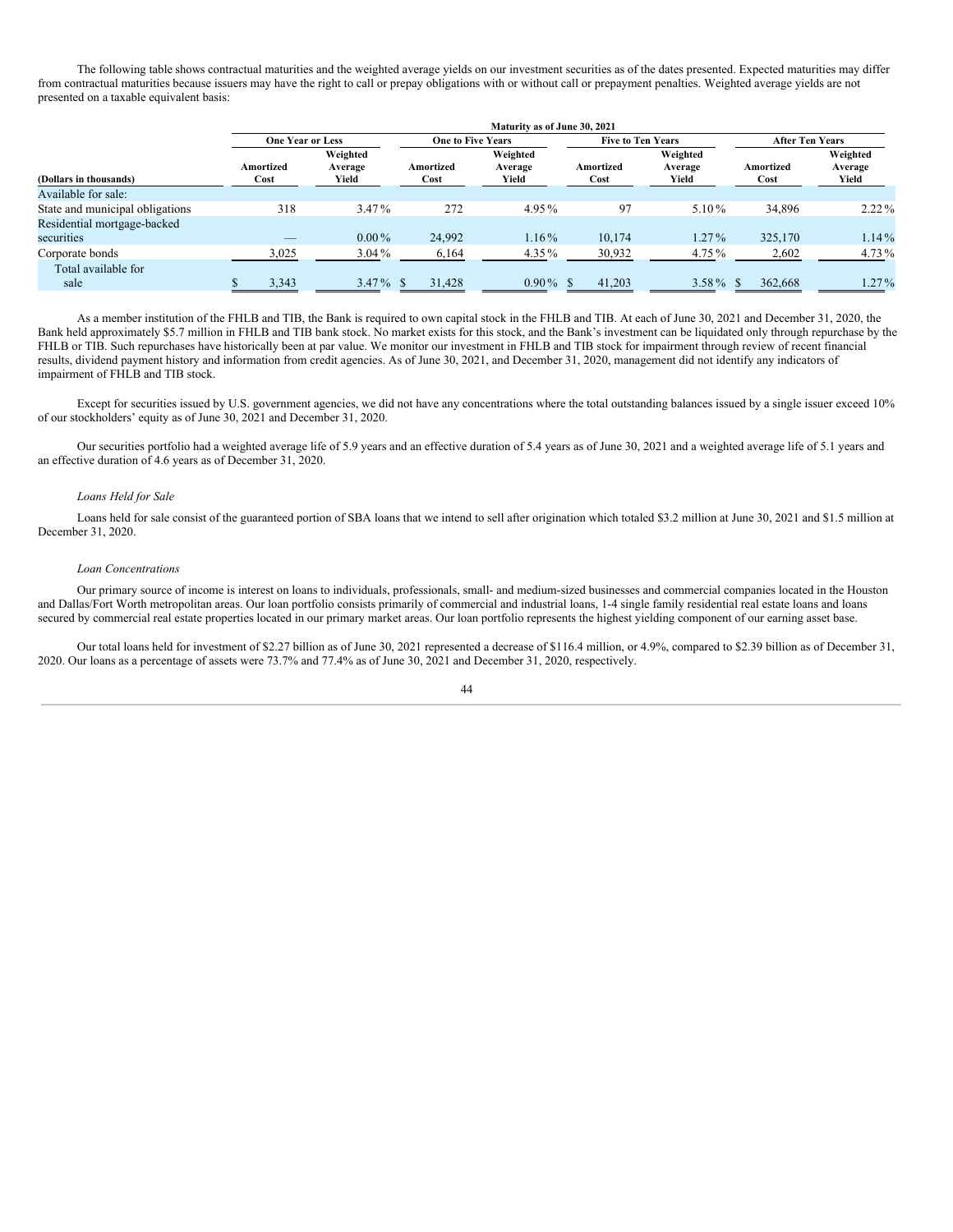The current concentrations in our loan portfolio may not be indicative of concentrations in our loan portfolio in the future. We plan to maintain a relatively diversified loan portfolio to help reduce the risk inherent in concentration in certain types of collateral. The following table summarizes the allocation of loans by type as of the dates presented.

|                                                      |     | June 30, 2021 |                        | December 31, 2020 |           |            |  |  |
|------------------------------------------------------|-----|---------------|------------------------|-------------------|-----------|------------|--|--|
| (Dollars in thousands)                               |     | Amount        | % of Total             | Amount            |           | % of Total |  |  |
|                                                      |     |               | (Dollars in thousands) |                   |           |            |  |  |
| Commercial and industrial loans (1)                  | - D | 535,608       | $23.6\%$ \$            |                   | 574.986   | $24.1\%$   |  |  |
| Real estate:                                         |     |               |                        |                   |           |            |  |  |
| 1-4 single family residential loans                  |     | 356,503       | $15.7\%$               |                   | 364,139   | $15.2\%$   |  |  |
| Construction, land and development loans             |     | 345,420       | $15.2\%$               |                   | 415,488   | $17.4\%$   |  |  |
| Commercial real estate loans (including multifamily) |     | 964,565       | $42.4\%$               |                   | 956,743   | $40.1\%$   |  |  |
| Consumer loans and leases                            |     | 8.444         | $0.4\%$                |                   | 11.738    | $0.5\%$    |  |  |
| Municipal and other loans                            |     | 61,549        | $2.7\%$                |                   | 65,438    | $2.7\%$    |  |  |
| Total loans held in portfolio (2)                    |     | 2,272,089     | $100.0\%$              |                   | 2.388.532 | $100.0\%$  |  |  |

(1) Balance includes \$64.9 million and \$70.8 million of the unguaranteed portion of SBA loans as of June 30, 2021 and December 31, 2020, respectively.

(2) Balance includes \$2.2 million and \$4.0 million of secured borrowings as of June 30, 2021 and December 31, 2020, respectively. See Note 4, Loans in the notes to our consolidated financial statements included elsewhere in this Form 10-Q for more details.

#### *Commercial and Industrial Loans (including SBA loans)*

Commercial and industrial loans, including SBA loans, are underwritten after evaluating and understanding the borrower's ability to repay the loan through operating profitably and effectively growing its business. Our management examines current and projected cash flows to determine the ability of the borrower to repay their obligations as agreed. Commercial loans are primarily made based on the credit quality and cash flows of the borrower and secondarily on the underlying collateral provided by the borrower. The cash flows of borrowers, however, may not be as expected and the collateral securing these loans may fluctuate in value. Most commercial loans are secured by the assets being financed or other business assets such as accounts receivable or inventory and may incorporate a personal guarantee to add strength to the credit and reduce the risk on a transaction to an acceptable level; however, some short-term loans may be made on an unsecured basis to the most credit worthy borrowers.

In the case of loans secured by accounts receivable, the availability of funds for the repayment of these loans may be substantially dependent on the ability of the borrower to collect amounts due from its customers. Due to the nature of accounts receivable and inventory secured loans, we closely monitor credit availability and collateral through the use of various tools, including but not limited to borrowing-base formulas, periodic accounts receivable agings, periodic inventory audits, and/or collateral inspections.

Commercial and industrial loans, including SBA loans, totaled \$535.6 million as of June 30, 2021 and represented a decrease of \$39.4 million, or 6.8%, from \$575.0 million as of December 31, 2020. The decrease in commercial and industrial loans during the three months ended June 30, 2021 was due primarily to PPP loan forgiveness by the SBA. We believe we are well-positioned for continued loan growth in our commercial and industrial loan portfolio based on our strategic presence in the Houston, Dallas/Fort Worth, San Antonio/New Braunfels, and Corpus Christi metropolitan areas.

The primary focus of our SBA lending program is financing well-known national franchises for which the United States generally will guarantee between 75% and 85% of the loan. We are a SBA preferred lender and originate SBA loans to national franchises in Texas and nationwide. We routinely sell the guaranteed portion of SBA loans to third parties for a premium and retain the servicing rights, for which we earn a 1% fee, and maintain the nonguaranteed portion in our loan portfolio.

SBA loans held in our loan portfolio totaled \$64.9 million and \$70.8 million at June 30, 2021 and December 31, 2020, respectively.

# *Real estate loans*

# *1-4 single family residential real estate loans (including loans to foreign nationals)*

1-4 single family residential real estate loans, including foreign national loans, are subject to underwriting standards and processes similar to commercial and industrial loans. We provide mortgages for the financing of 1-4 single family residential homes for primary occupancy, vacation or rental purposes. The borrowers on these loans generally qualify for traditional market financing. We also specialize in 1-4 single family residential real estate loans to foreign national customers, in which the borrower does not qualify for traditional market financing.

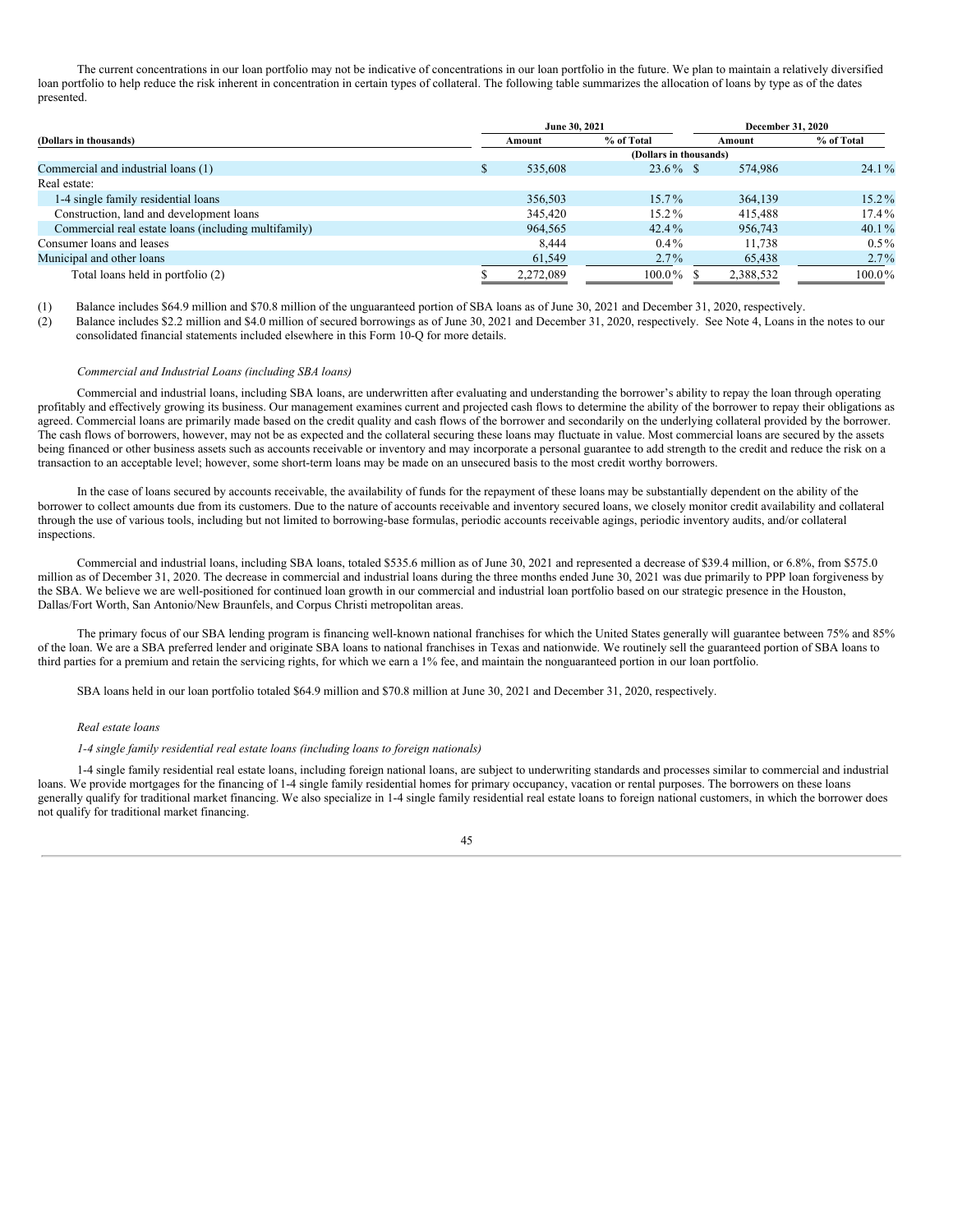We define our foreign national loans as loans to borrowers who derive more than 50% of their personal income from outside the United States. We provide mortgages for these foreign nationals in Texas for primary occupancy or secondary homes while travelling to the United States. Because more than 50% of the borrower's income is derived from outside of the United States, they do not qualify for traditional market financing. We have developed an enhanced due diligence process for foreign national loans that includes larger down payments than a traditional mortgage, as well as minimum reserves equal to an amount of mortgage payments over a specified period held in the Bank and monthly escrows for taxes and insurance.

1-4 single family residential real estate loans (including loans to foreign nationals) totaled \$356.5 million as of June 30, 2021 and represented a decrease of \$7.6 million, or 2.1%, from \$364.1 million as of December 31, 2020. We believe we are well-positioned for continued loan growth in our 1-4 single family residential real estate loan portfolio based on our strategic presence in the Houston, Dallas/Fort Worth, San Antonio/New Braunfels, and Corpus Christi metropolitan areas.

#### *Construction, land and development loans*

With respect to loans to developers and builders, we generally require the borrower to have a proven record of success and expertise in the building industry. Construction loans are underwritten utilizing feasibility studies, independent appraisal reviews, sensitivity analysis of absorption and lease rates and financial analysis of the developers and property owners. Construction loans are generally based upon estimates of costs and value associated with the complete project. These estimates may be inaccurate. Construction loans often involve the disbursement of substantial funds with repayment primarily dependent on the success of the ultimate project.

Sources of repayment for these types of loans may be pre-committed permanent loans from approved long-term lenders, sales of developed property or an interim loan commitment from us until permanent financing is obtained. These loans are closely monitored by on-site inspections and are considered to have higher risks than other real estate loans due to their ultimate repayment being sensitive to interest rate changes, governmental regulation of real property, general economic conditions and the availability of long-term financing. Due to the nature of the real estate industry, we evaluate the borrower's ability to service the interest of the debt from other sources other than the sale of the constructed property.

Construction loans totaled \$345.4 million as of June 30, 2021 and represented a decrease of \$70.1 million, or 16.9%, from \$415.5 million as of December 31, 2020. We believe we are well-positioned for continued loan growth in our construction, land and development loan portfolio based on our strategic presence in the Houston, Dallas/Fort Worth, San Antonio/New Braunfels and Corpus Christi metropolitan areas.

# *Commercial real estate loans*

Commercial real estate loans are subject to underwriting standards and processes similar to commercial loans. Commercial real estate lending typically involves higher loan principal amounts and the repayment of these loans is generally largely dependent on the successful operation of the property securing the loan or the business conducted on the property securing the loan.

Commercial real estate loans may be more adversely affected by conditions in the real estate markets or in the general economy. Management monitors and evaluates commercial real estate loans based on collateral and risk grade criteria. As a general rule, we avoid financing special use projects unless strong secondary support is present to help mitigate risk.

Commercial real estate loans consist of owner and nonowner-occupied commercial real estate loans, multifamily loans and farmland. Total commercial real estate loans of \$964.6 million as of June 30, 2021 and represented an increase of \$7.8 million, or 0.8%, from \$956.7 million as of December 31, 2020. We believe we are wellpositioned for continued loan growth in our commercial real estate loan portfolio based on our strategic presence in the Houston, Dallas/Fort Worth, San Antonio/New Braunfels and Corpus Christi metropolitan areas.

# *Consumer loans and leases*

Our non-real estate consumer loans are based on the borrower's proven earning capacity over the term of the loan. We monitor payment performance periodically for consumer loans to identify any deterioration in the borrower's financial strength. To monitor and manage consumer loan risk, management develops and adjusts policies and procedures as needed. This activity, coupled with a relatively small volume of consumer loans, minimizes risk.

All of our leases are related to the financing of vehicle leases to individuals. These loans are originated by a well-known third party leasing company and subsequently purchased by us after our final credit review. We limit our exposure to individuals living in Texas, within our defined local markets.

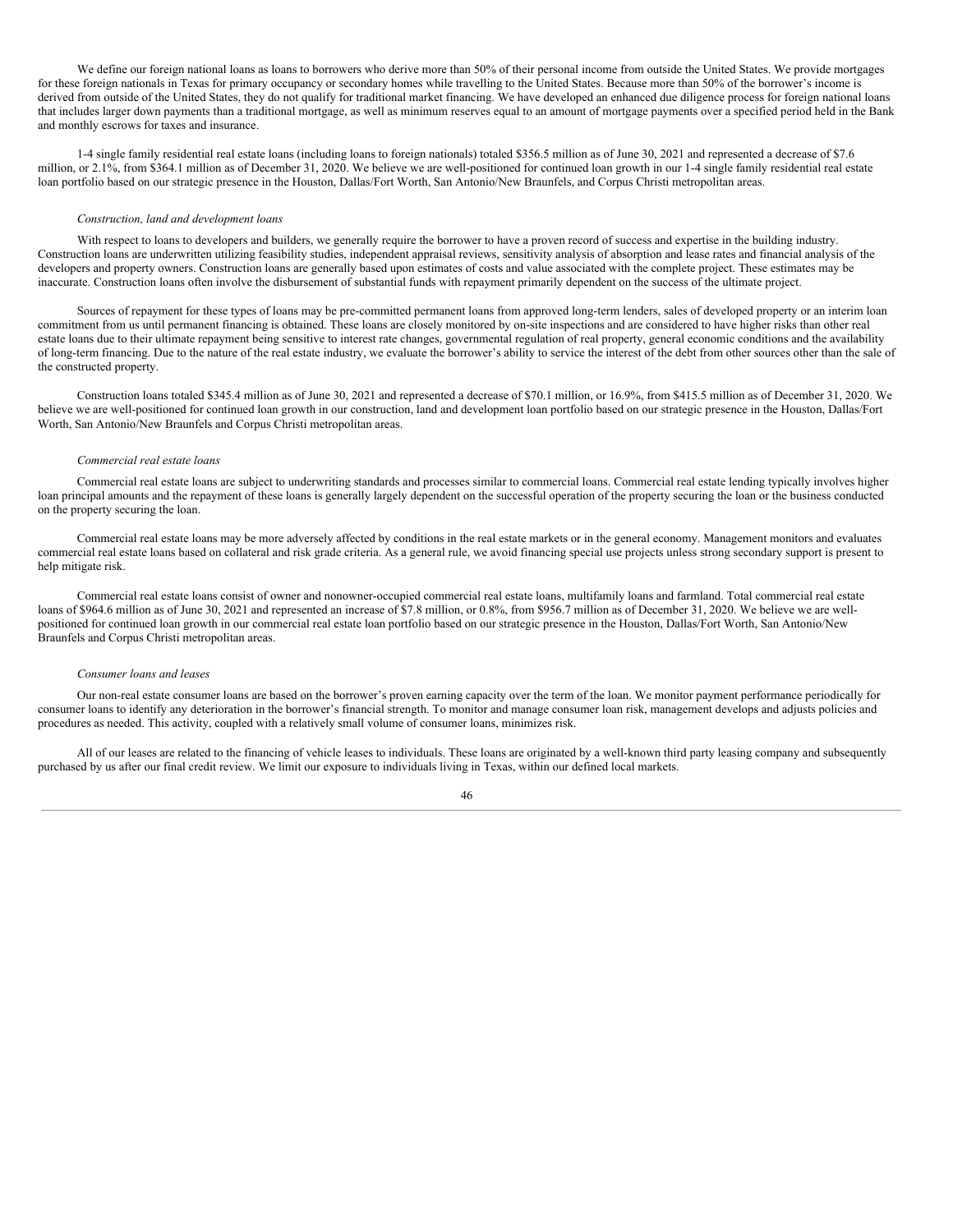Consumer loans and leases totaled \$8.4 million as of June 30, 2021 and represented a decrease of \$3.3 million, or 28.1%, from \$11.7 million as of December 31, 2020. We have not actively grown our consumer portfolio because we believe current pricing on these loans does not adequately cover the inherent risk.

# *Municipal and other loans*

Municipal and other loans consist primarily of loans made to municipalities and emergency service, hospital and school districts as well as agricultural loans.

We make loans to municipalities and emergency service, hospital and school districts primarily throughout Texas. The majority of these loans have tax or revenue pledges and in some cases are additionally supported by collateral. Municipal loans made without a direct pledge of taxes or revenues are usually made based on some type of collateral that represents an essential service. Lending money directly to these municipalities allows us to earn a higher yield for similar durations than we could if we purchased municipal securities. Total loans to municipalities and emergency service, hospital and school districts and others were \$61.5 million as of June 30, 2021 and represented a decrease of \$3.9 million, or 5.9%, from \$65.4 million as of December 31, 2020.

# *Paycheck Protection Program*

In April 2020, we began originating loans to qualified small businesses under the PPP administered by the SBA under the provisions of the CARES Act. Loans originated under the PPP may be eligible for loan forgiveness for certain costs incurred related to payroll, group health care benefit costs and qualifying mortgage, rent and utility payments. The remaining loan balance after forgiveness of any amounts is still fully guaranteed by the SBA. Terms of the PPP loans include the following (i) maximum amount limited to the lesser of \$10 million or an amount calculated using a payroll-based formula, (ii) maximum loan term of two to five years, depending on the date of origination, (iii) interest rate of 1.00%, (iv) no collateral or personal guarantees are required, (v) no payments are required for six months following the loan disbursement date and (vi) loan forgiveness up to the full principal amount of the loan and any accrued interest, subject to certain requirements including that no more than 25% of the loan forgiveness amount may be attributable to non-payroll costs. In return for processing and booking the PPP loan, the SBA will pay the lender a processing fee tiered by the size of the PPP loan. At June 30, 2021, outstanding PPP loans totaled \$187.7 million which are included in commercial and industrial loans.

We also participated in the Federal Reserve's PPPLF which, through June 30, 2021, extended loans to banks who are loaning money to small businesses under the PPP. The amount of borrowings under the PPPLF as of June 30, 2021 was \$37.2 million and is non-recourse and secured by the amount of the PPP loans we originate. The maturity date of a borrowing under the PPPLF is equal the maturity date of the PPP loan pledged to secure the borrowing and would be accelerated (i) if the underlying PPP loan goes into default and is sold to the SBA to realize on the SBA guarantee or (ii) to the extent that any PPP loan forgiveness reimbursement is received from the SBA. Borrowings under the PPPLF bear interest at a rate of 0.35% and there are no fees to us.

Federal bank regulatory agencies have issued an interim final rule that permits banks to neutralize the regulatory capital effects of participating in the PPP and, if applicable, the PPPLF. Specifically, all PPP loans have a zero percent risk weight under applicable risk-based capital rules. Additionally, a bank may exclude all PPP loans pledged as collateral to the PPPLF from its average total consolidated assets for the purposes of calculating its leverage ratio, while PPP loans that are not pledged as collateral to the PPPLF will be included.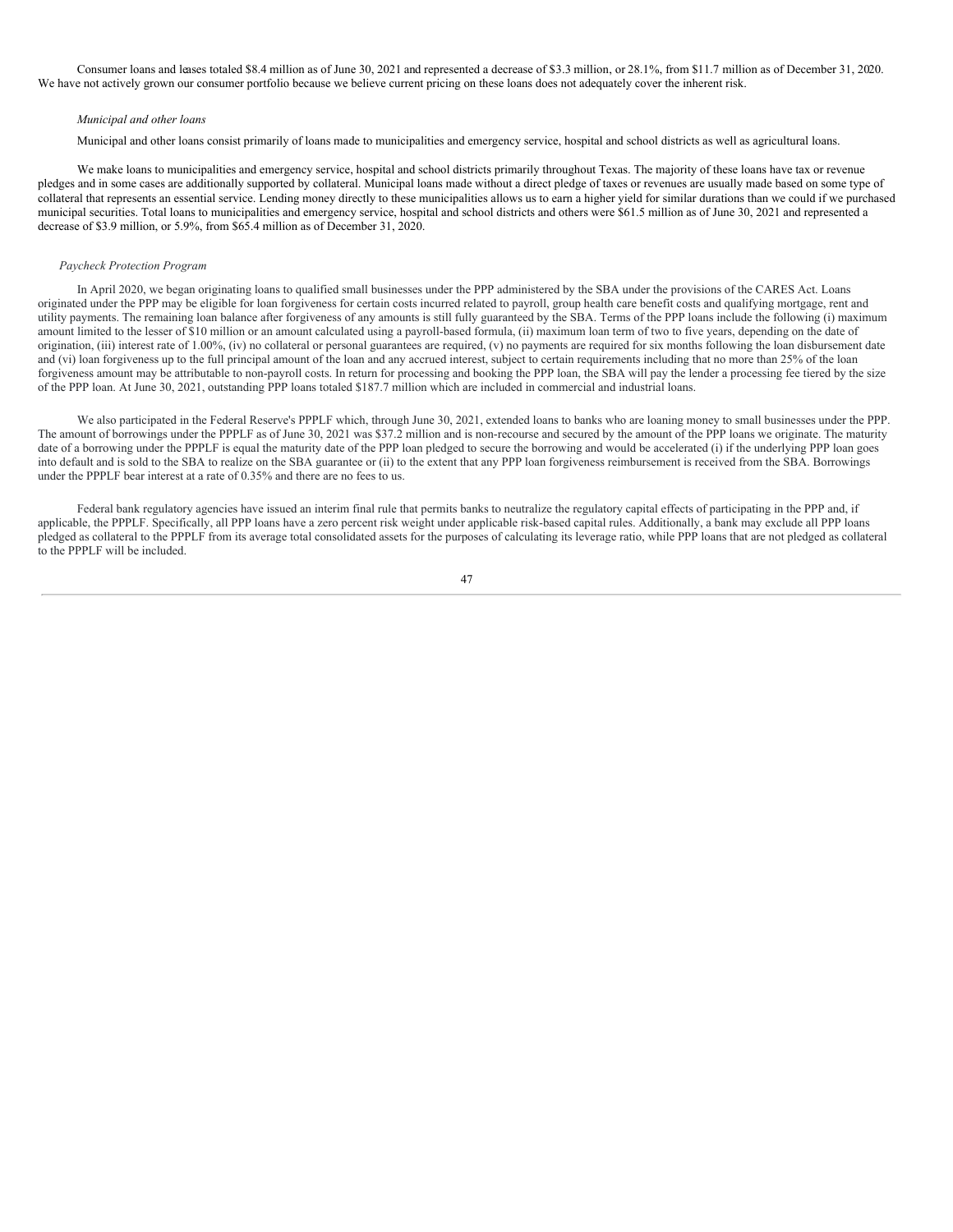# *Asset Quality*

The following table sets forth the composition of our nonperforming assets, including nonaccrual loans, accruing loans 90 days or more days past due, other real estate owned and repossessed assets and restructured loans as of the dates indicated:

|                                                                                                                                                                                                                |              | <b>June 30,</b><br>2021 | December 31,<br>2020 |       |  |
|----------------------------------------------------------------------------------------------------------------------------------------------------------------------------------------------------------------|--------------|-------------------------|----------------------|-------|--|
| Nonaccrual loans:<br>1-4 single family residential loans<br>Construction, land and development loans<br>Commercial real estate loans (including multifamily)<br>Other real estate owned and repossessed assets |              | (Dollars in thousands)  |                      |       |  |
| Nonperforming assets                                                                                                                                                                                           |              |                         |                      |       |  |
|                                                                                                                                                                                                                |              |                         |                      |       |  |
| Commercial and industrial loans                                                                                                                                                                                | $\mathbb{S}$ | 4,899                   | $\mathbb{S}$         | 4,929 |  |
| Real estate:                                                                                                                                                                                                   |              |                         |                      |       |  |
|                                                                                                                                                                                                                |              | 247                     |                      | 1,508 |  |
|                                                                                                                                                                                                                |              |                         |                      | 217   |  |
|                                                                                                                                                                                                                |              | 2,294                   |                      | 1,836 |  |
| Consumer loans and leases                                                                                                                                                                                      |              | 66                      |                      | 108   |  |
| Municipal and other loans                                                                                                                                                                                      |              | 16                      |                      |       |  |
| Total nonaccrual loans                                                                                                                                                                                         |              | 7,522                   |                      | 8,598 |  |
| Accruing loans 90 days or more past due                                                                                                                                                                        |              |                         |                      |       |  |
| Total nonperforming loans                                                                                                                                                                                      |              | 7,522                   |                      | 8,598 |  |
|                                                                                                                                                                                                                |              | 140                     |                      | 133   |  |
| Total nonperforming assets                                                                                                                                                                                     |              | 7,662                   |                      | 8,731 |  |
| Restructured loans (1)                                                                                                                                                                                         | \$           | 220                     | \$                   | 231   |  |

(1) Restructured loans represent the balance at the end of the respective period for those performing loans modified in a troubled debt restructuring that are not already presented as a nonperforming loan.

Nonperforming loans totaled \$7.5 million at June 30, 2021, a decrease of \$1.1 million, or 12.5%, from \$8.6 million at December 31, 2020. Nonperforming assets totaled \$7.7 million at June 30, 2021, a decrease of \$1.1 million, or 12.2%, from \$8.7 million at December 31, 2020.

We classify loans as past due when the payment of principal or interest is greater than 30 days delinquent based on the contractual next payment due date. Our policies related to when loans are placed on nonaccrual status conform to guidelines prescribed by bank regulatory authorities. Loans are placed on nonaccrual status when it is probable that principal or interest is not fully collectible, or when principal or interest becomes 90 days past due, whichever occurs first. Loans are removed from nonaccrual status when they become current as to both principal and interest and concern no longer exists as to the collectability of principal and interest.

Loans are identified for restructuring based on their delinquency status, risk rating downgrade, or at the request of the borrower. Borrowers that are 90 days delinquent and/or have a history of being delinquent, or experience a risk rating downgrade, are contacted to discuss options to bring the loan current, cure credit risk deficiencies, or other potential restructuring options that will reduce the inherent risk and improve collectability of the loan. In some instances, a borrower will initiate a request for loan restructure. We require borrowers to provide current financial information to establish the need for financial assistance and satisfy applicable prerequisite conditions required by us. We may also require the borrower to enter into a forbearance agreement.

Modification of loan terms may include the following: reduction of the stated interest rate; extension of maturity date or other payment dates; reduction of the face amount or maturity amount of the loan; reduction in accrued interest; forgiveness of past-due interest; or a combination of the foregoing.

We engage an external consulting firm to complete an independent loan review and validate our credit risk program on a periodic basis. Results of these reviews are presented to management. The loan review process complements and reinforces the risk ratings and credit quality assessment decisions made by lenders and credit personnel, as well as our policies and procedures.

Certain borrowers are currently unable to meet their contractual payment obligations because of the effects of COVID-19. In an effort to mitigate the adverse effects of the COVID-19 pandemic on our loan customers, we have provided them the opportunity to defer payments, or portions thereof, for up to 90 days, should they so request. In the absence of other intervening factors, such short-term modifications made on a good faith basis are not categorized as troubled debt restructurings, nor are loans granted payment deferrals related to the COVID-19 pandemic reported as past due or placed on non-accrual status (provided the loans were not past due or on non-accrual status prior to the deferral). At June 30, 2021 approximately \$2.6 million of loans remain in COVID-19 related deferment.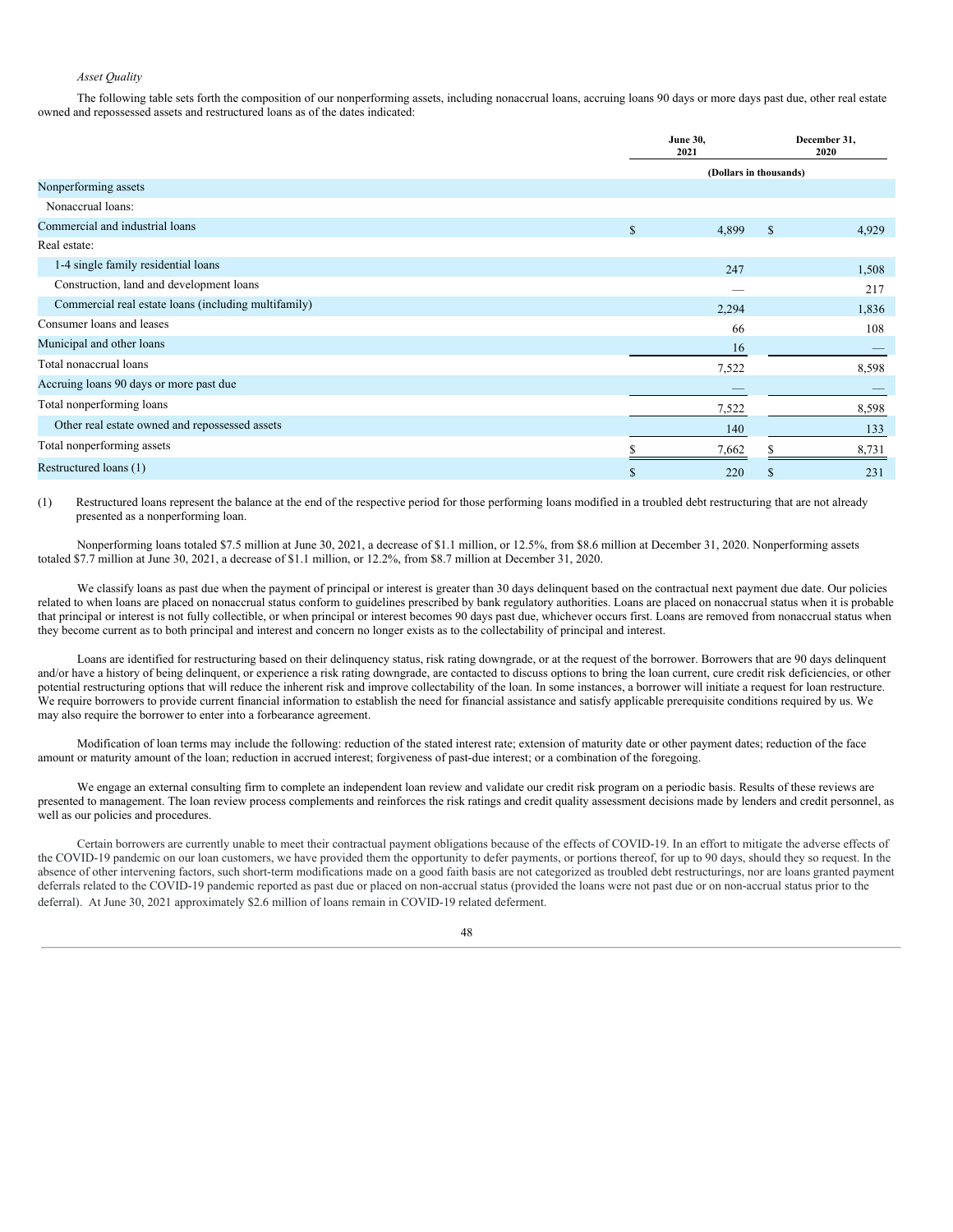The COVID-19 pandemic has contributed to an increased risk of delinquencies, defaults and foreclosures. See additional information about the effects of and risks associated with the COVID-19 pandemic under "Recent Developments Related to COVID-19."

The following table sets forth our asset and credit quality ratios for the periods presented:

|                                                        | June 30, 2021 | <b>December 31, 2020</b> |
|--------------------------------------------------------|---------------|--------------------------|
| <b>Asset and Credit Quality Ratios</b>                 |               |                          |
| Nonperforming loans to loans held for investment (1)   | $0.33\%$      | $0.36\%$                 |
| Nonperforming assets to loans plus OREO                | $0.34\%$      | $0.37\%$                 |
| Nonperforming assets to total assets (2)               | $0.25 \%$     | $0.28 \%$                |
| Net charge-offs to average loans (annualized)(3)       | $0.19\%$      | $0.09\%$                 |
| Allowance for loan losses to nonperforming loans       | 219.72 %      | 186.39 %                 |
| Allowance for loan losses to loans held for investment | $0.73\%$      | $0.67\%$                 |

(1) Nonperforming loans include loans in nonaccrual status.

(2) Nonperforming assets include loans in nonaccrual status and other real estate owned.<br>
(3) December 31, 2020 ratio uses year to date net charge-offs.

December 31, 2020 ratio uses year to date net charge-offs.

# *Analysis of the Allowance for Loan and Lease Losses*

Allowance for loan and lease losses reflects management's estimate of probable credit losses inherent in the loan portfolio. The computation of the allowance for loan and lease losses includes elements of judgment and high levels of subjectivity.

The following tables summarize the allocation of allowance for loan and lease losses related to our loans as of the dates and for the periods presented. This allocation is calculated on an approximate basis and is not necessarily indicative of future losses or allocations. The entire amount of the allowance is available to absorb losses occurring in any category of loans:

|                                                      | <b>Allowance Rollforward</b> |                                    |  |                          |      |                        |           |       |   |                          |  |  |
|------------------------------------------------------|------------------------------|------------------------------------|--|--------------------------|------|------------------------|-----------|-------|---|--------------------------|--|--|
| Three Months Ended June 30, 2021                     |                              | <b>Beginning</b><br><b>Balance</b> |  | <b>Charge-offs</b>       |      | <b>Recoveries</b>      | Provision |       |   | Ending<br><b>Balance</b> |  |  |
|                                                      |                              |                                    |  |                          |      | (Dollars in thousands) |           |       |   |                          |  |  |
| Commercial and industrial loans                      |                              | 9.682                              |  | (1,136)                  | Ъ    | 17                     | Э         | 1.183 | S | 9,746                    |  |  |
| Real estate:                                         |                              |                                    |  |                          |      |                        |           |       |   |                          |  |  |
| 1-4 single family residential loans                  |                              | 84                                 |  | (12)                     | - \$ |                        |           | 66    |   | 139                      |  |  |
| Construction, land and development loans             |                              | .886                               |  | $\overline{\phantom{a}}$ |      | $\sim$                 |           | (589) |   | 1,297                    |  |  |
| Commercial real estate loans (including multifamily) |                              | 4.456                              |  | $\overline{\phantom{a}}$ |      | $\sim$                 |           | 683   |   | 5,139                    |  |  |
| Consumer loans and leases                            |                              | 113                                |  | (14)                     | . ъ  | 6                      |           | (11)  |   | 94                       |  |  |
| Municipal and other loans                            |                              | 93                                 |  | $\overline{\phantom{a}}$ |      | ∠                      |           |       |   | 112                      |  |  |
| Ending allowance balance                             |                              | 16,314                             |  | (1,162)                  |      | 26                     |           | 1,349 |   | 16,527                   |  |  |

|                                          | <b>Allowance Rollforward</b> |                  |    |                          |                        |                          |          |           |              |                |
|------------------------------------------|------------------------------|------------------|----|--------------------------|------------------------|--------------------------|----------|-----------|--------------|----------------|
|                                          |                              | <b>Beginning</b> |    |                          |                        |                          |          |           |              | Ending         |
| Three Months Ended June 30, 2020         |                              | <b>Balance</b>   |    | Charge-offs              | <b>Recoveries</b>      |                          |          | Provision |              | <b>Balance</b> |
|                                          |                              |                  |    |                          | (Dollars in thousands) |                          |          |           |              |                |
| Commercial and industrial loans          | S                            | 4,484            | -S | (455)                    | - \$                   | $5-$                     | <b>J</b> | 2,279     | <sup>S</sup> | 6,313          |
| Real estate:                             |                              |                  |    |                          |                        |                          |          |           |              |                |
| 1-4 single family residential loans      |                              | 35               |    | $\overline{\phantom{a}}$ |                        |                          |          | 72        |              | 107            |
| Construction, land and development loans |                              | 1,293            |    | $\overline{\phantom{a}}$ |                        |                          |          | (35)      |              | 1,258          |
| Commercial real estate loans (including  |                              |                  |    |                          |                        |                          |          |           |              |                |
| multifamily)                             |                              | 1.749            |    | $\overline{\phantom{0}}$ |                        | $\overline{\phantom{a}}$ |          | 414       |              | 2,163          |
| Consumer loans and leases                |                              | 51               |    | (107)                    |                        | $\sim$                   |          | 103       |              | 49             |
| Municipal and other loans                |                              | 8                |    |                          |                        |                          |          |           |              | 15             |
| Ending allowance balance                 |                              | 7.620            |    | (562)                    |                        | $\Omega$                 |          | 2,838     |              | 9,905          |

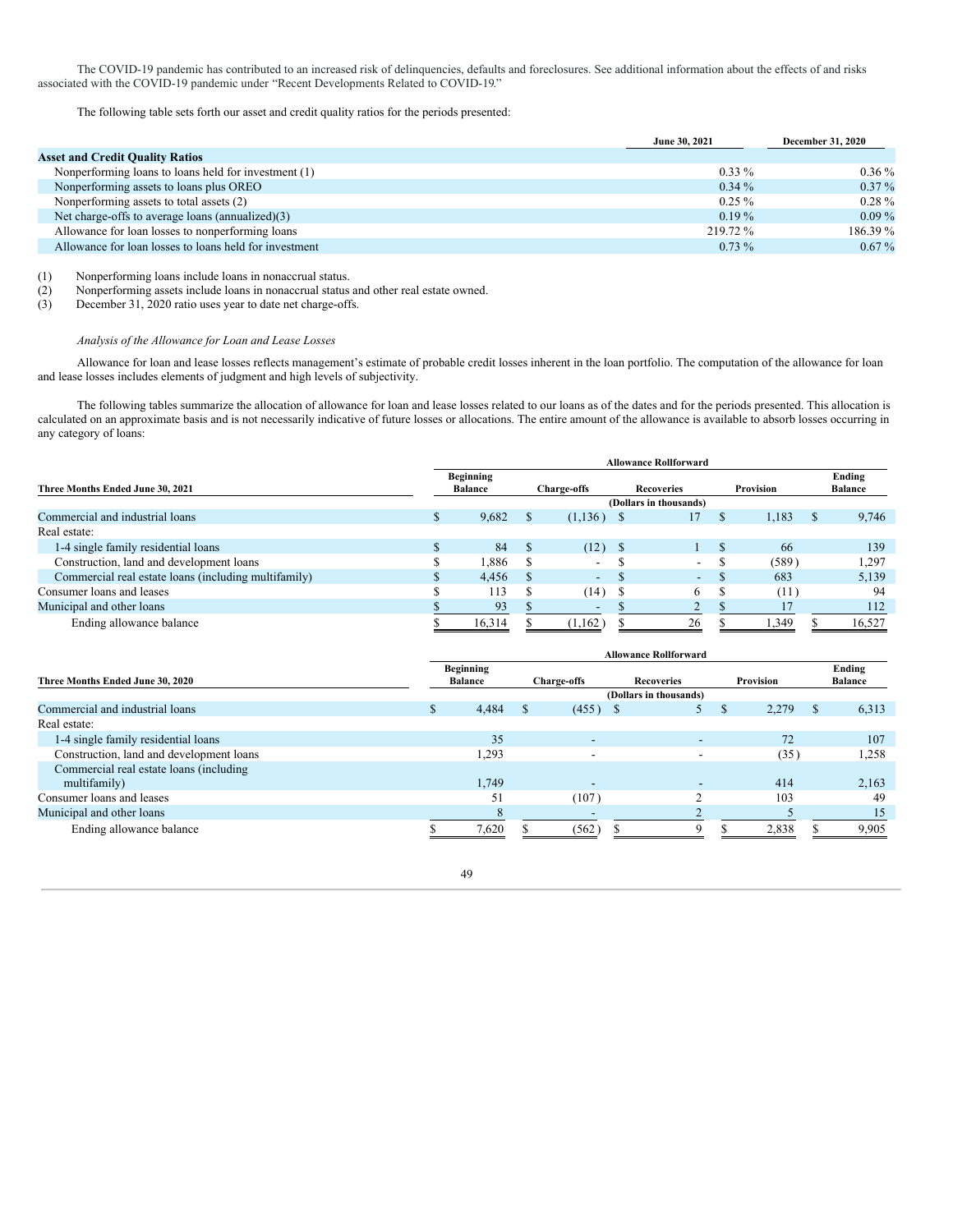|                                                      | <b>Allowance Rollforward</b> |                                    |                    |                          |                   |                          |           |                |  |                          |  |
|------------------------------------------------------|------------------------------|------------------------------------|--------------------|--------------------------|-------------------|--------------------------|-----------|----------------|--|--------------------------|--|
| Six Months Ended June 30, 2021                       |                              | <b>Beginning</b><br><b>Balance</b> | <b>Charge-offs</b> |                          | <b>Recoveries</b> |                          | Provision |                |  | Ending<br><b>Balance</b> |  |
|                                                      |                              |                                    |                    |                          |                   | (Dollars in thousands)   |           |                |  |                          |  |
| Commercial and industrial loans                      |                              | 9.086                              |                    | (1,946)                  | Ъ.                | 34                       |           | 2,572          |  | 9,746                    |  |
| Real estate:                                         |                              |                                    |                    |                          |                   |                          |           |                |  |                          |  |
| 1-4 single family residential loans                  |                              | 147                                | S                  | (13)                     | - \$              |                          |           | $\overline{4}$ |  | 139                      |  |
| Construction, land and development loans             |                              | 744.،                              |                    | $\overline{\phantom{0}}$ |                   | $\overline{\phantom{a}}$ |           | (447)          |  | 1,297                    |  |
| Commercial real estate loans (including multifamily) |                              | 4.843                              |                    | $\overline{\phantom{0}}$ |                   | $\sim$                   |           | 296            |  | 5,139                    |  |
| Consumer loans and leases                            |                              | 145                                | D                  | (33)                     | ъ                 | 20                       |           | (38)           |  | 94                       |  |
| Municipal and other loans                            |                              | 61                                 |                    | $\overline{\phantom{a}}$ |                   |                          |           | 48             |  | 112                      |  |
| Ending allowance balance                             |                              | 16,026                             |                    | (1,992)                  |                   | 58                       |           | 2,435          |  | 16,527                   |  |

|                                                      | <b>Allowance Rollforward</b> |                    |                          |                          |                       |   |                          |  |  |
|------------------------------------------------------|------------------------------|--------------------|--------------------------|--------------------------|-----------------------|---|--------------------------|--|--|
| Six Months Ended June 30, 2020                       | Beginning<br><b>Balance</b>  | <b>Charge-offs</b> |                          | <b>Recoveries</b>        | Provision             |   | Ending<br><b>Balance</b> |  |  |
|                                                      |                              |                    |                          | (Dollars in thousands)   |                       |   |                          |  |  |
| Commercial and industrial loans                      | 4,078                        |                    | (709)                    | 9                        | 2,935<br>$\mathbf{D}$ | S | 6,313                    |  |  |
| Real estate:                                         |                              |                    |                          |                          |                       |   |                          |  |  |
| 1-4 single family residential loans                  | 31                           |                    | _                        |                          | 76                    |   | 107                      |  |  |
| Construction, land and development loans             | 1,055                        |                    |                          |                          | 203                   |   | 1,258                    |  |  |
| Commercial real estate loans (including multifamily) | 1.451                        |                    | __                       | $\overline{\phantom{a}}$ | 712                   |   | 2,163                    |  |  |
| Consumer loans and leases                            | 68                           |                    | (159)                    | 14                       | 126                   |   | 49                       |  |  |
| Municipal and other loans                            | 54                           |                    | $\overline{\phantom{a}}$ | 4                        | (43)                  |   | 15                       |  |  |
| Ending allowance balance                             | 6,737                        |                    | (868)                    | 27                       | 4.009                 |   | 9,905                    |  |  |

In determining the allowance for loan and lease losses, we estimate losses on specific loans, or groups of loans, where the probable loss can be identified and reasonably determined. The balance of the allowance for loan and lease losses is based on internally assigned risk classifications of loans, historical loan loss rates, changes in the nature of the loan portfolio, overall portfolio quality, industry concentrations, delinquency trends, current economic factors and the estimated impact of current economic conditions on certain historical loan loss rates.

The allowance for loan and lease losses was \$16.5 million at June 30, 2021, compared to \$16.0 million at December 31, 2020. The majority of the increase in the allowance for loan and lease losses was due to charge offs on impaired loans and required reserves on loans moving from the acquired portfolio to the organic portfolio at renewal. The allowance for loan and lease losses as a percentage of nonperforming loans and allowance for loan and lease losses as a percentage of loans held for investment was 219.7% and 0.73%, respectively, as of June 30, 2021, compared to 186.39% and 0.67%, respectively, as of December 31, 2020.

At June 30, 2021, no provision for loan losses has been recorded for PPP loans. PPP loans are fully guaranteed by the SBA and therefore carry a zero percent reserve. Excluding PPP loans, the allowance for loan and lease losses as a percentage of loans held for investment was 0.88% at June 30, 2021. PPP loans carry a put-back provision in the event that a PPP loan is fraudulently originated and the Bank is at fault. Management does not deem a put-back reserve necessary at this time.

Net loan charge-offs for the three months ended June 30, 2021 totaled \$1.1 million, an increase from \$553 thousand of net loan charge-offs for the same period of 2020.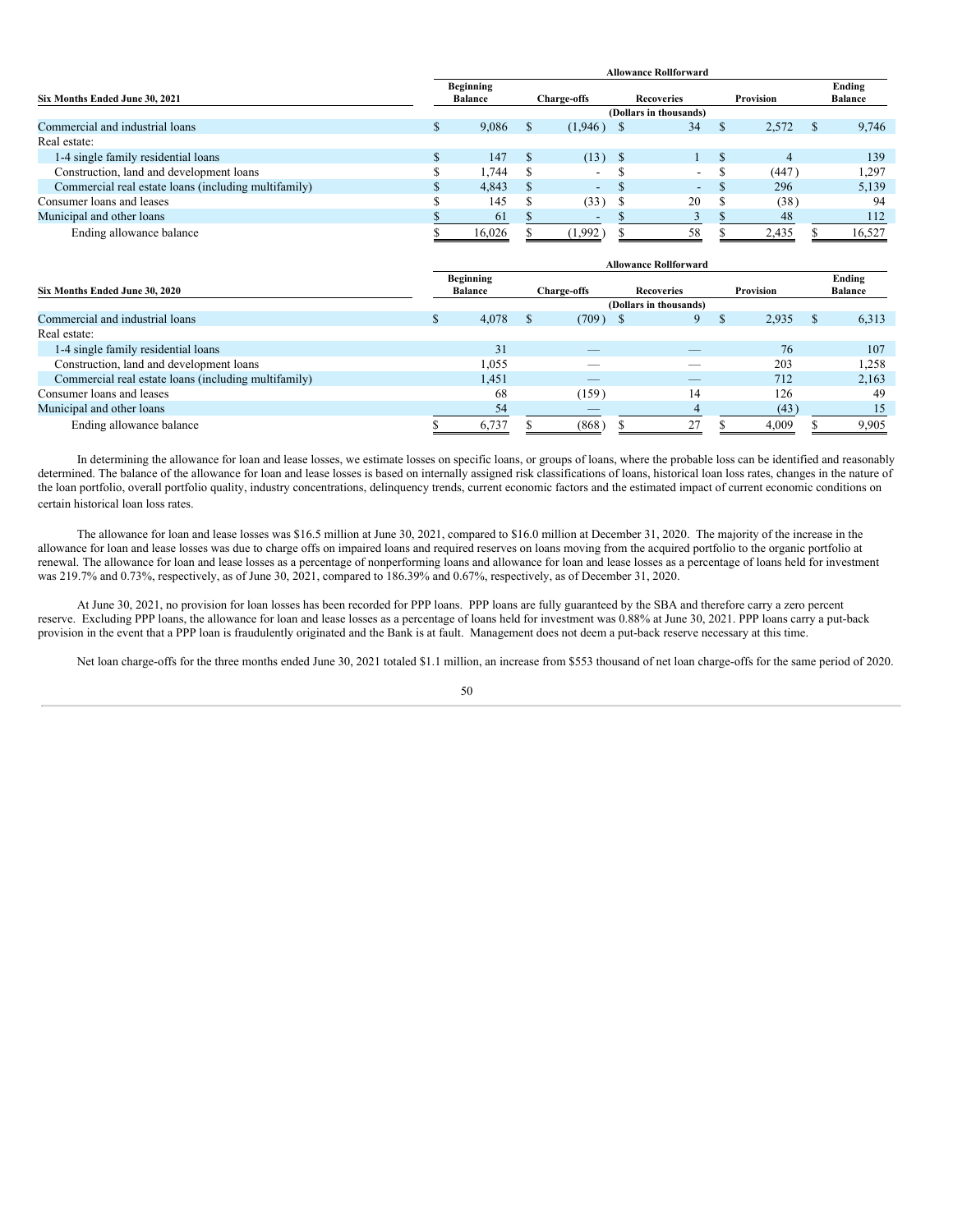The following table provides the allocation of the allowance for loan and lease losses as of the dates presented:

|                                                      |               | June 30, 2021 |                             |        | December 31, 2020             |
|------------------------------------------------------|---------------|---------------|-----------------------------|--------|-------------------------------|
|                                                      |               | Amount        | % Loans in<br>each category | Amount | $%$ Loans in<br>each category |
|                                                      |               |               | (Dollars in thousands)      |        |                               |
| Commercial and industrial loans                      | <sup>\$</sup> | 9,746         | $23.6\%$ \$                 | 9,086  | $24.1\%$                      |
| Real estate:                                         |               |               |                             |        |                               |
| 1-4 single family residential loans                  |               | 139           | $15.7\%$                    | 147    | $15.2\%$                      |
| Construction, land and development loans             |               | 1,297         | $15.2\%$                    | 1,744  | $17.4\%$                      |
| Commercial real estate loans (including multifamily) |               | 5,139         | $42.4\%$                    | 4,843  | $40.1\%$                      |
| Consumer loans and leases                            |               | 94            | $0.4\%$                     | 145    | $0.5\%$                       |
| Municipal and other loans                            |               | 112           | $2.7\%$                     | 61     | $2.7\%$                       |
| Total                                                | S             | 16,527        | $100.0\%$ \$                | 16.026 | $100.0\%$                     |

*Deposits*

We expect deposits to be our primary funding source in the future as we optimize our deposit mix by continuing to shift our deposit composition from higher cost time deposits to lower cost demand deposits. Non-time deposits include noninterest-bearing and interest-bearing demand deposits, NOW accounts, and savings and money market accounts.

The following table shows the deposit mix as of the dates presented:

|                                     | June 30, 2021 |                        | <b>December 31, 2020</b> |            |  |  |  |
|-------------------------------------|---------------|------------------------|--------------------------|------------|--|--|--|
|                                     | Amount        | % of Total             | Amount                   | % of Total |  |  |  |
|                                     |               | (Dollars in thousands) |                          |            |  |  |  |
| Noninterest-bearing demand deposits | 772,032       | $30.0\%$ \$            | 727.543                  | 29.6%      |  |  |  |
| Interest-bearing demand deposits    | 529,513       | 20.6%                  | 472,076                  | $19.2\%$   |  |  |  |
| Interest-bearing NOW accounts       | 10.763        | $0.4\%$                | 10.287                   | $0.4\%$    |  |  |  |
| Savings and money market accounts   | 651.791       | 25.3%                  | 610.571                  | 24.8%      |  |  |  |
| Time deposits                       | 608,073       | 23.7%                  | 638,658                  | $26.0\%$   |  |  |  |
| Total deposits                      | 2,572,172     | $100.0\%$              | 2,459,135                | 100.0%     |  |  |  |

Total deposits at June 30, 2021 were \$2.57 billion, an increase of \$113.0 million, or 4.6%, from total deposits at December 31, 2020 of \$2.46 billion.

The average cost of deposits for the three months ended June 30, 2021 was 0.32%. This represents a decrease of 34 basis points compared to the average cost of deposits of 0.66% for the three months ended June 30, 2020. For the three months ended June 30, 2021, the average rate paid on time deposits was 0.79%, compared to 1.63% for the three months ended June 30, 2020.

The average cost of deposits for the six months ended June 30, 2021 was 0.35%. This represents a decrease of 43 basis points compared to the average cost of deposits of 0.78% for the six months ended June 30, 2020. For the six months ended June 30, 2021, the average rate paid on time deposits was 0.87%, compared to 1.76% for the six months ended June 30, 2020.

The following table shows the remaining maturity of time deposits of \$100,000 and greater as of the date indicated:

|                                                                | June 30, 2021<br>(Dollars in thousands) |
|----------------------------------------------------------------|-----------------------------------------|
| Time deposits \$100,000 or greater with remaining maturity of: |                                         |
| Three months or less                                           | 122,639                                 |
| After three months through six months                          | 100,122                                 |
| After six months through twelve months                         | 188,376                                 |
| After twelve months                                            | 85,451                                  |
| Total                                                          | 496,588                                 |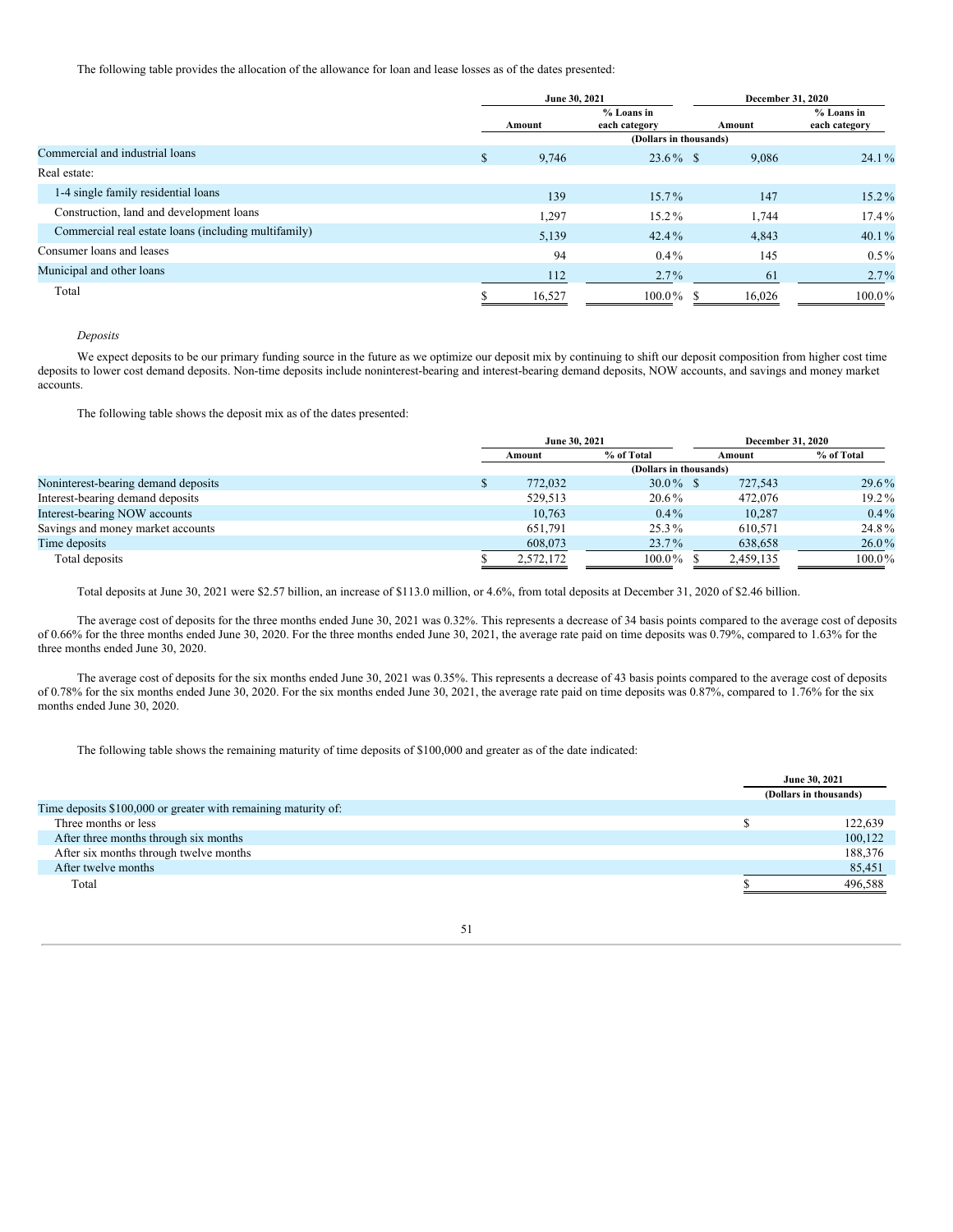# *Borrowings*

In addition to deposits, we utilize advances from the FHLB and other borrowings as a supplementary funding source to finance our operations.

*FHLB borrowings*: The FHLB allows us to borrow, both short and long-term, on a blanket floating lien status collateralized by certain securities and loans. As of June 30, 2021 and December 31, 2020, total remaining borrowing capacity of \$778.2 million and \$654.9 million, respectively, was available under this arrangement.

*PPPLF borrowings:* In conjunction with the PPP, we are also currently participating in the PPPLF which extends loans to banks that are loaning money to small businesses under the PPP. The amount outstanding at June 30, 2021 was \$37.2 million and is non-recourse and secured by the amount of the PPP loans we originated. The maturity date of a borrowing under the PPPLF is equal the maturity date of the PPP loan pledged to secure the borrowing and would be accelerated (i) if the underlying PPP loan goes into default and is sold to the SBA to realize on the SBA guarantee or (ii) to the extent that any loan forgiveness reimbursement is received from the SBA. Borrowings under the PPPLF are included in long-term liabilities on the Company's consolidated balance sheet and bear interest at a rate of 0.35%.

*Subordinated Notes:* On July 24, 2020, the Company issued \$37 million aggregate principal amount of 6.00% fixed-to-floating rate subordinated notes due 2030 (the "Notes"). The Notes initially bear interest at a fixed annual rate of 6.00%, payable quarterly, in arrears, to, but excluding, July 31, 2025. From and including July 31, 2025, to, but excluding, the maturity date or earlier redemption date, the interest rate will reset quarterly to an interest rate per annum equal to a benchmark rate, which is expected to be the then-current three-month Secured Overnight Financing Rate, as published by the Federal Reserve Bank of New York (provided, that in the event the benchmark rate is less than zero, the benchmark rate will be deemed to be zero) plus 592 basis points, payable quarterly, in arrears. The amount outstanding at June 30, 2021, was \$37.0 million.

*Line of credit*: We entered into a line of credit with a third-party lender in May 2017 that allows us to borrow up to \$20 million. In January 2019, we increased this line of credit to allow us to borrow up to \$50 million. The interest rate on this line of credit is based upon 90-day LIBOR plus 4.0%, and unpaid principal and interest is due at the stated maturity of May 12, 2022. This line of credit is secured by a pledge of all of the common stock of the Bank. This line of credit may be prepaid at any time without penalty, so long as such prepayment includes the payment of all interest accrued through the date of the repayments, and, in the case of prepayment of the entire loan, the amount of attorneys' fees and disbursements of the lender. At June 30, 2021, total borrowing capacity of \$50 million was available under this line of credit.

Total borrowings consisted of the following as of the dates presented:

|                                   | June 30, 2021          |                          |  | December 31, 2020 |  |
|-----------------------------------|------------------------|--------------------------|--|-------------------|--|
|                                   | (Dollars in thousands) |                          |  |                   |  |
| Short-term FHLB borrowings        |                        | $\overline{\phantom{a}}$ |  | 10,000            |  |
| Long-term FHLB borrowings         |                        | 43,308                   |  | 51,890            |  |
| Long-term PPPLF borrowings        |                        | 37.215                   |  | 149,848           |  |
| Third-party lender line of credit |                        |                          |  |                   |  |
| <b>Subordinated Notes</b>         |                        | 36,374                   |  | 36,295            |  |
| Secured borrowings (1)            |                        | 2,155                    |  | 3,987             |  |
| Total borrowings                  |                        | 119,052                  |  | 252,020           |  |

(1) See Note 4, Loans, in the notes to our consolidated financial statements included elsewhere in this Form 10-Q for more detail on secured borrowings.

At June 30, 2021, total borrowings were \$119.1 million, a decrease of \$133.0 million, or 52.8%, from \$252.0 million at December 31, 2020.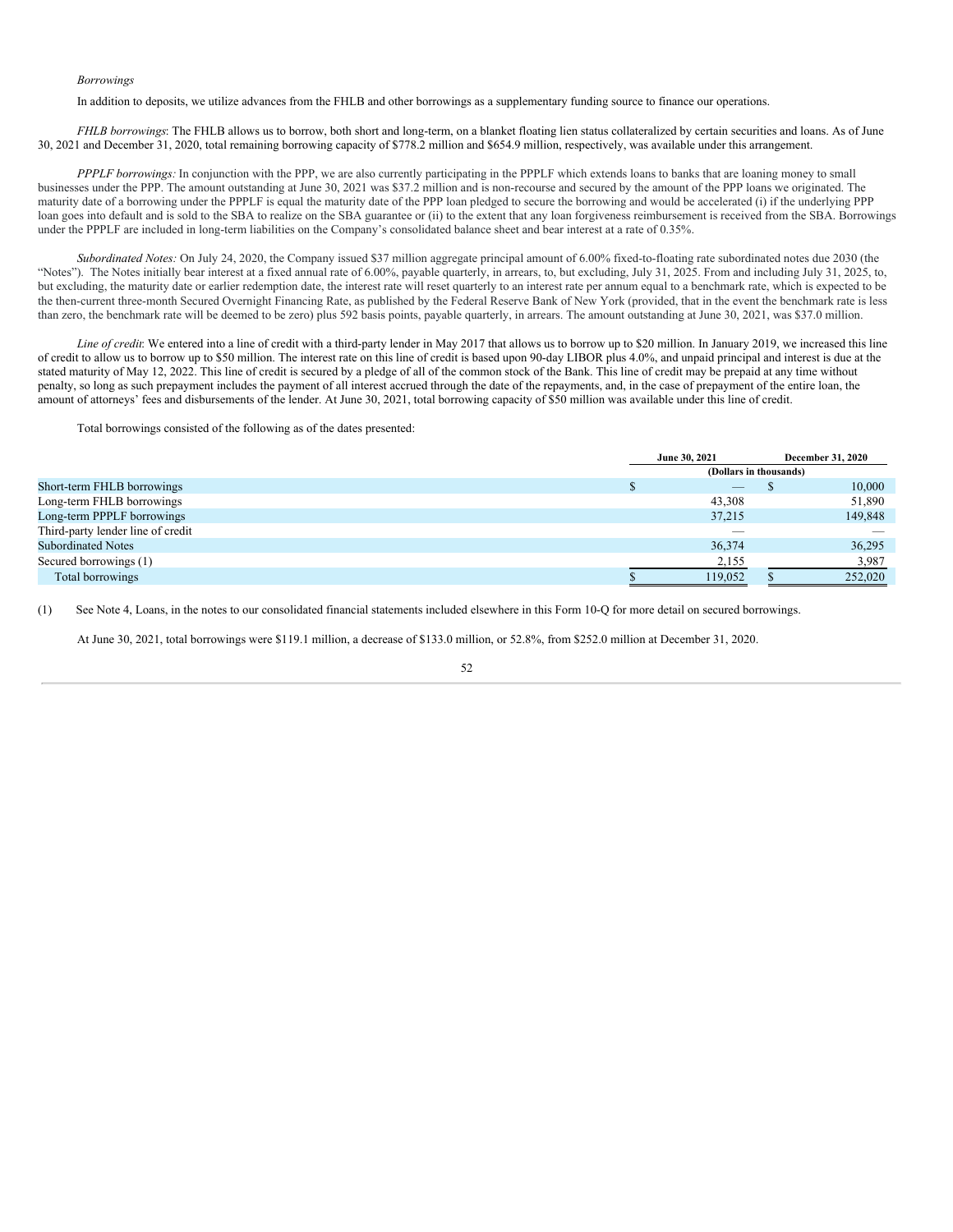Short-term borrowings consist of debt with maturities of one year or less. Our short-term borrowings consist of FHLB borrowings. The following table is a summary of short-term borrowings as of and for the periods presented:

|                                                        | As of/For the Three Months Ended June 30. |          |  | As of/For the Six Months Ended June 30, |  |          |  |          |
|--------------------------------------------------------|-------------------------------------------|----------|--|-----------------------------------------|--|----------|--|----------|
|                                                        |                                           | 2021     |  | 2020                                    |  | 2021     |  | 2020     |
|                                                        |                                           |          |  | (Dollars in thousands)                  |  |          |  |          |
| Short-term borrowings:                                 |                                           |          |  |                                         |  |          |  |          |
| Maximum outstanding at any month-end during the period |                                           |          |  | 10.000                                  |  | 10.000   |  | 10,000   |
| Balance outstanding at end of period                   |                                           |          |  | 10,000                                  |  |          |  | 10,000   |
| Average outstanding during the period                  |                                           |          |  | 10.000                                  |  | 9.896    |  | 10.000   |
| Average interest rate during the period                |                                           | $0.00\%$ |  | $0.70\%$                                |  | $0.70\%$ |  | $0.70\%$ |
| Average interest rate at the end of the period         |                                           | $0.00\%$ |  | $0.70\%$                                |  | $0.70\%$ |  | $0.70\%$ |

# *Stockholders' Equity*

The following table summarizes the changes in our stockholders' equity for the periods indicated:

|                                                    | Three Months Ended June 30, |   |                          |      | Six Months Ended June 30, |      |             |  |
|----------------------------------------------------|-----------------------------|---|--------------------------|------|---------------------------|------|-------------|--|
|                                                    | 2021                        |   | 2020                     | 2021 |                           |      | <b>2020</b> |  |
|                                                    | (Dollars in thousands)      |   |                          |      | (Dollars in thousands)    |      |             |  |
| Balance at beginning of period                     | 365,758                     | Ж | 345,817                  |      | 360,779                   | - \$ | 345,705     |  |
| Net income                                         | 12.410                      |   | 7,694                    |      | 22,496                    |      | 11,768      |  |
| Common stock dividends declared (\$0.09 per share) | (1, 545)                    |   | $\overline{\phantom{a}}$ |      | (3,068)                   |      |             |  |
| Exercise of stock options and warrants             | 333                         |   | 29                       |      | 1,867                     |      | 430         |  |
| Stock-based compensation                           | 278                         |   | 181                      |      | 485                       |      | 558         |  |
| Treasury stock purchases                           | -                           |   | (6,684)                  |      | (1,096)                   |      | (11, 489)   |  |
| Other comprehensive income (loss)                  | 534                         |   | 540                      |      | (3,695)                   |      | 605         |  |
| Balance at end of period                           | 377,768                     |   | 347,577                  |      | 377,768                   |      | 347,577     |  |

Net income totaled \$12.4 million for the three months ended June 30, 2021, an increase of \$4.7 million, compared to \$7.7 million for the three months ended June 30, 2020. Our results of operations for the three months ended June 30, 2021 produced an annualized return on average assets of 1.57% compared to 1.07% for the three months ended June 30, 2020. Our results of operations for the three months ended June 30, 2021 produced an annualized return on average stockholders' equity of 12.83% compared to 8.93% for the three months ended June 30, 2020.

Net income totaled \$22.5 million for the six months ended June 30, 2021, an increase of \$10.7 million, compared to \$11.8 million for the six months ended June 30, 2020. Our results of operations for the six months ended June 30, 2021 produced an annualized return on average assets of 1.45% compared to 0.90% for the six months ended June 30, 2020. Our results of operations for the six months ended June 30, 2021 produced an annualized return on average stockholders' equity of 12.39% compared to 6.83% for the six months ended June 30, 2020.

Stockholders' equity was \$377.8 million as of June 30, 2021, an increase of \$17.0 million from \$360.8 million as of December 31, 2020. The increase was primarily driven by net income and offset by share repurchases, dividends, and other comprehensive loss.

# *Of -Balance Sheet Arrangements*

In the normal course of business, we enter into various transactions, which, in accordance with GAAP, are not included on our consolidated balance sheets. We enter into these transactions to meet the financing needs of our customers. These transactions include commitments to extend credit and commercial and standby letters of credit, which involve, to varying degrees, elements of credit risk and interest rate risk in excess of the amounts recognized on our consolidated balance sheets.

We enter into contractual loan commitments to extend credit, normally with fixed expiration dates or termination clauses, at specified rates and for specific purposes. Since a portion of the commitments are expected to expire without being drawn upon, the total commitment amounts do not necessarily represent our future cash requirements. Substantially all of our commitments to extend credit are contingent upon customers maintaining specific credit standards until the time of loan funding. We seek to minimize our exposure to loss under these commitments by subjecting them to prior credit approval and ongoing monitoring procedures. We assess the credit risk associated with certain commitments to extend credit and establish a liability for probable credit losses. As of June 30, 2021 and December 31, 2020, our reserve for unfunded commitments totaled \$90 thousand.

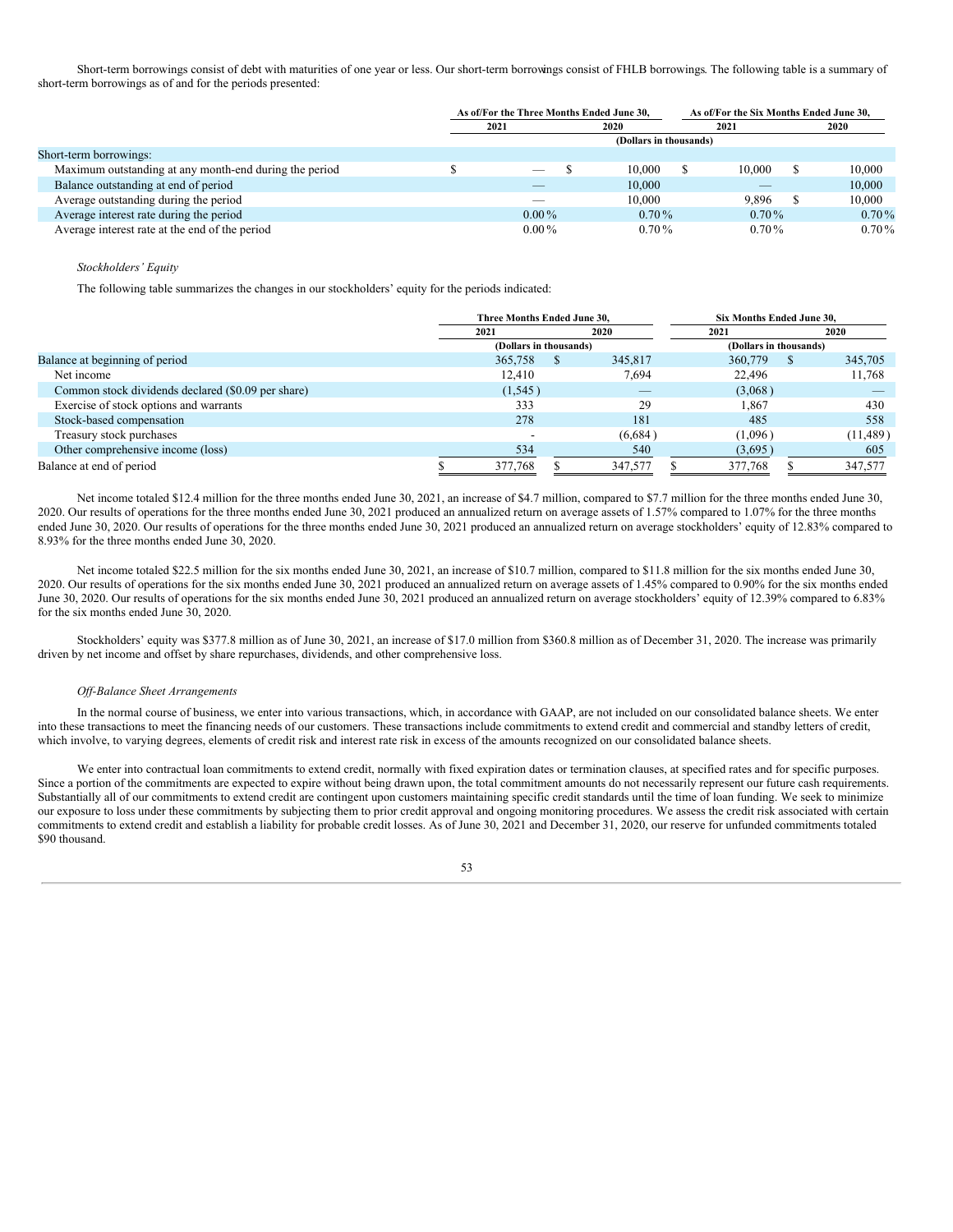Commercial and standby letters of credit are written conditional commitments issued by us to guarantee the performance of a customer to a third party. In the event the customer does not perform in accordance with the terms of the agreement with the third party, we would be required to fund the commitment. The maximum potential amount of future payments we could be required to make is represented by the contractual amount of the commitment. If the commitment is funded, we would be entitled to seek recovery from the customer. Our policies generally require that standby letter of credit arrangements contain security and debt covenants similar to those contained in loan agreements.

The following table summarizes our commitments as of the dates presented:

|                                          |  | <b>June 30,</b><br>2021 |  | December 31,<br>2020 |
|------------------------------------------|--|-------------------------|--|----------------------|
|                                          |  | (Dollars in thousands)  |  |                      |
| Unfunded loan commitments                |  | 365,344                 |  | 309,411              |
| Commercial and standby letters of credit |  | 4.018                   |  | 3,272                |
| Total                                    |  | 369.362                 |  | 312,683              |

Management believes that we have adequate liquidity to meet all known contractual obligations and unfunded commitments, including loan commitments over the next twelve months. Additionally, management believes that our off-balance sheet arrangements have not had or are not reasonably likely to have a current or future material effect on our financial condition, revenues, expenses, results of operations, liquidity, capital expenditures or capital resources.

# *Capital Resources*

We are required to comply with certain "risk-based" capital adequacy guidelines issued by the Federal Reserve and the FDIC. The risk-based capital guidelines assign varying risk weights to the individual assets held by a bank. The guidelines also assign weights to the "credit-equivalent" amounts of certain off-balance sheet items, such as letters of credit and interest rate and currency swap contracts.

Under the Basel III rules, we are required to maintain a leverage ratio of 4.0% (5.0% to be considered "well capitalized"), common equity tier 1 capital to risk-weighted assets ratio of 4.5% (6.5% to be considered "well capitalized"), a tier 1 capital to risk-weighted assets ratio of 6.0% (8.0% to be considered "well capitalized"), and a total capital to risk-weighted assets ratio of 8.0% (10.0% to be considered "well capitalized"). In addition, the risk-weighted capital ratios include a capital conservation buffer of 2.5%, which is in addition to the minimum risk-based capital standards and effectively raises the minimum required common equity tier 1 capital ratio to 7.0%, the tier 1 capital ratio to 8.5%, and the total capital ratio to 10.5%. Institutions that do not maintain this required capital conservation buffer will become subject to progressively more stringent limitations on the percentage of earnings that can be paid out in dividends or used for stock repurchases and on the payment of discretionary bonuses to senior executive management.

The risk-based capital ratios measure the adequacy of a bank's capital against the riskiness of its assets and off-balance sheet activities. Failure to maintain adequate capital is a basis for "prompt corrective action" or other regulatory enforcement action. In assessing a bank's capital adequacy, regulators also consider other factors such as interest rate risk exposure; liquidity, funding and market risks; quality and level of earnings; concentrations of credit, quality of loans and investments; risks of any nontraditional activities; effectiveness of bank policies; and management's overall ability to monitor and control risks.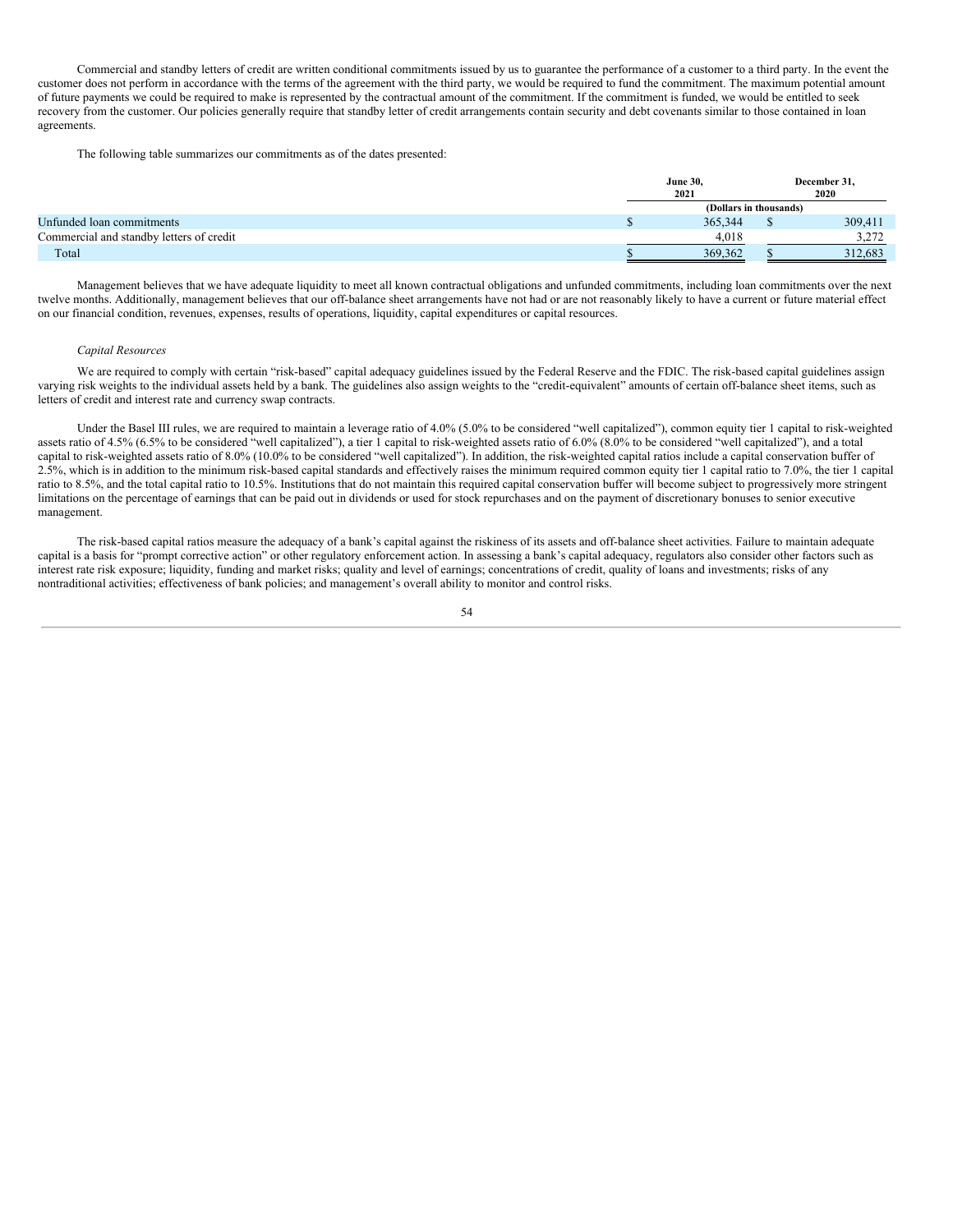The following table sets forth the regulatory capital ratios, excluding the impact of the capital conservation buffer, as of the dates indicated:

|                                    |                    | Minimum<br>Capital          |                              |                         |                      |
|------------------------------------|--------------------|-----------------------------|------------------------------|-------------------------|----------------------|
|                                    | Minimum<br>Capital | Requirement<br>with Capital | Minimum<br><b>To Be Well</b> | <b>June 30,</b><br>2021 | December 31,<br>2020 |
|                                    | Requirement        | <b>Buffer</b>               | Capitalized                  | Actual                  | Actual               |
| Capital ratios (Company):          |                    |                             |                              |                         |                      |
| Tier 1 leverage ratio              | $4.0\%$            | $4.0\%$                     | N/A                          | $9.93\%$                | $9.90\%$             |
| Common equity tier 1 capital ratio | 4.5%               | $7.0\%$                     | N/A                          | 12.07%                  | 11.94%               |
| Tier 1 risk-based capital ratio    | $6.0\%$            | 8.5%                        | N/A                          | $12.61\%$               | 11.94%               |
| Total risk-based capital ratio     | $8.0\%$            | $10.5\%$                    | N/A                          | 13.32%                  | 14.28%               |
| Capital ratios (Bank):             |                    |                             |                              |                         |                      |
| Tier 1 leverage ratio              | $4.0\%$            | $4.0\%$                     | $5.0\%$                      | $10.47\%$               | $10.30\%$            |
| Common equity tier 1 capital ratio | $4.5\%$            | $7.0\%$                     | $6.5\%$                      | 13.37%                  | 12.29%               |
| Tier 1 risk-based capital ratio    | $6.0\%$            | 8.5%                        | $8.0\%$                      | 13.37%                  | 12.29%               |
| Total risk-based capital ratio     | $8.0\%$            | $10.5\%$                    | $10.0\%$                     | 14.08%                  | 13.00%               |

At June 30, 2021, both we and the Bank met all the capital adequacy requirements to which we and the Bank were subject. At June 30, 2021, the Bank was "well capitalized" under the regulatory framework for prompt corrective action. Management believes that no conditions or events have occurred since June 30, 2021 that would materially adversely change such capital classifications. From time to time, we may need to raise additional capital to support our and the Bank's further growth and to maintain the Bank's "well capitalized" status.

As of June 30, 2021, we had a tier 1 leverage ratio of 9.93%. As of June 30, 2021, the Bank had a tier 1 leverage ratio of 10.47%, which provided \$119.2 million of excess capital relative to the minimum requirements to be considered "well capitalized."

# *Community Bank Leverage Ratio*

On September 17, 2019, the federal banking agencies jointly finalized a rule to be effective January 1, 2020 and intended to simplify the regulatory capital requirements described above for qualifying community banking organizations that opt into the Community Bank Leverage Ratio ("CBLR") framework, as required by Section 201 of the EGRRCPA. The final rule became effective on January 1, 2020, and the CBLR framework became available for banks to use beginning with their June 30, 2020 Call Reports. Under the final rule, if a qualifying community banking organization opts into the CBLR framework and meets all requirements under the framework, it will be considered to have met the well-capitalized ratio requirements under the Prompt Corrective Action regulations described below and will not be required to report or calculate risk-based capital. In order to qualify for the CBLR framework, a community banking organization must have a tier 1 leverage ratio of greater than 9%, less than \$10 billion in total consolidated assets, and limited amounts of off-balance-sheet exposures and trading assets and liabilities. However, Section 4012 of the CARES Act required that the CBLR be temporarily lowered to 8%. The federal regulators issued a rule implementing the lower CBLR effective April 23, 2020. The rule also established a two-quarter grace period for a qualifying institution whose leverage ratio falls below the 8% CBLR requirement so long as the bank maintains a leverage ratio of 7% or greater. Another rule was issued to transition back to the 9% CBLR by increasing the ratio to 8.5% for calendar year 2021 and 9% thereafter. Although the Company and the Bank are qualifying community banking organizations, the Company and the Bank have elected not to opt in to the CBLR framework at this time and will continue to follow the Basel III capital requirements as described above.

# *Liquidity*

Liquidity involves our ability to raise funds to support asset growth and acquisitions or reduce assets to meet deposit withdrawals and other payment obligations, to maintain reserve requirements and otherwise to operate on an ongoing basis and manage unexpected events. At June 30, 2021 and December 31, 2020, our liquidity needs were primarily met by core deposits, security and loan maturities and amortizing investment and loan portfolios. Although access to brokered deposits, purchased funds from correspondent banks and overnight advances from the FHLB are available and have been utilized on occasion to take advantage of investment opportunities, we do not generally rely on these external funding sources. The Bank maintained five Federal Funds lines of credit with commercial banks which provide for extensions of credit with an availability to borrow up to an aggregate \$115.0 million as of June 30, 2021 and December 31, 2020. There were no advances under these lines of credit outstanding as of June 30, 2021 or December 31, 2020.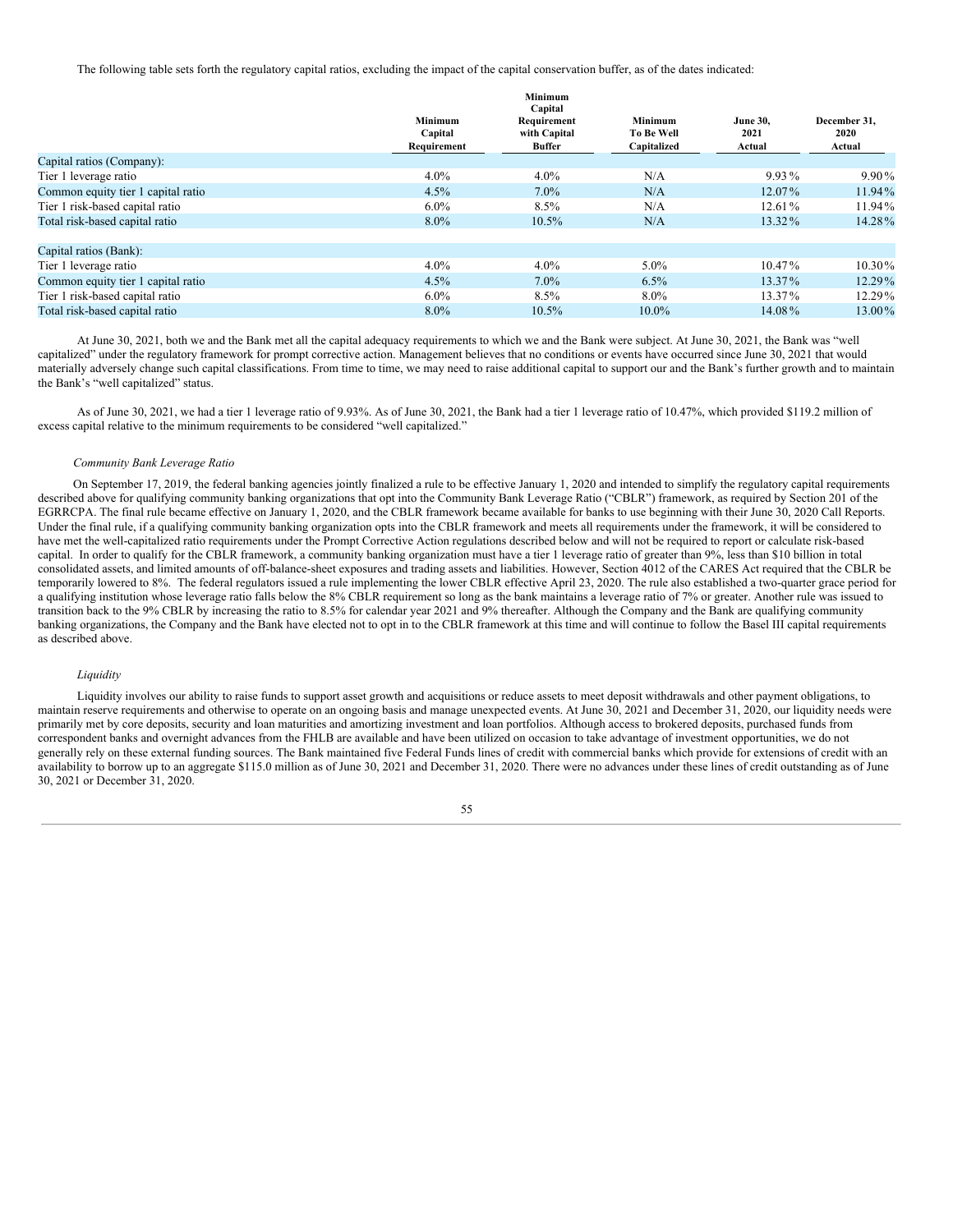Our primary source of funds is deposits, and our primary use of funds is loans. We do not expect a change in the primary source or use of our funds in the foreseeable future. We predominantly invest excess deposits in overnight deposits with the Federal Reserve, securities, interest-bearing deposits at other banks or other short-term liquid investments until needed to fund loan growth. Our securities portfolio had a weighted average life of 5.9 years and an effective duration of 5.4 years as of June 30, 2021.

As of June 30, 2021, we had outstanding \$365.3 million in commitments to extend credit and \$4.0 million in commitments associated with outstanding commercial and standby letters of credit. Since commitments associated with letters of credit and commitments to extend credit may expire unused, the total outstanding may not necessarily reflect the actual future cash funding requirements.

As of June 30, 2021, we believe we had no exposure to future cash requirements associated with known uncertainties. Capital expenditures, including buildings and construction in process, for the three months ended June 30, 2021 and 2020 were \$140 thousand and \$4.0 million, respectively.

#### *Treasury Stock*

On June 18, 2021, the Company's previously-announced stock buyback program (the "2020 Stock Buyback Program") expired pursuant to its terms.

On June 15, 2021, the Company approved a new stock buyback program (the "2021 Stock Buyback Program") pursuant to which the Company may, from time to time, purchase up to \$10.0 million of the Company's outstanding shares of common stock, beginning on June 19, 2021 and concluding on June 18, 2022. The shares of Company common stock may be repurchased under the 2021 Stock Buyback Program from time to time in privately negotiated transactions or the open market, including pursuant to block trades or Rule 10b5-1 trading plans, and in accordance with applicable regulations of the SEC. The timing and exact amount of any repurchases under the 2021 Stock Buyback Program will depend on various factors including, the performance of the Company's stock price, general market and other conditions, applicable legal requirements and other factors. There is no assurance that the Company will repurchase any shares under the 2021 Stock Buyback Program, and the 2021 Stock Buyback Program may be terminated or amended by the Company's board of directors at any time prior to the expiration date. Furthermore, the Company may, in its discretion, begin or terminate repurchases at any time prior to the 2021 Stock Buyback Program's expiration, without any prior notice.

The Company did not purchase any shares under either the 2020 Stock Buyback Program or the 2021 Stock Buyback Program during the three months ended June 30, 2021.

#### **Non-GAAP Financial Measures**

Our accounting and reporting policies conform to GAAP, and the prevailing practices in the banking industry. However, we also evaluate our performance based on certain additional financial measures discussed in this Form 10-Q as being a non-GAAP financial measures. We classify a financial measure as being a non-GAAP financial measure if that financial measure excludes or includes amounts, or is subject to adjustments that have the effect of excluding or including amounts, that are included or excluded, as the case may be, in the most directly comparable measure calculated and presented in accordance with GAAP as in effect from time to time in the United States in our statements of income, balance sheets or statements of cash flows. Non-GAAP financial measures do not include operating and other statistical measures or ratios or statistical measures calculated using exclusively financial measures calculated in accordance with GAAP.

The non-GAAP financial measures that we discuss in this Form 10-Q should not be considered in isolation or as a substitute for the most directly comparable or other financial measures calculated in accordance with GAAP. Moreover, the manner in which we calculate the non-GAAP financial measures that we discuss in this Form 10-Q may differ from that of other banking organizations reporting measures with similar names. You should understand how such other banking organizations calculate their financial measures similar or with names similar to the non-GAAP financial measures we have discussed in this prospectus when comparing such non-GAAP financial measures.

#### *Net Interest Margin*

We show net interest margin on a fully taxable equivalent basis, which is a non-GAAP financial measure.

We believe the fully tax equivalent basis is the preferred industry measurement basis for net interest margin and that it enhances comparability of net interest income arising from taxable and tax-exempt sources.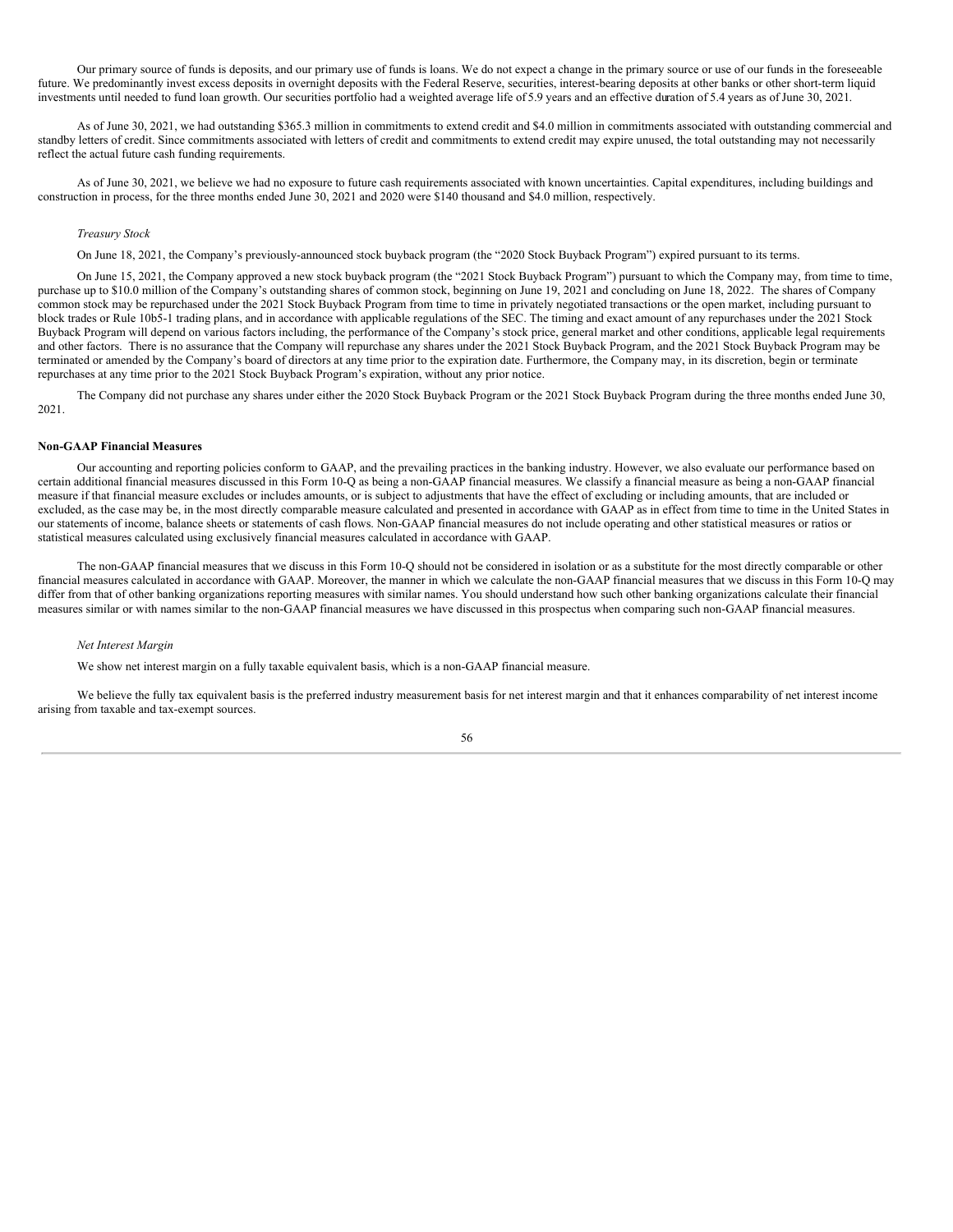The following table reconciles, as of the dates set forth below, net interest margin on a fully taxable equivalent basis:

|                                                                             | As of or for the<br>Three Months Ended June 30. |                      |   | As of or for the<br><b>Six Months Ended June 30.</b> |    |           |          |           |
|-----------------------------------------------------------------------------|-------------------------------------------------|----------------------|---|------------------------------------------------------|----|-----------|----------|-----------|
|                                                                             | 2021                                            |                      |   | 2020                                                 |    | 2021      |          | 2020      |
|                                                                             |                                                 |                      |   | (Dollars in thousands, except per share data)        |    |           |          |           |
| Net interest margin - GAAP basis:                                           |                                                 |                      |   |                                                      |    |           |          |           |
| Net interest income<br>ъ                                                    |                                                 | 29,701               | S | 26,051                                               | S. | 57,540    | \$       | 49,850    |
| Average interest-earning assets                                             | 2.932.323                                       |                      |   | 2.646.903                                            |    | 2.899.826 |          | 2,413,202 |
| Net interest margin                                                         |                                                 | $3.95\%$<br>$4.06\%$ |   | $4.00\%$                                             |    |           | $4.14\%$ |           |
| Net interest margin - Non-GAAP basis:                                       |                                                 |                      |   |                                                      |    |           |          |           |
| S<br>Net interest income                                                    |                                                 | 29,701               | S | 26,051                                               | S  | 57,540    | \$       | 49,850    |
| Plus:                                                                       |                                                 |                      |   |                                                      |    |           |          |           |
| Impact of fully taxable equivalent adjustment                               |                                                 | 561                  |   | 373                                                  |    | 1,130     |          | 853       |
| Net interest income on a fully taxable equivalent basis                     |                                                 | 30,262               |   | 26,424                                               |    | 58,670    |          | 50,703    |
| Average interest-earning assets                                             | 2,932,323                                       |                      |   | 2,646,903                                            |    | 2,899,826 |          | 2,413,202 |
| Net interest margin on a fully taxable equivalent basis -<br>Non-GAAP basis |                                                 | $4.14\%$             |   | $4.00\%$                                             |    | $4.08\%$  |          | $4.21\%$  |

# *Adjusted Net Income and Adjusted Earnings per Common Share – Basic and Diluted*

Adjusted earnings per common share – basic and diluted is a non-GAAP financial measure that excludes merger-related expenses and the impact of the net operating loss carryback. In our judgment, the adjustments made to net income allow investors and analysts to better assess our basic and diluted earnings per common share by removing the volatility that is associated with the items that are unrelated to our core business.

There were no adjustments to earnings per share for the three months ended June 30, 2021. Adjustments to earnings per share for the six months ended June 30, 2021 include a \$5 thousand gain on sale of investment securities.

The following table reconciles, as of the date set forth below, basic and diluted earnings per common share and presents our basic and diluted earnings per common share exclusive of the impact of our merger-related adjustments:

|                                                        |              | As of or for the<br>Three Months Ended June 30, |               |                                               | As of or for the<br>Six Months Ended June 30, |            |              |            |  |
|--------------------------------------------------------|--------------|-------------------------------------------------|---------------|-----------------------------------------------|-----------------------------------------------|------------|--------------|------------|--|
|                                                        |              | 2021                                            |               | 2020                                          |                                               | 2021       |              | 2020       |  |
|                                                        |              |                                                 |               | (Dollars in thousands, except per share data) |                                               |            |              |            |  |
| Basic and diluted earnings per share - GAAP basis:     |              |                                                 |               |                                               |                                               |            |              |            |  |
| Net income available to common stockholders            |              | 12,410                                          |               | 7,694                                         |                                               | 22,496     |              | 11,768     |  |
| Weighted average number of common shares - basic       |              | 17,152,217                                      |               | 17,581,959                                    |                                               | 17,128,233 |              | 17,883,034 |  |
| Weighted average number of common shares - diluted     |              | 17,627,958                                      |               | 17,612,919                                    |                                               | 17,572,066 |              | 17,999,206 |  |
| Basic earnings per common share                        |              | 0.72                                            | S             | 0.44                                          | \$                                            | 1.31       | \$           | 0.66       |  |
| Diluted earnings per common share                      |              | 0.70                                            |               | 0.44                                          |                                               | 1.28       |              | 0.65       |  |
| Basic and diluted earnings per share - Non-GAAP basis: |              |                                                 |               |                                               |                                               |            |              |            |  |
| Net income available to common stockholders            | \$           | 12,410                                          | \$            | 7,694                                         | \$                                            | 22,496     | S            | 11,768     |  |
| Pre-tax adjustments:                                   |              |                                                 |               |                                               |                                               |            |              |            |  |
| Noninterest income                                     |              |                                                 |               |                                               |                                               |            |              |            |  |
| Gain on the sales of investment securities             | $\mathbb{S}$ |                                                 | <sup>\$</sup> |                                               | \$                                            | (5)        | $\mathbf{s}$ |            |  |
| Noninterest expense                                    |              |                                                 |               |                                               |                                               |            |              |            |  |
| Merger-related expenses                                |              |                                                 |               | 69                                            |                                               |            |              | 1,683      |  |
| Taxes:                                                 |              |                                                 |               |                                               |                                               |            |              |            |  |
| <b>NOL Carryback</b>                                   |              |                                                 |               |                                               |                                               |            |              | (575)      |  |
| Tax effect of adjustments                              |              |                                                 |               | (14)                                          |                                               |            |              | (345)      |  |
| Adjusted net income                                    |              | 12,410                                          |               | 7,749                                         |                                               | 22,492     |              | 12,531     |  |
| Weighted average number of common shares - basic       |              | 17,152,217                                      |               | 17,581,959                                    |                                               | 17,128,233 |              | 17,883,034 |  |
| Weighted average number of common shares - diluted     |              | 17,627,958                                      |               | 17,612,919                                    |                                               | 17,572,066 |              | 17,999,206 |  |
| Basic earnings per common share - Non-GAAP basis       |              | 0.72                                            |               | 0.44                                          |                                               | 1.31       |              | 0.70       |  |
| Diluted earnings per common share - Non-GAAP basis     |              | 0.70                                            |               | 0.44                                          |                                               | 1.28       |              | 0.70       |  |

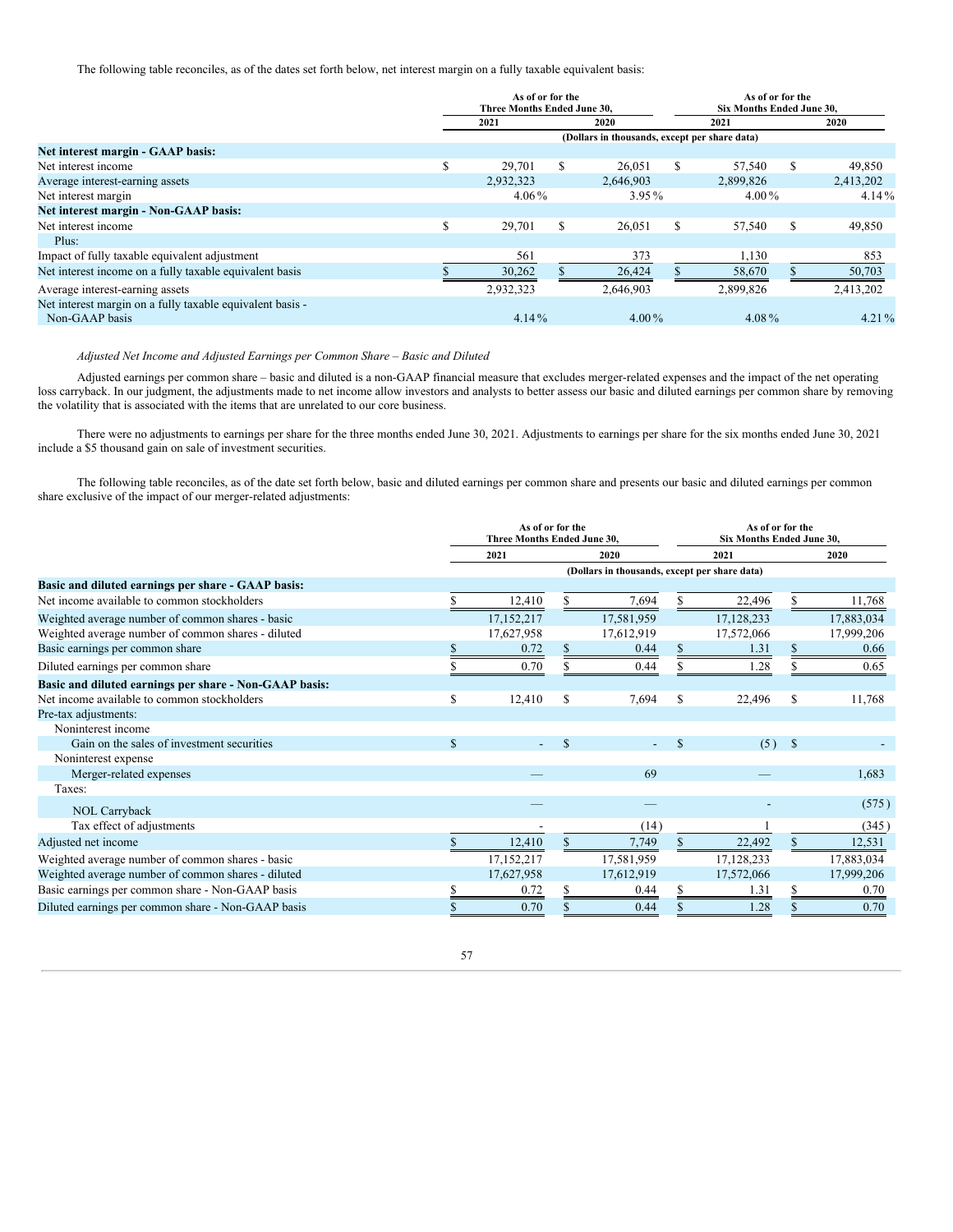# *Tangible Book Value Per Share*

Tangible book value per share is a non-GAAP financial measure generally used by investors, financial analysts and investment bankers to evaluate financial institutions. We calculate (1) tangible book value per share as tangible equity divided by shares of common stock outstanding at the end of the respective period, and (2) tangible equity as common stockholders' equity less goodwill and other intangible assets, net of accumulated amortization. The most directly comparable GAAP financial measure for tangible book value per share is book value per share.

We believe that this measure is important to many investors in the marketplace who are interested in changes from period to period in book value per share exclusive of changes in intangible assets. Goodwill and other intangible assets have the effect of increasing total book value while not increasing our tangible book value.

The following table reconciles, as of the dates set forth below, total stockholders' equity to tangible equity and presents our tangible book value per share compared to our book value per share:

|                                                | June 30, 2021                                 | <b>December 31, 2020</b> |            |  |  |
|------------------------------------------------|-----------------------------------------------|--------------------------|------------|--|--|
|                                                | (Dollars in thousands, except per share data) |                          |            |  |  |
| Total stockholders' equity                     | 377,768                                       |                          | 360,779    |  |  |
| Less:                                          |                                               |                          |            |  |  |
| Goodwill and other intangible assets           | 83,921                                        |                          | 85,499     |  |  |
| Tangible stockholders' equity                  | 293.847                                       |                          | 275,280    |  |  |
| Shares outstanding                             | 17,164,103                                    |                          | 17,081,831 |  |  |
| Book value per share                           | 22.01                                         |                          | 21.12      |  |  |
| Less:                                          |                                               |                          |            |  |  |
| Goodwill and other intangible assets per share | 4.89                                          |                          | 5.01       |  |  |
| Tangible book value per share                  | 17.12                                         |                          | 16.11      |  |  |

# **Critical Accounting Policies**

Our financial reporting and accounting policies conform to GAAP. The preparation of financial statements in conformity with GAAP requires management to make estimates and assumptions that affect the reported amounts of assets and liabilities and disclosure of contingent assets and liabilities at the date of the consolidated financial statements and the reported amounts of revenues and expenses during the reporting period. Actual results could differ from those estimates.

Our accounting policies and estimates are described in greater detail in Note 1, Summary of Significant Accounting Policies, in the notes to our consolidated financial statements included elsewhere in this Form 10-Q.

We have identified the following accounting policies and estimates that, due to the difficult, subjective or complex judgments and assumptions inherent in those policies and estimates and the potential sensitivity of our financial statements to those judgments and assumptions, are critical to an understanding of our financial condition and results of operations. We believe that the judgments, estimates and assumptions used in the preparation of our financial statements are appropriate. Our accounting policies are integral to understanding our results of operations.

# *Allowance for Loan and Lease Losses*

Management's ongoing evaluation of the adequacy of the allowance for loan and lease losses is based on our past loan loss experience, the volume and composition of our lending, adverse situations that may affect a borrower's ability to repay, the estimated value of any underlying collateral, current economic conditions and other factors affecting the known and inherent risk in the portfolio. The allowance for loan and lease losses is increased by charges to income through the provision for loan and lease losses and decreased by charge-offs (net of recoveries). The allowance is maintained at a level that management, based upon its evaluation, considers adequate to absorb losses inherent in the loan portfolio. This evaluation is inherently subjective as it requires material estimates including, among others, the amount and timing of expected future cash flows on impacted loans, exposure at default, value of collateral, and estimated losses on our loan portfolio. All of these estimates may be susceptible to significant change.

The allowance consists of specific allowances for impaired loans and a general allowance on the remainder of the portfolio. Although management determines the amount of each element of the allowance separately, the allowance for loan and lease losses is available for the entire loan portfolio.

Management establishes an allowance on certain impaired loans for the amount by which the discounted cash flows, observable market price, or fair value of collateral if the loan is collateral dependent, is lower than the carrying value of the loan. A loan is considered to be impaired when, based upon current information and events, it is probable that we will be unable to collect all amounts

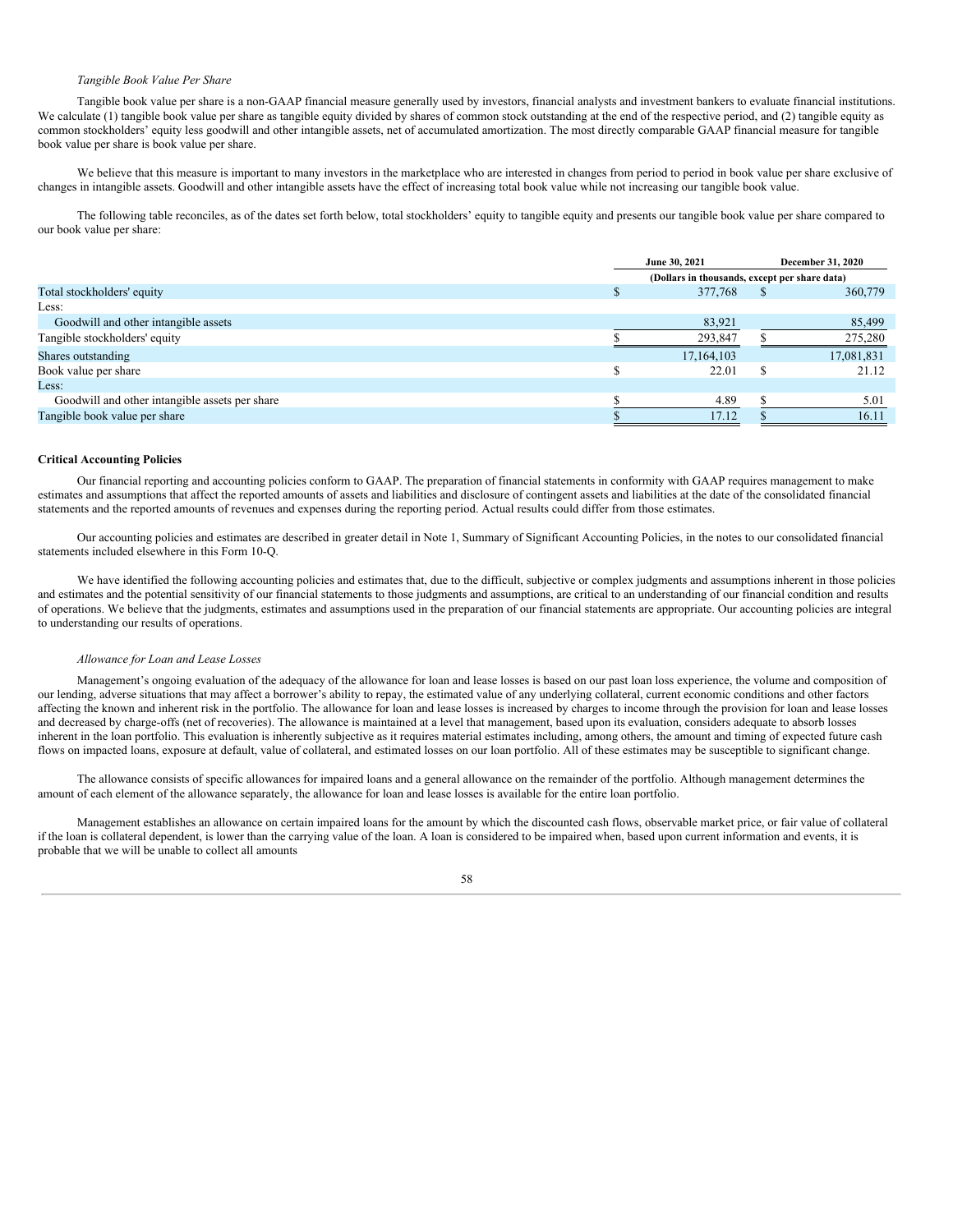due according to the contractual terms of the loan. A delay or shortfall in amount of payments does not necessarily result in the loan being identified as impaired.

Management also establishes a general allowance on non-impaired loans to recognize the inherent losses associated with lending activities, but which, unlike specific allowances, have not been allocated to particular loans. This general valuation allowance is determined by segregating the loans by loan category and assigning allowance percentages based on our historical loss experience, delinquency trends, and management's evaluation of the collectability of the loan portfolio.

Management also evaluates classified loans, which are not impaired. We segregate these loans by category and assign qualitative factors to each loan based on inherent losses associated with each type of lending and consideration that these loans, in the aggregate, represent an above-average credit risk and that more of these loans will prove to be uncollectible compared to loans in the general portfolio. Classification of a loan within this category is based on identified weaknesses that increase the credit risk of the loan.

The allowance is adjusted for significant factors that, in management's judgment, affect the collectability of the portfolio as of the evaluation date. These significant factors may include changes in lending policies and procedures, changes in existing general economic and business conditions affecting its primary lending areas, credit quality trends, collateral value, loan volumes and concentrations, seasoning of the loan portfolio, loss experience in particular segments of the portfolio, duration of the current business cycle, and bank regulatory examination results. The applied loss factors are re-evaluated each reporting period to ensure their relevance in the current economic environment.

While management uses the best information known to it in order to make loan loss allowance valuations, adjustments to the allowance may be necessary based on changes in economic and other conditions, changes in the composition of the loan portfolio, or changes in accounting guidance. In times of economic slowdown, either regional or national, the risk inherent in the loan portfolio could increase resulting in the need for additional provisions to the allowance for loan and lease losses in future periods. An increase could also be necessitated by an increase in the size of the loan portfolio or in any of its components even though the credit quality of the overall portfolio may be improving. Historically, the estimates of the allowance for loan and lease losses have provided adequate coverage against actual losses incurred.

# *Goodwill and Other Intangible Assets*

Goodwill represents the excess of consideration transferred in business combinations over the fair value of tangible and identifiable intangible assets acquired. Goodwill is assessed annually for impairment or more frequently if events or circumstances indicate that impairment may have occurred.

Goodwill acquired in a purchase business combination that is determined to have an indefinite useful life, is not amortized, but tested for impairment as described above. We perform our annual impairment test in the fourth quarter. Goodwill is the only intangible asset with an indefinite life on our balance sheet.

Core deposit intangible ("CDI") is a measure of the value of checking and savings deposit relationships acquired in a business combination. The fair value of the CDI stemming from any given business combination is based on the present value of the expected cost savings attributable to the core deposit funding relative to an alternative source of funding. CDI is amortized over the estimated useful lives of the existing deposit relationships acquired, but does not exceed 12 years. We evaluate such identifiable intangibles for impairment when events and circumstances indicate that its carrying amount may not be recoverable.

# *Income Taxes*

Management makes estimates and judgments to calculate various tax liabilities and determine the recoverability of various deferred tax assets, which arise from temporary differences between the tax and financial statement recognition of revenues and expenses. Management also estimates a reserve for deferred tax assets if, based on the available evidence, it is more likely than not that some portion or all of the recorded deferred tax assets will not be realized in future periods. These estimates and judgments are inherently subjective. Historically, management's estimates and judgments to calculate the deferred tax accounts have not required significant revision.

In evaluating our ability to recover deferred tax assets, management considers all available positive and negative evidence, including the past operating results and forecasts of future taxable income. In determining future taxable income, management makes assumptions for the amount of taxable income, the reversal of temporary differences and the implementation of feasible and prudent tax planning strategies. These assumptions require management to make judgments about the future taxable income and are consistent with the plans and estimates used to manage the business. Any reduction in estimated future taxable income may require management to record a valuation allowance against the deferred tax assets. An increase in the valuation allowance would result in additional income tax expense in the period and could have a significant impact on future earnings.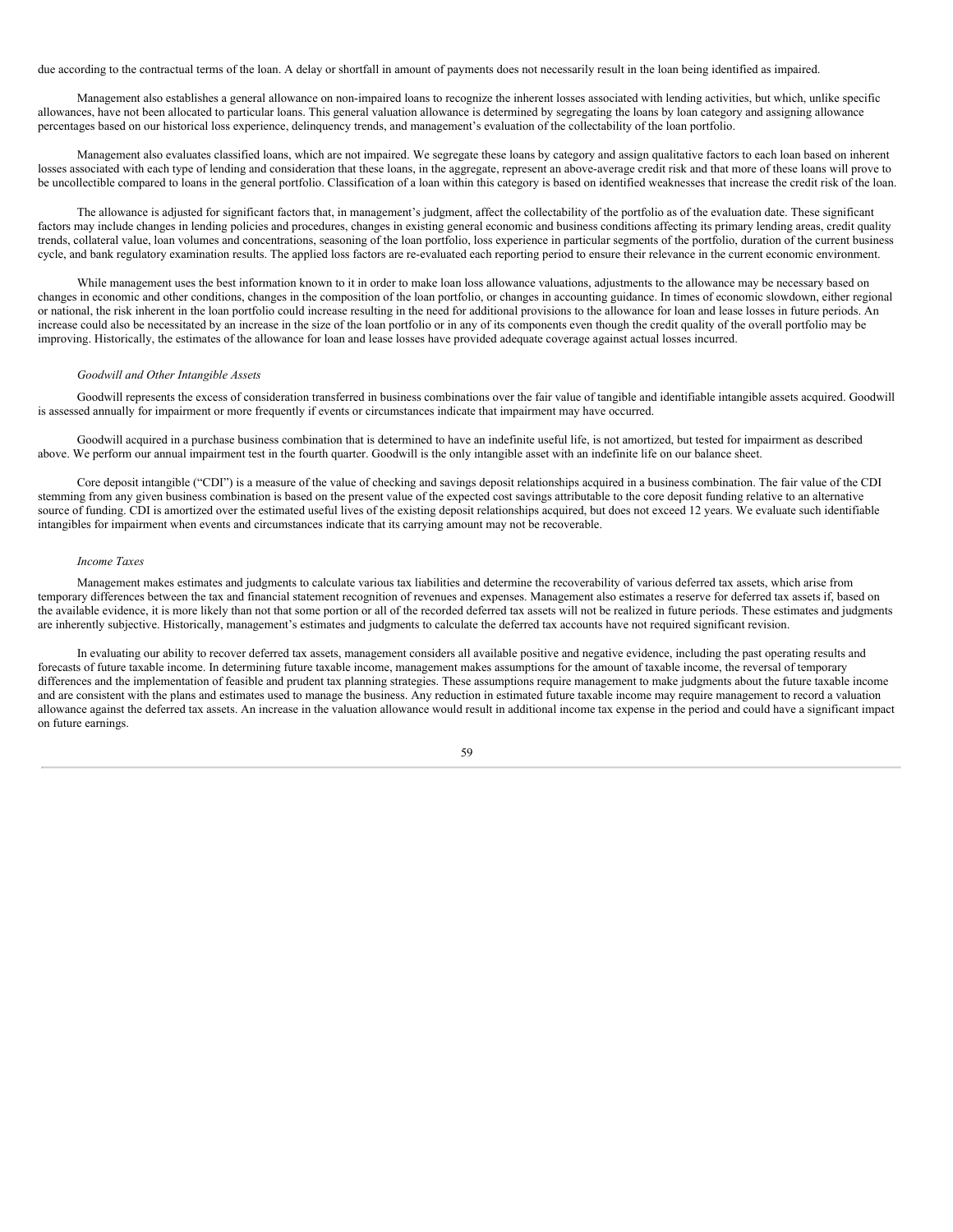# *SBA Servicing Asset*

A servicing asset related to SBA loans is initially recorded when these loans are sold and the servicing rights are retained. The servicing asset is recorded on the balance sheet. An updated fair value of the servicing asset is obtained from an independent third party on a quarterly basis and any necessary adjustments are included in SBA loan servicing fees on the consolidated statements of income. The valuation begins with the projection of future cash flows for each asset based on their unique characteristics, market-based assumptions for prepayment speeds and estimated losses and recoveries. The present value of the future cash flows is then calculated utilizing market-based discount ratio assumptions. In all cases, we model expected payments for every loan for each quarterly period in order to create the most detailed cash flow stream possible. We use various assumptions and estimates in determining the impairment of the SBA servicing asset. These assumptions include prepayment speeds and discount rates commensurate with the risks involved and comparable to assumptions used by participants to value and bid serving rights available for sale in the market.

#### **Recently Issued Accounting Pronouncements**

See Note 1, Summary of Significant Accounting Policies, in the notes to our consolidated financial statements included elsewhere in this Form 10-Q regarding the impact of new accounting pronouncements which we have adopted.

# <span id="page-59-0"></span>**Item 3. Quantitative and Qualitative Disclosure about Market Risk**

As described in more detail in our Annual Report on Form 10-K for the year ended December 31, 2020, risk management involves the monitoring and evaluation of interest rate risk, liquidity risk, operational risk, compliance risk and strategic and/or reputation risk. The Company has not experienced any material change in these risks from December 31, 2020 to June 30, 2021. For additional disclosure of our market risks, see our Annual Report on Form 10-K for the year ended December 31, 2020.

# <span id="page-59-1"></span>**Item 4. Controls and Procedures**

#### *Evaluation of Disclosure Controls and Procedures*

As of the end of the period covered by this Form 10-Q, the Company carried out an evaluation, under the supervision and with the participation of its management, including its Chief Executive Officer and Chief Financial Officer, of the effectiveness of the design and operation of its disclosure controls and procedures. In designing and evaluating the disclosure controls and procedures, management recognizes that any controls and procedures, no matter how well designed and operated, can provide only reasonable assurance of achieving the desired control objectives, and management was required to apply judgment in evaluating its controls and procedures. Based on this evaluation, the Company's Chief Executive Officer and Chief Financial Officer concluded that the Company's disclosure controls and procedures (as defined in Rules 13a-15(e) and 15d-15(e) under the Securities Exchange Act of 1934, as amended ("Exchange Act") were effective as of the end of the period covered by this Form 10-Q.

#### *Internal Control over Financial Reporting*

There were no changes in the Company's internal control over financial reporting (as such term is defined in Rules 13a-15(f) and 15d-15(f) under the Exchange Act) that occurred during the three months ended June 30, 2021 that have materially affected, or are reasonably likely to materially affect, the Company's internal control over financial reporting.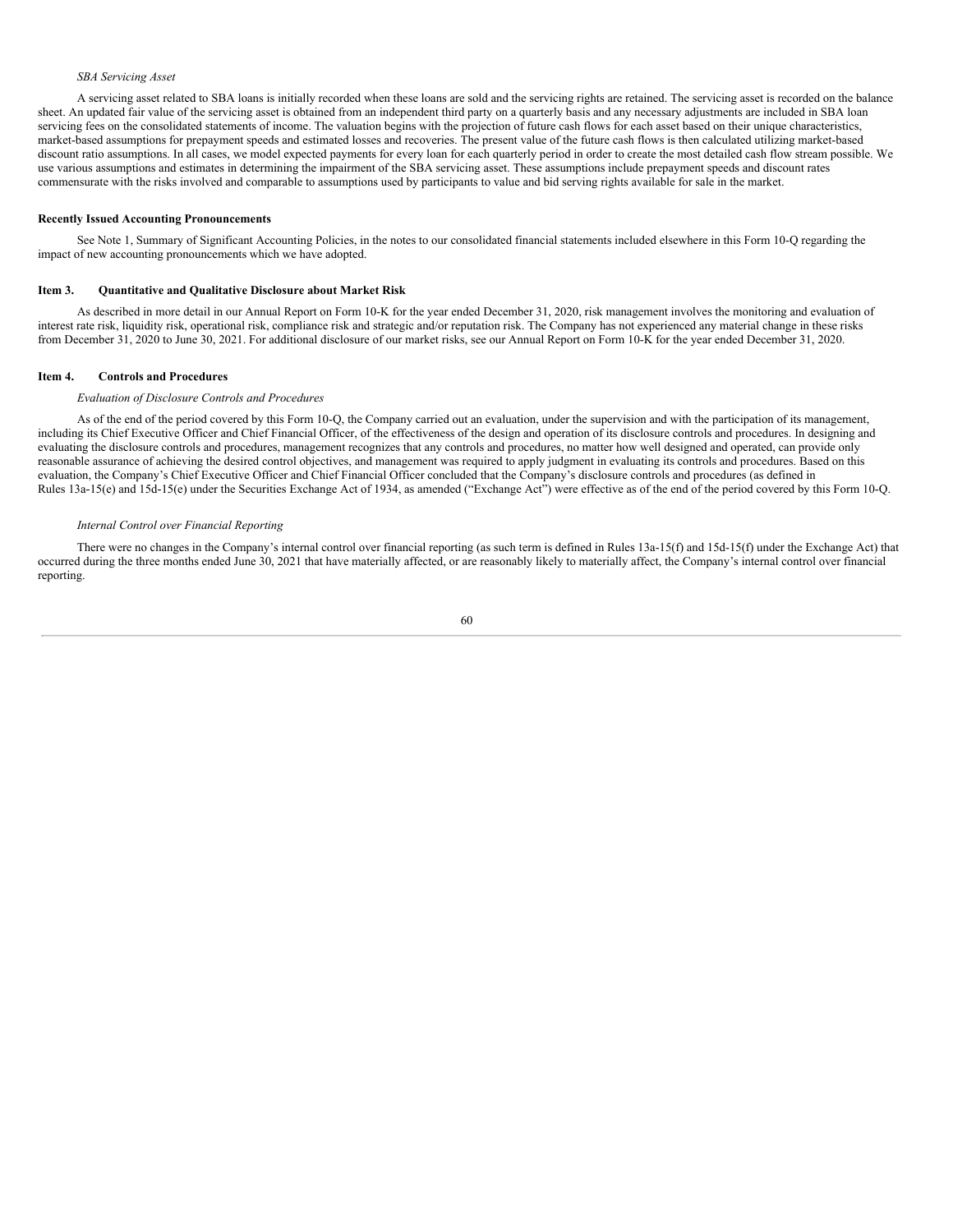# <span id="page-60-0"></span>**PART II. OTHER INFORMATION**

# <span id="page-60-1"></span>**Item 1. Legal Proceedings**

The Company, from time to time, is involved as plaintiff or defendant in various legal actions arising in the normal course of business. While the ultimate outcome of any such proceedings cannot be predicted with certainty, it is the opinion of management, based upon advice of legal counsel, that no proceedings exist, either individually or in the aggregate, which, if determined adversely to the Company, would have a material effect on the Company's consolidated balance sheet, results of operations or cash flows. See Note 14, Commitments and Contingencies in the notes to our consolidated financial statements included elsewhere in this Form 10-Q.

#### <span id="page-60-2"></span>**Item 1A. Risk Factors**

In evaluating an investment in any of our securities, investors should consider carefully, among other things, information under the heading "Cautionary Note Regarding Forward-Looking Statements" in this Form 10-Q, the risk factors previously disclosed under the heading "Risk Factors" in our Annual Report on Form 10-K for the year ended December 31, 2020, and such other risk factors as we may disclose in other reports and statements filed with the SEC. There have been no material changes in the risk factors disclosed by the Company in its Annual Report on Form 10-K for the year ended December 31, 2020.

# <span id="page-60-3"></span>**Item 2. Unregistered Sales of Equity Securities and Use of Proceeds**

# *Repurchase of Common Stock*

On June 18, 2021, the Company's previously-announced stock buyback program (the "2020 Stock Buyback Program") expired pursuant to its terms.

On June 15, 2021, the Company approved a new stock buyback program (the "2021 Stock Buyback Program") pursuant to which the Company may, from time to time, purchase up to \$10.0 million of the Company's outstanding shares of common stock, beginning on June 19, 2021 and concluding on June 18, 2022. The shares of Company common stock may be repurchased under the 2021 Stock Buyback Program from time to time in privately negotiated transactions or the open market, including pursuant to block trades or Rule 10b5-1 trading plans, and in accordance with applicable regulations of the SEC. The timing and exact amount of any repurchases under the 2021 Stock Buyback Program will depend on various factors including, the performance of the Company's stock price, general market and other conditions, applicable legal requirements and other factors. There is no assurance that the Company will repurchase any shares under the 2021 Stock Buyback Program, and the 2021 Stock Buyback Program may be terminated or amended by the Company's board of directors at any time prior to the expiration date. Furthermore, the Company may, in its discretion, begin or terminate repurchases at any time prior to the 2021 Stock Buyback Program's expiration, without any prior notice.

The Company did not purchase any shares under either the 2020 Stock Buyback Program or the 2021 Stock Buyback Program during the three months ended June 30, 2021.

# <span id="page-60-4"></span>**Item 3. Defaults upon Senior Securities**

Not applicable.

# <span id="page-60-5"></span>**Item 4. Mine Safety Disclosures**

Not applicable.

# <span id="page-60-6"></span>**Item 5. Other Information**

Please see Part II, Item 2 of this Form 10-Q for a summary of the Company's 2021 Stock Buyback Program pursuant to which the Company may, from time to time, repurchase up to an additional \$10.0 million of its outstanding shares of common stock, beginning on June 19, 2021 and concluding on June 18, 2022.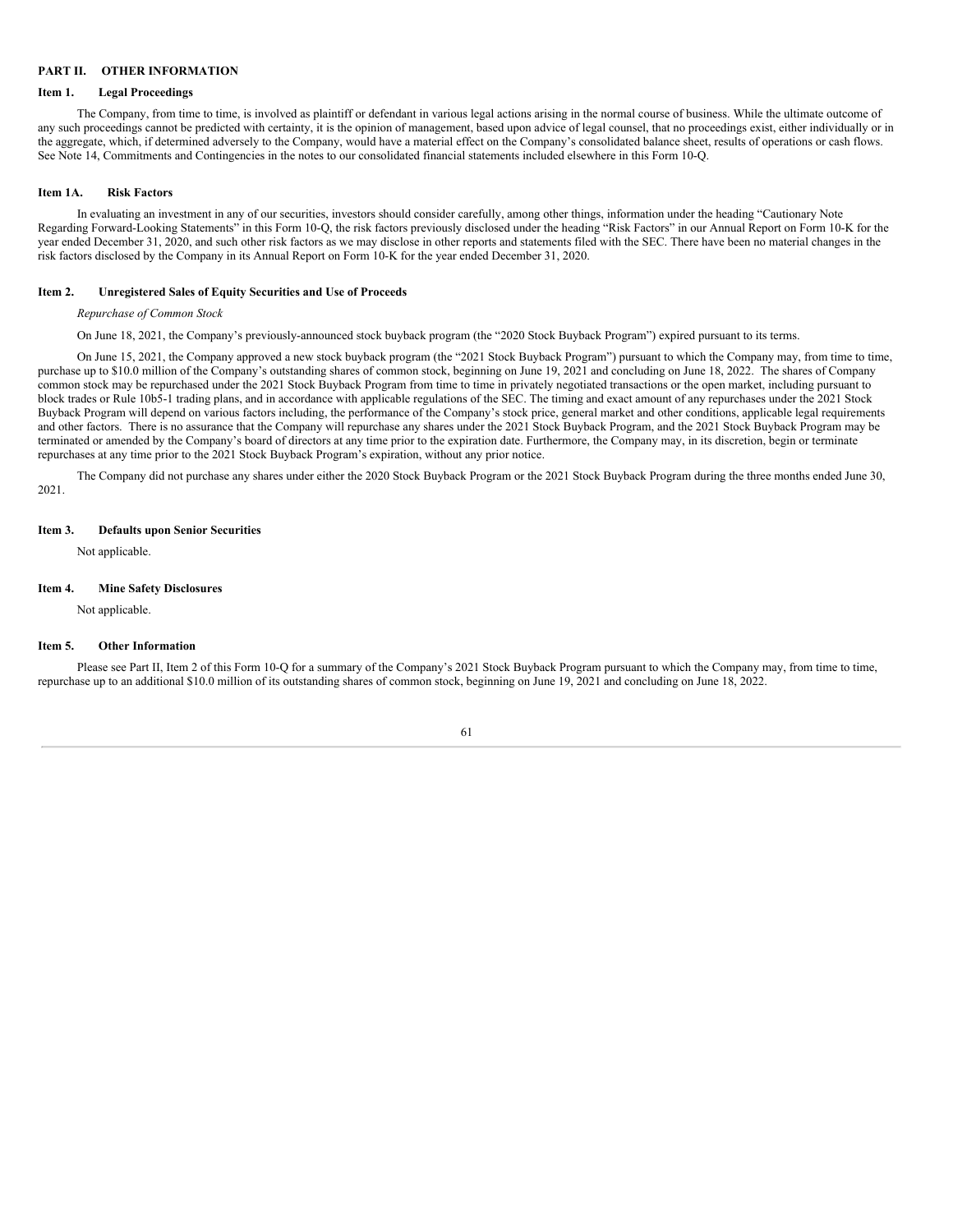# <span id="page-61-0"></span>**Item 6. Exhibits**

| <b>Exhibit</b><br>Number | Description                                                                                                                                                                                                                                                                                                                                                                                                                                                                                                                                                                                                                                                                                              |
|--------------------------|----------------------------------------------------------------------------------------------------------------------------------------------------------------------------------------------------------------------------------------------------------------------------------------------------------------------------------------------------------------------------------------------------------------------------------------------------------------------------------------------------------------------------------------------------------------------------------------------------------------------------------------------------------------------------------------------------------|
| 3.1                      | Second Amended and Restated Certificate of Formation of Spirit of Texas Bancshares, Inc. (incorporated herein by reference to Exhibit 3.1 to the Company's<br>Registration Statement on Form S-1 filed with the SEC on April 6, 2018 (File No. 333-224172)).                                                                                                                                                                                                                                                                                                                                                                                                                                             |
| 3.2                      | Amended and Restated Bylaws of Spirit of Texas Bancshares, Inc. (incorporated herein by reference to Exhibit 3.2 to the Company's Registration Statement<br>on Form S-1 filed with the SEC on April 6, 2018 (File No. 333-224172)).                                                                                                                                                                                                                                                                                                                                                                                                                                                                      |
| 3.3                      | Certificate of Amendment to the Second Amended and Restated Certificate of Formation of Spirit of Texas Bancshares. Inc. (incorporated herein by reference<br>to Exhibit 3.3 to the Company's Registration Statement on Form S-1 filed with the SEC on April 6, 2018 (File No. 333-224172)).                                                                                                                                                                                                                                                                                                                                                                                                             |
| 4.1                      | Form of 6.00% Fixed-to-Floating Rate Subordinated Note due 2030 (incorporated herein by reference to Exhibit 4.1 to the Company's Current Report on<br>Form 8-K filed with the SEC on July 27, 2020 (File No. 001-38484)).                                                                                                                                                                                                                                                                                                                                                                                                                                                                               |
| 10.1                     | Form of Subordinated Note Purchase Agreement, dated as of July 24, 2020, by and between Spirit of Texas Bancshares, Inc. and each of the Purchasers<br>(incorporated herein by reference to Exhibit 10.1 to the Company's Current Report on Form 8-K filed with the SEC on July 27, 2020 (File No. 001-38484)<br>(certain schedules (or similar attachments) have been omitted pursuant to Item $601(a)(5)$ of Regulation S-K; however the Company hereby undertakes to<br>furnish copies of any of the omitted schedules upon request by the SEC; provided, however, that the Company may request confidential treatment pursuant to<br>Rule 24b-2 of the Exchange Act for any schedules so furnished). |
| 10.2 <sup>†</sup>        | Executive Employment Agreement, dated June 10, 2021, by and between Spirit of Texas Bancshares, Inc. and Jerry Golemon (incorporated herein by<br>reference to Exhibit 10.1 to the Company's Current Report on Form 8-K filed with the SEC on June 16, 2021 (File No. 001-38484)) (schedules and exhibits<br>have been omitted pursuant to Item 601(a)(5) of Regulation S-K and will be provided to the Securities and Exchange Commission upon request)                                                                                                                                                                                                                                                 |
| $31.1*$                  | Certification of Principal Executive Officer pursuant to Section 302 of the Sarbanes-Oxley Act of 2002.                                                                                                                                                                                                                                                                                                                                                                                                                                                                                                                                                                                                  |
| $31.2*$                  | Certification of Principal Financial Officer pursuant to Section 302 of the Sarbanes-Oxley Act of 2002.                                                                                                                                                                                                                                                                                                                                                                                                                                                                                                                                                                                                  |
| $32.1**$                 | Certification of Chief Executive Officer pursuant to Section 906 of the Sarbanes-Oxley Act of 2002.                                                                                                                                                                                                                                                                                                                                                                                                                                                                                                                                                                                                      |
| $32.2**$                 | Certification of Chief Financial Officer pursuant to Section 906 of the Sarbanes-Oxley Act of 2002.                                                                                                                                                                                                                                                                                                                                                                                                                                                                                                                                                                                                      |
| $101*$                   | The following material from Spirit of Texas Bancshares, Inc.'s Form 10-O for the quarter ended June 30, 2021, formatted in <i>iXBRL</i> (Inline eXtensible                                                                                                                                                                                                                                                                                                                                                                                                                                                                                                                                               |

Business Reporting Language), filed herewith: (i) Consolidated Balance Sheets, (ii) Consolidated Statements of Income, (iii) Consolidated Statements of Comprehensive Income, (iv) Consolidated Statements of Changes in Stockholders' Equity, (v) Consolidated Statements of Cash Flows, and (vi) Notes to Unaudited Consolidated Financial Statements.

104\* Cover Page Interactive Data File (formatted as inline XBRL and contained in Exhibit 101).

\* Filed with this Form  $10-Q$ <br>\*\* Eurniched with this Form 1

\*\* Furnished with this Form 10-Q

† Indicates a management contract or compensatory plan.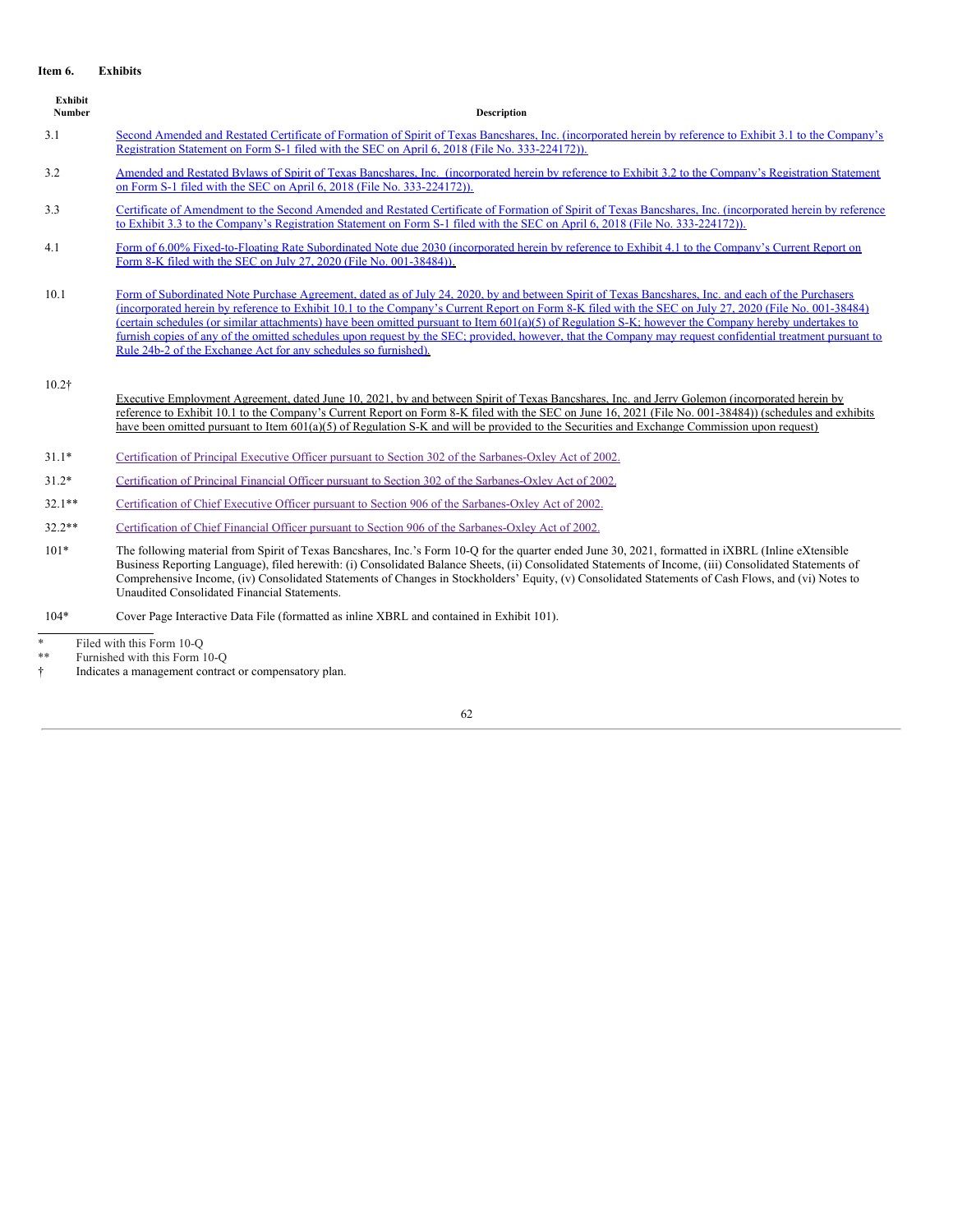# **SIGNATURES**

Pursuant to the requirements of the Securities Exchange Act of 1934, the registrant has duly caused this report to be signed on its behalf by the undersigned thereunto duly authorized.

# **Spirit of Texas Bancshares, Inc.**

Date: August 6, 2021 By: /s/ Dean O. Bass Dean O. Bass Chairman and Chief Executive Officer

Date: August 6, 2021 **By:** *S* Allison S. Johnson By: */s/* Allison S. Johnson

Allison S. Johnson EVP and Chief Financial Officer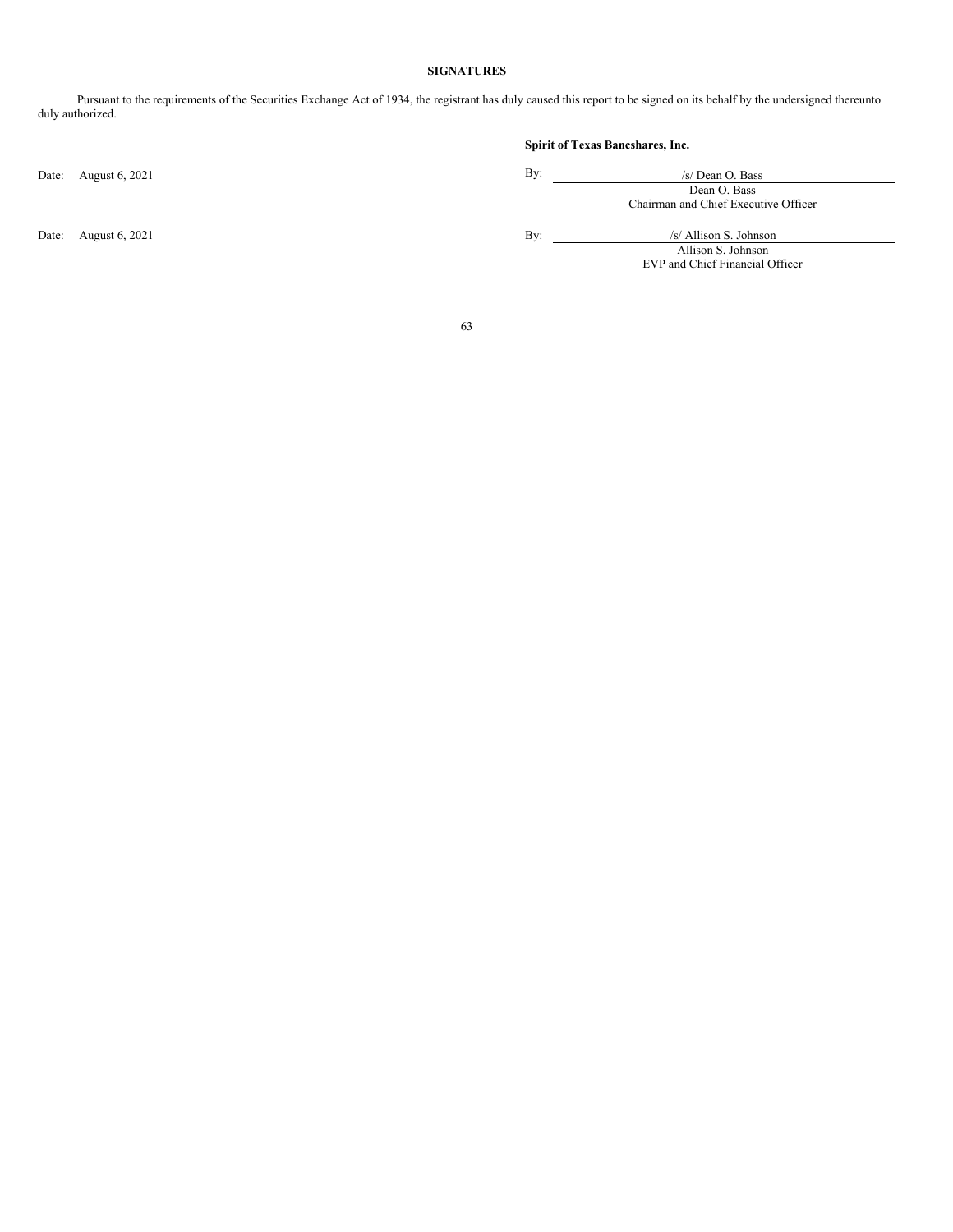# **CERTIFICATION PURSUANT TO RULES 13a-14(a) AND 15d-14(a) UNDER THE SECURITIES EXCHANGE ACT OF 1934, AS ADOPTED PURSUANT TO SECTION 302 OF THE SARBANES-OXLEY ACT OF 2002**

<span id="page-63-0"></span>I, Dean O. Bass, certify that:

- 1. I have reviewed this Quarterly Report on Form 10-Q of Spirit of Texas Bancshares, Inc. for the quarter ended June 30, 2021;
- 2. Based on my knowledge, this report does not contain any untrue statement of a material fact or omit to state a material fact necessary to make the statements made, in light of the circumstances under which such statements were made, not misleading with respect to the period covered by this report;
- 3. Based on my knowledge, the financial statements, and other financial information included in this report, fairly present in all material respects the financial condition, results of operations and cash flows of the registrant as of, and for, the periods presented in this report;
- 4. The registrant's other certifying officer and I are responsible for establishing and maintaining disclosure controls and procedures (as defined in Exchange Act Rules 13a-15(e) and 15d-15(e)) for the registrant and have:
	- (a) Designed such disclosure controls and procedures, or caused such disclosure controls and procedures to be designed under our supervision, to ensure that material information relating to the registrant, including its consolidated subsidiaries, is made known to us by others within those entities, particularly during the period in which this report is being prepared;
	- (b) Evaluated the effectiveness of the registrant's disclosure controls and procedures and presented in this report our conclusions about the effectiveness of the disclosure controls and procedures, as of the end of the period covered by this report based on such evaluation; and
	- (c) Disclosed in this report any change in the registrant's internal control over financial reporting (as defined in the Exchange Act Rules 13a-15(f) and 15d-15(f)) that occurred during the registrant's most recent fiscal quarter (the registrant's fourth fiscal quarter in the case of an annual report) that has materially affected, or is reasonably likely to materially affect, the registrant's internal control over financial reporting; and
- 5. The registrant's other certifying officer and I have disclosed, based on our most recent evaluation of internal control over financial reporting, to the registrant's auditors and the audit committee of the registrant's board of directors (or persons performing the equivalent functions):
	- (a) All significant deficiencies and material weaknesses in the design or operation of internal control over financial reporting which are reasonably likely to adversely affect the registrant's ability to record, process, summarize and report financial information; and
	- (b) Any fraud, whether or not material, that involves management or other employees who have a significant role in the registrant's internal control over financial reporting.

Date: August 6, 2021 **By:** /s/ Dean O. Bass

Dean O. Bass Chairman and Chief Executive Officer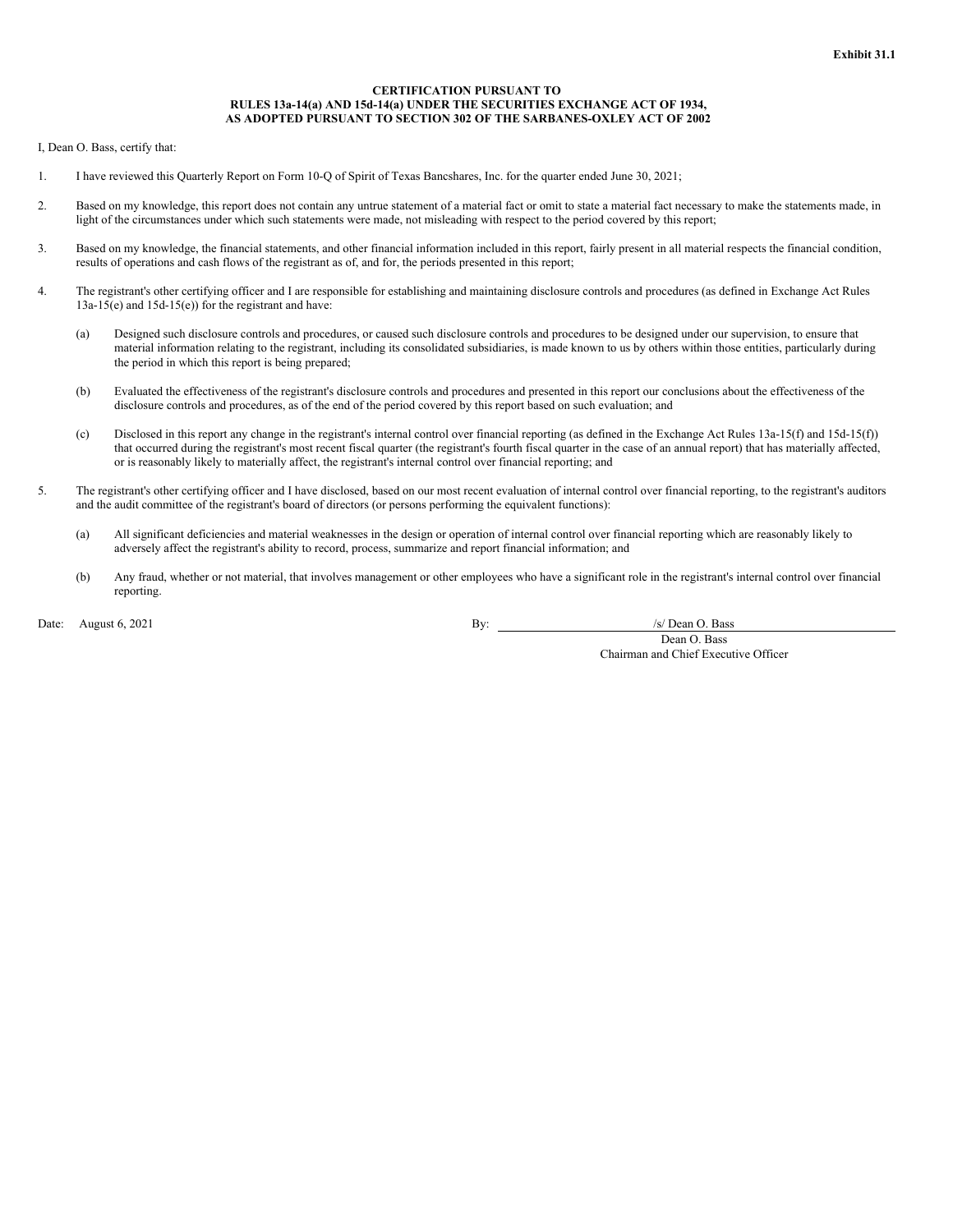# **CERTIFICATION PURSUANT TO RULES 13a-14(a) AND 15d-14(a) UNDER THE SECURITIES EXCHANGE ACT OF 1934, AS ADOPTED PURSUANT TO SECTION 302 OF THE SARBANES-OXLEY ACT OF 2002**

<span id="page-64-0"></span>I, Allison S. Johnson, certify that:

- 1. I have reviewed this Quarterly Report on Form 10-Q of Spirit of Texas Bancshares, Inc. for the quarter ended June 30, 2021;
- 2. Based on my knowledge, this report does not contain any untrue statement of a material fact or omit to state a material fact necessary to make the statements made, in light of the circumstances under which such statements were made, not misleading with respect to the period covered by this report;
- 3. Based on my knowledge, the financial statements, and other financial information included in this report, fairly present in all material respects the financial condition, results of operations and cash flows of the registrant as of, and for, the periods presented in this report;
- 4. The registrant's other certifying officer and I are responsible for establishing and maintaining disclosure controls and procedures (as defined in Exchange Act Rules 13a-15(e) and 15d-15(e)) for the registrant and have:
	- (a) Designed such disclosure controls and procedures, or caused such disclosure controls and procedures to be designed under our supervision, to ensure that material information relating to the registrant, including its consolidated subsidiaries, is made known to us by others within those entities, particularly during the period in which this report is being prepared;
	- (b) Evaluated the effectiveness of the registrant's disclosure controls and procedures and presented in this report our conclusions about the effectiveness of the disclosure controls and procedures, as of the end of the period covered by this report based on such evaluation; and
	- (c) Disclosed in this report any change in the registrant's internal control over financial reporting (as defined in Exchange Act Rules 13a-15(f) and 15d-15(f)) that occurred during the registrant's most recent fiscal quarter (the registrant's fourth fiscal quarter in the case of an annual report) that has materially affected, or is reasonably likely to materially affect, the registrant's internal control over financial reporting; and
- 5. The registrant's other certifying officer and I have disclosed, based on our most recent evaluation of internal control over financial reporting, to the registrant's auditors and the audit committee of the registrant's board of directors (or persons performing the equivalent functions):
	- (a) All significant deficiencies and material weaknesses in the design or operation of internal control over financial reporting which are reasonably likely to adversely affect the registrant's ability to record, process, summarize and report financial information; and
	- (b) Any fraud, whether or not material, that involves management or other employees who have a significant role in the registrant's internal control over financial reporting.

Date: August 6, 2021 **By:** /s/ Allison S. Johnson **By:** /s/ Allison S. Johnson **By:** /s/ Allison S. Johnson

Allison S. Johnson Chief Financial Officer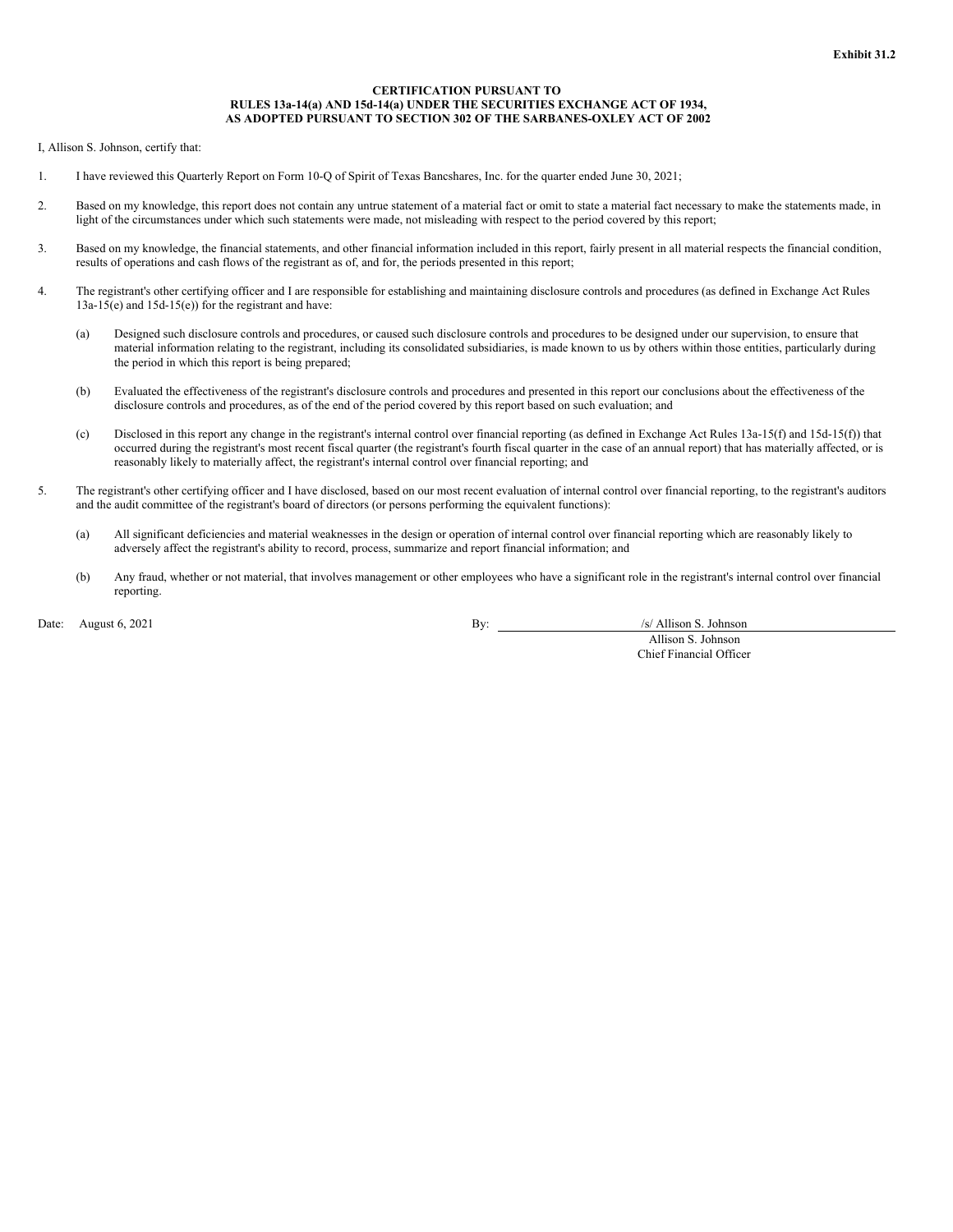# **CERTIFICATION PURSUANT TO 18 U.S.C. SECTION 1350, AS ADOPTED PURSUANT TO SECTION 906 OF THE SARBANES-OXLEY ACT OF 2002**

<span id="page-65-0"></span>In connection with the Quarterly Report on Form 10-Q of Spirit of Texas Bancshares, Inc. (the "Company") for the quarter ended June 30, 2021 (the "Report"), as filed with the Securities and Exchange Commission on the date hereof, I certify, pursuant to 18 U.S.C. § 1350, as adopted pursuant to § 906 of the Sarbanes-Oxley Act of 2002, that to the best of my knowledge:

- (1) The Report fully complies with the requirements of section 13(a) or 15(d) of the Securities Exchange Act of 1934, as amended; and
- (2) The information contained in the Report fairly presents, in all material respects, the financial condition and results of operations of the Company.

Date: August 6, 2021 **By:** /s/ Dean O. Bass

Dean O. Bass Chairman and Chief Executive Officer